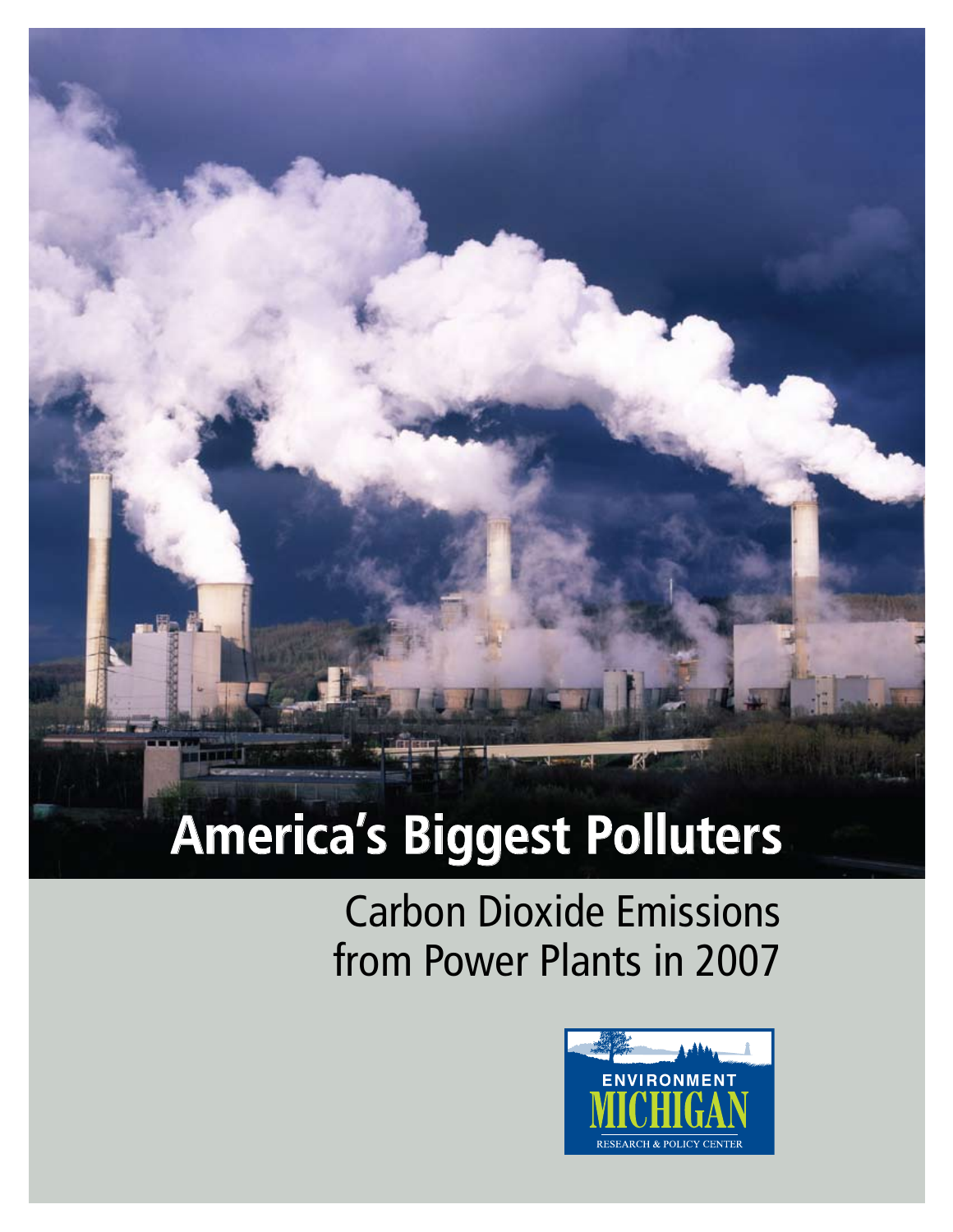# **America's Biggest Polluters**

# Carbon Dioxide Emissions from Power Plants in 2007



Courtney Abrams Environment Michigan Research & Policy Center

November 2009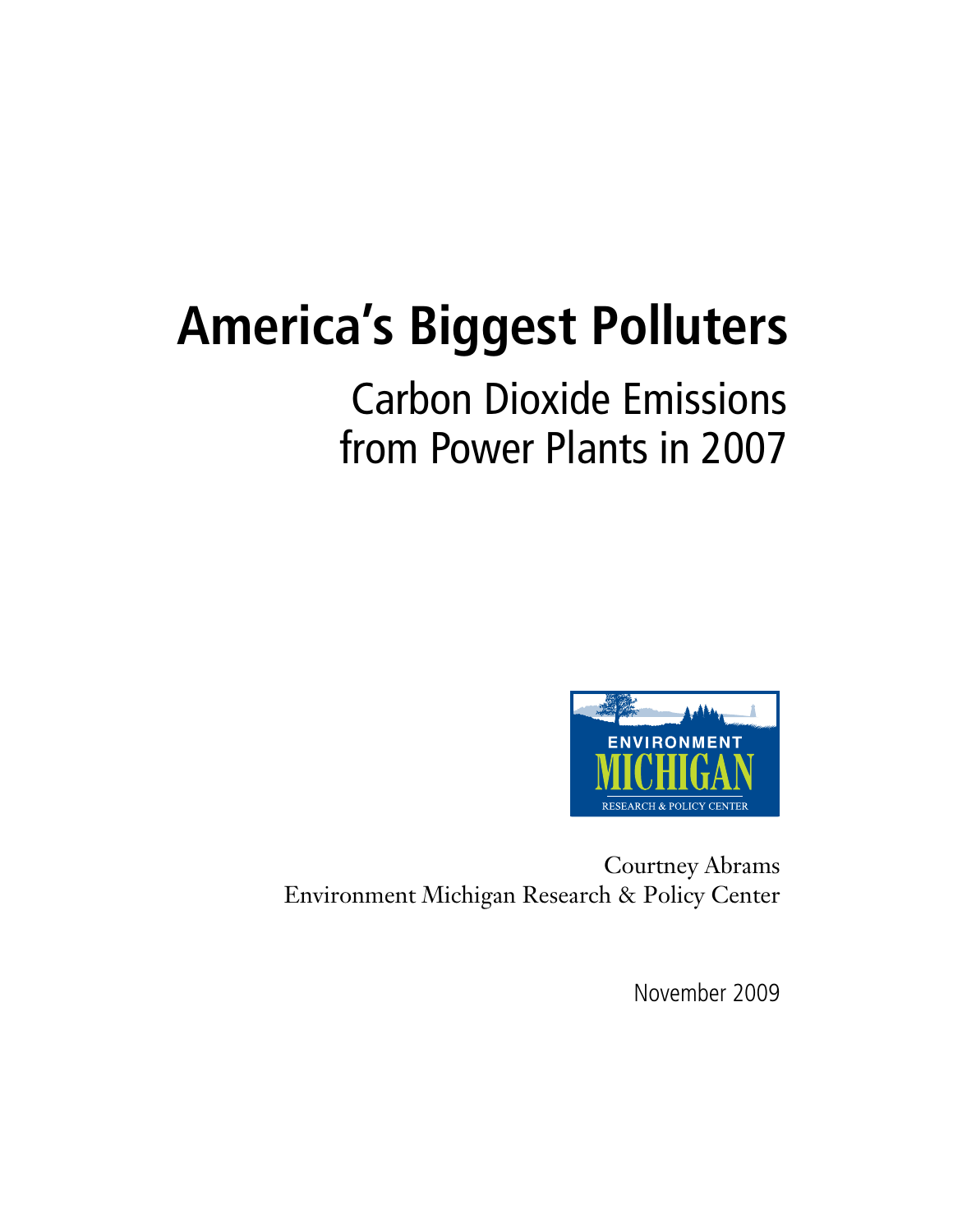# Acknowledgments

The author wishes to thank Tony Dutzik, Frontier Group and Mark Kresowik, Sierra Club for their review of this report. The author would also like to thank Emily Figdor, Timothy Telleen-Lawton, Alex Ussia, Stefanie Feldman, Janna Rosenthal, and Beth Coleman for their assistance.

The generous financial support of New York Community Trust made this report possible.

© 2009 Environment Michigan Research & Policy Center

Environment Michigan Research & Policy Center is a  $501(c)(3)$  organization. We are dedicated to protecting Michigan's air, water and open spaces. We investigate problems, craft solutions, educate the public and decision makers, and help Michigan residents make their voices heard in local, state and national debates over the quality of our environment and our lives. For more information about Environment Michigan Research & Policy Center or for additional copies of this report, please visit www.environmentmichigan.org.

Cover photo: Coal-fired power plant. Photo: acilo

Layout: tothepointpublications.com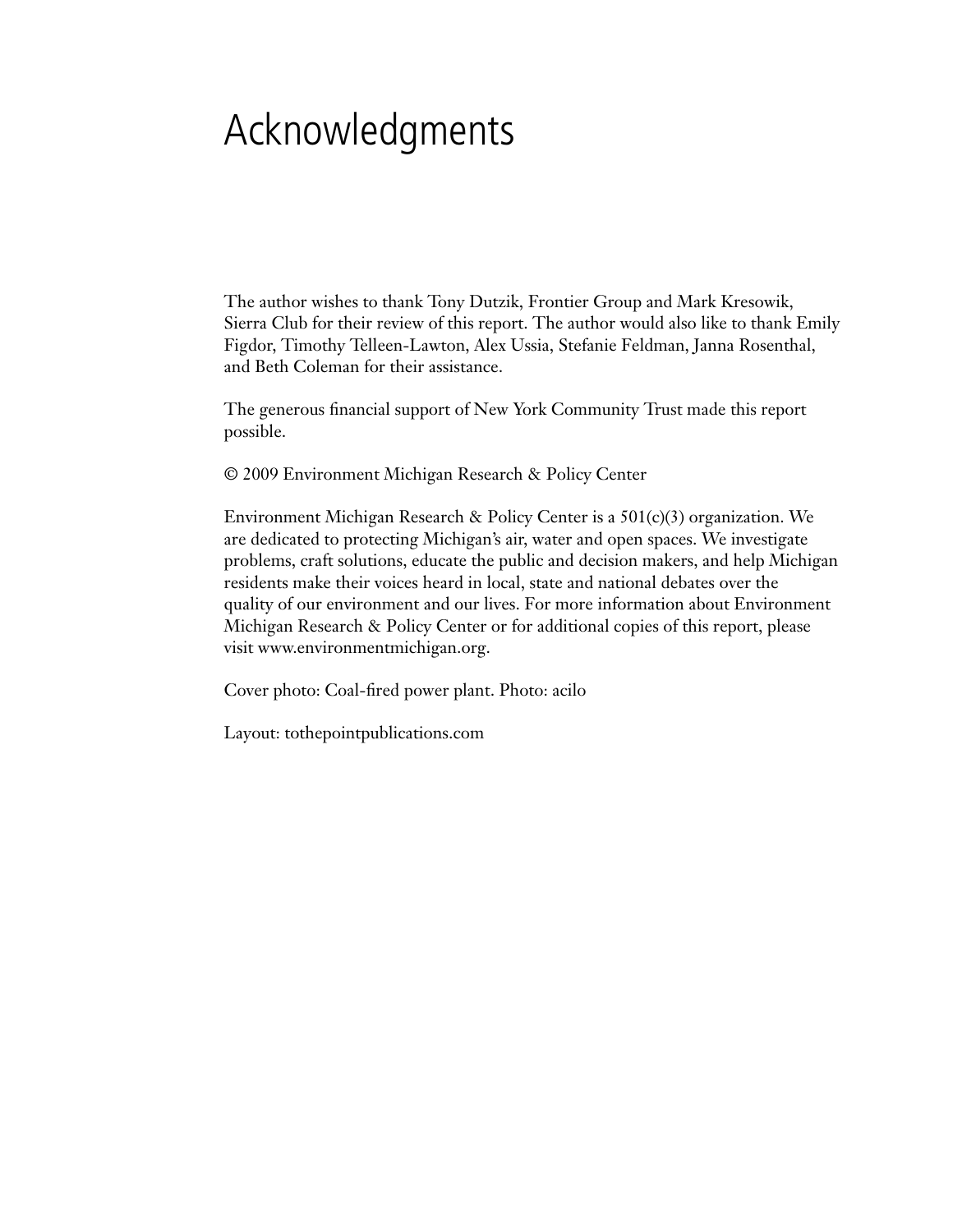# Table of Contents

| America Relies on Outdated, Polluting Energy 14<br>The Oldest and Dirtiest Often Go Hand-in-hand 18 |
|-----------------------------------------------------------------------------------------------------|
| Power Plants Must Be Required to Clean Up 20                                                        |
|                                                                                                     |
|                                                                                                     |
|                                                                                                     |
|                                                                                                     |
|                                                                                                     |
|                                                                                                     |
| Appendix E. States Ranked by Total CO <sub>2</sub> Emitted From Power Plants in 2007. .32           |
|                                                                                                     |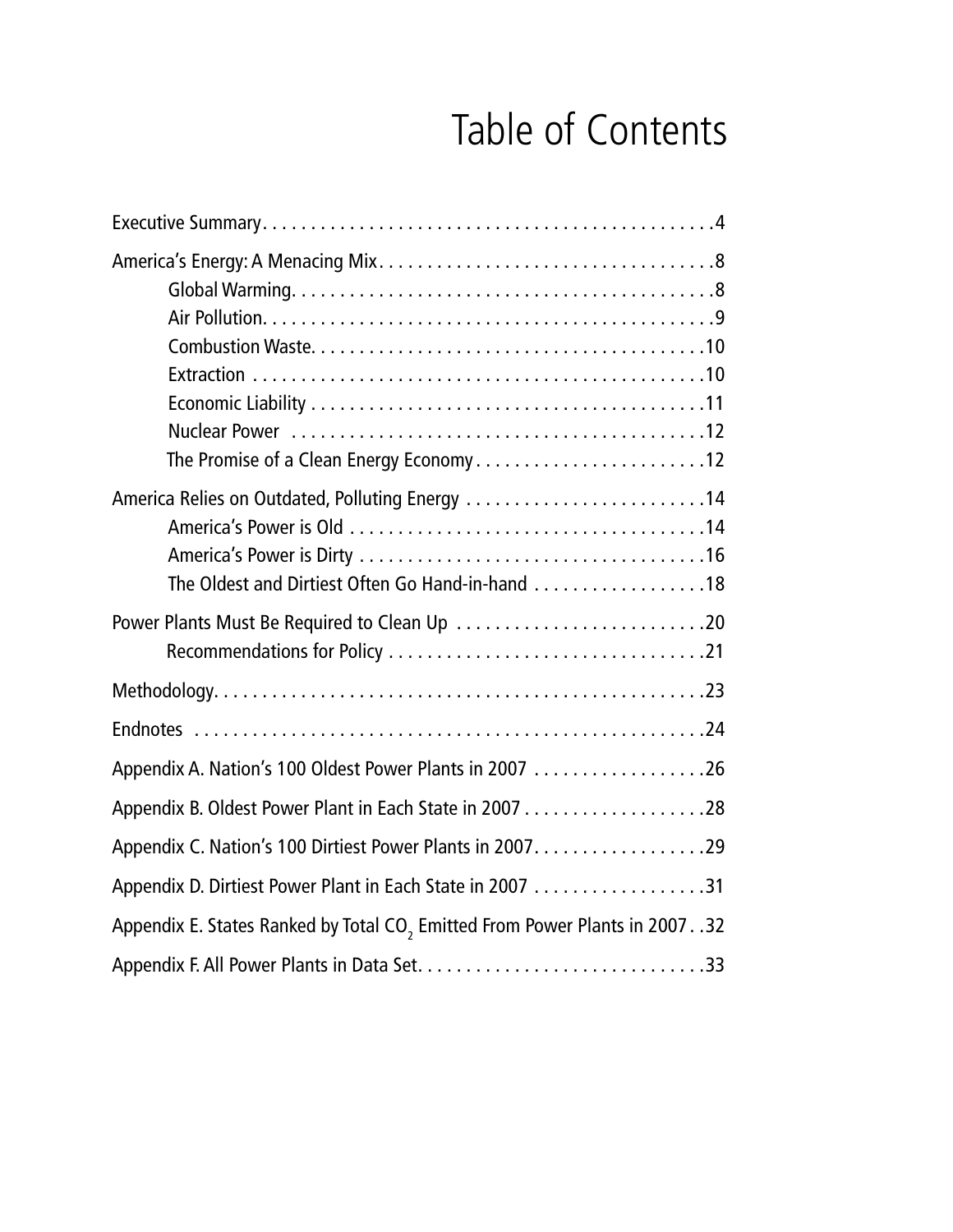## Executive Summary

The United States relies heavily on<br>
outdated technology and limited<br>
resources for most of its electricity<br>
needs. While the production of clean, he United States relies heavily on outdated technology and limited resources for most of its electricity renewable energy such as wind and solar power is growing, the vast majority of American electricity comes from burning fossil fuels—coal, oil, and natural gas—and from nuclear power.

Our long-time dependence on fossil fuels is a threat to our future. It wreaks havoc on our environment by polluting our air, land, and water; and it puts our entire economy at risk due to our reliance on imports from unfriendly parts of the world. Most importantly, it fuels global warming—the most profound environmental problem of our time, with ever growing impacts that will impose threats to our safety and immense financial cost on our society. Power plants are the single largest source of U.S. carbon dioxide  $(CO<sub>2</sub>)$ emissions, the main pollutant that fuels global warming.

Coal is the biggest culprit. Coal supplies just under half of America's electricity – more than any other source – and is the dirtiest of all fuels. Coal has the highest carbon content of any fossil fuel per unit of energy, meaning that burning coal for electricity produces more carbon per kilowatt-hour generated than does burning oil or natural gas. America's fleet of coal-fired power plants emitted more than 80 percent of  $CO<sub>2</sub>$  pollution from U.S. power plants in 2007 and 36 percent of the total U.S.  $\text{CO}_2$  pollution, as well as disproportionate amounts of smog- and soot-forming pollutants, toxic mercury, and other toxic air pollutants.<sup>1</sup>

This report examines  $CO<sub>2</sub>$  emissions of America's power plants. We analyze 2007 plant-by-plant data from the Environmental Protection Agency's Acid Rain Program; 2007 is the most recent year for which final data is available. The report finds that America's power is dirty – and also very old – and that these two qualities tend to go hand-in-hand.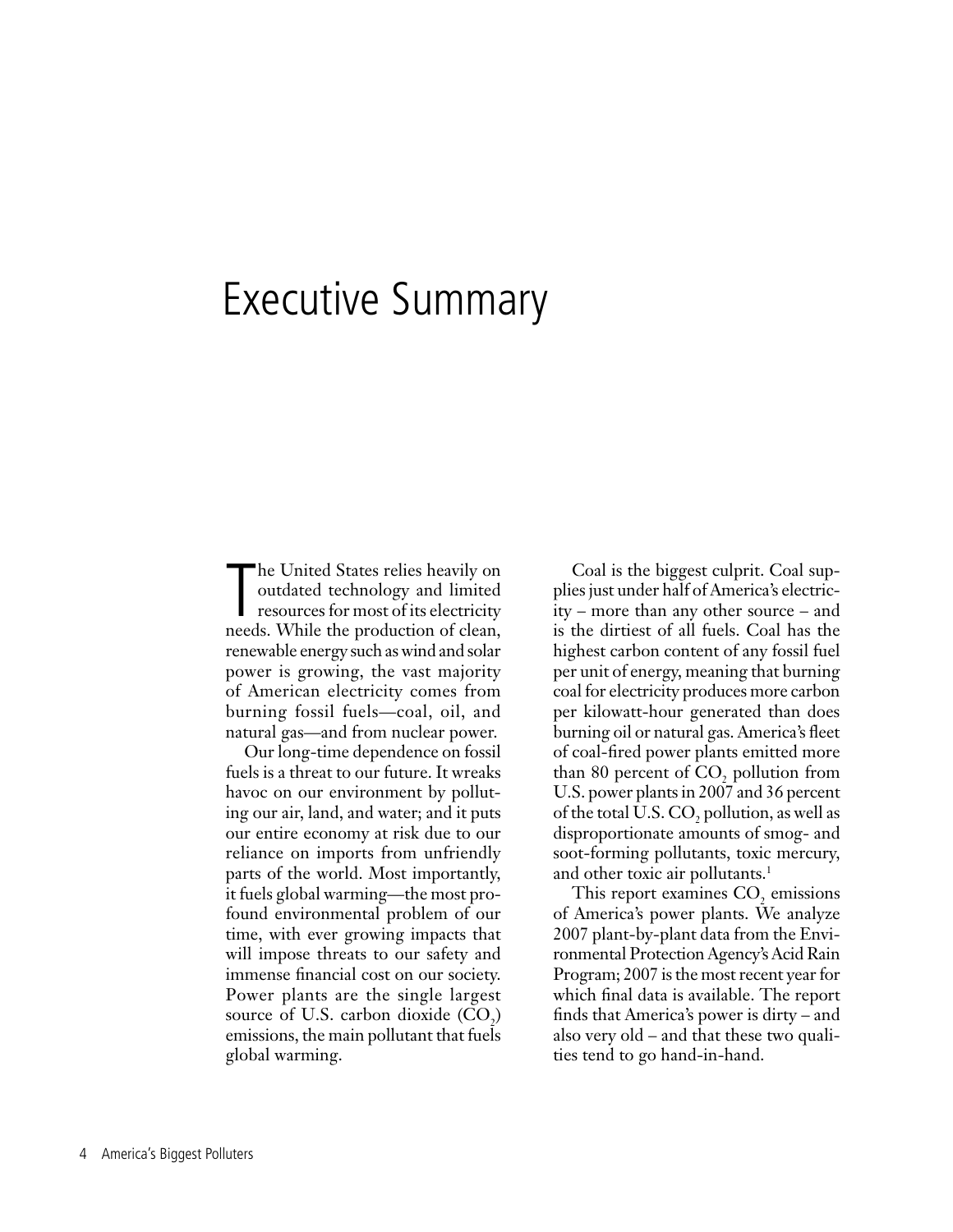Key findings include the following for 2007:

#### **America's power is old:**

- **• Two-thirds of fossil-fuel electricity was generated by plants built before 1980.** We are reliant on plants more than 30 years old for the majority of our electricity. See ES Figure 1.
- **• The oldest plants in the nation which have been in operation for as long as 70 years – are located in Indiana, Wisconsin, New York, Iowa, and North Carolina**. These dinosaur plants were built in the same decade that the television first became commercially available.

#### **America's power is dirty:**

- In 2007, power plants released 2.56 billion tons of CO<sub>2</sub>, equiva**lent to the amount produced by 449 million of today's cars.** This represents 42 percent of the total U.S.  $\text{CO}_2$  emissions in 2007.<sup>2</sup>
- **• Georgia, Alabama, and Indiana are home to the dirtiest power plants.** Along with Texas, Michigan, and Arizona, these states are home to power plants that each emitted more than 20 million tons of carbon dioxide pollution – equivalent to the pollution from 3.5 million of today's cars – in 2007. Georgia and Texas both have two plants that belong to this elite dirty club.
- **• Texas, Ohio, Florida, Indiana, and Pennsylvania emitted the**  most CO<sub>2</sub> pollution from power **plants.** Texas power plants emitted nearly twice the amount of CO<sub>2</sub> emitted by power plants in Ohio and Florida, the next highest polluting states.

E.S. Figure 1. America's electricity comes from old power plants



#### **The oldest and dirtiest often go hand-inhand:**

- **• The oldest power plants are dirty.** Plants built before 1980 produced 73 percent of U.S.  $CO<sub>2</sub>$  emissions from power plants. These represent just less than half of all plants, indicating that the older half of plants pollute a disproportionate amount. See ES Figure 2.
- **• The dirtiest power plants are old.** Of plants that produced more than five million tons of  $CO<sub>2</sub>$  pollution in 2007, 83 percent were built before 1980. This subset of 129 plants, just 10 percent of plants—the oldest of the dirtiest—generated almost half of our electricity and produced half of the  $CO<sub>2</sub>$  emissions from power plants in 2007. See ES Figure 3.
- **• Older means dirtier on average.** For each year older a coal generator is on average, it created 0.001 more tons of  $\mathrm{CO}_2$  for each Megawatt-hour of electricity it produced in 2007. The relationship is slightly stronger for natural gas.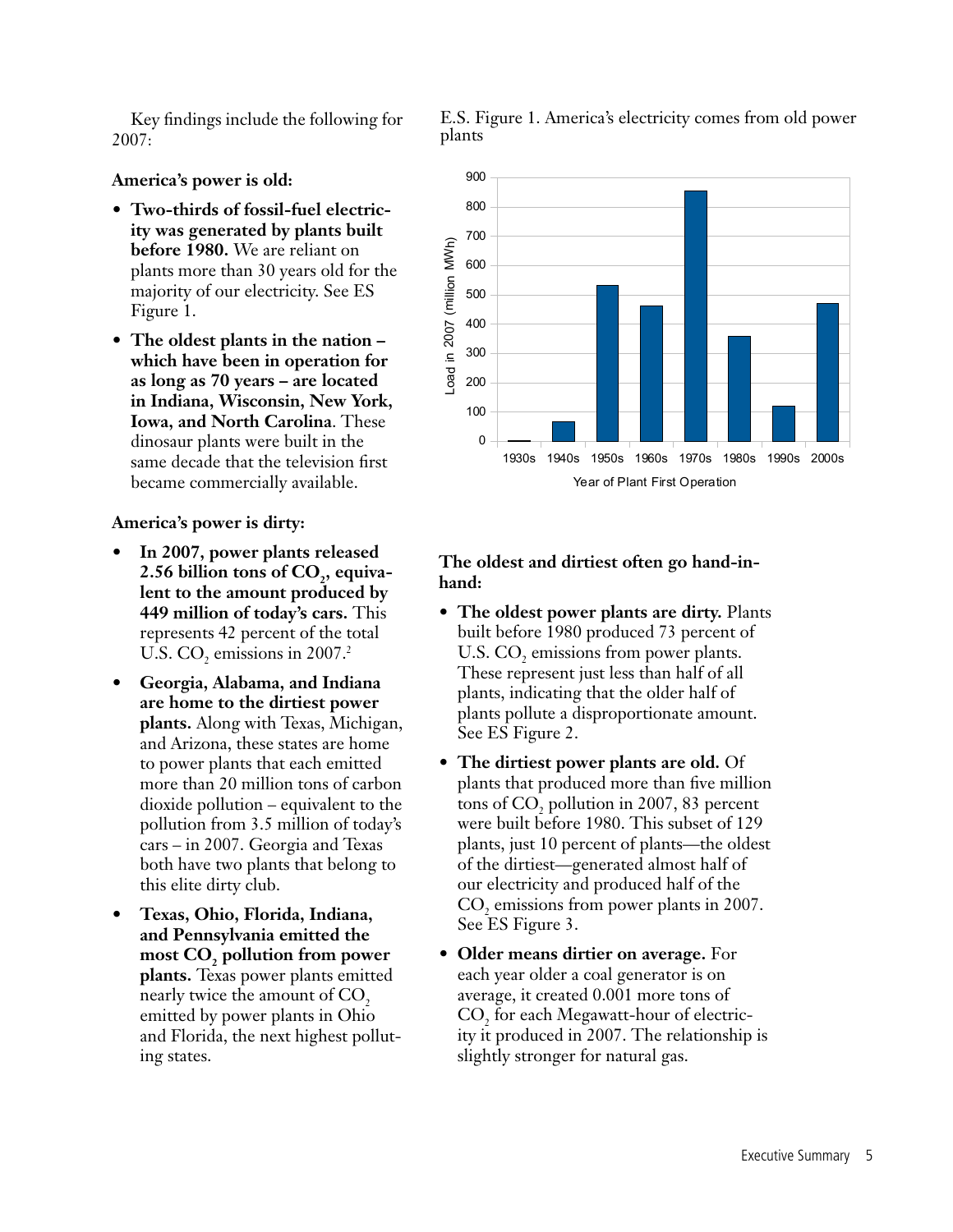

E.S. Figure 2. Carbon dioxide emissions in 2007 based on plant age

#### **Power Plants Must Be Required to Clean Up**

**Cleaning up America's fleet of aging, inefficient power plants is critical to stopping global warming.** We cannot achieve the real and sustained reductions in global warming pollution that science shows are urgently needed to stop the worst effects of global warming unless we begin now to reduce carbon pollution from the utility sector.

The most recent report by the United Nations' Intergovernmental Panel on Climate Change, released in 2007, found that in order to have a 50-50 chance of avoiding dangerous global warming, developed nations as a whole must reduce global warming emissions by 25-40 percent below 1990 levels by 2020 and by 80-95 below 1990 levels by 2050. Cutting pollution from the oldest and dirtiest power plants is a key to being able to achieve these reductions.

**Moving to clean energy means leaving old, inefficient, and dirty technology behind.** The U.S. Department of Energy projects that electricity demand will remain relatively flat over the next two decades, growing at an annual average rate of less than 1 percent – and that's without factoring in the enormous efficiency gains that we can and should make. These projections make it clear that allowing polluting fossil fuels to maintain the monopoly over America's electricity will result in a much smaller market for renewables. Making the move to clean, renewable energy will cut pollution as well as jump-start our economy and create millions of clean energy jobs.

#### **In order to build a clean energy economy and stop global warming, lawmakers should adopt the following recommendations:**

1. The Environmental Protection Agency should finalize its proposal to require coal plants and other big smokestack industries to meet modern standards for global warming pollution when new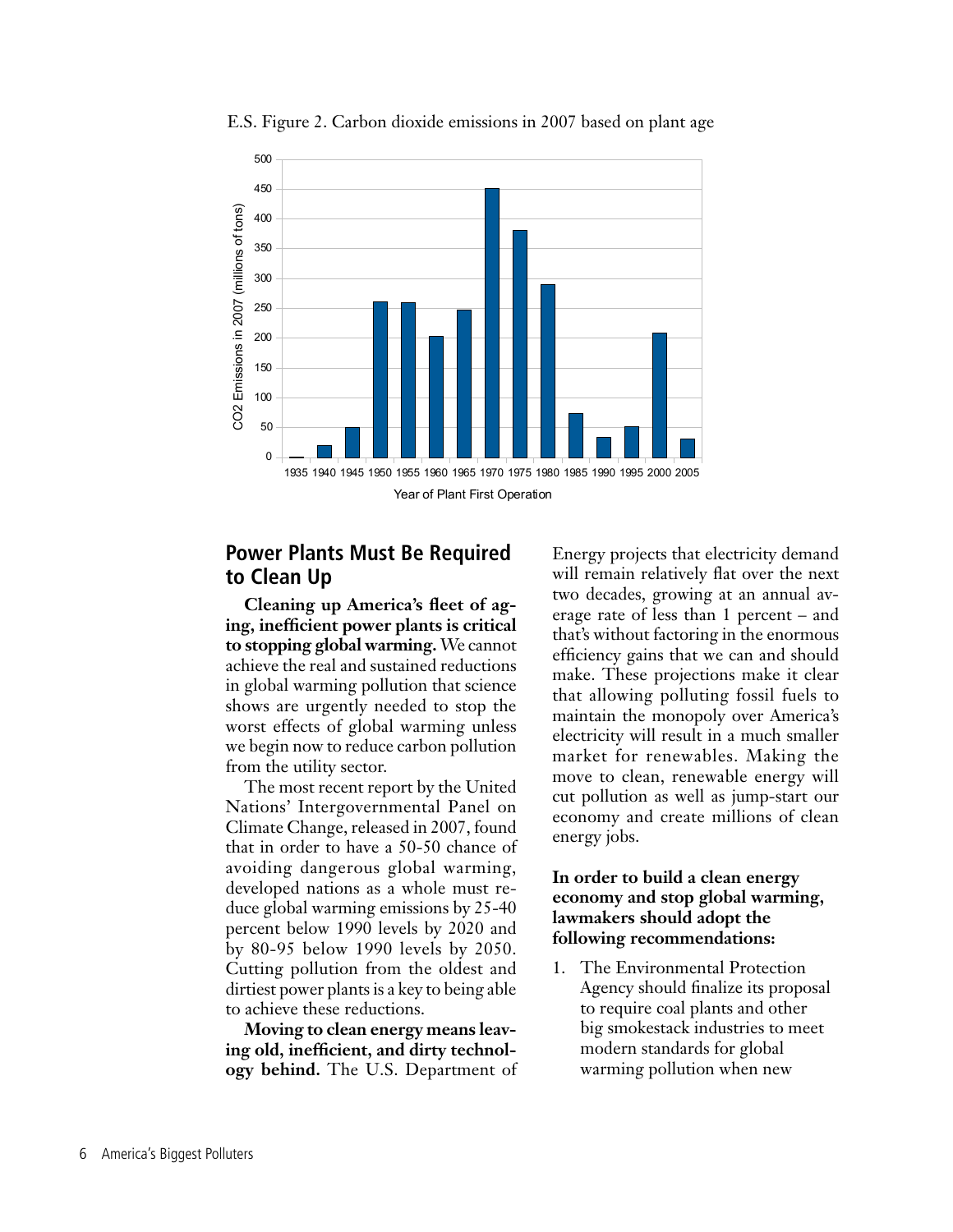plants are built or existing plants are upgraded.

- 2. Congress should pass strong clean energy and global warming legislation that caps global warming pollution at science-based levels, establishes strong mandates for clean energy production, and does not repeal the sections of the Clean Air Act that require coal-fired power plants to meet modern standards for global warming pollution.
- 3. Congress should eliminate subsidies that help keep our nation dependent on fossil fuels for its electricity.

E.S. Figure 3.  $CO<sub>2</sub>$  Emissions in 2007 by Plant for Dirty Plants (emitted more than 5 million tons of  $CO<sub>2</sub>$ )

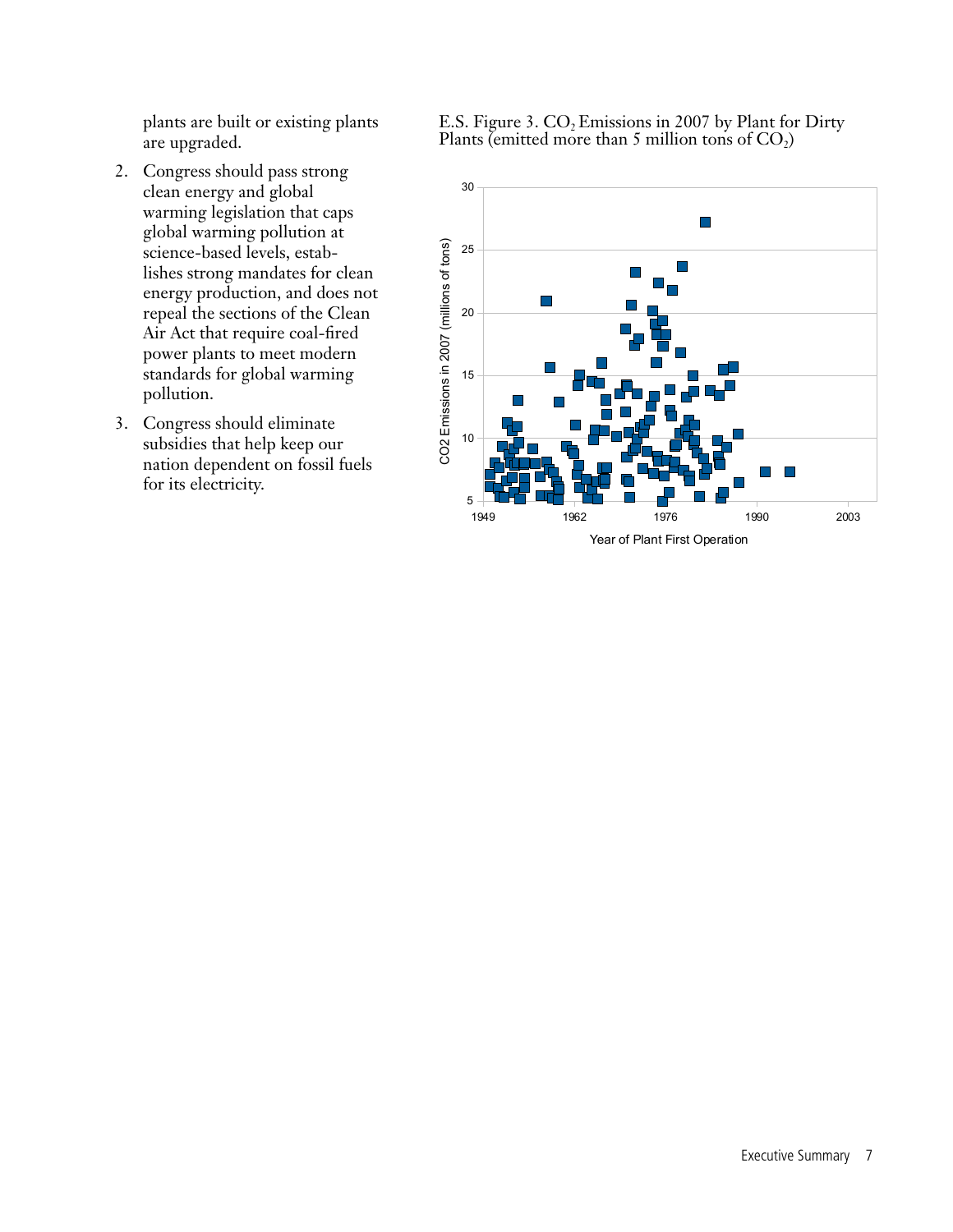## America's Energy: A Menacing Mix

America used 4.2 trillion kilowatt-<br>hours of electricity in 2007.<sup>3</sup> That<br>electricity is used to light rooms, hours of electricity in 2007.<sup>3</sup> That heat and cool our food, water, and homes, and power industry. This energy comes from a wide variety of sources, from wind turbines and solar panels to large power plants powered by fossil fuels or nuclear power. But it doesn't come in equal amounts, nor with equal consequences.

The lion's share of the electricity generated in the United States in 2007—almost three-quarters—came from fossil fuels. Our long-term dependence on coal, natural gas, and oil pollutes our air and water, threatens public health, drains our economy of precious resources, and fuels global warming.

Producing energy by burning coal is dirty and dangerous from cradle to grave—from mountaintop removal mining to pollution that threatens our health and fuels global warming to the toxic sludge that remains as a byproduct. Coalfired power plants provide just under half of America's electricity (Figure 1) and are responsible for a disproportionate amount of the country's air and global warming pollution. America's fleet of coal-fired power plants emitted over 80 percent of global warming pollution from all U.S. power plants in 2007 (Figure 2), as well as disproportionate amounts of harmful smog- and soot-forming pollutants, toxic mercury, and other air toxic pollutants.

#### **Global Warming**

Global warming has the potential to impose vast and unpredictable impacts on our environment and our lives. A warmer planet means dangerous changes to weather patterns, melting ice leading to sea-level rise, and shifting ocean currents. The impacts range from more intense storms that devastate coastal cities to vast displacements of world populations due to food and water shortages that may result from a warming climate.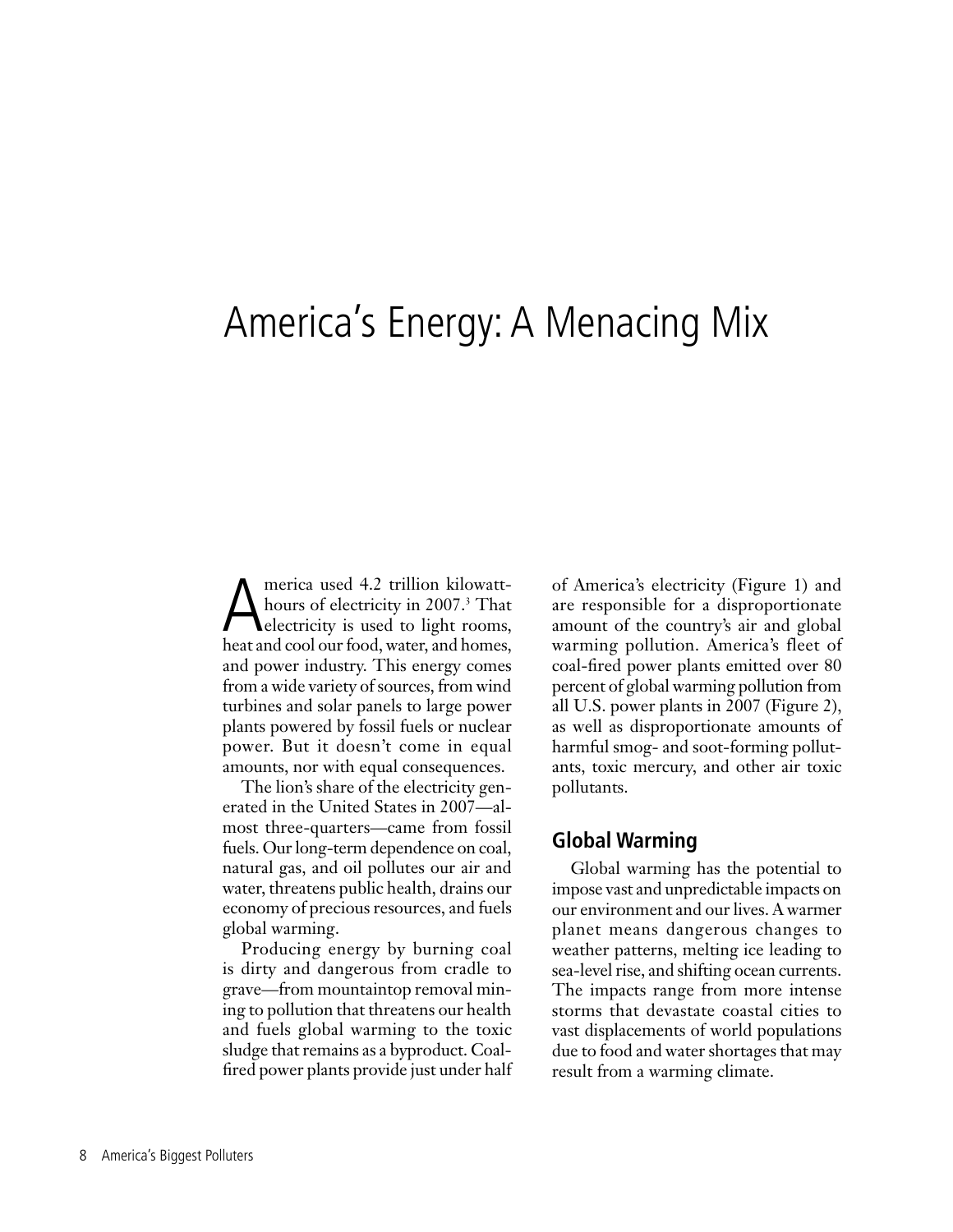Fossil fuel consumption is the leading contributor to global warming. Coal has the highest carbon content of any fossil fuel per unit of energy, meaning that burning coal for electricity produces more carbon per kilowatt-hour generated than does burning oil or natural gas. Coal emits 27 percent more  $CO<sub>2</sub>$ , the main pollutant that fuels global warming, per unit of energy than oil and 75 percent more than natural gas. Indeed, coal plants are the single largest source of global warming pollution in the nation, producing over one-third of the total U.S. CO<sub>2</sub> emissions in 2007.

As a result of our continued dependence on fossil fuels, we are already seeing the early effects of global warming all around us. For example, just two years ago, researchers thought the Arctic would be ice free in the summer by the end of the century. Now, scientists project it will happen in just five years.<sup>5</sup> All over the world, global warming is happening far faster than scientists had predicted, and with more damaging effects.

#### **Air Pollution**

Burning fossil fuels emits pollutants into our air that are a direct threat to public health. Power plants produce the primary ingredients of soot and smog, which are dangerous to breathe and can even shorten lives.7

Soot, or particle pollution, is directly released as fossil fuels are burned. Research has found that particle pollution and cigarette smoking harm the body in similar ways.8 A 2004 report by the Clean Air Task Force estimated that soot pollution from power plants contributes to 24,000 premature deaths, 38, 200 non-fatal heart attacks, and tens of thousands of hospital visits and asthma attacks each year.9

Smog, or ground-level ozone, results from a chemical reaction involving ni-

#### Figure 1. U.S. Electric Power Industry Net Generation, 20074



Figure 2. U.S. Carbon Dioxide Emissions from Electric Power Sector, 20076



trogen oxides (NOx), a class of pollutants emitted from burning fossil fuels. In fact, coal-fired power plants are the second largest source of NOx in the United States. Ozone has been found to cause shortness of breath, chest pain, asthma attacks, and increased susceptibility to respiratory infections at current levels in the United States.10

A 2009 report by the National Academy of Sciences quantified the external damages that major air pollutants from burning fossil fuels incur upon human health, grain crops, buildings, and recreation. The report found that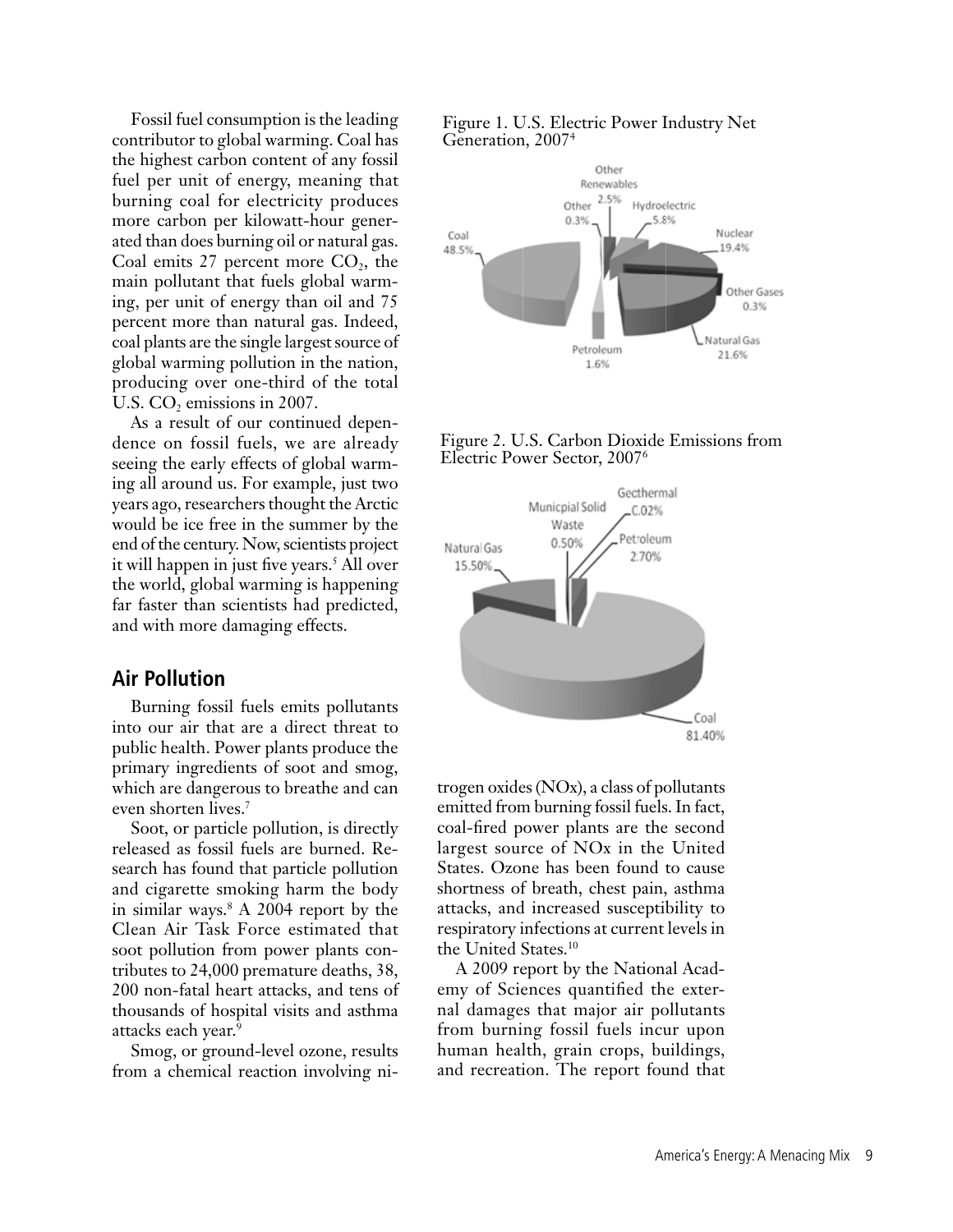coal-fired power plants cost the United States approximately \$62 billion in external damages in 2005, about 3.2 cents per kilowatt-hour of energy. Similarly, burning natural gas incurred external costs from air pollutants totaling \$740 million in 2005, an average of 0.16 cents per kilowatt-hour of energy.11

The electric power sector also is the largest source of toxic pollutants, such as mercury, arsenic, and lead, in the United States.<sup>12</sup>

Power plants are the largest industrial source of U.S. air emissions of mercury, a potent neurotoxin. Burning fossil fuels releases mercury into the air, which can be rained down onto land and into water and contaminate the fish we eat. Mercury is particularly harmful to the developing brain; even low-level exposure can cause learning disabilities, developmental delays, lowered IQ, and problems with attention and memory.13 As little as one gram of mercury can poison a mid-sized lake's fish;<sup>14</sup> and, in 2007, the EPA reported that over 100,000 pounds of mercury were released into our environment.<sup>15</sup>

#### **Combustion Waste**

Burning coal and oil for electricity produces waste in the form of fly ash and sludge, which are often stored in containment ponds on-site. The waste is known to contain as many as 23 heavy metals concentrated over decades of storage. There are no current federal controls in place for this waste, and it is often a threat to drinking water. Power plants are estimated to produce up to 130 million tons of this waste per year. About half of power plants dump their waste in surface ponds—only 26 percent of which are lined to prevent pollution from escaping or leeching into the groundwater.<sup>16</sup>

In December 2008, a combustion waste pond at a power plant in Tennessee containing 1.1 billion gallons of the toxic sludge breached its barriers and poured across 300 acres of land, destroying homes and dumping into nearby rivers. This spill was estimated to be 100 times the size of the infamous Exxon-Valdez oil spill and extremely toxic—water samples by scientists around the spill site have shown elevated levels of mercury and lead, and arsenic levels up to 100 times above the drinking water standards.<sup>17</sup>

#### **Extraction**

Before fossil fuels can be burned to produce energy, their extraction from the earth by mining or drilling can cause a variety of serious and harmful environmental impacts.

Coal mining contaminates water supplies. The Environmental Protection Agency reports that in 2007, coal mines released almost 13 million pounds of toxic chemicals, including ammonia, arsenic, lead, and mercury, into landfills and streams.18 Coal mining also damages the face of our land. Mountaintop removal mining, a common form of coal mining in Appalachia, blasts off the tops of mountains, leveling hills and filling valleys with the resulting debris. Between 1985 and 2001, mountaintop removal mining polluted or completely buried more than 1,200 miles of streams and destroyed seven percent of the region's forests.19

The process to acquire natural gas also poses a threat to drinking water. For an average drilling site, approximately 10,000 gallons of undisclosed chemicals are used to create cracks in underground formations to allow gas to flow through.20. With an absence of federal regulations and with state regulation often uneven and inadequate due to lack of resources, leaks and spills are becoming more common, increasing the likelihood that these chemicals can make their way into our drinking water.<sup>21</sup>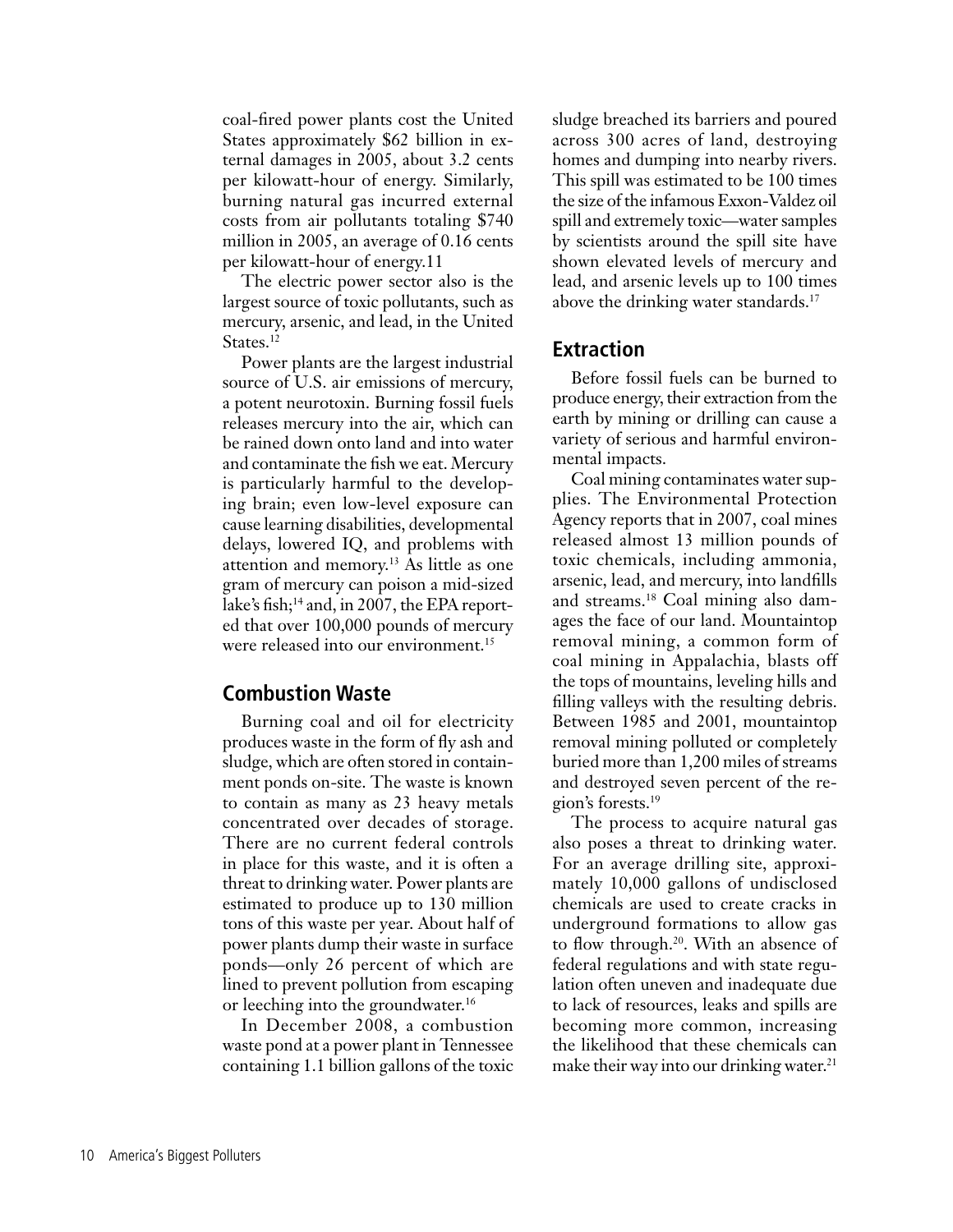*Photo: Vivian Stockman*



*Mountaintop removal coal mine in southern West Virginia.*

For example, in September 2009, natural gas drilling in northeast Pennsylvania resulted in three spills within one week of thousands of gallons of chemicals near the town of Dimock. While the drilling company, Cabot Oil & Gas Corp., refused to disclose the chemicals that were spilled, the Pennsylvania Department of Environmental Protection reported that the spills consisted of a potentially cancer-causing chemical used as a lubricant in natural gas drilling. Residents of the town reported clouded drinking water, sick animals, and flammable wells after drilling started near the area.<sup>22</sup>

Withdrawing raw gas from underground formations and processing gas in compressors also releases pollutants  $({\rm CO}_2$  and methane, CH  $)$  that fuel global warming. Methane is a much more potent global warming pollutant than  $CO<sub>2</sub>$ , by a factor of 20.23 Transporting natural gas from production sites to use sites requires 1.5 million miles of high-pressure pipelines across the United States.<sup>24</sup> Leaks in these pipelines release more methane into our atmosphere.

Though oil is only a small percentage of our electricity, it makes up a large chunk of our overall power mix when considering transportation fuels. The United States is the world's third largest petroleum producer, with more than 500,000 producing wells and approximately 4,000 oil and natural gas platforms operating in U.S. waters.<sup>25</sup> Drilling off of our coasts can threaten ocean species and coastlines with spills.

#### **Economic Liability**

America's dependence on fossil fuels is expensive. Rising costs of heating fuels in recent years have led to higher winter heating bills for Americans in colder parts of the country. Instability in natural gas and coal prices have caused spikes in electricity rates and hit fossil fuel-dependent segments of industry particularly hard. To add insult to injury, much of the money we spend on fossil fuels—particularly oil—is sent overseas, enriching foreign governments and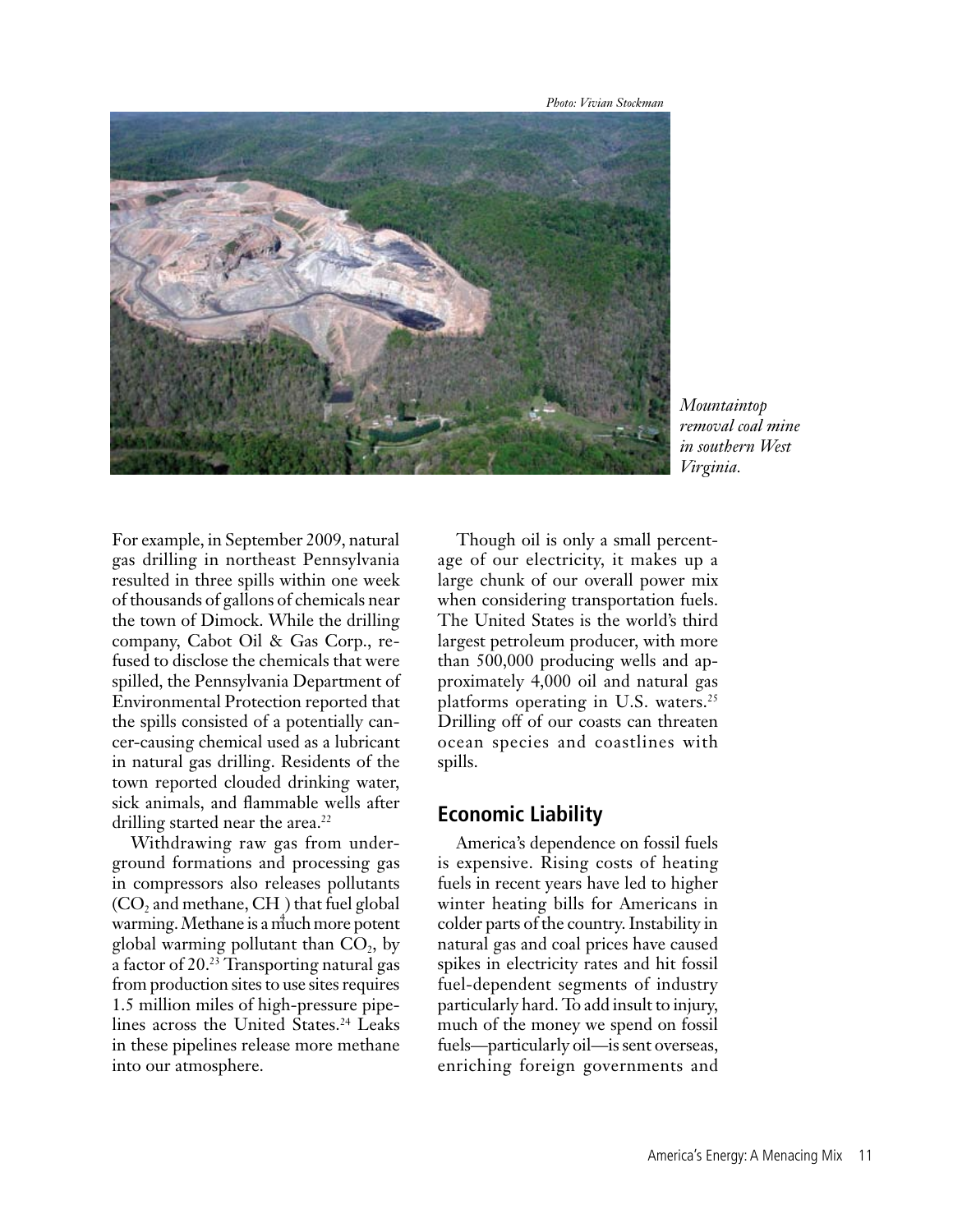businesses at the expense of our domestic economy.

In 2006, the United States spent nearly seven percent of its gross domestic product, or \$921.2 billion, on fossil fuels for home, business, and transportation use.26 This amounts to \$3,083 per U.S. resident.27 While oil accounts for the vast majority of this spending, in 2007 the average American household spent \$1,934 on natural gas, electricity, and fuel oil for home use.28

#### **Nuclear Power**

Almost another one-fifth of our energy mix in 2007 came from nuclear power, a costly, dangerous, and time-intensive energy investment, especially compared with investments in clean energy and efficiency.

Start-up for nuclear power is expensive. Building 100 new nuclear reactors – the level of construction currently advocated by supporters of nuclear power – would require an up-front capital investment on the order of \$600 billion (with a possible range of \$250 billion to \$1 trillion).<sup>29</sup> And that's not the whole story—any up-front investment in nuclear power would lock in additional expenditures over time. Once a plant is built, the price of the electricity it generates will reflect the ongoing need to pay off debt; the cost of operating and maintaining the plant, the cost of fueling the plant with uranium; the cost of decommissioning the plant and disposing of the waste; and the cost of transmitting and distributing the electricity to consumers.

During the last wave of nuclear construction in the United States, the average reactor took nine years to build.<sup>30</sup> New reactors are likely to experience similar delays. For example, a new reactor now under construction in Finland is at least three years behind schedule after a series of quality control failures.31

By 2018, a reasonable estimate for the first date a new reactor could be online, nuclear power will be among the least cost-effective options for reducing global warming pollution. Per dollar spent over the lifetime of the technology, energy efficiency and biomass co-firing are five times more effective at preventing carbon dioxide pollution than nuclear power.<sup>32</sup>

Aside from being expensive, nuclear power also threatens our health, safety, and security. Nuclear reactors have created more than 50,000 tons of toxic, radioactive waste for which there is no current disposal solution.33

#### The Promise of A Clean Energy Economy

There is a better, cleaner way. We can unleash the power of clean energy to rebuild our economy, protect our environment, stop global warming, and build a sustainable future. We have the technology and the skilled workforce to tap vast reserves of energy efficiency and limitless energy from the sun, the wind, the waves, and the heat of the earth.

We can make our homes and businesses so efficient that they use zero-net energy. Increasing the efficiency of our economy is the fastest and cheapest way to cut global warming pollution and means less damage to our environment fewer mountain landscapes ruined by coal mining, fewer toxic chemicals in our drinking water, and less disastrous effects of global warming. Also, by improving the efficiency of our economy alone, we can create more than 1 million new jobs for Americans by 2030.34

We can harness the power of the wind and the sun for the energy we need. These resources won't run out, don't harm our environment, and will only grow cheaper over time. For example, the nation's cumulative wind power potential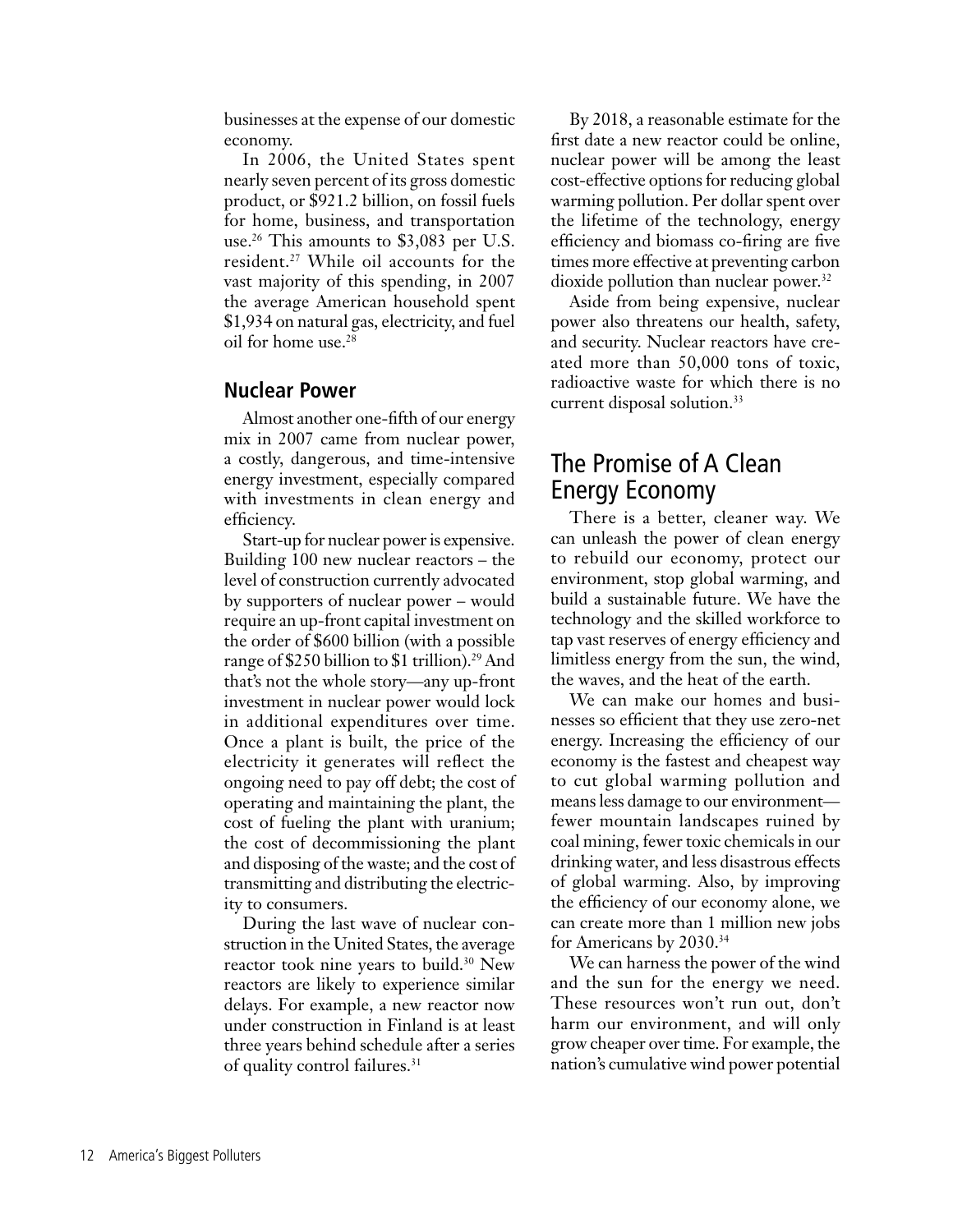

has been estimated at upwards of 10 trillion kilowatt-hours annually—more than twice the amount of electricity currently generated in the United States.<sup>35</sup> Similarly, the United States could generate all of its electricity by installing solar panels on only seven percent of the land area currently used for buildings, parking lots and other built up areas.<sup>36</sup> Tapping solar thermal energy through "passive solar"

applications, such as solar hot water heating, can significantly reduce use of fossil fuels in buildings. New central station solar power technologies promise the capability to use the sun's energy to generate electricity even when the sun isn't shining, by storing heat for use at night. We also have tremendous potential for producing energy from tides, underground heat, and other renewable sources.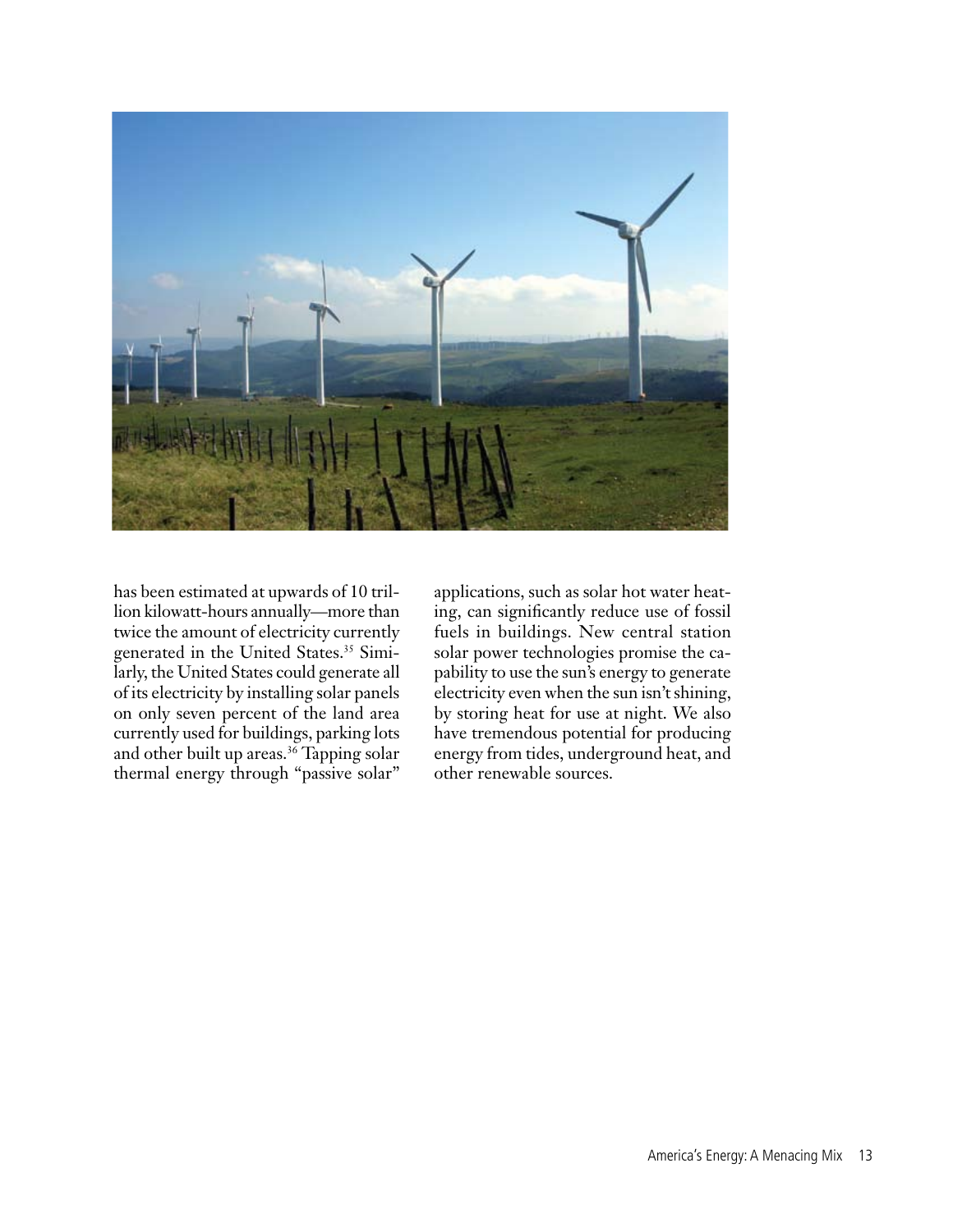# America Relies on Outdated, Polluting Energy

This report analyzes data collected<br>from the Environmental Protection<br>Agency's Acid Rain Program. The<br>Acid Rain Program, established under his report analyzes data collected from the Environmental Protection Agency's Acid Rain Program. The the 1990 Clean Air Act to reduce sulfur dioxide pollution from power plants, tracks pollution and other data for over 1,200 of the country's dirtiest power plants. Electric utilities have reported their CO<sub>2</sub> emissions under the program since 1995.

This report uses the Acid Rain Program database from 2007, the most recent year for which final data is available, to analyze  $CO<sub>2</sub>$  emissions among America's power plants.

Our analysis finds that America's power plants – particularly coal plants – are both old and dirty. Burning fossil fuels for almost three-quarters of our energy means that we are reliant on an infrastructure that is decades-old and

which releases  $\mathrm{CO}_2$  into our atmosphere in unchecked amounts.

#### **America's Power is Old**

Our analysis finds that the majority of our energy comes from plants that are at least three decades old.

- Two-thirds of U.S. fossil fuel electricity in 2007 was generated by power plants built before 1980. These relics rely on outdated infrastructure yet continue to expand capacity. At the Tennessee Valley Authority plant that spilled 1.1 billion gallons of toxic waste in December of 2008, the waste had been building up for over 50 years. See Figure 3.
- **Indiana and Wisconsin are home** to power plants seven decades old—the oldest in operation.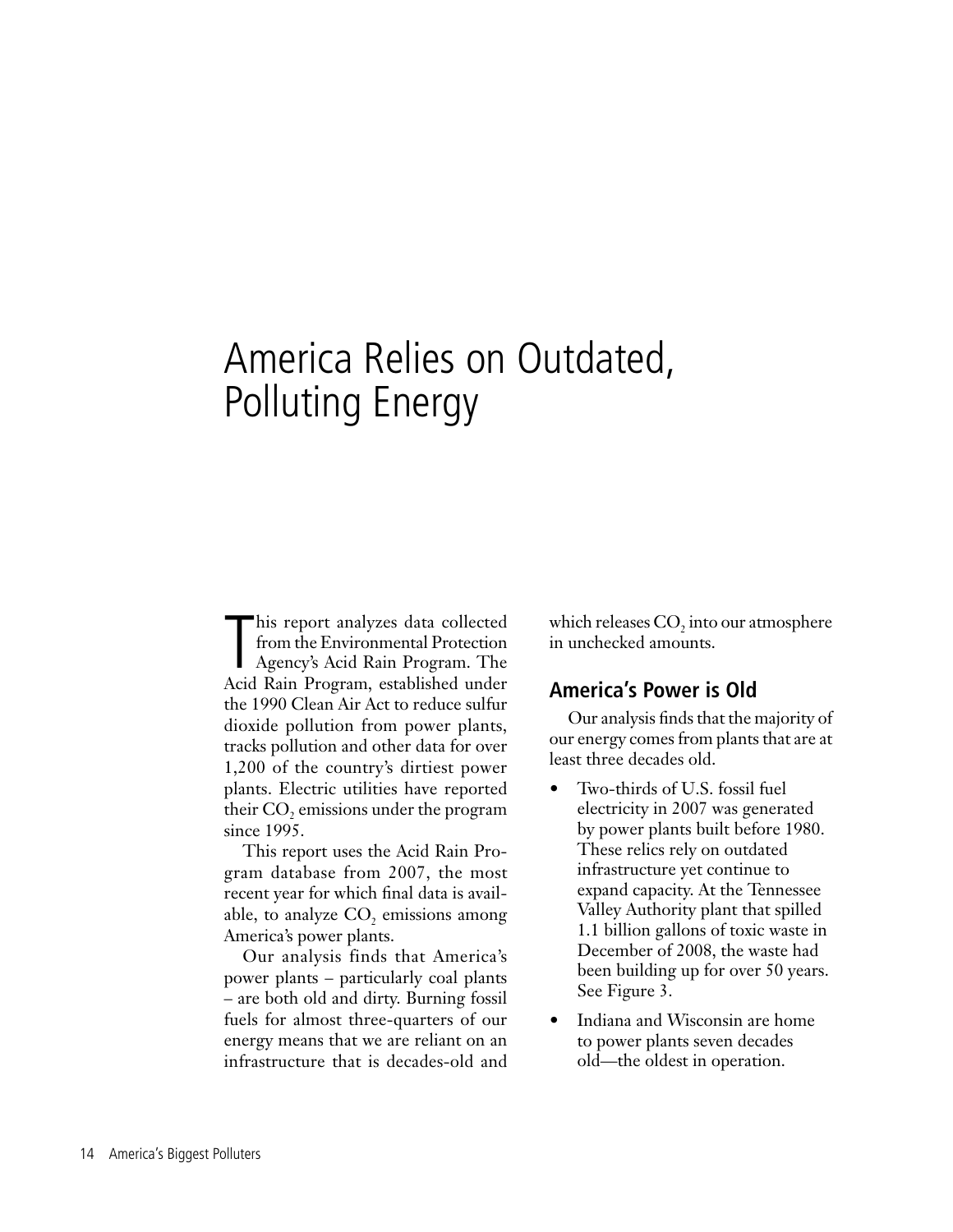| <b>National Old</b> | <b>State</b><br><b>Plant Name</b> |                                     | <b>Date Plant Began</b> | <b>Electricity (MWh)</b> |  |
|---------------------|-----------------------------------|-------------------------------------|-------------------------|--------------------------|--|
| Rank                |                                   |                                     | <b>Operation</b>        | Produced in 2007         |  |
| $\mathbf{1}$        | IN                                | C. C. Perry K Steam Plant           | Aug, 1938               | 72,303                   |  |
| $\overline{2}$      | WI                                | <b>Blount Street</b>                | Dec, 1938               | 2,031,208                |  |
| 3                   | <b>NY</b>                         | Oswego Harbor Power                 | Jan, 1940               | 258,715                  |  |
| $\overline{4}$      | IA                                | Sixth Street                        | Apr, 1940               | 320,925                  |  |
| $\sqrt{5}$          | <b>NC</b>                         | Cliffside                           | Jul, 1940               | 4,335,757                |  |
| 6                   | IA                                | Dubuque                             | Jun, 1941               | 338,339                  |  |
| 7                   | <b>NC</b>                         | <b>Buck</b>                         | Jul, 1941               | 1,847,081                |  |
| 8                   | <b>MN</b>                         | High Bridge                         | Jan, 1942               | 939,089                  |  |
| 9                   | IN                                | Harding Street Station (EW Stout)   | Apr, 1942               | 4,114,772                |  |
| 10                  | WI                                | Pulliam                             | Jan, 1943               | 2,519,081                |  |
| 11                  | AR                                | Harvey Couch                        | Sep, 1943               | 30,184                   |  |
| 12                  | <b>NY</b>                         | AES Westover (Goudey)               | Oct, 1943               | 495,603                  |  |
| 13                  | ОH                                | R E Burger                          | Jan, 1944               | 1,297,406                |  |
| 14                  | <b>WV</b>                         | Rivesville Power Station            | Jan, 1944               | 270,579                  |  |
| 15                  | VA                                | Glen Lyn                            | Jun, 1944               | 1,611,812                |  |
| 16                  | IN                                | Edwardsport                         | Jul, 1944               | 254,354                  |  |
| 17                  | NY                                | <b>Huntley Power</b>                | Jan, 1945               | 2,756,314                |  |
| 18                  | <b>TX</b>                         | Mountain Creek Generating Station   | Dec, 1945               | 405,102                  |  |
| 19                  | VA                                | Mirant Potomac River                | Oct, 1946               | 1,600,625                |  |
| 20                  | MD                                | R. Paul Smith Power Station         | Jan, 1947               | 697,566                  |  |
| 21                  | IL                                | Havana                              | Jul, 1947               | 3,460,179                |  |
| 22                  | KY                                | <b>Tyrone</b>                       | Oct, 1947               | 428,764                  |  |
| 23                  | IA                                | Lansing                             | Jan, 1948               | 1,723,743                |  |
| 24                  | <b>MS</b>                         | <b>Rex Brown</b>                    | Jan, 1948               | 181,945                  |  |
| 25                  | PA                                | <b>Mitchell Power Station</b>       | Jan, 1948               | 952,495                  |  |
| 26                  | CA                                | AES Redondo Beach                   | Feb, 1948               | 532,063                  |  |
| 27                  | ТX                                | Handley Generating Station          | Apr, 1948               | 298,077                  |  |
| 28                  | IL                                | Meredosia                           | Jun, 1948               | 1,951,748                |  |
| 29                  | ОH                                | O H Hutchings                       | Jul, 1948               | 691,412                  |  |
| 30                  | <b>CO</b>                         | Zuni                                | Aug, 1948               | 68,439                   |  |
| 31                  | MI                                | <b>B C Cobb</b>                     | Sep, 1948               | 2,338,616                |  |
| 32                  | <b>NJ</b>                         | Sewaren Generating Station          | Nov, 1948               | 145,046                  |  |
| 33                  | <b>NY</b>                         | Rochester 7 - Russell Station       | Dec, 1948               | 1,315,233                |  |
| 34                  | <b>KS</b>                         | Riverton                            | Jan, 1949               | 671,689                  |  |
| 35                  | ΜN                                | Riverside (1927)                    | Jan, 1949               | 2,343,971                |  |
| 36                  | <b>WV</b>                         | Willow Island Power Station         | Jan, 1949               | 740,786                  |  |
| 37                  | IN                                | IPL Eagle Valley Generating Station | Feb, 1949               | 1,576,882                |  |
| 38                  | <b>AL</b>                         | Gadsden                             | Apr, 1949               | 538,780                  |  |
| 39                  | MI                                | <b>Trenton Channel</b>              | May, 1949               | 3,388,101                |  |
| 40                  | WI                                | DTE Stoneman, LLC                   | May, 1949               | 66,430                   |  |
| 41                  | MA                                | Kendall Square                      | Jun, 1949               | 1,867,412                |  |
| 42                  | <b>MN</b>                         | <b>Hibbard Energy Center</b>        | Jul, 1949               | 223,945                  |  |
| 43                  | AR                                | Cecil Lynch                         | Jul, 1949               | 38,547                   |  |
| 44                  | PA                                | Sunbury                             | Aug, 1949               | 1,910,219                |  |
| 45                  | <b>NC</b>                         | W H Weatherspoon                    | Sep, 1949               | 1,017,849                |  |
| 46                  | IL                                | Wood River Power Station            | Nov, 1949               | 3,041,419                |  |
| 47                  | OH                                | Avon Lake Power Plant               | Dec, 1949               | 3,078,474                |  |
| 48                  | <b>NC</b>                         | Dan River                           | Dec, 1949               | 1,139,134                |  |
| 49                  | ОH                                | Miami Fort Generating Station       | Dec, 1949               | 7,399,485                |  |
| 50                  | <b>NY</b>                         | <b>Dunkirk</b>                      | Jan, 1950               | 3,645,934                |  |

Table 1. Nation's 50 Oldest Power Plants in 2007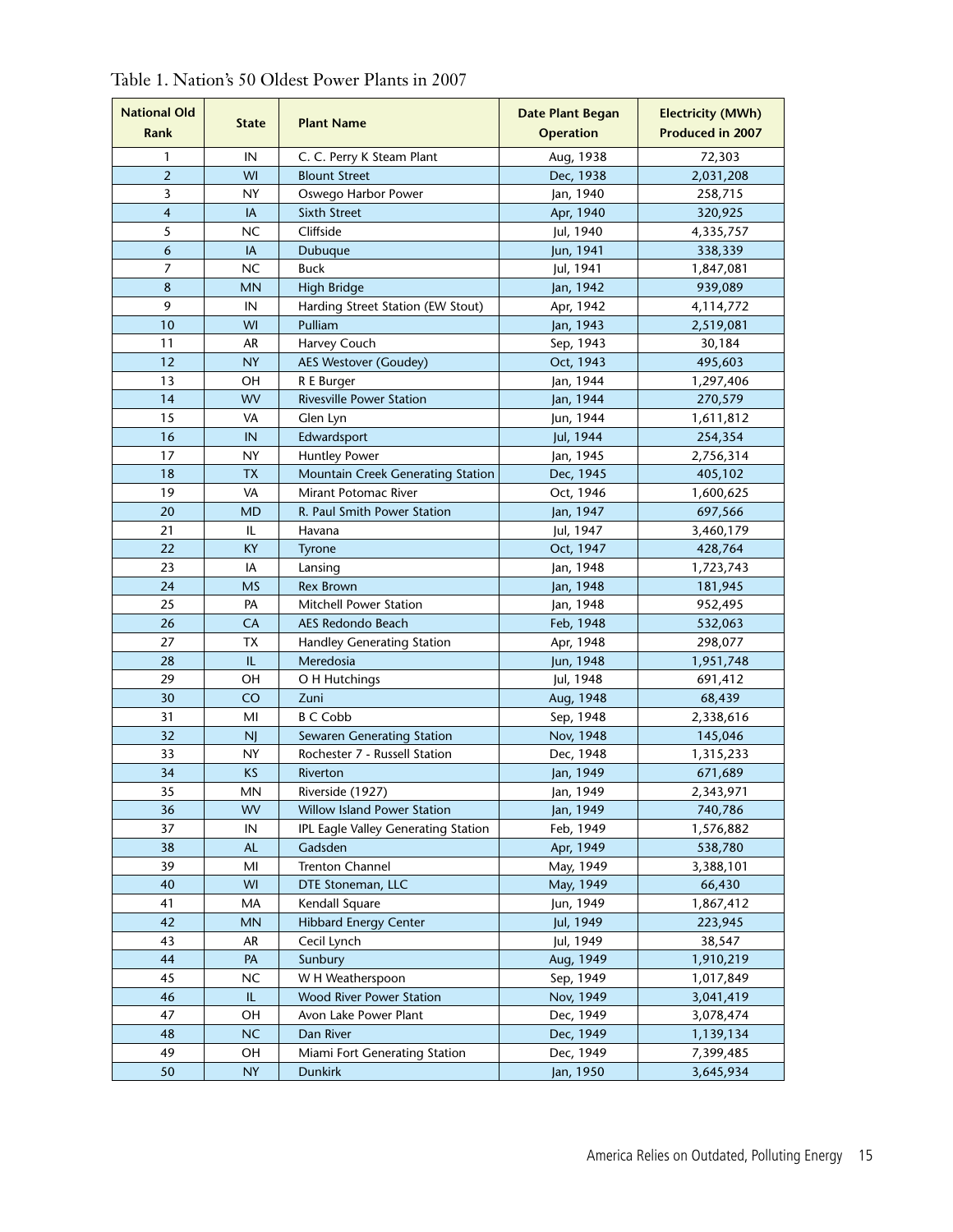

Figure 3. America's electricity comes from old power plants

Figure 4. Carbon dioxide emissions in 2007 based on plant age



These two plants were built in 1938. New York, Iowa, and North Carolina follow closely, with plants built in 1940. At 70 years old, these dinosaurs rely on ancient, inefficient infrastructure. See Table 1 for a list of the nation's 50 oldest power plants in 2007.

#### **America's Power is Dirty**

Currently, power plants do not have to meet any standard of pollution for carbon dioxide.

- In 2007, power plants released 2.56 billion tons of  $CO<sub>2</sub>$ , equivalent to the amount produced by 449 million of today's cars. This represents 42 percent of the total U.S.  $\rm CO_{2}$  emissions in 2007.<sup>37</sup> Coal-fired power plants are responsible for a disproportionate amount of global warming pollution: though they produced two-thirds of fossil fuel power in 2007, they emitted over 80 percent of the global warming pollution.
- Georgia, Alabama, and Indiana are home to the dirtiest power plants. Along with Texas, Michigan, and Arizona, these states are home to power plants that each emitted more than 20 million tons of carbon dioxide pollution – equivalent to the pollution from 3.5 million of today's cars – in 2007. Georgia and Texas both have two plants that belong to this elite dirty club. See Table 2 for a list of the nation's 50 dirtiest power plants in 2007.
- Texas, Ohio, Florida, Indiana, and Pennsylvania emit the most CO<sub>2</sub> pollution from power plants. Texas power plants emitted nearly twice the amount of  $CO<sub>2</sub>$  than power plants in Ohio and Florida in 2007, the next highest polluting states.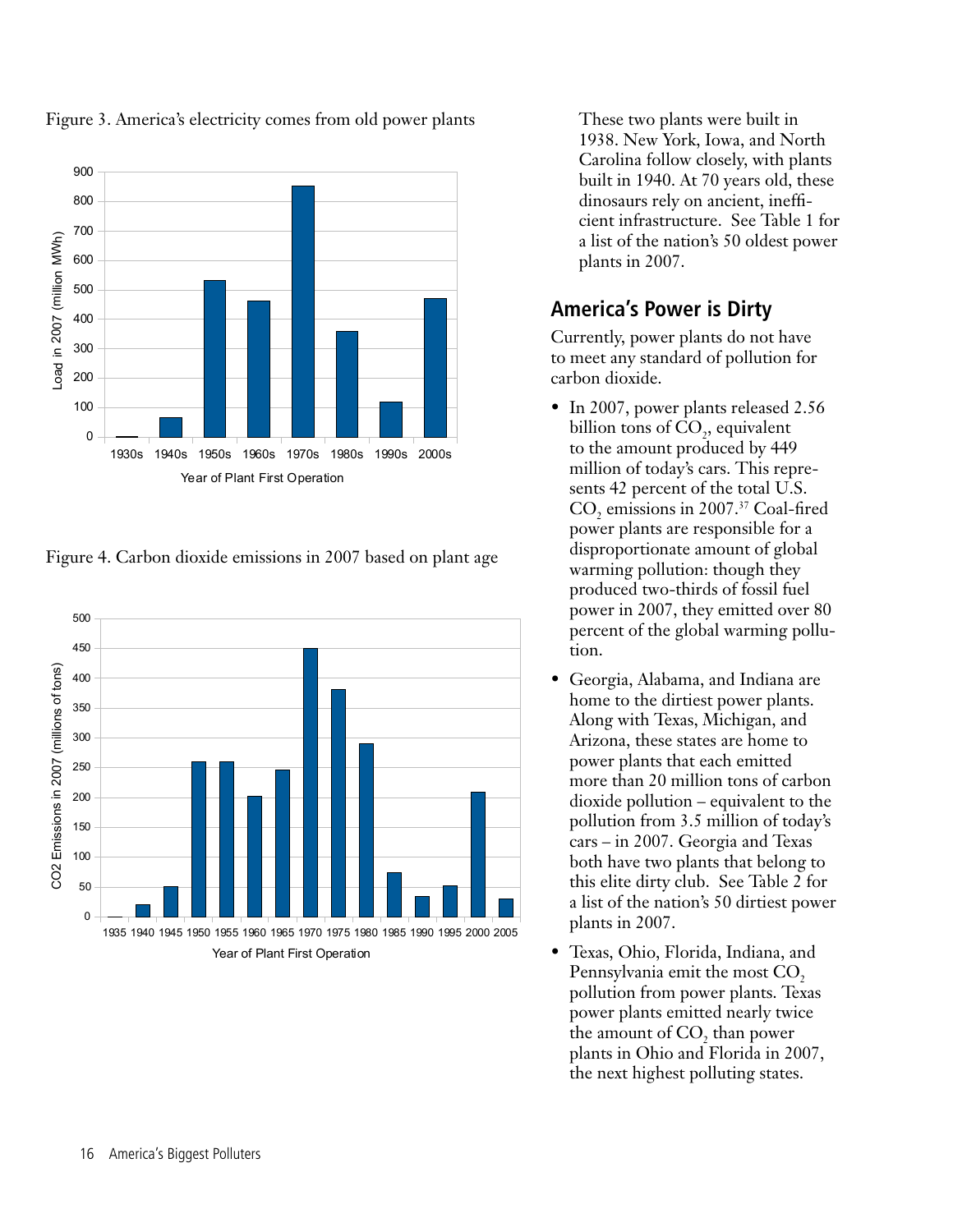| <b>National</b><br><b>Dirty Rank</b> | <b>State</b>        | <b>Plant Name</b>                    | $CO2$ (tons) Emit-<br>ted in 2007 | <b>Number of Cars Per Year</b><br>Equivalent to Plant's CO <sub>2</sub><br><b>Emissions in 2007</b> | <b>Date Plant</b><br><b>Began</b><br><b>Operation</b> |
|--------------------------------------|---------------------|--------------------------------------|-----------------------------------|-----------------------------------------------------------------------------------------------------|-------------------------------------------------------|
| 1                                    | GА                  | Scherer                              | 27,231,087                        | 4,777,384                                                                                           | Mar, 1982                                             |
| $\overline{2}$                       | <b>AL</b>           | James H Miller Jr                    | 23,708,510                        | 4,159,388                                                                                           | Oct, 1978                                             |
| 3                                    | GA                  | Bowen                                | 23,243,818                        | 4,077,863                                                                                           | Oct, 1971                                             |
| $\overline{4}$                       | IN                  | Gibson                               | 22,409,315                        | 3,931,459                                                                                           | Apr, 1975                                             |
| 5                                    | <b>TX</b>           | Martin Lake                          | 21,821,564                        | 3,828,345                                                                                           | May, 1977                                             |
| 6                                    | <b>TX</b>           | <b>W</b> A Parish                    | 20,949,613                        | 3,675,371                                                                                           | Jun, 1958                                             |
| 7                                    | MI                  | Monroe                               | 20,607,472                        | 3,615,346                                                                                           | Mar, 1971                                             |
| 8                                    | <b>AZ</b>           | Navajo Generating Station            | 20,178,992                        | 3,540,174                                                                                           | May, 1974                                             |
| 9<br>10                              | MT                  | Colstrip                             | 19,382,298                        | 3,400,403                                                                                           | Nov, 1975                                             |
|                                      | <b>OH</b>           | Gen J M Gavin                        | 19,141,670                        | 3,358,188                                                                                           | Oct, 1974                                             |
| 11                                   | <b>MO</b>           | Labadie                              | 18,714,405                        | 3,283,229                                                                                           | May, 1970                                             |
| 12                                   | <b>TX</b>           | Monticello                           | 18,300,186                        | 3,210,559                                                                                           | Dec, 1974                                             |
| 13                                   | <b>MN</b>           | Sherburne County                     | 18,254,456                        | 3,202,536                                                                                           | May, 1976                                             |
| 14                                   | <b>TN</b>           | Cumberland                           | 17,957,234                        | 3,150,392                                                                                           | Apr, 1972                                             |
| 15                                   | WV                  | John E Amos                          | 17,418,609                        | 3,055,896                                                                                           | Sep, 1971                                             |
| 16                                   | PA                  | <b>Bruce Mansfield</b>               | 17,387,361                        | 3,050,414                                                                                           | Dec, 1975                                             |
| 17                                   | KS                  | Jeffrey Energy Center                | 16,845,936                        | 2,955,427                                                                                           | Jul, 1978                                             |
| 18<br>19                             | <b>WY</b>           | Jim Bridger                          | 16,045,976                        | 2,815,084                                                                                           | Nov, 1974                                             |
| 20                                   | FL.<br>UT           | Crystal River                        | 16,016,868                        | 2,809,977                                                                                           | Oct, 1966                                             |
| 21                                   | OH                  | Intermountain                        | 15,694,058                        | 2,753,344                                                                                           | Jul, 1986                                             |
| 22                                   |                     | W H Sammis                           | 15,677,291                        | 2,750,402                                                                                           | Jan, 1959                                             |
| 23                                   | IN<br><b>NM</b>     | Rockport                             | 15,488,966                        | 2,717,362                                                                                           | Dec, 1984                                             |
| 24                                   | <b>WY</b>           | Four Corners Steam Elec Station      | 15,084,774                        | 2,646,452                                                                                           | May, 1963                                             |
| 25                                   | <b>NC</b>           | Laramie River                        | 14,978,559                        | 2,627,817                                                                                           | Jun, 1980                                             |
| 26                                   | <b>NC</b>           | Marshall                             | 14,525,077                        | 2,548,259                                                                                           | Mar, 1965                                             |
| 27                                   | OH                  | Roxboro                              | 14,399,402                        | 2,526,211                                                                                           | May, 1966                                             |
| 28                                   | <b>TX</b>           | M Stuart                             | 14,268,967                        | 2,503,327                                                                                           | Jun, 1970                                             |
| 29                                   | KY                  | Limestone                            | 14,223,953                        | 2,495,430                                                                                           | Dec, 1985                                             |
| 30                                   | IL                  | Paradise                             | 14,218,230                        | 2,494,426                                                                                           | Mar, 1963                                             |
| 31                                   | GA                  | <b>Baldwin Energy Complex</b>        | 14,135,508                        | 2,479,914                                                                                           | Jul, 1970                                             |
| 32                                   |                     | Wansley (6052)                       | 13,883,696                        | 2,435,736                                                                                           | Dec, 1976                                             |
|                                      | <b>AR</b>           | Independence                         | 13,839,850                        | 2,428,044                                                                                           | Jan, 1983                                             |
| 33<br>34                             | LA<br>$\mathsf{PA}$ | Big Cajun 2                          | 13,736,733                        | 2,409,953                                                                                           | Jul, 1980                                             |
|                                      | <b>WV</b>           | <b>Homer City</b>                    | 13,576,987                        | 2,381,928                                                                                           | Jun, 1969                                             |
| 35                                   |                     | Harrison Power Station               | 13,570,101                        | 2,380,720                                                                                           | Jan, 1972                                             |
| 36<br>37                             | SC<br><b>NC</b>     | Cross<br><b>Belews Creek</b>         | 13,443,593<br>13,339,822          | 2,358,525                                                                                           | May, 1984<br>Aug, 1974                                |
| 38                                   | <b>TX</b>           | Sam Seymour                          | 13,297,420                        | 2,340,320                                                                                           | Jun, 1979                                             |
| 39                                   | $\mathsf{IN}$       |                                      | 13,077,495                        | 2,332,881                                                                                           | May, 1967                                             |
| 40                                   | <b>AL</b>           | Petersburg                           | 13,024,927                        | 2,294,297                                                                                           | Feb, 1954                                             |
| 41                                   | AL                  | <b>Barry</b><br>E C Gaston           | 12,903,601                        | 2,285,075<br>2,263,790                                                                              | May, 1960                                             |
| 42                                   | KY                  | Ghent                                |                                   |                                                                                                     | Feb, 1974                                             |
| 43                                   | IN                  |                                      | 12,561,781<br>12,289,294          | 2,203,821                                                                                           |                                                       |
| 44                                   | PA                  | R M Schahfer Generating Station      | 12,124,919                        | 2,156,016                                                                                           | Dec, 1976<br>May, 1970                                |
| 45                                   | PA                  | Conemaugh                            | 11,898,614                        | 2,127,179<br>2,087,476                                                                              | Jun, 1967                                             |
| 46                                   | <b>TX</b>           | Keystone<br><b>Welsh Power Plant</b> | 11,798,412                        | 2,069,897                                                                                           | Mar, 1977                                             |
| 47                                   | CO                  | Craig                                | 11,492,044                        |                                                                                                     | Nov, 1979                                             |
| 48                                   | <b>NM</b>           |                                      | 11,491,631                        | 2,016,148                                                                                           | Nov, 1973                                             |
| 49                                   | AL                  | San Juan<br><b>Widows Creek</b>      | 11,247,466                        | 2,016,076<br>1,973,240                                                                              | Jul, 1952                                             |
| 50                                   | KS                  |                                      | 11,159,641                        | 1,957,832                                                                                           |                                                       |
|                                      |                     | La Cygne                             |                                   |                                                                                                     | Mar, 1973                                             |

Table 2. Nation's 50 Dirtiest Power Plants in 2007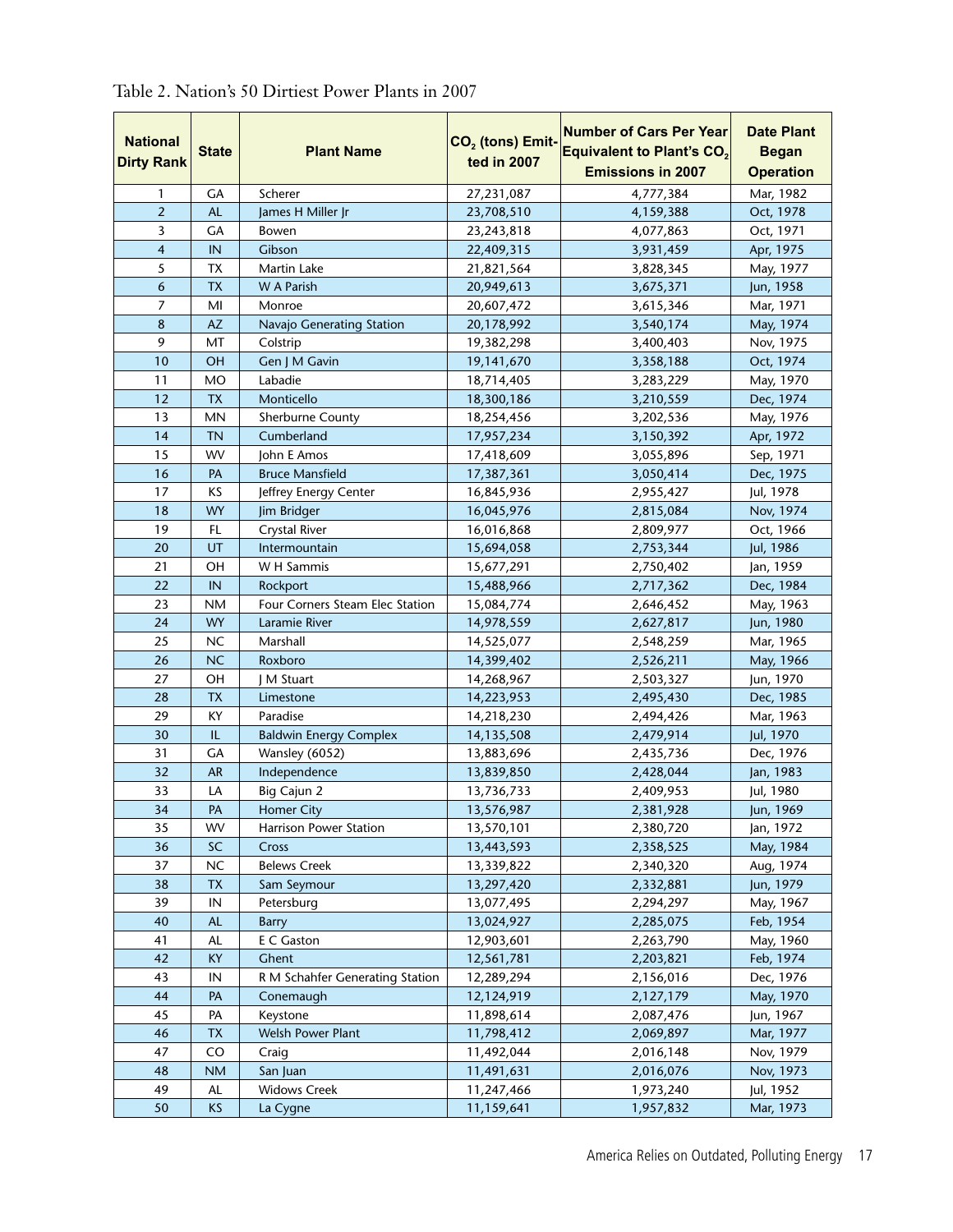Figure 5.  $CO<sub>2</sub>$  Emissions in 2007 by Plant for Dirty Plants (emitted more than 5 million tons of  $CO<sub>2</sub>$ )



#### **The Oldest and Dirtiest Often Go Hand-in-hand:**

- The oldest power plants are dirty. Plants built before 1980 produced 73 percent of the total global warming pollution from power plants in 2007. These represent just less than half of all plants, indicating that the older half of plants produce the lion's share of pollution. See Figure 4.
- The dirtiest power plants are old. Of plants that produced more than five million tons of  $CO_2$  pollution in 2007, 83 percent were built before 1980. This subset of 129 plants, just 10 percent of all plants in operation—the oldest of the dirtiest dominate both energy production and pollution, generating just less than half of our power plant electricity and producing half of the power plant  $\text{CO}_2$  emissions in 2007. See Figure 5.
- **• Older means dirtier on average.** For each year older a coal generator is on average, it created  $0.001$  more tons of  $\mathrm{CO}_2$  for each Megawatt-hour of electricity it produced in 2007. The relationship is slightly stronger for natural gas. See Figures 6 and 7.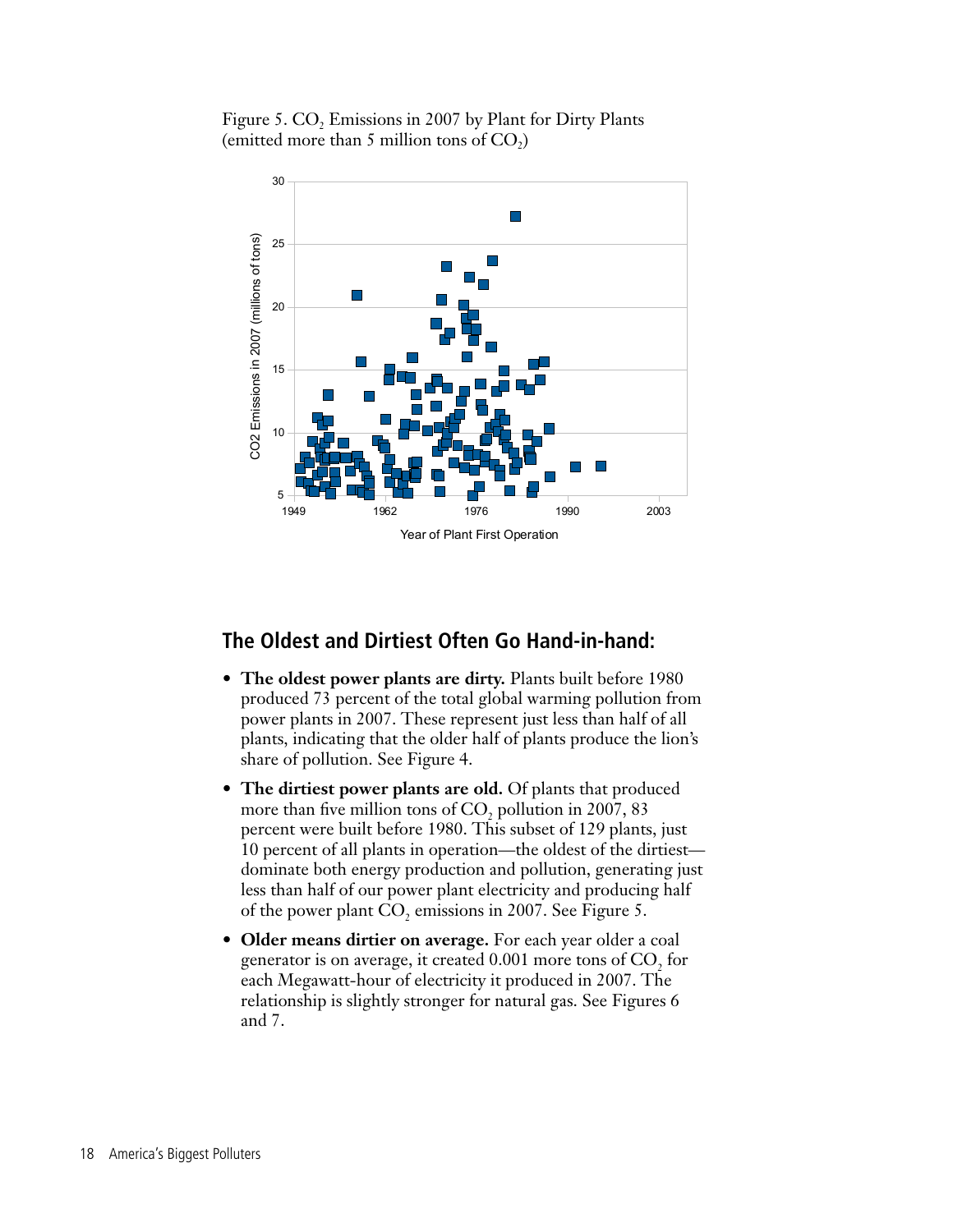

Figure 7. Older Plants Pollute More per Unit of Energy: Natural Gas Generators

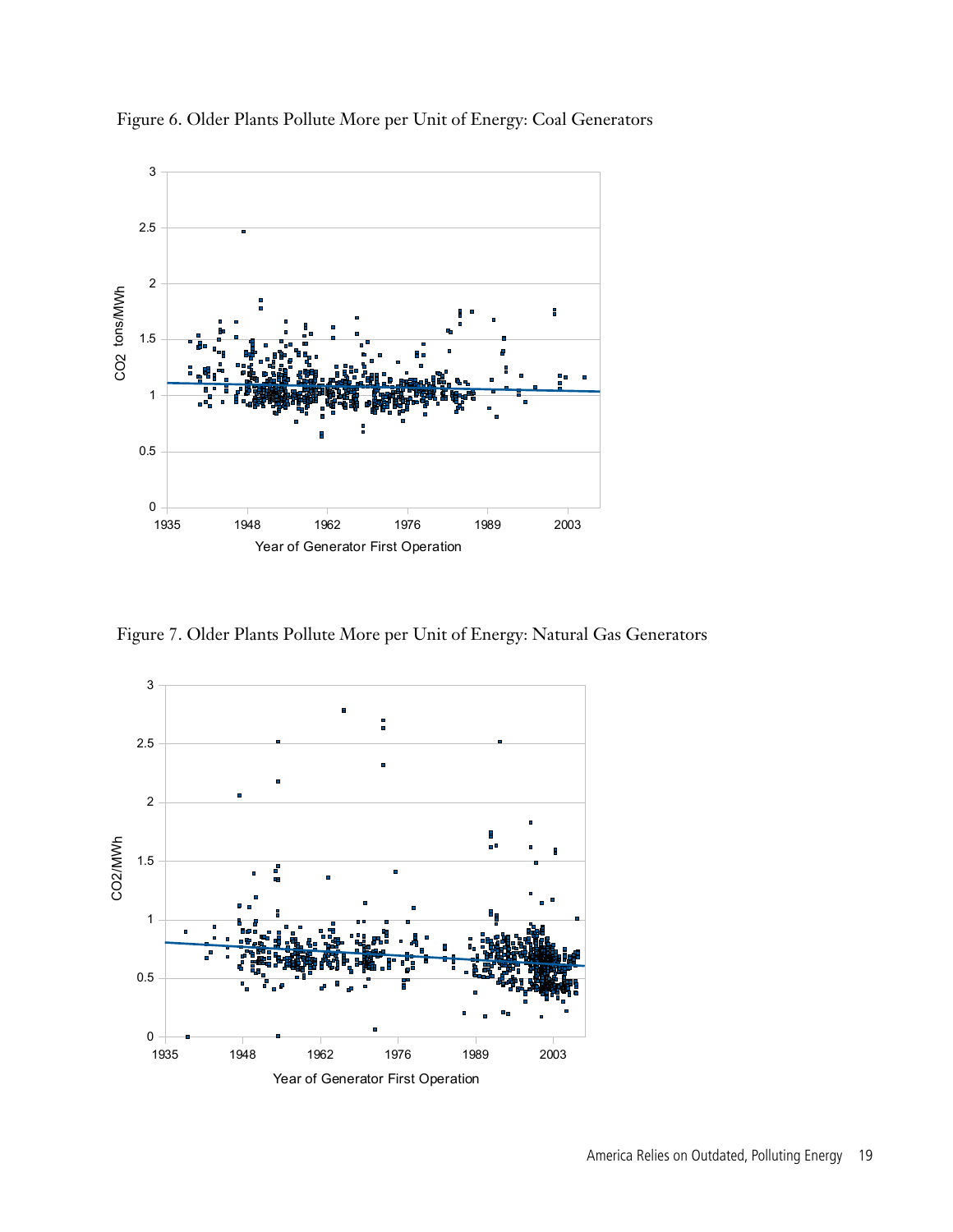## Power Plants Must Be Required to Clean Up

#### Cleaning up America's fleet of aging, inefficient power plants is critical to stopping global warming.

The most recent report by the United Nations' Intergovernmental Panel on Climate Change released in 2007 indicates that in order to have a 50-50 percent chance of avoiding dangerous global warming, developed nations as a whole should reduce global warming emissions by 25-40 percent below 1990 levels by 2020 and by 80-95 percent below 1990 levels by 2050.38 In 2007, the U.S. electricity sector released more  $CO$ , than any other sector of the American economy. We cannot achieve the real and sustained reductions in global warming pollution that science shows are urgently needed to stop the worst effects of global warming unless we begin now to reduce  $CO<sub>2</sub>$ pollution from power plants.

A recent report on "The Future of Coal" by the Massachusetts Institute of Technology makes clear that there is "no credible pathway toward GHG stabilization targets without emissions reductions from existing coal plants." Steady reductions in pollution from power plants are necessary to achieve the deep cuts in pollution the science already shows are necessary by 2030 and later.<sup>39</sup>

Our analysis shows that half of the CO<sub>2</sub> emitted by power plants in 2007 came from a small subset of the oldest of the dirtiest power plants, which also produced about half of our energy. These old polluting giants dominate our electricity sector and pollute without license, posing direct threats to our health and well-being. Requiring decades-old plants, even just the oldest of the dirtiest, to clean up or retire to cleaner energy, will significantly reduce our  $CO<sub>2</sub>$  pollution and make critical strides towards stopping global warming.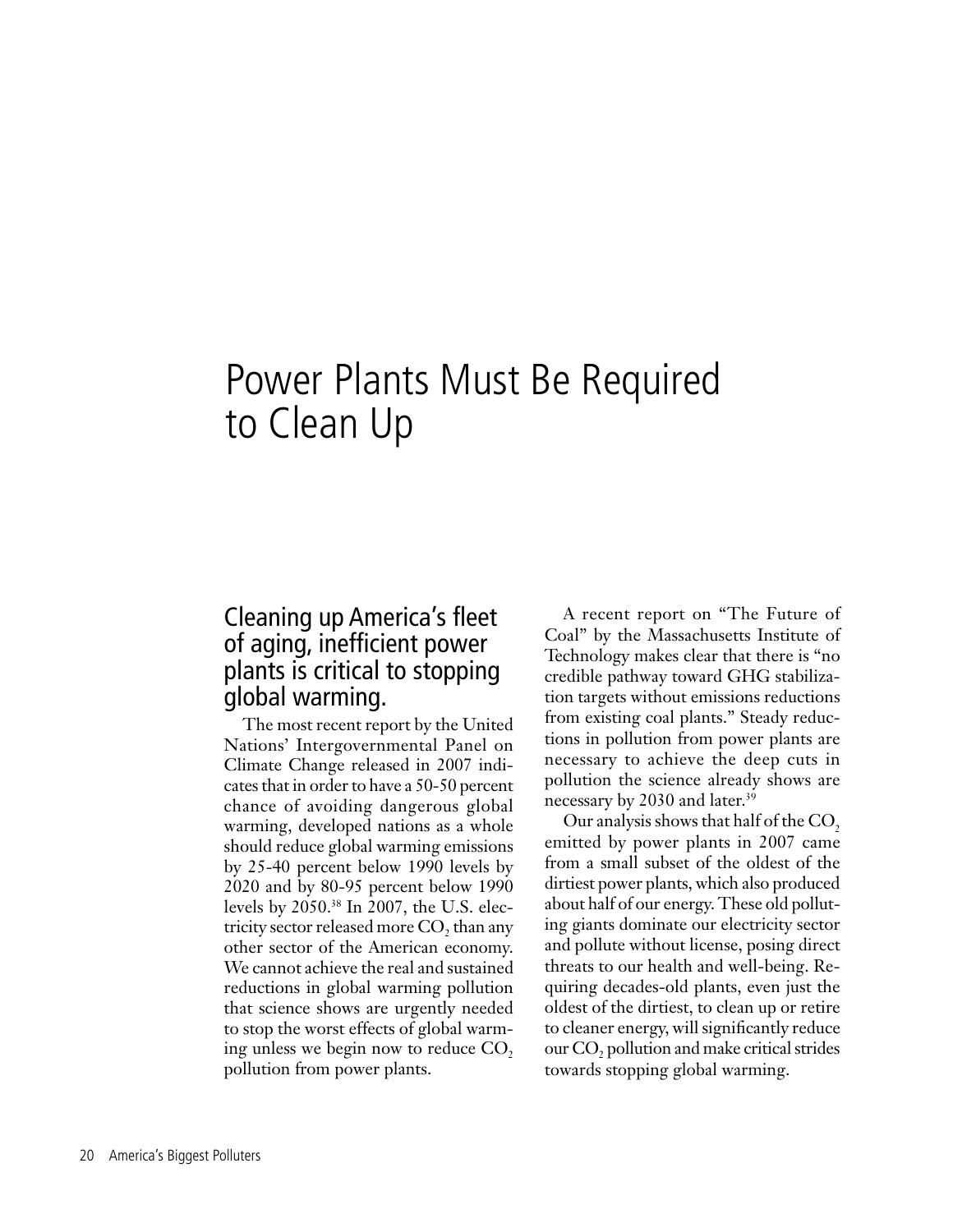#### Moving to clean energy means leaving old, inefficient, and dirty technology behind.

Our analysis shows that the majority of U.S. electricity in 2007 came from power plants at least three decades old, and that the older half of American plants produced the lion's share of pollution. America's power plants operate on outdated, inefficient, and polluting technology. For the same reasons we require cars, air conditioners, and light bulbs to meet technology standards, we must also set standards for power plants. If we are to transition smoothly to a clean energy economy and solve global warming, power plants – old and new alike – must not be permitted to keep running on inefficient, decades-old technology.

Moving to clean energy means leaving old, inefficient, and dirty technology behind. The U.S. Department of Energy projects that electricity demand will remain relatively flat over the next two decades, growing at an annual average rate of less than 1 percent<sup> $40$ </sup> – and that's without factoring in the enormous efficiency gains that we can and should make. These projections make it clear that allowing polluting fossil fuels to maintain the monopoly over America's electricity will result in a much smaller market for renewables. Making the move to clean, renewable energy will cut pollution as well as jump-start our economy and create millions of clean energy jobs.

#### Policy Recommendations

Clean energy holds the future of America—to make our nation more energy independent, create millions of new jobs, and avoid the worst effects of global warming. In order to realize this clean energy future, it is critical that we enforce pollution standards for power plants and create incentives and standards for moving to clean energy.

**The Environmental Protection Agency should implement the Clean Air Act to finally require power plants to meet modern pollution standards for carbon.** The United States cannot achieve a clean energy economy or lead the world in stopping global warming while our most egregious polluters run rampant. The EPA should also finalize the recently proposed rule to require coal plants and other large smokestack industries to use available technology to cut their global warming pollution when new facilities are constructed or existing facilities are significantly modified.

**Congress should pass strong clean energy and global warming legislation.** To ensure that the United States reduces pollution from across the economy to the levels that science dictates are necessary to prevent the worst impacts of global warming, Congress should enact a federal cap on global warming pollution. The cap should be consistent with the goal of reducing U.S. emissions by 35 percent below 2005 levels by 2020 and by at least 80 percent below 2005 levels by 2050. Clean energy and global warming legislation should also include a federal renewable electricity standard to ensure that the United States receives at least 25 percent of its electricity from clean renewable sources of energy by 2025—reducing the need for continued dependence on polluting fossil fuels. These policies should be paired with standards for and investments in energy efficiency. In addition, Congress must ensure that legislation does not weaken the ability of the Clean Air Act to require power plants to clean up.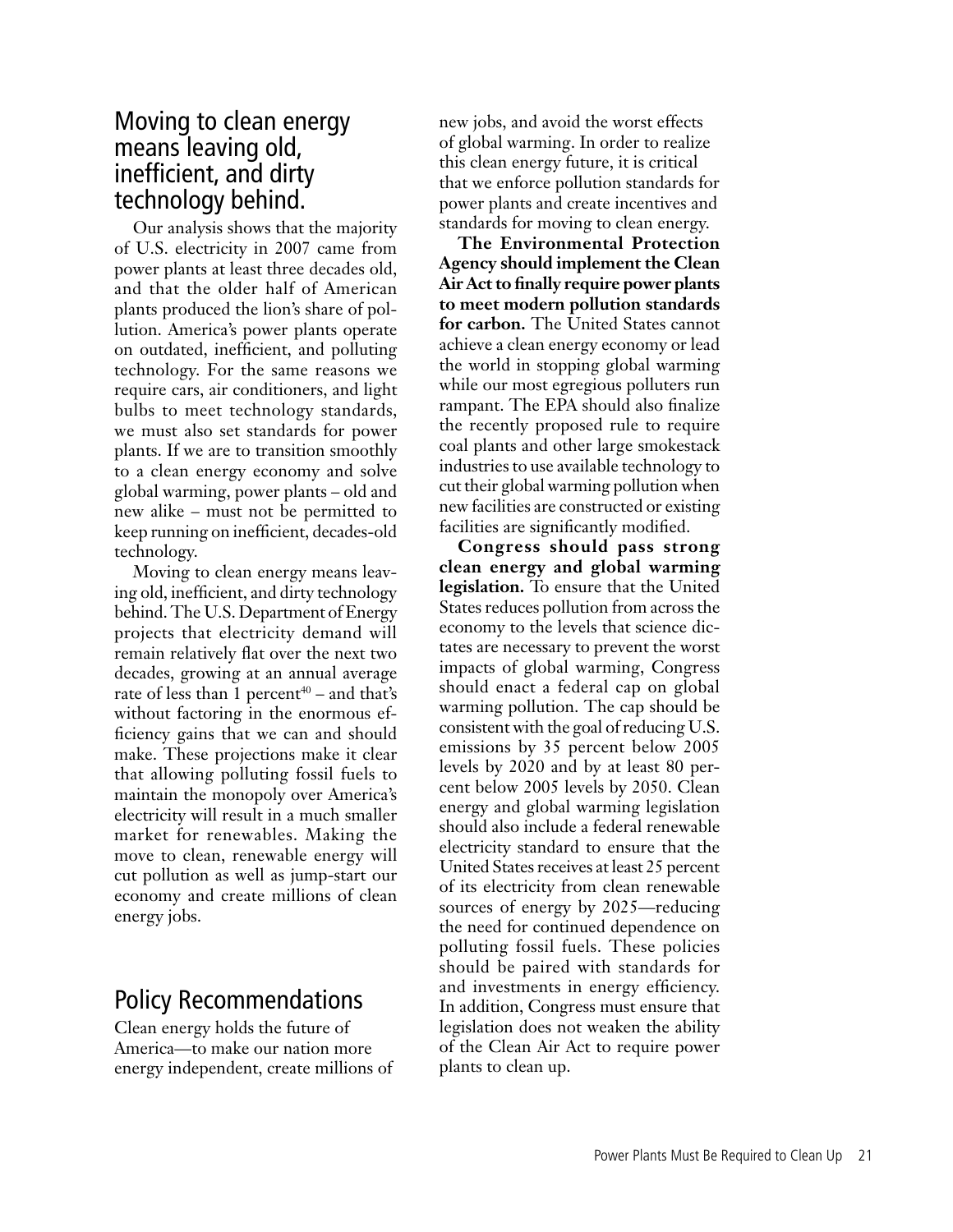

**Congress should eliminate subsidies that help keep our nation dependent on fossil fuels.** For decades, the coal industry has been given hand-outs for electricity production. A 2009 report by the Environmental Law Institute found that traditional fossil fuels received more than five times more federal subsidies—including direct spending and tax breaks—than traditional renewables received during 2002-2008.41 Electricity production incentives should target energy sources that provide benefits to our environment and our economy.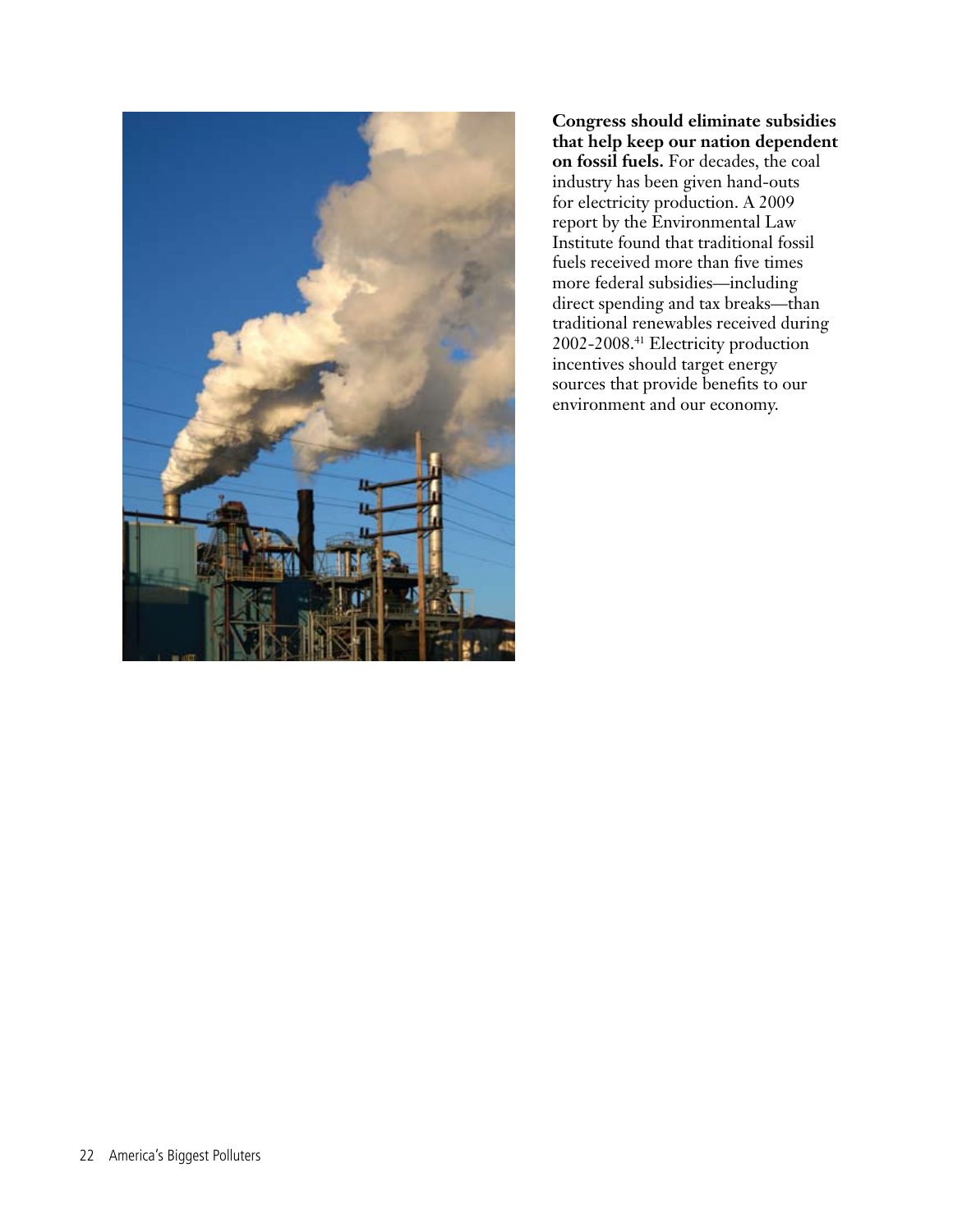# Methodology

The Environmental Protection Agen-<br>cy's Acid Rain Program tracks pol-<br>lution and other data for more than<br>1,200 of the country's dirtiest power he Environmental Protection Agency's Acid Rain Program tracks pollution and other data for more than plants. The Acid Rain Program was created under Title IV of the 1990 Clean Air Act to reduce sulfur dioxide pollution from power plants. Electric utilities have reported their  $\text{CO}_2$  emissions under the program since 1995. This report uses the database from the most recent year with finalized data,  $2007$ , to examine  $CO<sub>2</sub>$ , emissions for the nation's power plants.

For the purposes of this report, the age of a plant is defined to be the earliest commercial operation of that plant's oldest generator. Thus, if a plant had 4 generators operating in 2007, and they were built in 1955, 1965, 1975, and 1985, the "plant age" in 2007 would be 52 years. Since retired generators aren't included in the Acid Rain Program database, this measure will underestimate the length of time the plant has existed.

"Plant emissions" includes emissions from all operating generators at that plant as tracked by the Acid Rain Program. The "dirtiest plant" is determined by the total carbon dioxide emissions from all generators at that plant in 2007.

Plants that did not generate electricity in 2007 but were still in the Acid Rain Program database were not included in this analysis. For example, the oldest plant in the database for 2007 was built in Michigan in 1930. However, this plant recorded no electricity output and no emissions data for 2007, so for these purposes, it is not considered in this analysis of plants in operation in 2007.

This analysis excludes plants in Alaska and Hawaii because EPA's database does not cover them. Washington, DC is included. Four generators from two plants in Rhode Island were omitted from our analysis for lack of  $\mathrm{CO}_2$  emissions data in the EPA database for 2007.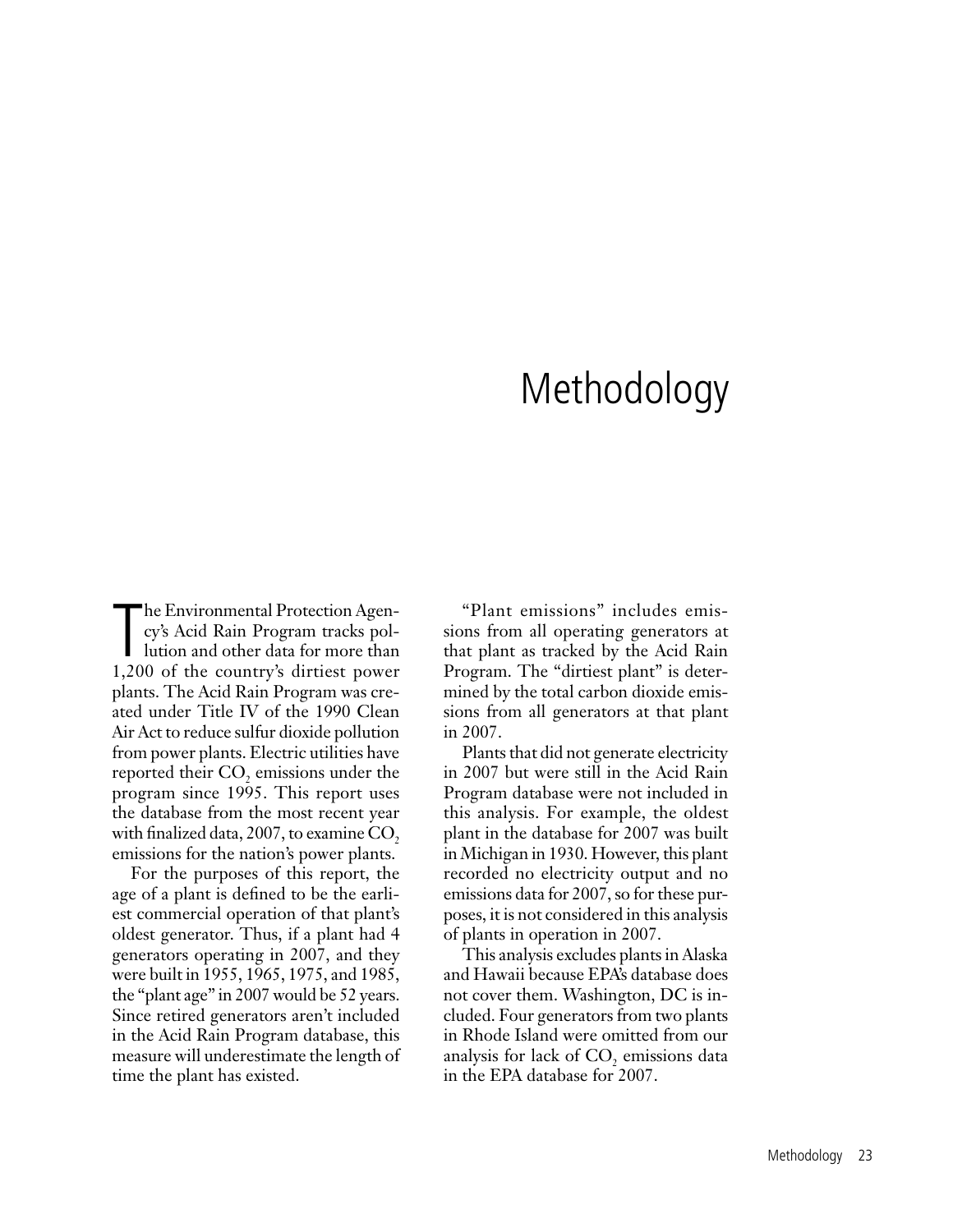### **Notes**

1. U.S. Dept. of Energy, Energy Information Administration, *Emissions of Greenhouse Gas Report,* 3 December 2008.

2. Environmental Protection Agency, *Inventory of US Greenhouse Gas Emissions and Sinks: 1990-2007*, April 2009 shows that total  $CO<sub>2</sub>$  emissions in 2007 were 6.103 billion tons.

3. U.S. Dept. of Energy, Energy Information Administration, *Electric Power Annual 2007,* 21 January 2009.

4. U.S. Dept. of Energy, Energy Information Administration, *Electric Power Annual 2007: Figure ES 1,* 21 January 2009.

5. Associated Press, Seth Borenstein, Washington, "Arctic Sea Ice Gone in Summer Within Five Years?", 12 December 2007.

6. U.S. Dept. of Energy, Energy Information Administration, *Emissions of Greenhouse Gas Report: Table 11,* 3 December 2008.

7. American Lung Association, *State of the Air Report 2009,* 2009.

8. van Eeden SF, Yeung A, Quinlam K, and Hogg JC, Systemic Response to Ambient Particulate Matter: Relevance to Chronic Obstructive Pulmonary Disease.,Proc Am Thorac Soc 2005; 2:61-67.

9. Clean Air Task Force, *Dirty Air, Dirty Power: Mortality and Health Damage Due to Air Pollution from Power Plants,* June 2004.

10. See note 7.

11. National Research Council of the National Academies, *Hidden Costs of Energy: Unpriced Consequences of Energy Production and Use*, The National Academies Press, October 2009.

12. Clean Air Task Force, *Laid to Waste: The Dirty Secret of Combustion Waste from America's Power Plants*, 2000.

13. Toxicological Effects of Methylmercury; Mercury Study Report to Congress.

14. United States Public Interest Research Group, *Made in the U.S.A.: Power Plants and Mercury Pollution Across the Country*, September 2005.

15. EPA Toxics Release Inventory, accessed October 2009; available at www.epa.gov

16. Public Citizen, *Coal Combustion Waste* fact sheet, accessed October 2009.

17. Chattanooga Times Free Press, "100 days later, ash spill questions linger for Tennessee Valley Authority", April 2009.

18. See note 15.

19. EPA, *Mid-Atlantic Mountaintop Mining Environmental Impact Statement*, accessed October 2009.

20. Chesapeake Energy, *Hydraulic Fracturing Fact Sheet*, October 2009; available at www. chk.com/Media/CorpMediaKits/Hydraulic\_Frac\_Fact\_Sheet.pdf

21. Environment America Research & Policy Center, *Toxic Chemicals On Tap: How Natural Gas Drilling Threatens Drinking Water*, November 2009.

22. Jon Hurdle, Reuters, "Penn. Charges Cabot with natgas chemical spills", September 22, 2009.

23. EPA, Climate Change, Methane, accessed October 2009, available at www. epa.gov/methane/.

24. EIA, Natural Gas Pipelines, Basics, accessed October 2009, available at tonto.eia.doe.gov/energyexplained/index. cfm?page=natural\_gas\_pipelines

25. EPA, Oil and Gas Sector Information, accessed October 2009, available at www.epa.gov/ispd/sectorinfo/sectorprofiles/oilandgas.html

26. 2006 gross domestic product equaled \$13,178.4 billion in 2007 dollars. From U.S. Bureau of Economic Analysis, *Current-Dollar and "Real" Gross Domestic Product*, 29 April 2009. The United States spent \$921.2 billion in 2007 dollars on fossil fuels in 2006. U.S. consumption data from U.S. Dept. of Energy, Energy Information Administration, *State Energy Data System*, Consumption, British Thermal Units, 1960-2006, 28 November 2008. U.S. price data from U.S. Dept. of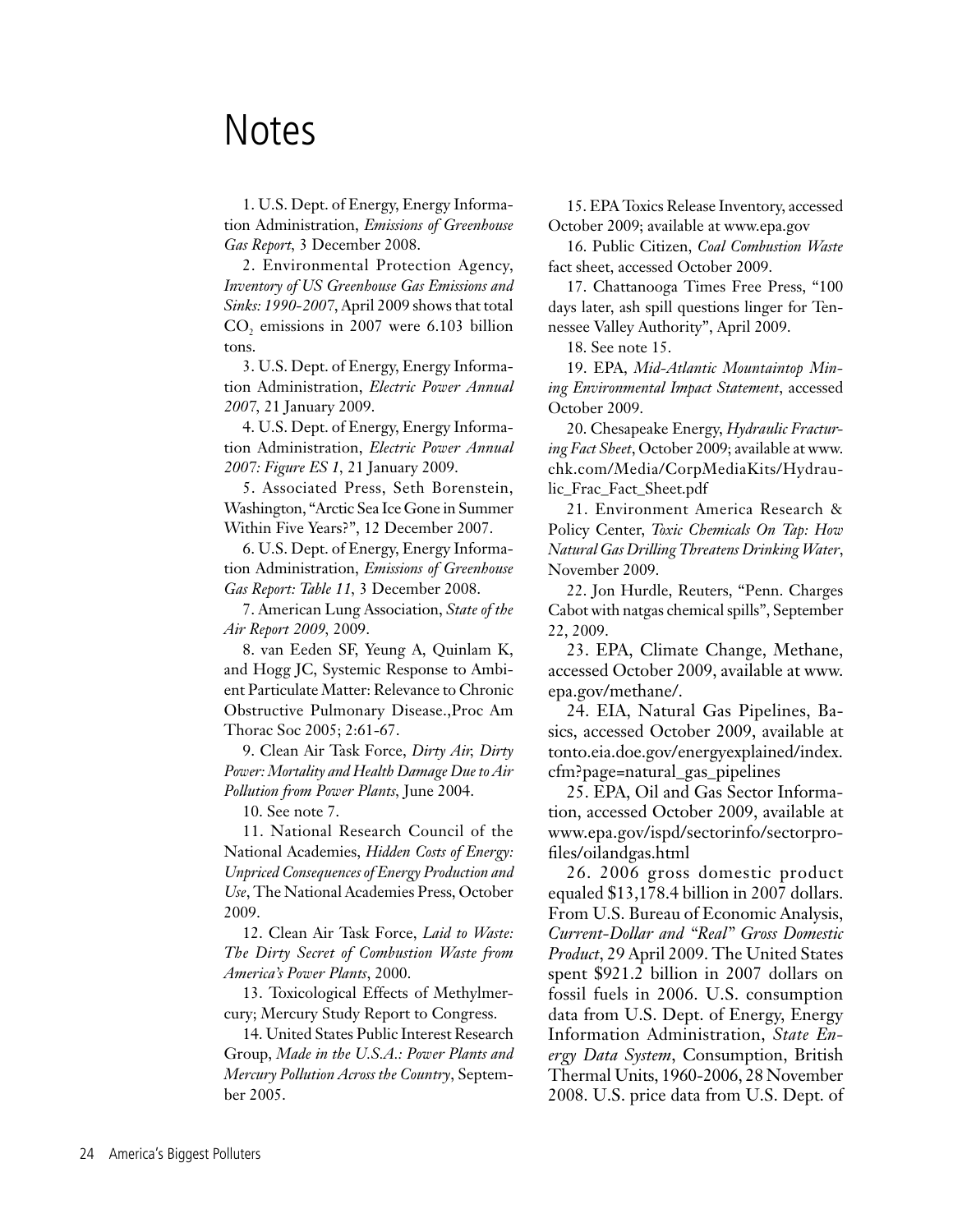Energy, Energy Information Administration, *Annual Energy Outlook*: Low-Price Case, Table 3. Energy Prices by Sector and Source, March 2009.

27. Total government discretionary spending, including government branches, departments, administrations and agencies, totaled \$840.3 billion in 2006. Total government spending, including mandatory spending, was \$2,568 in 2006. United States Government Printing Office, *Budget of the United States Government*, Fiscal Year 2006, Table S-10, Budget Summary by Category, 28 January 2008. Available at www.gpoaccess. gov/usbudget/fy06/browse.html. 2006 population from U.S. Census Bureau, Table 1. *Annual Estimates of the Population of the United States, Regions, States, and Puerto Rico*: April 1, 2000 to July 1, 2007, 27 December 2007.

28. U.S. Bureau of Labor Statistics, Consumer Expenditure Survey, 2007: Table 2. *Income Before Taxes: Average Annual Expenditures and Characteristics,* 28 November 2008.

29. According to recent estimates of reactor overnight costs, and assuming a new reactor will have a 1,000 MW capacity. The low end of the range is represented by: U.S. Department of Energy, Energy Information Administration, *Assumptions to the Annual Energy Outlook 2009*, Table 8.12, Cost Characteristics for Advanced Nuclear Technology: Three Cases, Report DOE/EIA-0554, March 2009; and the high end of the range is represented by Jim Harding, *Economics of Nuclear Reactors and Alternatives*, February 2009; many estimates are reviewed in Mark Cooper, Vermont Law School, Institute for Energy and the Environment, *The Economics of Nuclear Reactors: Renaissance or Relapse?*, June 2009.

30. U.S. Department of Energy, Energy Information Administration, *An Analysis of Nuclear Power Plant Operating Costs*, DOE/EIA-051, 1988; Jonathan Koomey and Nate Hultman, "A ReactorLevel Analysis of Busbar Costs for U.S. Nuclear Plants, 1970-2005," *Energy Policy* 35: 5630-5642, November 2007.

31. Associated Press, "3-Year Delay Expected at Finnish Nuclear Plant," *International Herald Tribune*, 17 October 2008; James Kanter, "More Delays at Finnish Nuclear Plant," *New York Times*, 2 September 2009.

32. Environment America Research & Policy Center, *Nuclear Power and Global Warming,* November 2009.

33. Public Citizen fact sheet, *New Nuclear Power Plants = More Nuclear Waste*, August 2003.

34. American Council for an Energy Efficient Economy, *Energy Efficiency in the American Clean Energy and Security Act of 2009: Impacts of Current Provisions and Opportunities to Enhance the Legislation*, September 2009.

35. U.S. Department of Energy, Office Energy Efficiency and Renewable Energy, Wind Powering America: Clean Energy for the  $21^{st}$  Century, 2 March 2005.

36. U.S. Department of Energy, National Center for Photovoltaics, *How Much Land Will PV Need to Supply Our Electricity*, available at www.nrel.gov/ ncpv/land\_faq.html.

37. EPA Inventory of US Greenhouse Gas Emissions and Sinks: 1990-2007, April 2009 shows that total  $\mathrm{CO}_2$  emissions in 2007 were 6.103 billion tons.

38. Intergovernmental Panel on Climate Change, *IPCC Fourth Assessment Report, Climate Change 2007,* February 2007

39. Massachusetts Institute of Technology, "Future of Coal," March 2007

40. Energy Information Administration, *Annual Energy Outlook 2009*, March 2009

41. Environmental Law Institute, *Estimating U.S. Government Subsidies to Energy Sources: 2002-2008*, September 2009.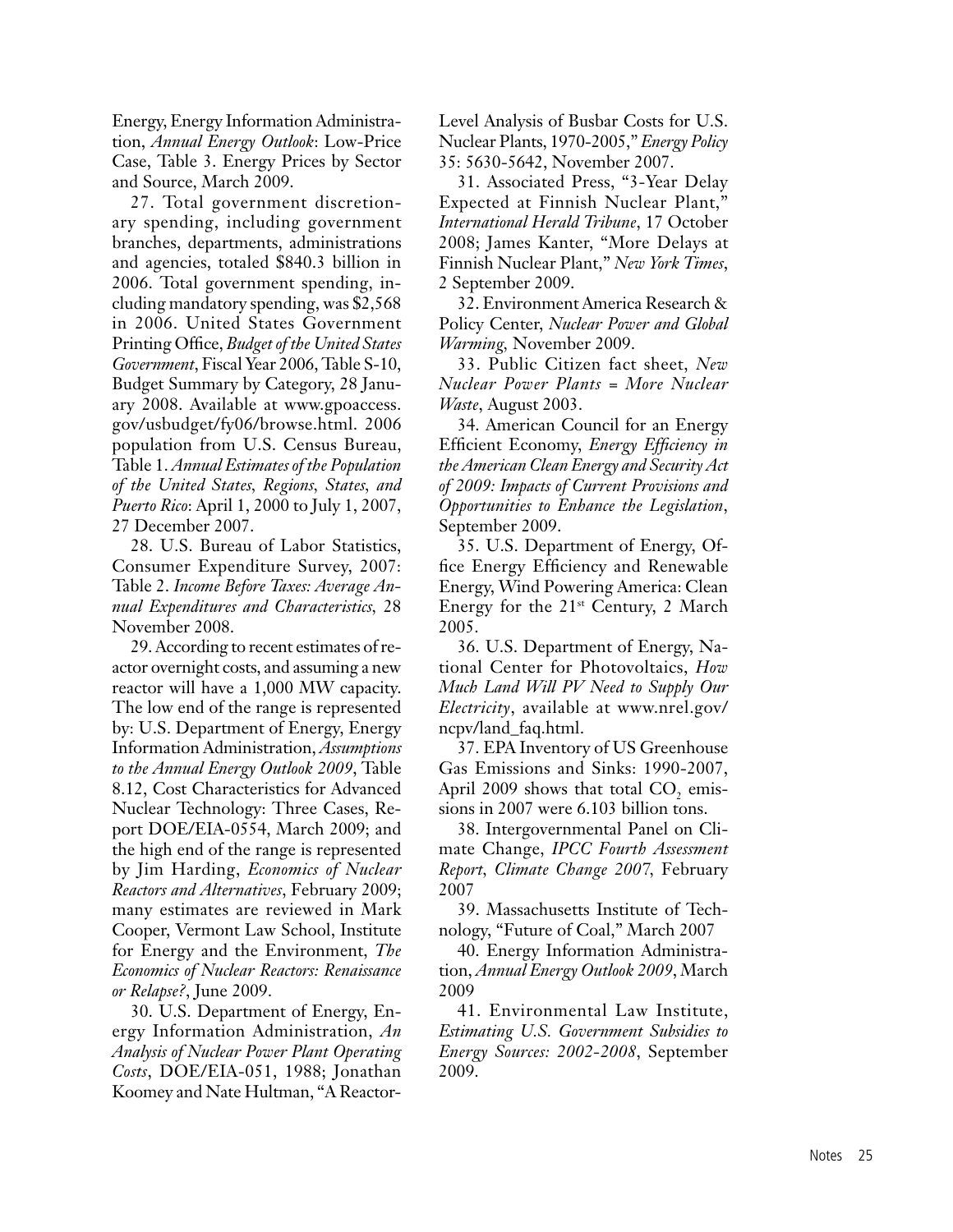| <b>National</b><br><b>Old Rank</b> | <b>State</b> | <b>Plant Name</b>                   | Date Plant Began<br>Operation | <b>Electricity (MWh)</b><br>Produced in 2007 |
|------------------------------------|--------------|-------------------------------------|-------------------------------|----------------------------------------------|
| 1                                  | IN           | C. C. Perry K Steam Plant           | Aug, 1938                     | 72,303                                       |
| $\overline{2}$                     | WI           | <b>Blount Street</b>                | Dec, 1938                     | 2,031,208                                    |
| $\overline{\mathbf{3}}$            | <b>NY</b>    | Oswego Harbor Power                 | Jan, 1940                     | 258,715                                      |
| 4                                  | IA           | Sixth Street                        | Apr, 1940                     | 320,925                                      |
| 5                                  | <b>NC</b>    | Cliffside                           | Jul, 1940                     | 4,335,757                                    |
| 6                                  | IA           | Dubuque                             | Jun, 1941                     | 338,339                                      |
| $\overline{7}$                     | <b>NC</b>    | <b>Buck</b>                         | Jul, 1941                     | 1,847,081                                    |
| 8                                  | MN           | High Bridge                         | Jan, 1942                     | 939,089                                      |
| 9                                  | IN           | Harding Street Station (EW Stout)   | Apr, 1942                     | 4,114,772                                    |
| 10                                 | WI           | Pulliam                             | Jan, 1943                     | 2,519,081                                    |
| 11                                 | <b>AR</b>    | Harvey Couch                        | Sep, 1943                     | 30,184                                       |
| 12                                 | NY           | AES Westover (Goudey)               | Oct, 1943                     | 495,603                                      |
| 13                                 | <b>OH</b>    | R E Burger                          | Jan, 1944                     | 1,297,406                                    |
| 14                                 | WV           | <b>Rivesville Power Station</b>     | Jan, 1944                     | 270,579                                      |
| 15                                 | <b>VA</b>    | Glen Lyn                            | Jun, 1944                     | 1,611,812                                    |
| 16                                 | IN           | Edwardsport                         | Jul, 1944                     | 254,354                                      |
| 17                                 | <b>NY</b>    | <b>Huntley Power</b>                | Jan, 1945                     | 2,756,314                                    |
| 18                                 | TХ           | Mountain Creek Generating Station   | Dec, 1945                     | 405,102                                      |
| 19                                 | <b>VA</b>    | Mirant Potomac River                | Oct, 1946                     | 1,600,625                                    |
| 20                                 | MD           | R. Paul Smith Power Station         | Jan, 1947                     | 697,566                                      |
| 21                                 | IL           | Havana                              | Jul, 1947                     | 3,460,179                                    |
| 22                                 | ΚY           | Tyrone                              | Oct, 1947                     | 428,764                                      |
| 23                                 | IA           | Lansing                             | Jan, 1948                     | 1,723,743                                    |
| 24                                 | MS           | Rex Brown                           | Jan, 1948                     | 181,945                                      |
| 25                                 | PA           | <b>Mitchell Power Station</b>       | Jan, 1948                     | 952,495                                      |
| 26                                 | CA           | AES Redondo Beach                   | Feb, 1948                     | 532,063                                      |
| 27                                 | <b>TX</b>    | <b>Handley Generating Station</b>   | Apr, 1948                     | 298,077                                      |
| 28                                 | IL           | Meredosia                           | Jun, 1948                     | 1,951,748                                    |
| 29                                 | OH           | O H Hutchings                       | Jul, 1948                     | 691,412                                      |
| 30                                 | CO           | Zuni                                | Aug, 1948                     | 68,439                                       |
| 31                                 | MI           | <b>B C Cobb</b>                     | Sep, 1948                     | 2,338,616                                    |
| 32                                 | NJ           | Sewaren Generating Station          | Nov, 1948                     | 145,046                                      |
| 33                                 | <b>NY</b>    | Rochester 7 - Russell Station       | Dec, 1948                     | 1,315,233                                    |
| 34                                 | ΚS           | Riverton                            | Jan, 1949                     | 671,689                                      |
| 35                                 | <b>MN</b>    | Riverside (1927)                    | Jan, 1949                     | 2,343,971                                    |
| 36                                 | WV           | Willow Island Power Station         | Jan, 1949                     | 740,786                                      |
| 37                                 | IN           | IPL Eagle Valley Generating Station | Feb, 1949                     | 1,576,882                                    |
| 38                                 | AL           | Gadsden                             | Apr, 1949                     | 538,780                                      |
| 39                                 | MI           | <b>Trenton Channel</b>              | May, 1949                     | 3,388,101                                    |
| 40                                 | WI           | DTE Stoneman, LLC                   | May, 1949                     | 66,430                                       |
| 41                                 | MA           | Kendall Square                      | Jun, 1949                     | 1,867,412                                    |
| 42                                 | MN           | <b>Hibbard Energy Center</b>        | Jul, 1949                     | 223,945                                      |
| 43                                 | <b>AR</b>    | Cecil Lynch                         | Jul, 1949                     | 38,547                                       |
| 44                                 | PA           | Sunbury                             | Aug, 1949                     | 1,910,219                                    |
| 45                                 | NC           | W H Weatherspoon                    | Sep, 1949                     | 1,017,849                                    |
| 46                                 | IL           | Wood River Power Station            | Nov, 1949                     | 3,041,419                                    |
| 47                                 | OH           | Avon Lake Power Plant               | Dec, 1949                     | 3,078,474                                    |
| 48                                 | <b>NC</b>    | Dan River                           | Dec, 1949                     | 1,139,134                                    |
| 49                                 | OH           | Miami Fort Generating Station       | Dec, 1949                     | 7,399,485                                    |
| 50                                 | <b>NY</b>    | Dunkirk                             | Jan, 1950                     | 3,645,934                                    |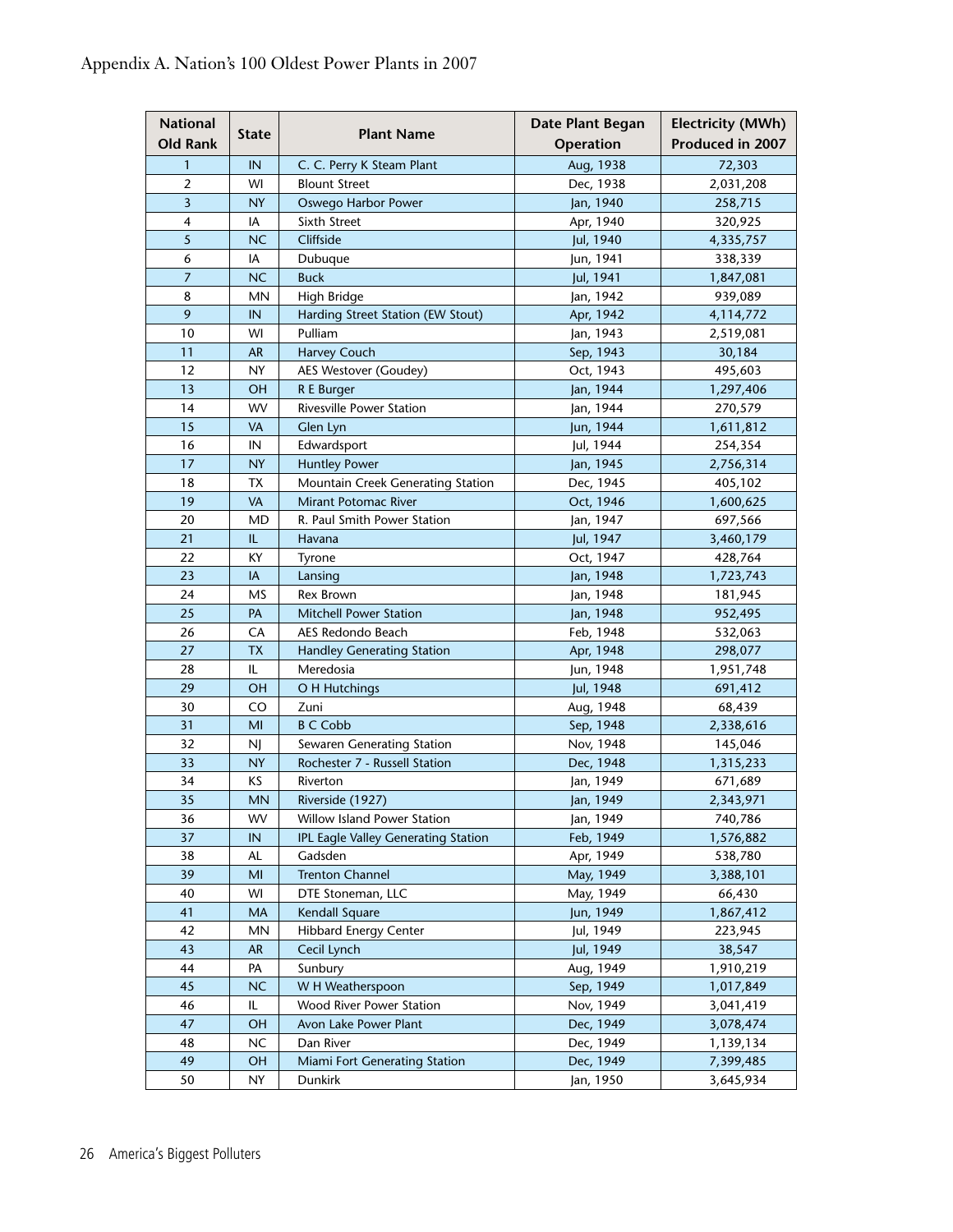| <b>National</b><br><b>Old Rank</b> | <b>State</b> | <b>Plant Name</b>                              | Date Plant Began<br>Operation | <b>Electricity (MWh)</b><br>Produced in 2007 |
|------------------------------------|--------------|------------------------------------------------|-------------------------------|----------------------------------------------|
| 51                                 | <b>WV</b>    | <b>Phil Sporn</b>                              | Jan, 1950                     | 6,572,030                                    |
| 52                                 | AR           | Lake Catherine                                 | Mar, 1950                     | 33,801                                       |
| 53                                 | <b>NY</b>    | <b>AES Greenidge</b>                           | Apr, 1950                     | 760,243                                      |
| 54                                 | OK           | Mustang                                        | May, 1950                     | 1,037,489                                    |
| 55                                 | <b>KS</b>    | <b>Hutchinson Energy Center</b>                | Jun, 1950                     | 161,622                                      |
| 56                                 | VA           | <b>Bremo Power Station</b>                     | Jun, 1950                     | 1,582,334                                    |
| 57                                 | MI           | Mistersky                                      | Aug, 1950                     | 134,060                                      |
| 58                                 | GA           | Yates                                          | Sep, 1950                     | 8,098,859                                    |
| 59                                 | <b>TX</b>    | Knox Lee Power Plant                           | Nov, 1950                     | 391,658                                      |
| 60                                 | <b>NY</b>    | S A Carlson                                    | Dec, 1950                     | 177,602                                      |
| 61                                 | <b>NY</b>    |                                                |                               |                                              |
|                                    |              | Dynegy Danskammer                              | Jan, 1951                     | 2,702,823                                    |
| 62                                 | IN           | <b>Tanners Creek</b>                           | Mar, 1951                     | 6,427,036                                    |
| 63                                 | <b>AL</b>    | Gorgas                                         | Apr, 1951                     | 7,846,560                                    |
| 64                                 | TX           | Laredo                                         | May, 1951                     | 858,552                                      |
| 65                                 | <b>NC</b>    | H F Lee Steam Electric Plant                   | May, 1951                     | 2,703,506                                    |
| 66                                 | <b>MS</b>    | <b>Sweatt Electric Generating Plant</b>        | May, 1951                     | 27,689                                       |
| 67                                 | PA           | Titus                                          | Jun, 1951                     | 1,480,982                                    |
| 68                                 | OH           | <b>Richard Gorsuch</b>                         | Jul, 1951                     | 1,488,696                                    |
| 69                                 | <b>WI</b>    | Edgewater (4050)                               | Jul, 1951                     | 5,046,739                                    |
| 70                                 | SC           | W S Lee                                        | Jul, 1951                     | 1,669,868                                    |
| 71                                 | <b>MD</b>    | Riverside                                      | Sep, 1951                     | 26,669                                       |
| 72                                 | <b>NY</b>    | <b>East River</b>                              | Sep, 1951                     | 3,039,506                                    |
| 73                                 | UT           | Gadsby                                         | Sep, 1951                     | 705,083                                      |
| 74                                 | <b>TN</b>    | Johnsonville                                   | Oct, 1951                     | 8,894,715                                    |
| 75                                 | <b>CO</b>    | Arapahoe                                       | Nov, 1951                     | 1,076,484                                    |
| 76                                 | MA           | Salem Harbor                                   | Nov, 1951                     | 2,037,242                                    |
| 77                                 | <b>NY</b>    | Glenwood                                       | Jan, 1952                     | 226,097                                      |
| 78                                 | WI           | <b>Rock River</b>                              | Jan, 1952                     | 35,639                                       |
| 79                                 | <b>WV</b>    | <b>Albright Power Station</b>                  | Jan, 1952                     | 1,481,481                                    |
| 80                                 | IL.          | Waukegan                                       | Jan, 1952                     | 5,112,471                                    |
| 81                                 | <b>GA</b>    | <b>McManus</b>                                 | Jan, 1952                     | 16,843                                       |
| 82                                 | TX           | Plant X                                        | May, 1952                     | 1,424,136                                    |
| 83                                 | <b>KS</b>    | Murray Gill Energy Center                      | May, 1952                     | 175,741                                      |
| 84                                 | PA           | Elrama                                         | Jun, 1952                     | 2,231,618                                    |
| 85                                 | PA           | <b>New Castle</b>                              | Jun, 1952                     | 1,544,709                                    |
| 86                                 | OH           | Walter C Beckjord Generating Station           | Jun, 1952                     | 6,654,641                                    |
| 87                                 | <b>AZ</b>    | <b>Kyrene Generating Station</b>               | Jul, 1952                     | 859,572                                      |
| 88                                 | MI           | J R Whiting                                    | Jul, 1952                     | 2,576,510                                    |
| 89                                 | WI           | <b>Bay Front</b>                               | Jul, 1952                     | 385,363                                      |
| 90                                 | AL           | <b>Widows Creek</b>                            | Jul, 1952                     | 10,723,662                                   |
| 91                                 | <b>NH</b>    | Schiller                                       | Oct, 1952                     | 1,049,335                                    |
| 92                                 | NC           | Riverbend                                      | Oct, 1952                     | 2,406,854                                    |
| 93                                 | <b>VA</b>    |                                                |                               |                                              |
| 94                                 | MI           | <b>Chesterfield Power Station</b><br>St. Clair | Nov, 1952                     | 9,494,715                                    |
|                                    |              |                                                | Jan, 1953                     | 8,304,907                                    |
| 95                                 | <b>NY</b>    | <b>Astoria Generating Station</b>              | Jan, 1953                     | 2,266,494                                    |
| 96                                 | <b>NY</b>    | Far Rockaway                                   | Jan, 1953                     | 265,093                                      |
| 97                                 | IL.          | Hutsonville                                    | Feb, 1953                     | 902,719                                      |
| 98                                 | FL.          | Scholz Electric Generating Plant               | Feb, 1953                     | 440,027                                      |
| 99                                 | <b>MO</b>    | Meramec                                        | Apr, 1953                     | 6,309,911                                    |
| 100                                | КY           | Shawnee                                        | Apr, 1953                     | 10,233,322                                   |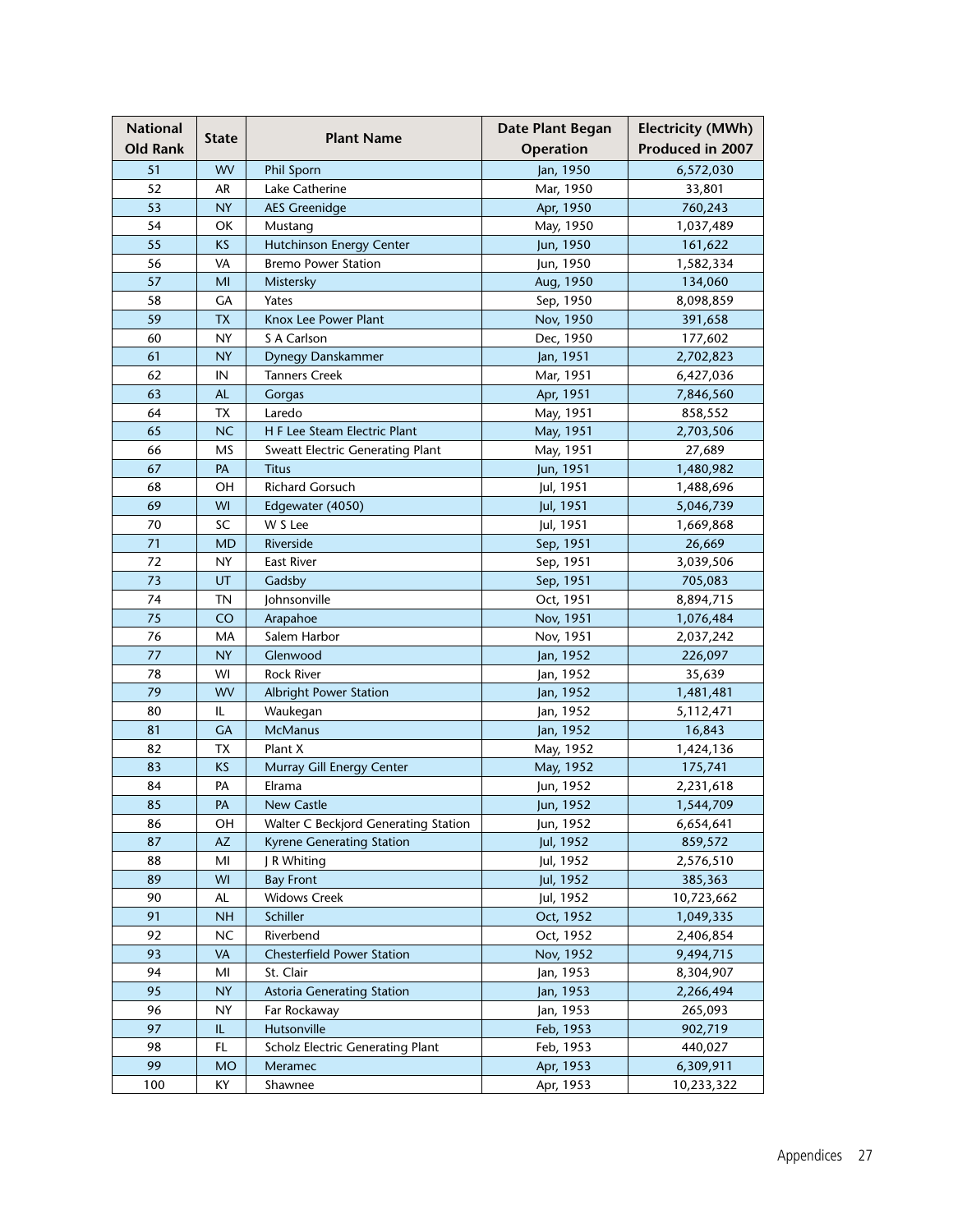| <b>State</b> | <b>Plant Name</b>                       | <b>National Old</b> | <b>Date Plant Began</b> | <b>Electricity (MWh)</b> |
|--------------|-----------------------------------------|---------------------|-------------------------|--------------------------|
|              |                                         | Rank                | <b>Operation</b>        | <b>Produced in 2007</b>  |
| <b>AL</b>    | Gadsden                                 | 38                  | Apr, 1949               | 538,780                  |
| AR           | Harvey Couch                            | 11                  | Sep, 1943               | 30,184                   |
| AZ           | Kyrene Generating Station               | 87                  | Jul, 1952               | 859,572                  |
| CA           | AES Redondo Beach                       | 26                  | Feb, 1948               | 532,063                  |
| CO           | Zuni                                    | 30                  | Aug, 1948               | 68,439                   |
| CT           | Montville                               | 112                 | Jan, 1954               | 95,484                   |
| DC           | <b>Benning Generation Station</b>       | 360                 | Jun, 1968               | 72,577                   |
| DE           | Edge Moor                               | 134                 | Dec, 1954               | 2,078,705                |
| FL           | <b>Scholz Electric Generating Plant</b> | 98                  | Feb, 1953               | 440,027                  |
| GА           | Yates                                   | 58                  | Sep, 1950               | 8,098,859                |
| IA           | Sixth Street                            | $\overline{4}$      | Apr, 1940               | 320,925                  |
| ID           | Rathdrum Combustion Turbine Project     | 670                 | Jan, 1995               | 19,471                   |
| IL           | Havana                                  | 21                  | Jul, 1947               | 3,460,179                |
| IN           | C. C. Perry K Steam Plant               | $\mathbf{1}$        | Aug, 1938               | 72,303                   |
| <b>KS</b>    | Riverton                                | 34                  | Jan, 1949               | 671,689                  |
| KY           | Tyrone                                  | 22                  | Oct, 1947               | 428,764                  |
| LA           | <b>Teche Power Station</b>              | 160                 | May, 1956               | 1,038,111                |
| MA           | Kendall Square                          | 41                  | Jun, 1949               | 1,867,412                |
| <b>MD</b>    | R. Paul Smith Power Station             | 20                  | Jan, 1947               | 697,566                  |
| ME           | William F Wyman                         | 168                 | Jan, 1957               | 406,954                  |
| MI           | <b>B C Cobb</b>                         | 31                  | Sep, 1948               | 2,338,616                |
| <b>MN</b>    | High Bridge                             | 8                   | Jan, 1942               | 939,089                  |
| <b>MO</b>    | Meramec                                 | 99                  | Apr, 1953               | 6,309,911                |
| MS           | Rex Brown                               | 24                  | Jan, 1948               | 181,945                  |
| <b>MT</b>    | Lewis & Clark                           | 207                 | Sep, 1958               | 342,353                  |
| <b>NC</b>    | Cliffside                               | 5                   | Jul, 1940               | 4,335,757                |
| <b>ND</b>    | R M Heskett                             | 291                 | Nov, 1963               | 541,941                  |
| <b>NE</b>    | North Omaha Station                     | 125                 | Jul, 1954               | 3,629,878                |
| <b>NH</b>    | Schiller                                | 91                  | Oct, 1952               | 1,049,335                |
| NJ           | Sewaren Generating Station              | 32                  | Nov, 1948               | 145,046                  |
| <b>NM</b>    | <b>Rio Grande</b>                       | 170                 | Jan, 1957               | 702,165                  |
| <b>NV</b>    | Sunrise                                 | 301                 | May, 1964               | 72,873                   |
| <b>NY</b>    | Oswego Harbor Power                     | 3                   | Jan, 1940               | 258,715                  |
| OН           | R E Burger                              | 13                  | Jan, 1944               | 1,297,406                |
| OK           | Mustang                                 | 54                  | May, 1950               | 1,037,489                |
| <b>OR</b>    | Boardman                                | 525                 | Apr, 1980               | 4,618,225                |
| PA           | Mitchell Power Station                  | 25                  | Jan, 1948               | 952,495                  |
| RI           | Pawtucket Power Associates, LP          | 603                 | Feb, 1991               | 36,033                   |
| SC           | W S Lee                                 | 70                  | Jul, 1951               | 1,669,868                |
| SD           | <b>Big Stone</b>                        | 474                 | May, 1975               | 2,605,306                |
| <b>TN</b>    | Johnsonville                            | 74                  | Oct, 1951               | 8,894,715                |
| <b>TX</b>    | Mountain Creek Generating Station       | 18                  | Dec, 1945               | 405,102                  |
| UT           | Gadsby                                  | 73                  | Sep, 1951               | 705,083                  |
| VA           | Glen Lyn                                | 15                  | Jun, 1944               | 1,611,812                |
| VT           | J C McNeil                              | 565                 | Jun, 1984               | 316,808                  |
| <b>WA</b>    | Centralia                               | 443                 | Dec, 1972               | 9,312,408                |
| WI           | <b>Blount Street</b>                    | $\overline{2}$      | Dec, 1938               | 2,031,208                |
| <b>WV</b>    | Rivesville Power Station                | 14                  | Jan, 1944               | 270,579                  |
| <b>WY</b>    | Dave Johnston                           | 214                 | Nov, 1958               | 6,207,237                |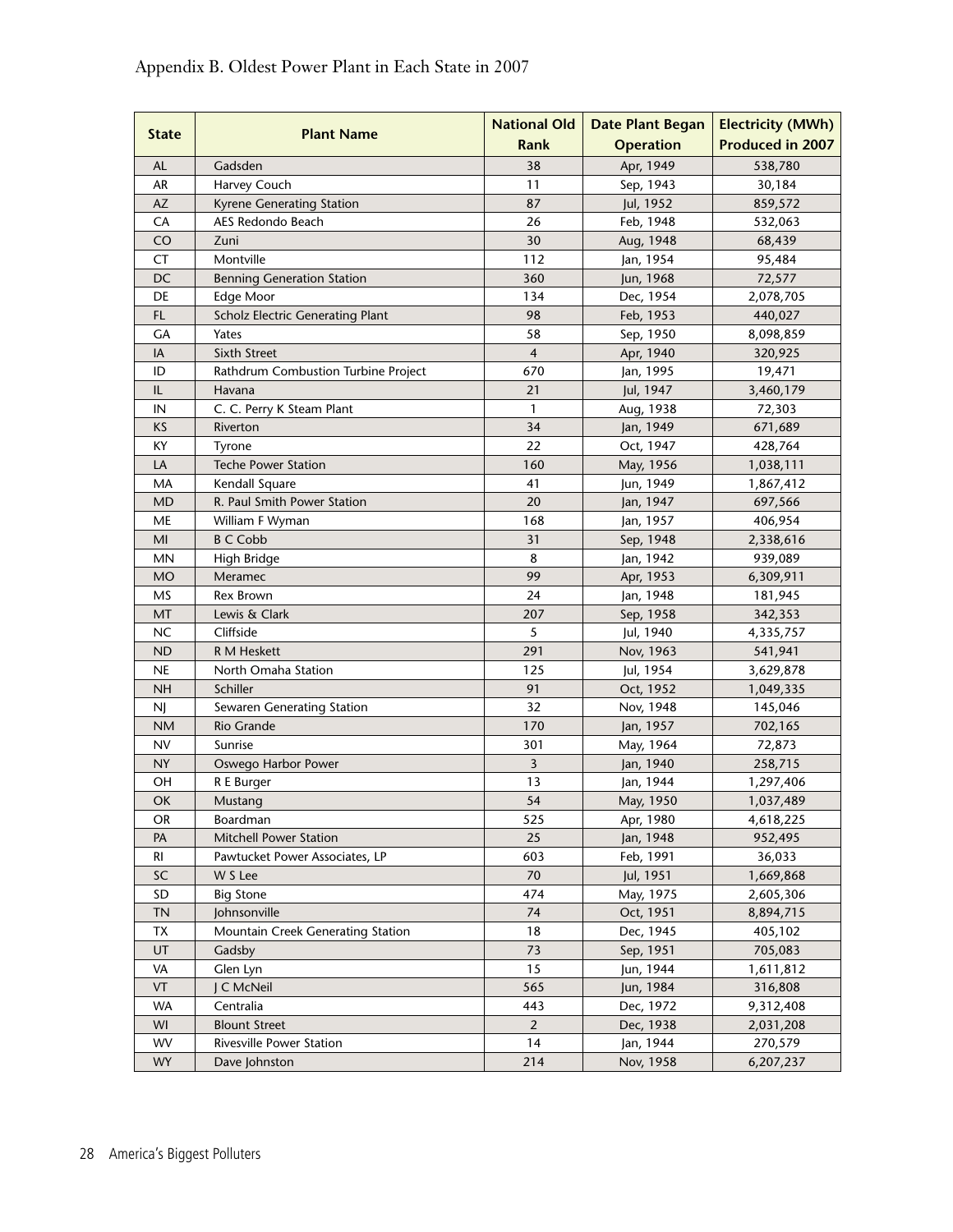| <b>National</b><br><b>Dirty Rank</b> | <b>State</b> | <b>Plant Name</b>               | $CO2$ (tons)<br><b>Emitted in 2007</b> | <b>Number of Cars Per Year</b><br><b>Equivalent to Plant's CO<sub>2</sub></b><br><b>Emissions in 2007</b> | <b>Date Plant Began</b><br><b>Operation</b> |
|--------------------------------------|--------------|---------------------------------|----------------------------------------|-----------------------------------------------------------------------------------------------------------|---------------------------------------------|
| $\mathbf{1}$                         | <b>GA</b>    | Scherer                         | 27,231,087                             | 4,777,384                                                                                                 | Mar, 1982                                   |
| $\overline{2}$                       | AL           | James H Miller Jr               | 23,708,510                             | 4,159,388                                                                                                 | Oct, 1978                                   |
| $\overline{\mathbf{3}}$              | <b>GA</b>    | Bowen                           | 23,243,818                             | 4,077,863                                                                                                 | Oct, 1971                                   |
| 4                                    | IN           | Gibson                          | 22,409,315                             | 3,931,459                                                                                                 | Apr, 1975                                   |
| 5                                    | <b>TX</b>    | Martin Lake                     | 21,821,564                             | 3,828,345                                                                                                 | May, 1977                                   |
| 6                                    | <b>TX</b>    | W A Parish                      | 20,949,613                             | 3,675,371                                                                                                 | Jun, 1958                                   |
| $\overline{7}$                       | MI           | Monroe                          | 20,607,472                             | 3,615,346                                                                                                 | Mar, 1971                                   |
| 8                                    | AZ           | Navajo Generating Station       | 20,178,992                             | 3,540,174                                                                                                 | May, 1974                                   |
| 9                                    | MT           | Colstrip                        | 19,382,298                             | 3,400,403                                                                                                 | Nov, 1975                                   |
| 10                                   | OН           | Gen J M Gavin                   | 19,141,670                             | 3,358,188                                                                                                 | Oct, 1974                                   |
| 11                                   | <b>MO</b>    | Labadie                         | 18,714,405                             | 3,283,229                                                                                                 | May, 1970                                   |
| 12                                   | TX           | Monticello                      | 18,300,186                             | 3,210,559                                                                                                 | Dec, 1974                                   |
| 13                                   | <b>MN</b>    | Sherburne County                | 18,254,456                             | 3,202,536                                                                                                 | May, 1976                                   |
| 14                                   | <b>TN</b>    | Cumberland                      | 17,957,234                             | 3,150,392                                                                                                 | Apr, 1972                                   |
| 15                                   | <b>WV</b>    | John E Amos                     | 17,418,609                             | 3,055,896                                                                                                 | Sep, 1971                                   |
| 16                                   | PA           | <b>Bruce Mansfield</b>          | 17,387,361                             | 3,050,414                                                                                                 | Dec, 1975                                   |
| 17                                   | KS           | Jeffrey Energy Center           | 16,845,936                             | 2,955,427                                                                                                 | Jul, 1978                                   |
| 18                                   | WY           | Jim Bridger                     | 16,045,976                             | 2,815,084                                                                                                 | Nov, 1974                                   |
| 19                                   | FL.          | <b>Crystal River</b>            | 16,016,868                             | 2,809,977                                                                                                 | Oct, 1966                                   |
| 20                                   | UT           | Intermountain                   | 15,694,058                             | 2,753,344                                                                                                 | Jul, 1986                                   |
| 21                                   | OH           | W H Sammis                      | 15,677,291                             | 2,750,402                                                                                                 | Jan, 1959                                   |
| 22                                   | IN           | Rockport                        | 15,488,966                             | 2,717,362                                                                                                 | Dec, 1984                                   |
| 23                                   | <b>NM</b>    | Four Corners Steam Elec Station | 15,084,774                             | 2,646,452                                                                                                 | May, 1963                                   |
| 24                                   | WY           | Laramie River                   | 14,978,559                             | 2,627,817                                                                                                 | Jun, 1980                                   |
| 25                                   | <b>NC</b>    | Marshall                        | 14,525,077                             | 2,548,259                                                                                                 | Mar, 1965                                   |
| 26                                   | <b>NC</b>    | Roxboro                         | 14,399,402                             | 2,526,211                                                                                                 | May, 1966                                   |
| 27                                   | OH           | J M Stuart                      | 14,268,967                             | 2,503,327                                                                                                 | Jun, 1970                                   |
| 28                                   | <b>TX</b>    | Limestone                       | 14,223,953                             | 2,495,430                                                                                                 | Dec, 1985                                   |
| 29                                   | KY           | Paradise                        | 14,218,230                             | 2,494,426                                                                                                 | Mar, 1963                                   |
| 30                                   | IL           | <b>Baldwin Energy Complex</b>   | 14,135,508                             | 2,479,914                                                                                                 | Jul, 1970                                   |
| 31                                   | <b>GA</b>    | Wansley (6052)                  | 13,883,696                             | 2,435,736                                                                                                 | Dec, 1976                                   |
| 32                                   | AR           | Independence                    | 13,839,850                             | 2,428,044                                                                                                 | Jan, 1983                                   |
| 33                                   | LA           | <b>Big Cajun 2</b>              | 13,736,733                             | 2,409,953                                                                                                 | Jul, 1980                                   |
| 34                                   | PA           | Homer City                      | 13,576,987                             | 2,381,928                                                                                                 | Jun, 1969                                   |
| 35                                   | <b>WV</b>    | <b>Harrison Power Station</b>   | 13,570,101                             | 2,380,720                                                                                                 | Jan, 1972                                   |
| 36                                   | SC           | Cross                           | 13,443,593                             | 2,358,525                                                                                                 | May, 1984                                   |
| 37                                   | <b>NC</b>    | <b>Belews Creek</b>             | 13,339,822                             | 2,340,320                                                                                                 | Aug, 1974                                   |
| 38                                   | TX           | Sam Seymour                     | 13,297,420                             | 2,332,881                                                                                                 | Jun, 1979                                   |
| 39                                   | IN           | Petersburg                      | 13,077,495                             | 2,294,297                                                                                                 | May, 1967                                   |
| 40                                   | AL           | Barry                           | 13,024,927                             | 2,285,075                                                                                                 | Feb, 1954                                   |
| 41                                   | AL           | E C Gaston                      | 12,903,601                             | 2,263,790                                                                                                 | May, 1960                                   |
| 42                                   | KY           | Ghent                           | 12,561,781                             | 2,203,821                                                                                                 | Feb, 1974                                   |
| 43                                   | IN           | R M Schahfer Generating Station | 12,289,294                             | 2,156,016                                                                                                 | Dec, 1976                                   |
| 44                                   | PA           | Conemaugh                       | 12,124,919                             | 2,127,179                                                                                                 | May, 1970                                   |
| 45                                   | PA           | Keystone                        | 11,898,614                             | 2,087,476                                                                                                 | Jun, 1967                                   |
| 46                                   | TX           | Welsh Power Plant               | 11,798,412                             | 2,069,897                                                                                                 | Mar, 1977                                   |
| 47                                   | CO           | Craig                           | 11,492,044                             | 2,016,148                                                                                                 | Nov, 1979                                   |
| 48                                   | <b>NM</b>    | San Juan                        | 11,491,631                             | 2,016,076                                                                                                 | Nov, 1973                                   |
| 49                                   | AL           | <b>Widows Creek</b>             | 11,247,466                             | 1,973,240                                                                                                 | Jul, 1952                                   |
| 50                                   | ΚS           | La Cygne                        | 11,159,641                             | 1,957,832                                                                                                 | Mar, 1973                                   |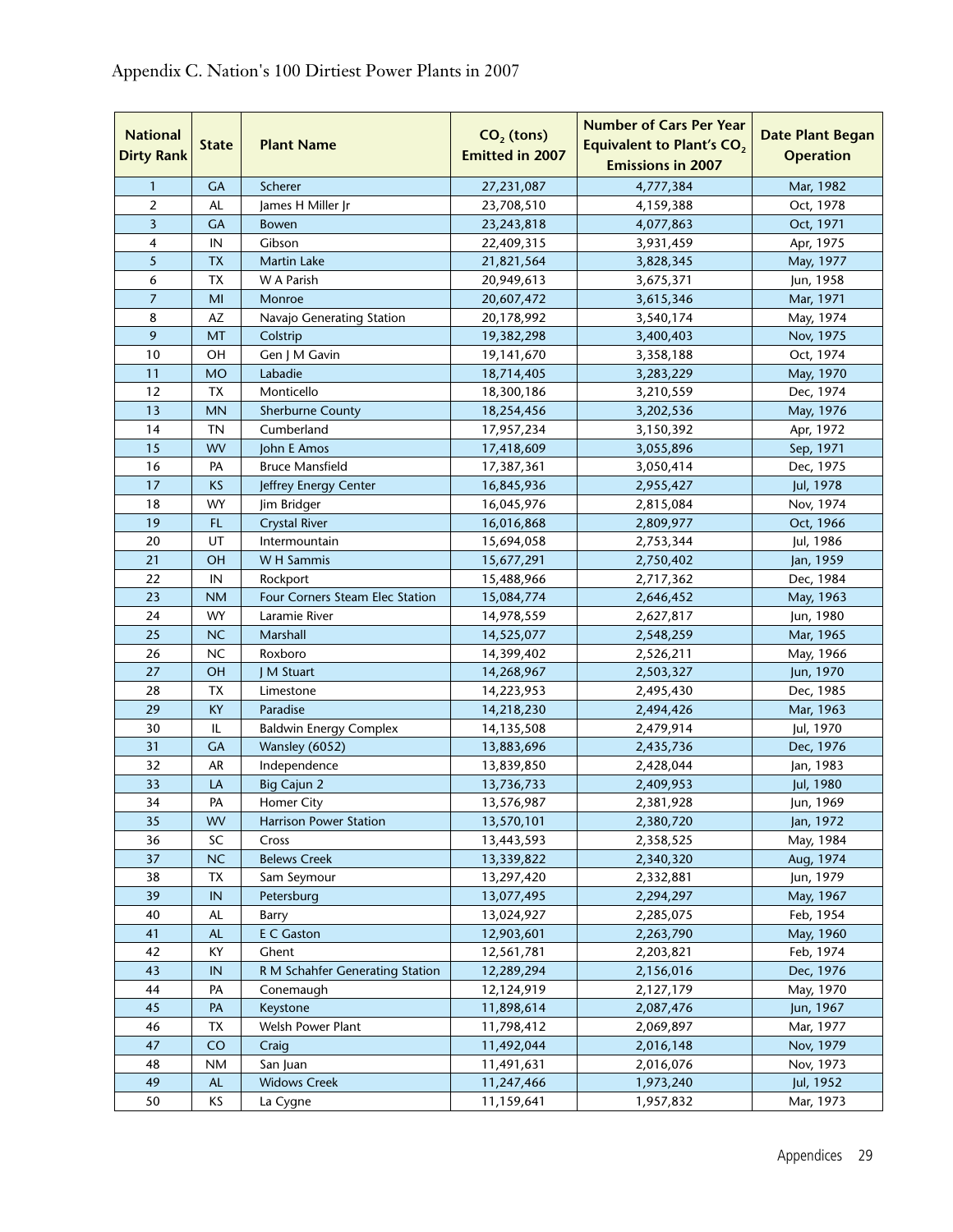| <b>National</b><br><b>Dirty Rank</b> | <b>State</b>           | <b>Plant Name</b>                 | $CO2$ (tons)<br><b>Emitted in 2007</b> | <b>Number of Cars Per Year</b><br><b>Equivalent to Plant's CO<sub>2</sub></b><br><b>Emissions in 2007</b> | <b>Date Plant Began</b><br><b>Operation</b> |
|--------------------------------------|------------------------|-----------------------------------|----------------------------------------|-----------------------------------------------------------------------------------------------------------|---------------------------------------------|
| 51                                   | <b>OH</b>              | Conesville                        | 11,104,478                             | 1,948,154                                                                                                 | Oct, 1962                                   |
| 52                                   | <b>AR</b>              | White Bluff                       | 11,053,731                             | 1,939,251                                                                                                 | Aug, 1980                                   |
| 53                                   | <b>TN</b>              | Kingston                          | 10,945,350                             | 1,920,237                                                                                                 | Jan, 1954                                   |
| 54                                   | KY                     | Mill Creek                        | 10,918,631                             | 1,915,549                                                                                                 | Jul, 1972                                   |
| 55                                   | <b>WV</b>              | Mount Storm Power Station         | 10,700,711                             | 1,877,318                                                                                                 | Sep, 1965                                   |
| 56                                   | <b>NE</b>              | <b>Gerald Gentleman Station</b>   | 10,684,738                             | 1,874,515                                                                                                 | Apr, 1979                                   |
| 57                                   | KY                     | Shawnee                           | 10,608,452                             | 1,861,132                                                                                                 | Apr, 1953                                   |
| 58                                   | OH                     | Cardinal                          | 10,598,682                             | 1,859,418                                                                                                 | Feb, 1967                                   |
| 59                                   | <b>WA</b>              | Centralia                         | 10,472,231                             | 1,837,233                                                                                                 | Dec, 1972                                   |
| 60                                   | FL                     | <b>Big Bend</b>                   | 10,469,398                             | 1,836,736                                                                                                 | Oct, 1970                                   |
| 61                                   | UT                     | Hunter                            | 10,431,321                             | 1,830,056                                                                                                 | Jun, 1978                                   |
| 62                                   | FL.                    | St. Johns River Power             | 10,344,332                             | 1,814,795                                                                                                 | Mar, 1987                                   |
| 63                                   | PA                     | Hatfields Ferry Power Station     | 10,173,499                             | 1,784,824                                                                                                 | Jan, 1969                                   |
| 64                                   | <b>ND</b>              | Coal Creek                        | 10,141,763                             | 1,779,257                                                                                                 | Aug, 1979                                   |
| 65                                   | <b>TX</b>              | <b>Big Brown</b>                  | 9,956,682                              | 1,746,786                                                                                                 | Dec, 1971                                   |
| 66                                   | GA                     | Harllee Branch                    | 9,896,014                              | 1,736,143                                                                                                 | Jun, 1965                                   |
| 67                                   | FL.                    | Seminole (136)                    | 9,863,224                              | 1,730,390                                                                                                 | Jan, 1984                                   |
| 68                                   | WV                     | Mountaineer (1301)                | 9,846,831                              | 1,727,514                                                                                                 | Sep, 1980                                   |
| 69                                   | IA                     | Walter Scott Jr. Energy Center    | 9,676,698                              | 1,697,666                                                                                                 | Mar, 1954                                   |
| 70                                   | IL                     | Newton                            | 9,544,417                              | 1,674,459                                                                                                 | Nov, 1977                                   |
| 71                                   | WI                     | <b>Pleasant Prairie</b>           |                                        |                                                                                                           |                                             |
| 72                                   | PA                     |                                   | 9,487,843                              | 1,664,534                                                                                                 | Jul, 1980                                   |
| 73                                   |                        | Brunner Island                    | 9,380,958                              | 1,645,782                                                                                                 | Jun, 1961                                   |
| 74                                   | <b>MS</b><br><b>TN</b> | Daniel Electric Generating Plant  | 9,375,199                              | 1,644,772                                                                                                 | Sep, 1977                                   |
| 75                                   | <b>AZ</b>              | Johnsonville                      | 9,356,114                              | 1,641,424                                                                                                 | Oct, 1951                                   |
| 76                                   | PA                     | Springerville Generating Station  | 9,330,886                              | 1,636,997                                                                                                 | Jun, 1985                                   |
| 77                                   | IL                     | Montour                           | 9,252,615                              | 1,623,266                                                                                                 | Nov, 1971                                   |
| 78                                   | OK                     | Joppa Steam                       | 9,196,492                              | 1,613,420                                                                                                 | Aug, 1953<br>May, 1956                      |
| 79                                   | <b>AZ</b>              | Muskogee<br>Cholla                | 9,191,321                              | 1,612,512                                                                                                 |                                             |
| 80                                   | WV                     |                                   | 9,041,223                              | 1,586,180                                                                                                 | May, 1962                                   |
|                                      |                        | Mitchell (WV)                     | 9,033,512                              | 1,584,827                                                                                                 | May, 1971                                   |
| 81                                   | IL                     | Powerton                          | 9,015,927                              | 1,581,742                                                                                                 | Jul, 1973                                   |
| 82                                   | FL                     | Martin                            | 8,843,967                              | 1,551,573                                                                                                 | Dec, 1980                                   |
| 83                                   | M <sub>l</sub>         | J H Campbell                      | 8,796,026                              | 1,543,163                                                                                                 | Aug, 1962                                   |
| 84                                   | VA                     | <b>Chesterfield Power Station</b> | 8,728,350                              | 1,531,289                                                                                                 | Nov, 1952                                   |
| 85                                   | SC                     | Winyah                            | 8,608,578                              | 1,510,277                                                                                                 | Mar, 1975                                   |
| 86                                   | M <sub>l</sub>         | <b>Belle River</b>                | 8,580,419                              | 1,505,337                                                                                                 | Apr, 1984                                   |
| 87                                   | OK                     | Northeastern                      | 8,562,036                              | 1,502,112                                                                                                 | Jun, 1970                                   |
| 88                                   | OK                     | <b>Grand River Dam Authority</b>  | 8,381,481                              | 1,470,435                                                                                                 | Jan, 1982                                   |
| 89                                   | TX                     | <b>Harrington Station</b>         | 8,265,848                              | 1,450,149                                                                                                 | Jul, 1976                                   |
| 90                                   | WI                     | Columbia                          | 8,198,904                              | 1,438,404                                                                                                 | Mar, 1975                                   |
| 91                                   | KY                     | H L Spurlock                      | 8,156,403                              | 1,430,948                                                                                                 | Sep, 1977                                   |
| 92                                   | MN                     | <b>Boswell Energy Center</b>      | 8,129,199                              | 1,426,175                                                                                                 | Jul, 1958                                   |
| 93                                   | MD                     | <b>Brandon Shores</b>             | 8,105,262                              | 1,421,976                                                                                                 | May, 1984                                   |
| 94                                   | MI                     | St. Clair                         | 8,102,594                              | 1,421,508                                                                                                 | Jan, 1953                                   |
| 95                                   | IN                     | <b>Clifty Creek</b>               | 8,099,448                              | 1,420,956                                                                                                 | Feb, 1955                                   |
| 96                                   | GA                     | Yates                             | 8,077,423                              | 1,417,092                                                                                                 | Sep, 1950                                   |
| 97                                   | OH                     | Muskingum River                   | 8,050,570                              | 1,412,381                                                                                                 | Dec, 1953                                   |
| 98                                   | <b>TN</b>              | Gallatin                          | 8,007,616                              | 1,404,845                                                                                                 | Oct, 1956                                   |
| 99                                   | $\mathsf{AL}$          | Colbert                           | 7,962,886                              | 1,396,998                                                                                                 | Dec, 1954                                   |
| 100                                  | ${\sf ND}$             | Antelope Valley                   | 7,923,701                              | 1,390,123                                                                                                 | Jul, 1984                                   |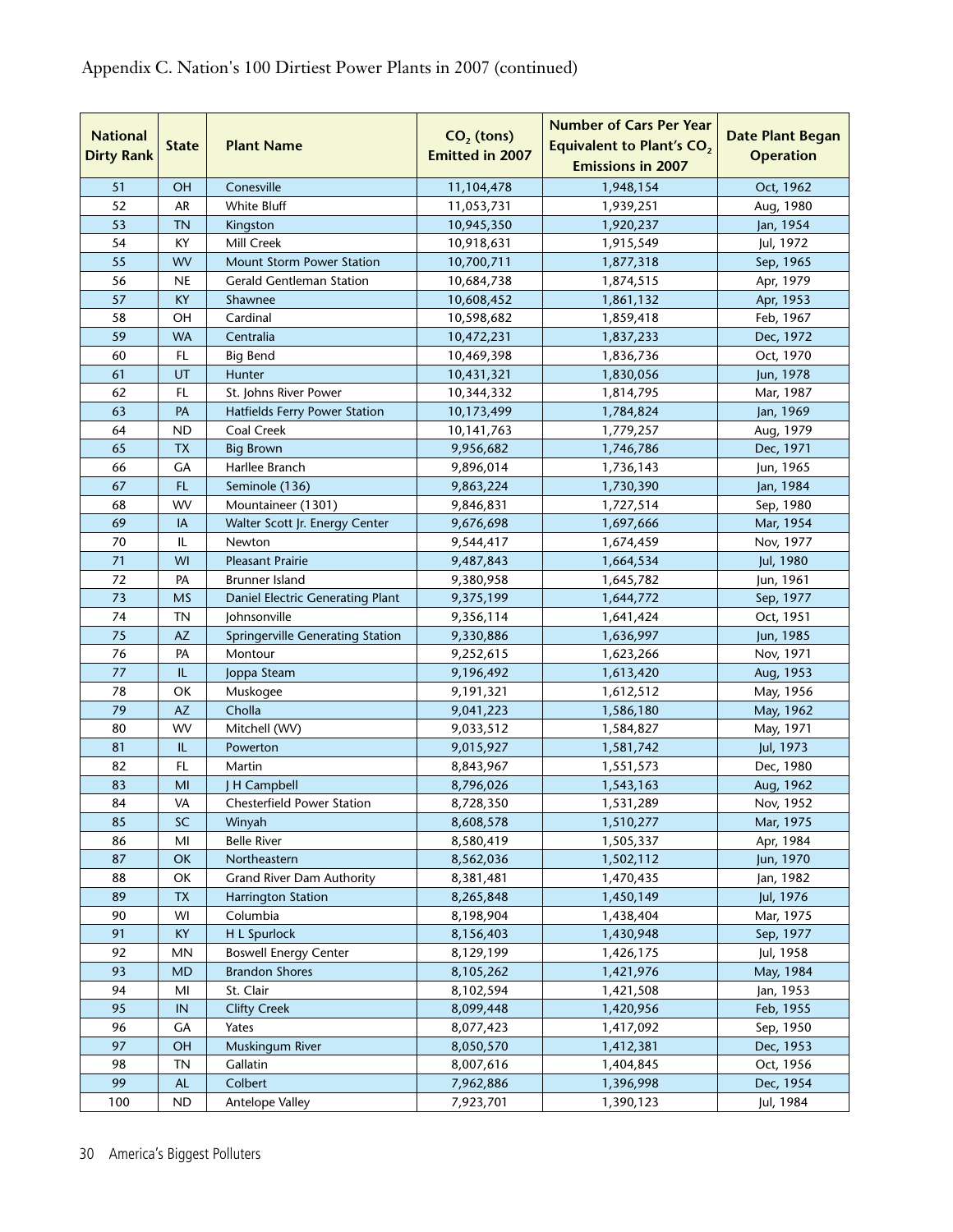|                |                                    |                                      |                                 | <b>Number of Cars Per Year</b>        | <b>Date Plant</b> |
|----------------|------------------------------------|--------------------------------------|---------------------------------|---------------------------------------|-------------------|
| <b>State</b>   | <b>Plant Name</b>                  | <b>National</b><br><b>Dirty Rank</b> | $CO2$ (tons)<br>Emitted in 2007 | Equivalent to Plant's CO <sub>2</sub> | <b>Began</b>      |
|                |                                    |                                      |                                 | <b>Emissions in 2007</b>              | <b>Operation</b>  |
| AL             | James H Miller Jr                  | 2                                    | 23,708,510                      | 4,159,388                             | Oct, 1978         |
| AR             | Independence                       | 32                                   | 13,839,850                      | 2,428,044                             | Jan, 1983         |
| AZ             | Navajo Generating Station          | 8                                    | 20,178,992                      | 3,540,174                             | May, 1974         |
| CA             | Moss Landing                       | 229                                  | 3,429,064                       | 601,590                               | Oct, 1967         |
| CO             | Craig                              | 47                                   | 11,492,044                      | 2,016,148                             | Nov, 1979         |
| CT             | <b>Bridgeport Harbor Station</b>   | 270                                  | 2,710,815                       | 475,582                               | Nov, 1957         |
| DC             | <b>Benning Generation Station</b>  | 998                                  | 35,209                          | 6,177                                 | Jun, 1968         |
| DE             | <b>Indian River</b>                | 185                                  | 4,173,376                       | 732,171                               | Jun, 1957         |
| FL             | <b>Crystal River</b>               | 19                                   | 16,016,868                      | 2,809,977                             | Oct, 1966         |
| <b>GA</b>      | Scherer                            | $\mathbf{1}$                         | 27,231,087                      | 4,777,384                             | Mar, 1982         |
| IA             | Walter Scott Jr. Energy Center     | 69                                   | 9,676,698                       | 1,697,666                             | Mar, 1954         |
| ID             | Rathdrum Power, LLC                | 603                                  | 529,599                         | 92,912                                | Jul, 2001         |
| IL             | <b>Baldwin Energy Complex</b>      | 30                                   | 14,135,508                      | 2,479,914                             | Jul, 1970         |
| IN             | Gibson                             | 4                                    | 22,409,315                      | 3,931,459                             | Apr, 1975         |
| KS             | Jeffrey Energy Center              | 17                                   | 16,845,936                      | 2,955,427                             | Jul, 1978         |
| KY             | Paradise                           | 29                                   | 14,218,230                      | 2,494,426                             | Mar, 1963         |
| LA             | Big Cajun 2                        | 33                                   | 13,736,733                      | 2,409,953                             | Jul, 1980         |
| MA             | <b>Brayton Point</b>               | 101                                  | 7,879,629                       | 1,382,391                             | Apr, 1963         |
| MD             | <b>Brandon Shores</b>              | 93                                   | 8,105,262                       | 1,421,976                             | May, 1984         |
| ME             | <b>Westbrook Energy Center</b>     | 483                                  | 991,719                         | 173,986                               | Feb, 2001         |
| MI             | Monroe                             | 7                                    | 20,607,472                      | 3,615,346                             | Mar, 1971         |
| <b>MN</b>      | <b>Sherburne County</b>            | 13                                   | 18,254,456                      | 3,202,536                             | May, 1976         |
| <b>MO</b>      | Labadie                            | 11                                   | 18,714,405                      | 3,283,229                             | May, 1970         |
| <b>MS</b>      | Daniel Electric Generating Plant   | 73                                   | 9,375,199                       | 1,644,772                             | Sep, 1977         |
| MT             | Colstrip                           | 9                                    | 19,382,298                      | 3,400,403                             | Nov, 1975         |
| <b>NC</b>      | Marshall                           | 25                                   | 14,525,077                      | 2,548,259                             | Mar, 1965         |
| <b>ND</b>      | Coal Creek                         | 64                                   | 10,141,763                      | 1,779,257                             | Aug, 1979         |
| <b>NE</b>      | <b>Gerald Gentleman Station</b>    | 56                                   | 10,684,738                      | 1,874,515                             | Apr, 1979         |
| <b>NH</b>      | Merrimack                          | 213                                  | 3,726,216                       | 653,722                               | Dec, 1960         |
| NJ             | <b>Mercer Generating Station</b>   | 238                                  | 3,282,313                       | 575,844                               | Dec, 1960         |
| <b>NM</b>      | Four Corners Steam Elec Station    | 23                                   | 15,084,774                      | 2,646,452                             | May, 1963         |
| <b>NV</b>      | <b>Reid Gardner</b>                | 163                                  | 4,718,754                       | 827,852                               | Apr, 1965         |
| <b>NY</b>      | AES Somerset (Kintigh)             | 151                                  | 5,289,504                       | 927,983                               | Aug, 1984         |
| OH             | Gen J M Gavin                      | 10                                   | 19,141,670                      | 3,358,188                             | Oct, 1974         |
| OK             | Muskogee                           | 78                                   | 9,191,321                       | 1,612,512                             | May, 1956         |
| OR.            | Boardman                           | 161                                  | 4,813,294                       | 844,438                               | Apr, 1980         |
| PA             | <b>Bruce Mansfield</b>             | 16                                   | 17,387,361                      | 3,050,414                             | Dec, 1975         |
| R <sub>l</sub> | Rhode Island State Energy Partners | 448                                  | 1,187,053                       | 208,255                               | Jul, 2002         |
| SC             | Cross                              | 36                                   | 13,443,593                      | 2,358,525                             | May, 1984         |
| SD             | <b>Big Stone</b>                   | 252                                  | 2,947,753                       | 517,150                               | May, 1975         |
| <b>TN</b>      | Cumberland                         | 14                                   | 17,957,234                      | 3,150,392                             | Apr, 1972         |
| <b>TX</b>      | Martin Lake                        | 5                                    | 21,821,564                      | 3,828,345                             | May, 1977         |
| UT             | Intermountain                      | 20                                   | 15,694,058                      | 2,753,344                             | Jul, 1986         |
| VA             | <b>Chesterfield Power Station</b>  | 84                                   | 8,728,350                       | 1,531,289                             | Nov, 1952         |
| VT             | I C McNeil                         | 629                                  | 470,815                         | 82,599                                | Jun, 1984         |
| <b>WA</b>      | Centralia                          | 59                                   | 10,472,231                      | 1,837,233                             | Dec, 1972         |
| WI             | Pleasant Prairie                   | 71                                   | 9,487,843                       | 1,664,534                             | Jul, 1980         |
| <b>WV</b>      | John E Amos                        | 15                                   | 17,418,609                      | 3,055,896                             | Sep, 1971         |
| <b>WY</b>      | Jim Bridger                        | 18                                   | 16,045,976                      | 2,815,084                             | Nov, 1974         |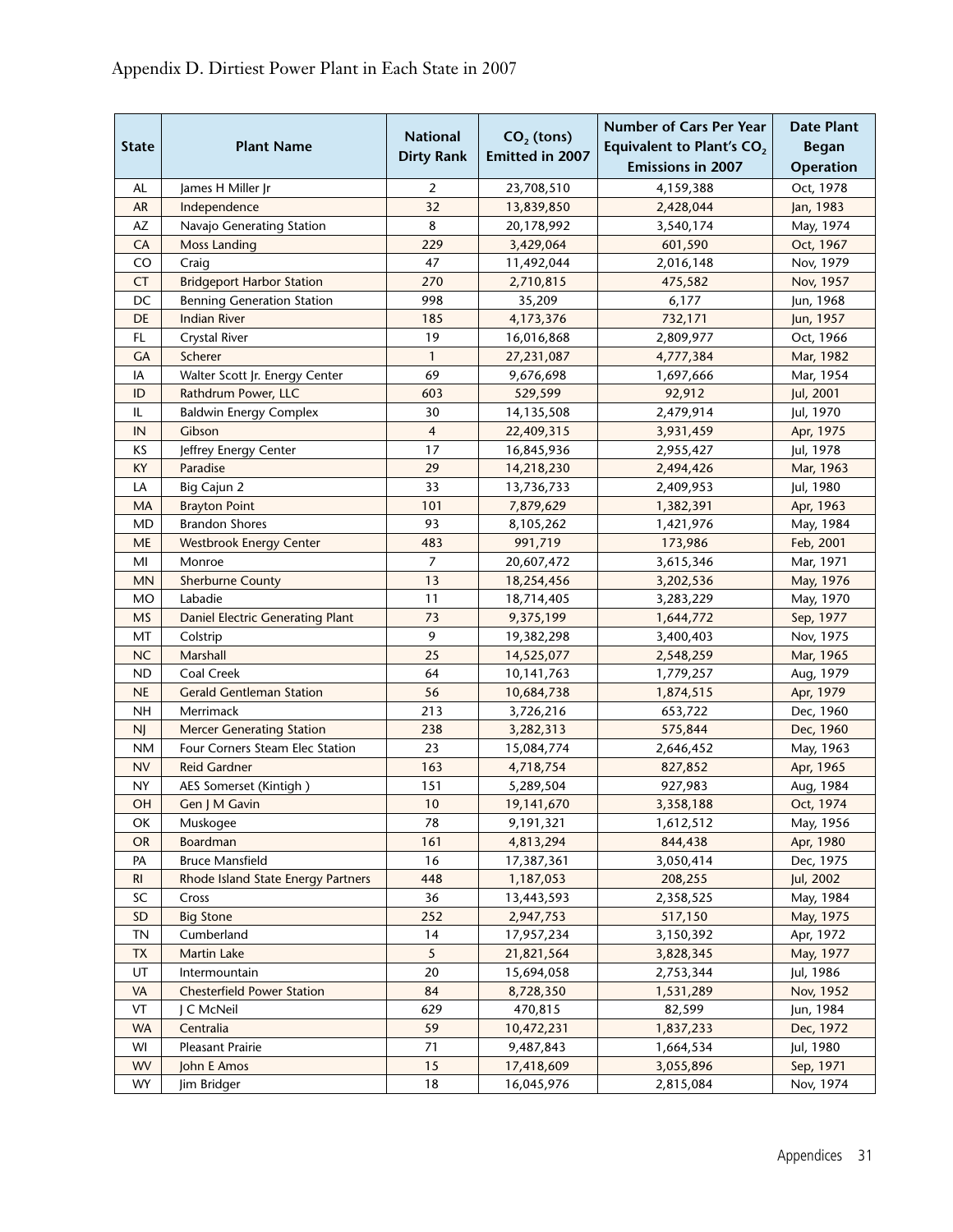|                         |                | $CO2$ (tons)                 | <b>Number of Cars Per Year</b>          |
|-------------------------|----------------|------------------------------|-----------------------------------------|
| National                |                | <b>Emitted by All Plants</b> | <b>Equivalent to State's Power</b>      |
| Rank                    | <b>State</b>   | in 2007                      | Plant CO <sub>2</sub> Emissions in 2007 |
| 1                       | ТX             | 259,316,148                  | 45,494,061                              |
| $\overline{2}$          | OН             | 138,746,713                  | 24, 341, 529                            |
| 3                       | FL             | 134,421,884                  | 23,582,787                              |
| $\overline{\mathbf{4}}$ | IN             | 132,366,579                  | 23,222,207                              |
| 5                       | PA             | 123,583,904                  | 21,681,387                              |
| 6                       | IL             | 109,133,960                  | 19,146,309                              |
| 7                       | ΚY             | 101,784,836                  | 17,856,989                              |
| 8                       | GA             | 100,758,584                  | 17,676,945                              |
| 9                       | AL             | 94,803,587                   | 16,632,208                              |
| 10                      | <b>WV</b>      | 90,852,440                   | 15,939,025                              |
| 11                      | MO             | 80,547,112                   | 14,131,072                              |
| 12                      | MI             | 78,857,483                   | 13,834,646                              |
| 13                      | <b>NC</b>      | 77,693,441                   | 13,630,428                              |
| 14                      | <b>AZ</b>      | 66,351,591                   | 11,640,630                              |
| 15                      | ΤN             | 63,711,756                   | 11,177,501                              |
| 16                      | OK             | 51,635,313                   | 9,058,827                               |
| 17                      | <b>WY</b>      | 49,966,375                   | 8,766,031                               |
| 18                      | WI             | 49,718,002                   | 8,722,456                               |
| 19                      | NY             | 49,575,411                   | 8,697,441                               |
| 20                      | LA             | 47,548,400                   | 8,341,824                               |
| 21                      | CO             | 47,340,646                   | 8,305,377                               |
| 22                      | <b>SC</b>      | 46,472,992                   | 8,153,157                               |
| 23                      | IA             | 43,925,814                   | 7,706,283                               |
| 24                      | KS             | 43,010,571                   | 7,545,714                               |
| 25                      | CA             | 42,451,036                   | 7,447,550                               |
| 26                      | UT             | 42,177,274                   | 7,399,522                               |
| 27                      | <b>MN</b>      | 39,928,099                   | 7,004,930                               |
| 28                      | <b>VA</b>      | 37,999,633                   | 6,666,602                               |
| 29                      | ND             | 34,679,303                   | 6,084,088                               |
| 30                      | <b>AR</b>      | 32,700,106                   | 5,736,861                               |
| 31                      | NM             | 32,281,960                   | 5,663,502                               |
| 32                      | <b>MS</b>      | 30,876,990                   | 5,417,016                               |
| 33                      | <b>MD</b>      | 30,063,514                   | 5,274,301                               |
| 34                      | MA             | 25,044,476                   | 4,393,768                               |
| 35                      | NE             | 23,461,853                   | 4,116,115                               |
| 36                      | <b>MT</b>      | 22,419,752                   | 3,933,290                               |
| 37                      | NV             | 17,049,816                   | 2,991,196                               |
| 38                      | <b>NJ</b>      | 14,697,856                   | 2,578,571                               |
| 39                      | WA             | 12,766,455                   | 2,239,729                               |
| 40                      | <b>OR</b>      | 10,728,865                   | 1,882,257                               |
| 41                      | CT             | 8,168,879                    | 1,433,137                               |
| 42                      | <b>NH</b>      | 7,845,513                    | 1,376,406                               |
| 43                      | DE             | 6,786,731                    | 1,190,655                               |
| 44                      | <b>ME</b>      | 3,533,199                    | 619,860                                 |
| 45                      | SD             | 3,241,000                    | 568,597                                 |
| 46                      | R <sub>l</sub> | 2,417,212                    | 424,072                                 |
| 47                      | ID             | 685,225                      | 120,215                                 |
| 48                      | VT             | 470,815                      | 82,599                                  |
| 49                      | DC             | 35,209                       | 6,177                                   |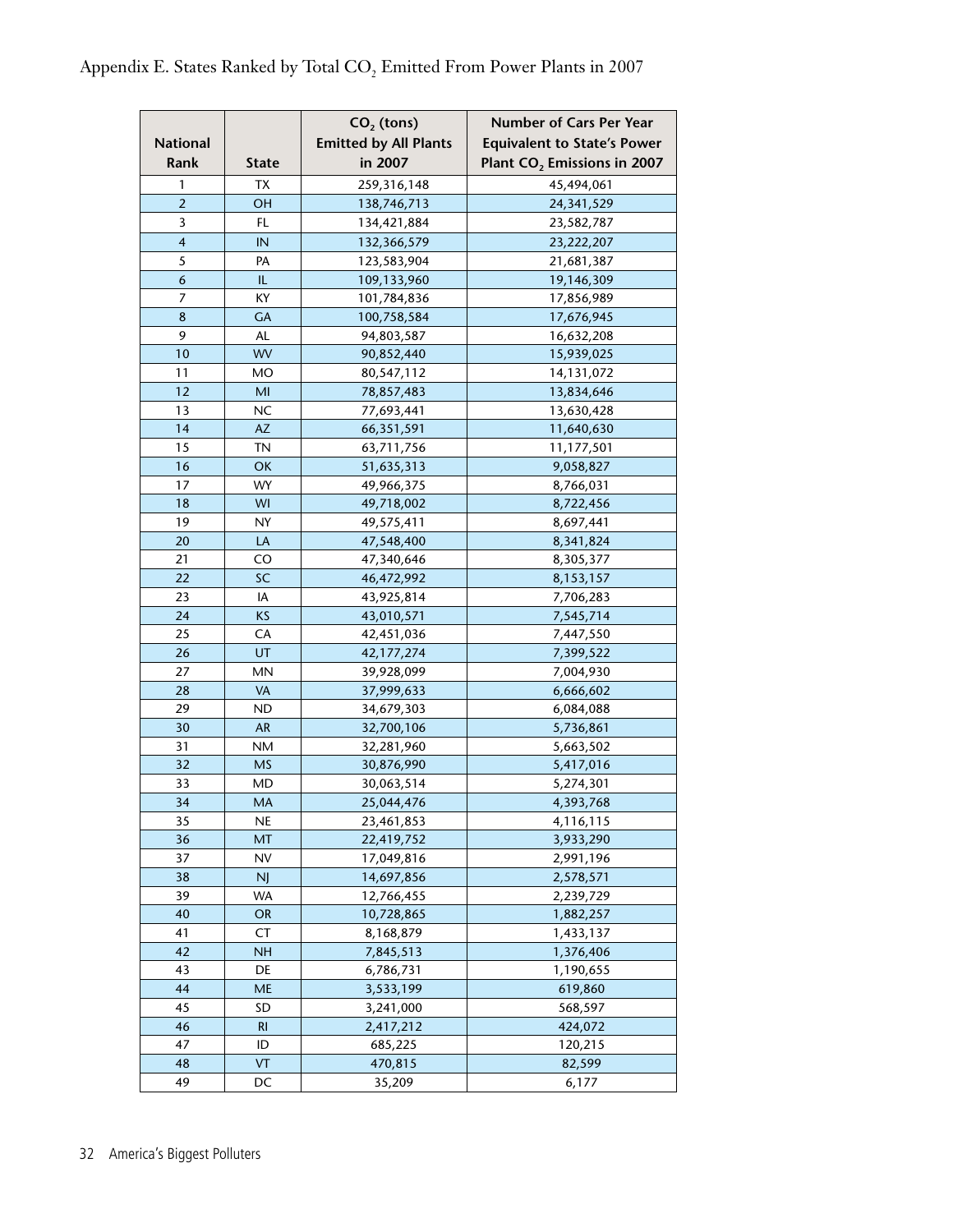| 117<br>2,285,075<br>AL<br>Feb, 1954<br>13,024,927<br>40<br>16,016,141<br>Coal<br>Barry<br>Calhoun Power Company I, LLC<br>AL<br>Jan, 2003<br>1,041<br>298,185<br>52,313<br>711<br>458,758<br><b>Natural Gas</b><br>367<br>4,376,875<br>767,873<br>176<br>3,911,642<br>AL<br>Charles R Lowman<br>Mar, 1969<br>Coal<br>99<br>AL<br>Colbert<br>Dec, 1954<br>138<br>7,962,886<br>1,396,998<br>8,146,456<br>Coal<br>947<br>439<br>AL<br>Decatur Energy Center<br>Mar, 2002<br>1,212,350<br>212,693<br>2,033,443<br>Natural Gas<br>1,038<br><b>AL</b><br>E B Harris Generating Plant<br>Jan, 2003<br>1,415,320<br>248,302<br>401<br>3,483,812<br>Natural Gas<br>E C Gaston<br>May, 1960<br>242<br>2,263,790<br>41<br>Coal<br>AL<br>12,903,601<br>12,873,511<br>Apr, 1949<br>38<br>538,780<br>AL<br>Gadsden<br>764,053<br>134,044<br>543<br>Coal<br>105<br>AL<br>Gorgas<br>Apr, 1951<br>63<br>7,661,432<br>1,344,111<br>7,846,560<br>Coal<br>321<br>AL<br><b>Greene County</b><br>Jun, 1965<br>4,493,535<br>788,339<br>168<br>4,241,229<br>Coal<br>Hog Bayou Energy Center<br>Mar, 2001<br>821<br>41,230<br>7,233<br>974<br>99,679<br><b>Natural Gas</b><br>AL<br>510<br>2<br><b>AL</b><br>James H Miller Jr<br>Oct, 1978<br>23,708,510<br>4,159,388<br>22,951,465<br>Coal<br>610<br>AL<br>McIntosh (7063)<br>Jun, 1991<br>13,815<br>1,081<br>26,319<br>Natural Gas<br>2,424<br>McWilliams<br>699<br>AL<br>Aug, 1996<br>461,992<br>81,051<br>631<br>719,741<br><b>Natural Gas</b><br>AL<br>Morgan Energy Center<br>Apr, 2003<br>1,065<br>1,385,693<br>243,104<br>406<br>3,300,573<br><b>Natural Gas</b><br>Plant H. Allen Franklin<br>Dec, 2001<br>928<br>373<br>AL<br>1,565,035<br>274,568<br>3,700,968<br><b>Natural Gas</b><br>729<br>SABIC Innovative Plastics - Burkville<br>687<br>Natural Gas<br>AL<br>May, 1999<br>348,547<br>61,149<br>859,322<br>297,532<br>712<br><b>AL</b><br>Tenaska Central Alabama Gen Station<br>Dec, 2002<br>1,025<br>52,199<br>694,789<br><b>Natural Gas</b><br>Jan, 2002<br>934<br>392,980<br>661<br>AL<br>Tenaska Lindsay Hill<br>68,944<br>940,012<br>Natural Gas<br>AL<br>806<br>566<br><b>Theodore Cogeneration</b><br>Oct, 2000<br>664,780<br>116,628<br>1,638,203<br><b>Natural Gas</b><br>Washington County Cogen (Olin)<br>Feb, 1999<br>725<br>596<br>Natural Gas<br>AL<br>548,072<br>96,153<br>1,346,449<br>Jul, 1952<br>90<br>11,247,466<br>49<br>Coal<br><b>Widows Creek</b><br>1,973,240<br>10,723,662<br>AL<br>Carl Bailey<br>328<br>AR<br>Mar, 1966<br>6,777<br>1,189<br>1,135<br>8,424<br>Natural Gas<br>Cecil Lynch<br>5,592<br>AR<br>Jul, 1949<br>43<br>31,872<br>1,010<br>38,547<br>Natural Gas<br>Dell Power Plant<br>1,167<br>67,596<br>11,859<br>910<br><b>AR</b><br>Apr, 2007<br>164,513<br>Natural Gas<br>196<br>Flint Creek Power Plant<br>502<br>3,927,688<br>689,068<br>3,789,002<br>Coal<br>AR<br>Jan, 1978<br>840<br>6,995<br>1,227<br>AR<br>Fulton<br>Apr, 2001<br>1,133<br>40,178<br>Natural Gas<br>Harry D. Mattison Power Plant<br>731<br>928<br>AR<br>Jun, 1999<br>60,960<br>10,695<br>72,283<br><b>Natural Gas</b><br>Harvey Couch<br>11<br>25,944<br><b>AR</b><br>Sep, 1943<br>4,552<br>1,025<br>30,184<br><b>Natural Gas</b><br>Hot Spring Energy Facility<br>948<br>467,244<br><b>AR</b><br>Mar, 2002<br>81,973<br>630<br>1,051,853<br>Natural Gas<br>AR<br>552<br>Hot Spring Power Co., LLC<br>May, 2005<br>1,133<br>717,843<br>125,937<br>1,225,356<br>Natural Gas<br>553<br>32<br><b>AR</b><br>Independence<br>Jan, 1983<br>13,839,850<br>2,428,044<br>12,639,771<br>Coal<br>52<br>1,029<br><b>AR</b><br>Lake Catherine<br>Mar, 1950<br>24,493<br>4,297<br>33,801<br><b>Natural Gas</b><br>392<br><b>AR</b><br>McClellan<br>Apr, 1970<br>128,956<br>22,624<br>827<br>112,817<br><b>Natural Gas</b><br>AR<br>943<br>797<br><b>Oswald Generating Station</b><br>Mar, 2002<br>152,052<br>26,676<br>404,115<br>Natural Gas<br>904<br>624<br>${\sf AR}$<br>484,773<br>85,048<br>1,182,947<br>Pine Bluff Energy Center<br>Aug, 2001<br>Natural Gas<br>Robert E Ritchie<br>Apr, 1961<br>257<br>80<br>14<br>1,175<br>0<br><b>Natural Gas</b><br>AR<br>65,105<br>919<br>AR<br>Thomas Fitzhugh<br>Dec, 2002<br>1,032<br>11,422<br>114,645<br>Natural Gas<br>AR<br>Sep, 2002<br>1,014<br>287,394<br>361<br>3,301,595<br>Natural Gas<br><b>Union Power Station</b><br>1,638,148<br>AR<br>White Bluff<br>Aug, 1980<br>532<br>11,053,731<br>1,939,251<br>52<br>10,430,700<br>Coal<br>Apr, 1957<br>171<br>822<br><b>Natural Gas</b><br>AZ<br>Agua Fria Generating Station<br>131,172<br>23,013<br>213,021<br>305<br>AZ<br>Sep, 1964<br>3,713,481<br>651,488<br>214<br>3,412,678<br>Coal<br>Apache Station<br>120<br>AZ<br>APS Saguaro Power Plant<br>Jun, 1954<br>85,925<br>888<br>120,980<br>Natural Gas<br>15,075<br>AZ<br>838<br>775,029<br>135,970<br>540<br>1,594,528<br>APS West Phoenix Power Plant<br>Apr, 2001<br><b>Natural Gas</b><br>AZ<br>Arlington Valley Energy Facility<br>Mar, 2002<br>942<br>656,747<br>115,219<br>569<br>1,612,288<br>Natural Gas<br>266<br>79<br>AZ<br>Cholla<br>May, 1962<br>9,041,223<br>1,586,180<br>8,740,710<br>Coal<br>AZ<br>Coronado Generating Station<br>524<br>128<br>Coal<br>Dec, 1979<br>6,610,737<br>1,159,778<br>6,488,089<br>AZ<br>De Moss Petrie Generating Station<br>Apr, 2001<br>844<br>15,384<br>2,699<br>1,074<br>19,975<br>Natural Gas<br>907<br>AZ<br>Sep, 2001<br>813,835<br>142,778<br>525<br>1,698,129<br>Natural Gas<br>Desert Basin Generating Station<br>$\mathsf{A}\mathsf{Z}$<br>Jan, 2003<br>1,039<br>3,172,449<br>556,570<br>244<br>7,837,992<br>Natural Gas<br>Gila River Power Station<br>AZ<br><b>Griffith Energy Project</b><br>Mar, 2001<br>822<br>848,203<br>148,808<br>516<br>2,043,468<br>Natural Gas<br>May, 1958<br>192<br>1,067,132<br>470<br>1,140,018<br>Natural Gas<br>AZ<br>Irvington Generating Station<br>187,216<br>87<br>AZ<br>Kyrene Generating Station<br>Jul, 1952<br>373,066<br>65,450<br>672<br>859,572<br>Natural Gas<br>AZ<br><b>Mesquite Generating Station</b><br>Feb, 2003<br>1,044<br>3,383,772<br>593,644<br>232<br>8,230,565<br>Natural Gas | <b>State</b> | <b>Plant Name</b>         | <b>Date Plant</b><br><b>Began</b><br><b>Operation</b> | <b>National</b><br>Old Rank | $CO2$ (tons)<br><b>Emitted in</b><br>2007 | <b>Number</b><br>of Cars<br><b>Per Year</b><br><b>Equivalent</b><br>to Plant's<br>CO <sub>2</sub><br><b>Emissions</b><br>in 2007 | <b>National</b><br><b>Dirty</b><br>Rank | <b>Electricity</b><br>(MWh)<br><b>Produced in</b><br>2007 | Fuel               |
|-------------------------------------------------------------------------------------------------------------------------------------------------------------------------------------------------------------------------------------------------------------------------------------------------------------------------------------------------------------------------------------------------------------------------------------------------------------------------------------------------------------------------------------------------------------------------------------------------------------------------------------------------------------------------------------------------------------------------------------------------------------------------------------------------------------------------------------------------------------------------------------------------------------------------------------------------------------------------------------------------------------------------------------------------------------------------------------------------------------------------------------------------------------------------------------------------------------------------------------------------------------------------------------------------------------------------------------------------------------------------------------------------------------------------------------------------------------------------------------------------------------------------------------------------------------------------------------------------------------------------------------------------------------------------------------------------------------------------------------------------------------------------------------------------------------------------------------------------------------------------------------------------------------------------------------------------------------------------------------------------------------------------------------------------------------------------------------------------------------------------------------------------------------------------------------------------------------------------------------------------------------------------------------------------------------------------------------------------------------------------------------------------------------------------------------------------------------------------------------------------------------------------------------------------------------------------------------------------------------------------------------------------------------------------------------------------------------------------------------------------------------------------------------------------------------------------------------------------------------------------------------------------------------------------------------------------------------------------------------------------------------------------------------------------------------------------------------------------------------------------------------------------------------------------------------------------------------------------------------------------------------------------------------------------------------------------------------------------------------------------------------------------------------------------------------------------------------------------------------------------------------------------------------------------------------------------------------------------------------------------------------------------------------------------------------------------------------------------------------------------------------------------------------------------------------------------------------------------------------------------------------------------------------------------------------------------------------------------------------------------------------------------------------------------------------------------------------------------------------------------------------------------------------------------------------------------------------------------------------------------------------------------------------------------------------------------------------------------------------------------------------------------------------------------------------------------------------------------------------------------------------------------------------------------------------------------------------------------------------------------------------------------------------------------------------------------------------------------------------------------------------------------------------------------------------------------------------------------------------------------------------------------------------------------------------------------------------------------------------------------------------------------------------------------------------------------------------------------------------------------------------------------------------------------------------------------------------------------------------------------------------------------------------------------------------------------------------------------------------------------------------------------------------------------------------------------------------------------------------------------------------------------------------------------------------------------------------------------------------------------------------------------------------------------------------------------------------------------------------------------------------------------------------------------------------------------------------------------------------------------------------------------------------------------------------------------------------------------------------------------------------------------------------------------------------------------------------------------------|--------------|---------------------------|-------------------------------------------------------|-----------------------------|-------------------------------------------|----------------------------------------------------------------------------------------------------------------------------------|-----------------------------------------|-----------------------------------------------------------|--------------------|
|                                                                                                                                                                                                                                                                                                                                                                                                                                                                                                                                                                                                                                                                                                                                                                                                                                                                                                                                                                                                                                                                                                                                                                                                                                                                                                                                                                                                                                                                                                                                                                                                                                                                                                                                                                                                                                                                                                                                                                                                                                                                                                                                                                                                                                                                                                                                                                                                                                                                                                                                                                                                                                                                                                                                                                                                                                                                                                                                                                                                                                                                                                                                                                                                                                                                                                                                                                                                                                                                                                                                                                                                                                                                                                                                                                                                                                                                                                                                                                                                                                                                                                                                                                                                                                                                                                                                                                                                                                                                                                                                                                                                                                                                                                                                                                                                                                                                                                                                                                                                                                                                                                                                                                                                                                                                                                                                                                                                                                                                                                                                                                                                                                                                                                                                                                                                                                                                                                                                                                                                                                                                                                       | AL           | AMEA Sylacauga Plant      | Apr, 2004                                             | 1,109                       | 14,771                                    | 2,591                                                                                                                            | 1,076                                   | 26,222                                                    | <b>Natural Gas</b> |
|                                                                                                                                                                                                                                                                                                                                                                                                                                                                                                                                                                                                                                                                                                                                                                                                                                                                                                                                                                                                                                                                                                                                                                                                                                                                                                                                                                                                                                                                                                                                                                                                                                                                                                                                                                                                                                                                                                                                                                                                                                                                                                                                                                                                                                                                                                                                                                                                                                                                                                                                                                                                                                                                                                                                                                                                                                                                                                                                                                                                                                                                                                                                                                                                                                                                                                                                                                                                                                                                                                                                                                                                                                                                                                                                                                                                                                                                                                                                                                                                                                                                                                                                                                                                                                                                                                                                                                                                                                                                                                                                                                                                                                                                                                                                                                                                                                                                                                                                                                                                                                                                                                                                                                                                                                                                                                                                                                                                                                                                                                                                                                                                                                                                                                                                                                                                                                                                                                                                                                                                                                                                                                       |              |                           |                                                       |                             |                                           |                                                                                                                                  |                                         |                                                           |                    |
|                                                                                                                                                                                                                                                                                                                                                                                                                                                                                                                                                                                                                                                                                                                                                                                                                                                                                                                                                                                                                                                                                                                                                                                                                                                                                                                                                                                                                                                                                                                                                                                                                                                                                                                                                                                                                                                                                                                                                                                                                                                                                                                                                                                                                                                                                                                                                                                                                                                                                                                                                                                                                                                                                                                                                                                                                                                                                                                                                                                                                                                                                                                                                                                                                                                                                                                                                                                                                                                                                                                                                                                                                                                                                                                                                                                                                                                                                                                                                                                                                                                                                                                                                                                                                                                                                                                                                                                                                                                                                                                                                                                                                                                                                                                                                                                                                                                                                                                                                                                                                                                                                                                                                                                                                                                                                                                                                                                                                                                                                                                                                                                                                                                                                                                                                                                                                                                                                                                                                                                                                                                                                                       |              |                           |                                                       |                             |                                           |                                                                                                                                  |                                         |                                                           |                    |
|                                                                                                                                                                                                                                                                                                                                                                                                                                                                                                                                                                                                                                                                                                                                                                                                                                                                                                                                                                                                                                                                                                                                                                                                                                                                                                                                                                                                                                                                                                                                                                                                                                                                                                                                                                                                                                                                                                                                                                                                                                                                                                                                                                                                                                                                                                                                                                                                                                                                                                                                                                                                                                                                                                                                                                                                                                                                                                                                                                                                                                                                                                                                                                                                                                                                                                                                                                                                                                                                                                                                                                                                                                                                                                                                                                                                                                                                                                                                                                                                                                                                                                                                                                                                                                                                                                                                                                                                                                                                                                                                                                                                                                                                                                                                                                                                                                                                                                                                                                                                                                                                                                                                                                                                                                                                                                                                                                                                                                                                                                                                                                                                                                                                                                                                                                                                                                                                                                                                                                                                                                                                                                       |              |                           |                                                       |                             |                                           |                                                                                                                                  |                                         |                                                           |                    |
|                                                                                                                                                                                                                                                                                                                                                                                                                                                                                                                                                                                                                                                                                                                                                                                                                                                                                                                                                                                                                                                                                                                                                                                                                                                                                                                                                                                                                                                                                                                                                                                                                                                                                                                                                                                                                                                                                                                                                                                                                                                                                                                                                                                                                                                                                                                                                                                                                                                                                                                                                                                                                                                                                                                                                                                                                                                                                                                                                                                                                                                                                                                                                                                                                                                                                                                                                                                                                                                                                                                                                                                                                                                                                                                                                                                                                                                                                                                                                                                                                                                                                                                                                                                                                                                                                                                                                                                                                                                                                                                                                                                                                                                                                                                                                                                                                                                                                                                                                                                                                                                                                                                                                                                                                                                                                                                                                                                                                                                                                                                                                                                                                                                                                                                                                                                                                                                                                                                                                                                                                                                                                                       |              |                           |                                                       |                             |                                           |                                                                                                                                  |                                         |                                                           |                    |
|                                                                                                                                                                                                                                                                                                                                                                                                                                                                                                                                                                                                                                                                                                                                                                                                                                                                                                                                                                                                                                                                                                                                                                                                                                                                                                                                                                                                                                                                                                                                                                                                                                                                                                                                                                                                                                                                                                                                                                                                                                                                                                                                                                                                                                                                                                                                                                                                                                                                                                                                                                                                                                                                                                                                                                                                                                                                                                                                                                                                                                                                                                                                                                                                                                                                                                                                                                                                                                                                                                                                                                                                                                                                                                                                                                                                                                                                                                                                                                                                                                                                                                                                                                                                                                                                                                                                                                                                                                                                                                                                                                                                                                                                                                                                                                                                                                                                                                                                                                                                                                                                                                                                                                                                                                                                                                                                                                                                                                                                                                                                                                                                                                                                                                                                                                                                                                                                                                                                                                                                                                                                                                       |              |                           |                                                       |                             |                                           |                                                                                                                                  |                                         |                                                           |                    |
|                                                                                                                                                                                                                                                                                                                                                                                                                                                                                                                                                                                                                                                                                                                                                                                                                                                                                                                                                                                                                                                                                                                                                                                                                                                                                                                                                                                                                                                                                                                                                                                                                                                                                                                                                                                                                                                                                                                                                                                                                                                                                                                                                                                                                                                                                                                                                                                                                                                                                                                                                                                                                                                                                                                                                                                                                                                                                                                                                                                                                                                                                                                                                                                                                                                                                                                                                                                                                                                                                                                                                                                                                                                                                                                                                                                                                                                                                                                                                                                                                                                                                                                                                                                                                                                                                                                                                                                                                                                                                                                                                                                                                                                                                                                                                                                                                                                                                                                                                                                                                                                                                                                                                                                                                                                                                                                                                                                                                                                                                                                                                                                                                                                                                                                                                                                                                                                                                                                                                                                                                                                                                                       |              |                           |                                                       |                             |                                           |                                                                                                                                  |                                         |                                                           |                    |
|                                                                                                                                                                                                                                                                                                                                                                                                                                                                                                                                                                                                                                                                                                                                                                                                                                                                                                                                                                                                                                                                                                                                                                                                                                                                                                                                                                                                                                                                                                                                                                                                                                                                                                                                                                                                                                                                                                                                                                                                                                                                                                                                                                                                                                                                                                                                                                                                                                                                                                                                                                                                                                                                                                                                                                                                                                                                                                                                                                                                                                                                                                                                                                                                                                                                                                                                                                                                                                                                                                                                                                                                                                                                                                                                                                                                                                                                                                                                                                                                                                                                                                                                                                                                                                                                                                                                                                                                                                                                                                                                                                                                                                                                                                                                                                                                                                                                                                                                                                                                                                                                                                                                                                                                                                                                                                                                                                                                                                                                                                                                                                                                                                                                                                                                                                                                                                                                                                                                                                                                                                                                                                       |              |                           |                                                       |                             |                                           |                                                                                                                                  |                                         |                                                           |                    |
|                                                                                                                                                                                                                                                                                                                                                                                                                                                                                                                                                                                                                                                                                                                                                                                                                                                                                                                                                                                                                                                                                                                                                                                                                                                                                                                                                                                                                                                                                                                                                                                                                                                                                                                                                                                                                                                                                                                                                                                                                                                                                                                                                                                                                                                                                                                                                                                                                                                                                                                                                                                                                                                                                                                                                                                                                                                                                                                                                                                                                                                                                                                                                                                                                                                                                                                                                                                                                                                                                                                                                                                                                                                                                                                                                                                                                                                                                                                                                                                                                                                                                                                                                                                                                                                                                                                                                                                                                                                                                                                                                                                                                                                                                                                                                                                                                                                                                                                                                                                                                                                                                                                                                                                                                                                                                                                                                                                                                                                                                                                                                                                                                                                                                                                                                                                                                                                                                                                                                                                                                                                                                                       |              |                           |                                                       |                             |                                           |                                                                                                                                  |                                         |                                                           |                    |
|                                                                                                                                                                                                                                                                                                                                                                                                                                                                                                                                                                                                                                                                                                                                                                                                                                                                                                                                                                                                                                                                                                                                                                                                                                                                                                                                                                                                                                                                                                                                                                                                                                                                                                                                                                                                                                                                                                                                                                                                                                                                                                                                                                                                                                                                                                                                                                                                                                                                                                                                                                                                                                                                                                                                                                                                                                                                                                                                                                                                                                                                                                                                                                                                                                                                                                                                                                                                                                                                                                                                                                                                                                                                                                                                                                                                                                                                                                                                                                                                                                                                                                                                                                                                                                                                                                                                                                                                                                                                                                                                                                                                                                                                                                                                                                                                                                                                                                                                                                                                                                                                                                                                                                                                                                                                                                                                                                                                                                                                                                                                                                                                                                                                                                                                                                                                                                                                                                                                                                                                                                                                                                       |              |                           |                                                       |                             |                                           |                                                                                                                                  |                                         |                                                           |                    |
|                                                                                                                                                                                                                                                                                                                                                                                                                                                                                                                                                                                                                                                                                                                                                                                                                                                                                                                                                                                                                                                                                                                                                                                                                                                                                                                                                                                                                                                                                                                                                                                                                                                                                                                                                                                                                                                                                                                                                                                                                                                                                                                                                                                                                                                                                                                                                                                                                                                                                                                                                                                                                                                                                                                                                                                                                                                                                                                                                                                                                                                                                                                                                                                                                                                                                                                                                                                                                                                                                                                                                                                                                                                                                                                                                                                                                                                                                                                                                                                                                                                                                                                                                                                                                                                                                                                                                                                                                                                                                                                                                                                                                                                                                                                                                                                                                                                                                                                                                                                                                                                                                                                                                                                                                                                                                                                                                                                                                                                                                                                                                                                                                                                                                                                                                                                                                                                                                                                                                                                                                                                                                                       |              |                           |                                                       |                             |                                           |                                                                                                                                  |                                         |                                                           |                    |
|                                                                                                                                                                                                                                                                                                                                                                                                                                                                                                                                                                                                                                                                                                                                                                                                                                                                                                                                                                                                                                                                                                                                                                                                                                                                                                                                                                                                                                                                                                                                                                                                                                                                                                                                                                                                                                                                                                                                                                                                                                                                                                                                                                                                                                                                                                                                                                                                                                                                                                                                                                                                                                                                                                                                                                                                                                                                                                                                                                                                                                                                                                                                                                                                                                                                                                                                                                                                                                                                                                                                                                                                                                                                                                                                                                                                                                                                                                                                                                                                                                                                                                                                                                                                                                                                                                                                                                                                                                                                                                                                                                                                                                                                                                                                                                                                                                                                                                                                                                                                                                                                                                                                                                                                                                                                                                                                                                                                                                                                                                                                                                                                                                                                                                                                                                                                                                                                                                                                                                                                                                                                                                       |              |                           |                                                       |                             |                                           |                                                                                                                                  |                                         |                                                           |                    |
|                                                                                                                                                                                                                                                                                                                                                                                                                                                                                                                                                                                                                                                                                                                                                                                                                                                                                                                                                                                                                                                                                                                                                                                                                                                                                                                                                                                                                                                                                                                                                                                                                                                                                                                                                                                                                                                                                                                                                                                                                                                                                                                                                                                                                                                                                                                                                                                                                                                                                                                                                                                                                                                                                                                                                                                                                                                                                                                                                                                                                                                                                                                                                                                                                                                                                                                                                                                                                                                                                                                                                                                                                                                                                                                                                                                                                                                                                                                                                                                                                                                                                                                                                                                                                                                                                                                                                                                                                                                                                                                                                                                                                                                                                                                                                                                                                                                                                                                                                                                                                                                                                                                                                                                                                                                                                                                                                                                                                                                                                                                                                                                                                                                                                                                                                                                                                                                                                                                                                                                                                                                                                                       |              |                           |                                                       |                             |                                           |                                                                                                                                  |                                         |                                                           |                    |
|                                                                                                                                                                                                                                                                                                                                                                                                                                                                                                                                                                                                                                                                                                                                                                                                                                                                                                                                                                                                                                                                                                                                                                                                                                                                                                                                                                                                                                                                                                                                                                                                                                                                                                                                                                                                                                                                                                                                                                                                                                                                                                                                                                                                                                                                                                                                                                                                                                                                                                                                                                                                                                                                                                                                                                                                                                                                                                                                                                                                                                                                                                                                                                                                                                                                                                                                                                                                                                                                                                                                                                                                                                                                                                                                                                                                                                                                                                                                                                                                                                                                                                                                                                                                                                                                                                                                                                                                                                                                                                                                                                                                                                                                                                                                                                                                                                                                                                                                                                                                                                                                                                                                                                                                                                                                                                                                                                                                                                                                                                                                                                                                                                                                                                                                                                                                                                                                                                                                                                                                                                                                                                       |              |                           |                                                       |                             |                                           |                                                                                                                                  |                                         |                                                           |                    |
|                                                                                                                                                                                                                                                                                                                                                                                                                                                                                                                                                                                                                                                                                                                                                                                                                                                                                                                                                                                                                                                                                                                                                                                                                                                                                                                                                                                                                                                                                                                                                                                                                                                                                                                                                                                                                                                                                                                                                                                                                                                                                                                                                                                                                                                                                                                                                                                                                                                                                                                                                                                                                                                                                                                                                                                                                                                                                                                                                                                                                                                                                                                                                                                                                                                                                                                                                                                                                                                                                                                                                                                                                                                                                                                                                                                                                                                                                                                                                                                                                                                                                                                                                                                                                                                                                                                                                                                                                                                                                                                                                                                                                                                                                                                                                                                                                                                                                                                                                                                                                                                                                                                                                                                                                                                                                                                                                                                                                                                                                                                                                                                                                                                                                                                                                                                                                                                                                                                                                                                                                                                                                                       |              |                           |                                                       |                             |                                           |                                                                                                                                  |                                         |                                                           |                    |
|                                                                                                                                                                                                                                                                                                                                                                                                                                                                                                                                                                                                                                                                                                                                                                                                                                                                                                                                                                                                                                                                                                                                                                                                                                                                                                                                                                                                                                                                                                                                                                                                                                                                                                                                                                                                                                                                                                                                                                                                                                                                                                                                                                                                                                                                                                                                                                                                                                                                                                                                                                                                                                                                                                                                                                                                                                                                                                                                                                                                                                                                                                                                                                                                                                                                                                                                                                                                                                                                                                                                                                                                                                                                                                                                                                                                                                                                                                                                                                                                                                                                                                                                                                                                                                                                                                                                                                                                                                                                                                                                                                                                                                                                                                                                                                                                                                                                                                                                                                                                                                                                                                                                                                                                                                                                                                                                                                                                                                                                                                                                                                                                                                                                                                                                                                                                                                                                                                                                                                                                                                                                                                       |              |                           |                                                       |                             |                                           |                                                                                                                                  |                                         |                                                           |                    |
|                                                                                                                                                                                                                                                                                                                                                                                                                                                                                                                                                                                                                                                                                                                                                                                                                                                                                                                                                                                                                                                                                                                                                                                                                                                                                                                                                                                                                                                                                                                                                                                                                                                                                                                                                                                                                                                                                                                                                                                                                                                                                                                                                                                                                                                                                                                                                                                                                                                                                                                                                                                                                                                                                                                                                                                                                                                                                                                                                                                                                                                                                                                                                                                                                                                                                                                                                                                                                                                                                                                                                                                                                                                                                                                                                                                                                                                                                                                                                                                                                                                                                                                                                                                                                                                                                                                                                                                                                                                                                                                                                                                                                                                                                                                                                                                                                                                                                                                                                                                                                                                                                                                                                                                                                                                                                                                                                                                                                                                                                                                                                                                                                                                                                                                                                                                                                                                                                                                                                                                                                                                                                                       |              |                           |                                                       |                             |                                           |                                                                                                                                  |                                         |                                                           |                    |
|                                                                                                                                                                                                                                                                                                                                                                                                                                                                                                                                                                                                                                                                                                                                                                                                                                                                                                                                                                                                                                                                                                                                                                                                                                                                                                                                                                                                                                                                                                                                                                                                                                                                                                                                                                                                                                                                                                                                                                                                                                                                                                                                                                                                                                                                                                                                                                                                                                                                                                                                                                                                                                                                                                                                                                                                                                                                                                                                                                                                                                                                                                                                                                                                                                                                                                                                                                                                                                                                                                                                                                                                                                                                                                                                                                                                                                                                                                                                                                                                                                                                                                                                                                                                                                                                                                                                                                                                                                                                                                                                                                                                                                                                                                                                                                                                                                                                                                                                                                                                                                                                                                                                                                                                                                                                                                                                                                                                                                                                                                                                                                                                                                                                                                                                                                                                                                                                                                                                                                                                                                                                                                       |              |                           |                                                       |                             |                                           |                                                                                                                                  |                                         |                                                           |                    |
|                                                                                                                                                                                                                                                                                                                                                                                                                                                                                                                                                                                                                                                                                                                                                                                                                                                                                                                                                                                                                                                                                                                                                                                                                                                                                                                                                                                                                                                                                                                                                                                                                                                                                                                                                                                                                                                                                                                                                                                                                                                                                                                                                                                                                                                                                                                                                                                                                                                                                                                                                                                                                                                                                                                                                                                                                                                                                                                                                                                                                                                                                                                                                                                                                                                                                                                                                                                                                                                                                                                                                                                                                                                                                                                                                                                                                                                                                                                                                                                                                                                                                                                                                                                                                                                                                                                                                                                                                                                                                                                                                                                                                                                                                                                                                                                                                                                                                                                                                                                                                                                                                                                                                                                                                                                                                                                                                                                                                                                                                                                                                                                                                                                                                                                                                                                                                                                                                                                                                                                                                                                                                                       |              |                           |                                                       |                             |                                           |                                                                                                                                  |                                         |                                                           |                    |
|                                                                                                                                                                                                                                                                                                                                                                                                                                                                                                                                                                                                                                                                                                                                                                                                                                                                                                                                                                                                                                                                                                                                                                                                                                                                                                                                                                                                                                                                                                                                                                                                                                                                                                                                                                                                                                                                                                                                                                                                                                                                                                                                                                                                                                                                                                                                                                                                                                                                                                                                                                                                                                                                                                                                                                                                                                                                                                                                                                                                                                                                                                                                                                                                                                                                                                                                                                                                                                                                                                                                                                                                                                                                                                                                                                                                                                                                                                                                                                                                                                                                                                                                                                                                                                                                                                                                                                                                                                                                                                                                                                                                                                                                                                                                                                                                                                                                                                                                                                                                                                                                                                                                                                                                                                                                                                                                                                                                                                                                                                                                                                                                                                                                                                                                                                                                                                                                                                                                                                                                                                                                                                       |              |                           |                                                       |                             |                                           |                                                                                                                                  |                                         |                                                           |                    |
|                                                                                                                                                                                                                                                                                                                                                                                                                                                                                                                                                                                                                                                                                                                                                                                                                                                                                                                                                                                                                                                                                                                                                                                                                                                                                                                                                                                                                                                                                                                                                                                                                                                                                                                                                                                                                                                                                                                                                                                                                                                                                                                                                                                                                                                                                                                                                                                                                                                                                                                                                                                                                                                                                                                                                                                                                                                                                                                                                                                                                                                                                                                                                                                                                                                                                                                                                                                                                                                                                                                                                                                                                                                                                                                                                                                                                                                                                                                                                                                                                                                                                                                                                                                                                                                                                                                                                                                                                                                                                                                                                                                                                                                                                                                                                                                                                                                                                                                                                                                                                                                                                                                                                                                                                                                                                                                                                                                                                                                                                                                                                                                                                                                                                                                                                                                                                                                                                                                                                                                                                                                                                                       |              |                           |                                                       |                             |                                           |                                                                                                                                  |                                         |                                                           |                    |
|                                                                                                                                                                                                                                                                                                                                                                                                                                                                                                                                                                                                                                                                                                                                                                                                                                                                                                                                                                                                                                                                                                                                                                                                                                                                                                                                                                                                                                                                                                                                                                                                                                                                                                                                                                                                                                                                                                                                                                                                                                                                                                                                                                                                                                                                                                                                                                                                                                                                                                                                                                                                                                                                                                                                                                                                                                                                                                                                                                                                                                                                                                                                                                                                                                                                                                                                                                                                                                                                                                                                                                                                                                                                                                                                                                                                                                                                                                                                                                                                                                                                                                                                                                                                                                                                                                                                                                                                                                                                                                                                                                                                                                                                                                                                                                                                                                                                                                                                                                                                                                                                                                                                                                                                                                                                                                                                                                                                                                                                                                                                                                                                                                                                                                                                                                                                                                                                                                                                                                                                                                                                                                       |              |                           |                                                       |                             |                                           |                                                                                                                                  |                                         |                                                           |                    |
|                                                                                                                                                                                                                                                                                                                                                                                                                                                                                                                                                                                                                                                                                                                                                                                                                                                                                                                                                                                                                                                                                                                                                                                                                                                                                                                                                                                                                                                                                                                                                                                                                                                                                                                                                                                                                                                                                                                                                                                                                                                                                                                                                                                                                                                                                                                                                                                                                                                                                                                                                                                                                                                                                                                                                                                                                                                                                                                                                                                                                                                                                                                                                                                                                                                                                                                                                                                                                                                                                                                                                                                                                                                                                                                                                                                                                                                                                                                                                                                                                                                                                                                                                                                                                                                                                                                                                                                                                                                                                                                                                                                                                                                                                                                                                                                                                                                                                                                                                                                                                                                                                                                                                                                                                                                                                                                                                                                                                                                                                                                                                                                                                                                                                                                                                                                                                                                                                                                                                                                                                                                                                                       |              |                           |                                                       |                             |                                           |                                                                                                                                  |                                         |                                                           |                    |
|                                                                                                                                                                                                                                                                                                                                                                                                                                                                                                                                                                                                                                                                                                                                                                                                                                                                                                                                                                                                                                                                                                                                                                                                                                                                                                                                                                                                                                                                                                                                                                                                                                                                                                                                                                                                                                                                                                                                                                                                                                                                                                                                                                                                                                                                                                                                                                                                                                                                                                                                                                                                                                                                                                                                                                                                                                                                                                                                                                                                                                                                                                                                                                                                                                                                                                                                                                                                                                                                                                                                                                                                                                                                                                                                                                                                                                                                                                                                                                                                                                                                                                                                                                                                                                                                                                                                                                                                                                                                                                                                                                                                                                                                                                                                                                                                                                                                                                                                                                                                                                                                                                                                                                                                                                                                                                                                                                                                                                                                                                                                                                                                                                                                                                                                                                                                                                                                                                                                                                                                                                                                                                       |              |                           |                                                       |                             |                                           |                                                                                                                                  |                                         |                                                           |                    |
|                                                                                                                                                                                                                                                                                                                                                                                                                                                                                                                                                                                                                                                                                                                                                                                                                                                                                                                                                                                                                                                                                                                                                                                                                                                                                                                                                                                                                                                                                                                                                                                                                                                                                                                                                                                                                                                                                                                                                                                                                                                                                                                                                                                                                                                                                                                                                                                                                                                                                                                                                                                                                                                                                                                                                                                                                                                                                                                                                                                                                                                                                                                                                                                                                                                                                                                                                                                                                                                                                                                                                                                                                                                                                                                                                                                                                                                                                                                                                                                                                                                                                                                                                                                                                                                                                                                                                                                                                                                                                                                                                                                                                                                                                                                                                                                                                                                                                                                                                                                                                                                                                                                                                                                                                                                                                                                                                                                                                                                                                                                                                                                                                                                                                                                                                                                                                                                                                                                                                                                                                                                                                                       |              |                           |                                                       |                             |                                           |                                                                                                                                  |                                         |                                                           |                    |
|                                                                                                                                                                                                                                                                                                                                                                                                                                                                                                                                                                                                                                                                                                                                                                                                                                                                                                                                                                                                                                                                                                                                                                                                                                                                                                                                                                                                                                                                                                                                                                                                                                                                                                                                                                                                                                                                                                                                                                                                                                                                                                                                                                                                                                                                                                                                                                                                                                                                                                                                                                                                                                                                                                                                                                                                                                                                                                                                                                                                                                                                                                                                                                                                                                                                                                                                                                                                                                                                                                                                                                                                                                                                                                                                                                                                                                                                                                                                                                                                                                                                                                                                                                                                                                                                                                                                                                                                                                                                                                                                                                                                                                                                                                                                                                                                                                                                                                                                                                                                                                                                                                                                                                                                                                                                                                                                                                                                                                                                                                                                                                                                                                                                                                                                                                                                                                                                                                                                                                                                                                                                                                       |              |                           |                                                       |                             |                                           |                                                                                                                                  |                                         |                                                           |                    |
|                                                                                                                                                                                                                                                                                                                                                                                                                                                                                                                                                                                                                                                                                                                                                                                                                                                                                                                                                                                                                                                                                                                                                                                                                                                                                                                                                                                                                                                                                                                                                                                                                                                                                                                                                                                                                                                                                                                                                                                                                                                                                                                                                                                                                                                                                                                                                                                                                                                                                                                                                                                                                                                                                                                                                                                                                                                                                                                                                                                                                                                                                                                                                                                                                                                                                                                                                                                                                                                                                                                                                                                                                                                                                                                                                                                                                                                                                                                                                                                                                                                                                                                                                                                                                                                                                                                                                                                                                                                                                                                                                                                                                                                                                                                                                                                                                                                                                                                                                                                                                                                                                                                                                                                                                                                                                                                                                                                                                                                                                                                                                                                                                                                                                                                                                                                                                                                                                                                                                                                                                                                                                                       |              |                           |                                                       |                             |                                           |                                                                                                                                  |                                         |                                                           |                    |
|                                                                                                                                                                                                                                                                                                                                                                                                                                                                                                                                                                                                                                                                                                                                                                                                                                                                                                                                                                                                                                                                                                                                                                                                                                                                                                                                                                                                                                                                                                                                                                                                                                                                                                                                                                                                                                                                                                                                                                                                                                                                                                                                                                                                                                                                                                                                                                                                                                                                                                                                                                                                                                                                                                                                                                                                                                                                                                                                                                                                                                                                                                                                                                                                                                                                                                                                                                                                                                                                                                                                                                                                                                                                                                                                                                                                                                                                                                                                                                                                                                                                                                                                                                                                                                                                                                                                                                                                                                                                                                                                                                                                                                                                                                                                                                                                                                                                                                                                                                                                                                                                                                                                                                                                                                                                                                                                                                                                                                                                                                                                                                                                                                                                                                                                                                                                                                                                                                                                                                                                                                                                                                       |              |                           |                                                       |                             |                                           |                                                                                                                                  |                                         |                                                           |                    |
|                                                                                                                                                                                                                                                                                                                                                                                                                                                                                                                                                                                                                                                                                                                                                                                                                                                                                                                                                                                                                                                                                                                                                                                                                                                                                                                                                                                                                                                                                                                                                                                                                                                                                                                                                                                                                                                                                                                                                                                                                                                                                                                                                                                                                                                                                                                                                                                                                                                                                                                                                                                                                                                                                                                                                                                                                                                                                                                                                                                                                                                                                                                                                                                                                                                                                                                                                                                                                                                                                                                                                                                                                                                                                                                                                                                                                                                                                                                                                                                                                                                                                                                                                                                                                                                                                                                                                                                                                                                                                                                                                                                                                                                                                                                                                                                                                                                                                                                                                                                                                                                                                                                                                                                                                                                                                                                                                                                                                                                                                                                                                                                                                                                                                                                                                                                                                                                                                                                                                                                                                                                                                                       |              |                           |                                                       |                             |                                           |                                                                                                                                  |                                         |                                                           |                    |
|                                                                                                                                                                                                                                                                                                                                                                                                                                                                                                                                                                                                                                                                                                                                                                                                                                                                                                                                                                                                                                                                                                                                                                                                                                                                                                                                                                                                                                                                                                                                                                                                                                                                                                                                                                                                                                                                                                                                                                                                                                                                                                                                                                                                                                                                                                                                                                                                                                                                                                                                                                                                                                                                                                                                                                                                                                                                                                                                                                                                                                                                                                                                                                                                                                                                                                                                                                                                                                                                                                                                                                                                                                                                                                                                                                                                                                                                                                                                                                                                                                                                                                                                                                                                                                                                                                                                                                                                                                                                                                                                                                                                                                                                                                                                                                                                                                                                                                                                                                                                                                                                                                                                                                                                                                                                                                                                                                                                                                                                                                                                                                                                                                                                                                                                                                                                                                                                                                                                                                                                                                                                                                       |              |                           |                                                       |                             |                                           |                                                                                                                                  |                                         |                                                           |                    |
|                                                                                                                                                                                                                                                                                                                                                                                                                                                                                                                                                                                                                                                                                                                                                                                                                                                                                                                                                                                                                                                                                                                                                                                                                                                                                                                                                                                                                                                                                                                                                                                                                                                                                                                                                                                                                                                                                                                                                                                                                                                                                                                                                                                                                                                                                                                                                                                                                                                                                                                                                                                                                                                                                                                                                                                                                                                                                                                                                                                                                                                                                                                                                                                                                                                                                                                                                                                                                                                                                                                                                                                                                                                                                                                                                                                                                                                                                                                                                                                                                                                                                                                                                                                                                                                                                                                                                                                                                                                                                                                                                                                                                                                                                                                                                                                                                                                                                                                                                                                                                                                                                                                                                                                                                                                                                                                                                                                                                                                                                                                                                                                                                                                                                                                                                                                                                                                                                                                                                                                                                                                                                                       |              |                           |                                                       |                             |                                           |                                                                                                                                  |                                         |                                                           |                    |
|                                                                                                                                                                                                                                                                                                                                                                                                                                                                                                                                                                                                                                                                                                                                                                                                                                                                                                                                                                                                                                                                                                                                                                                                                                                                                                                                                                                                                                                                                                                                                                                                                                                                                                                                                                                                                                                                                                                                                                                                                                                                                                                                                                                                                                                                                                                                                                                                                                                                                                                                                                                                                                                                                                                                                                                                                                                                                                                                                                                                                                                                                                                                                                                                                                                                                                                                                                                                                                                                                                                                                                                                                                                                                                                                                                                                                                                                                                                                                                                                                                                                                                                                                                                                                                                                                                                                                                                                                                                                                                                                                                                                                                                                                                                                                                                                                                                                                                                                                                                                                                                                                                                                                                                                                                                                                                                                                                                                                                                                                                                                                                                                                                                                                                                                                                                                                                                                                                                                                                                                                                                                                                       |              |                           |                                                       |                             |                                           |                                                                                                                                  |                                         |                                                           |                    |
|                                                                                                                                                                                                                                                                                                                                                                                                                                                                                                                                                                                                                                                                                                                                                                                                                                                                                                                                                                                                                                                                                                                                                                                                                                                                                                                                                                                                                                                                                                                                                                                                                                                                                                                                                                                                                                                                                                                                                                                                                                                                                                                                                                                                                                                                                                                                                                                                                                                                                                                                                                                                                                                                                                                                                                                                                                                                                                                                                                                                                                                                                                                                                                                                                                                                                                                                                                                                                                                                                                                                                                                                                                                                                                                                                                                                                                                                                                                                                                                                                                                                                                                                                                                                                                                                                                                                                                                                                                                                                                                                                                                                                                                                                                                                                                                                                                                                                                                                                                                                                                                                                                                                                                                                                                                                                                                                                                                                                                                                                                                                                                                                                                                                                                                                                                                                                                                                                                                                                                                                                                                                                                       |              |                           |                                                       |                             |                                           |                                                                                                                                  |                                         |                                                           |                    |
|                                                                                                                                                                                                                                                                                                                                                                                                                                                                                                                                                                                                                                                                                                                                                                                                                                                                                                                                                                                                                                                                                                                                                                                                                                                                                                                                                                                                                                                                                                                                                                                                                                                                                                                                                                                                                                                                                                                                                                                                                                                                                                                                                                                                                                                                                                                                                                                                                                                                                                                                                                                                                                                                                                                                                                                                                                                                                                                                                                                                                                                                                                                                                                                                                                                                                                                                                                                                                                                                                                                                                                                                                                                                                                                                                                                                                                                                                                                                                                                                                                                                                                                                                                                                                                                                                                                                                                                                                                                                                                                                                                                                                                                                                                                                                                                                                                                                                                                                                                                                                                                                                                                                                                                                                                                                                                                                                                                                                                                                                                                                                                                                                                                                                                                                                                                                                                                                                                                                                                                                                                                                                                       |              |                           |                                                       |                             |                                           |                                                                                                                                  |                                         |                                                           |                    |
|                                                                                                                                                                                                                                                                                                                                                                                                                                                                                                                                                                                                                                                                                                                                                                                                                                                                                                                                                                                                                                                                                                                                                                                                                                                                                                                                                                                                                                                                                                                                                                                                                                                                                                                                                                                                                                                                                                                                                                                                                                                                                                                                                                                                                                                                                                                                                                                                                                                                                                                                                                                                                                                                                                                                                                                                                                                                                                                                                                                                                                                                                                                                                                                                                                                                                                                                                                                                                                                                                                                                                                                                                                                                                                                                                                                                                                                                                                                                                                                                                                                                                                                                                                                                                                                                                                                                                                                                                                                                                                                                                                                                                                                                                                                                                                                                                                                                                                                                                                                                                                                                                                                                                                                                                                                                                                                                                                                                                                                                                                                                                                                                                                                                                                                                                                                                                                                                                                                                                                                                                                                                                                       |              |                           |                                                       |                             |                                           |                                                                                                                                  |                                         |                                                           |                    |
|                                                                                                                                                                                                                                                                                                                                                                                                                                                                                                                                                                                                                                                                                                                                                                                                                                                                                                                                                                                                                                                                                                                                                                                                                                                                                                                                                                                                                                                                                                                                                                                                                                                                                                                                                                                                                                                                                                                                                                                                                                                                                                                                                                                                                                                                                                                                                                                                                                                                                                                                                                                                                                                                                                                                                                                                                                                                                                                                                                                                                                                                                                                                                                                                                                                                                                                                                                                                                                                                                                                                                                                                                                                                                                                                                                                                                                                                                                                                                                                                                                                                                                                                                                                                                                                                                                                                                                                                                                                                                                                                                                                                                                                                                                                                                                                                                                                                                                                                                                                                                                                                                                                                                                                                                                                                                                                                                                                                                                                                                                                                                                                                                                                                                                                                                                                                                                                                                                                                                                                                                                                                                                       |              |                           |                                                       |                             |                                           |                                                                                                                                  |                                         |                                                           |                    |
|                                                                                                                                                                                                                                                                                                                                                                                                                                                                                                                                                                                                                                                                                                                                                                                                                                                                                                                                                                                                                                                                                                                                                                                                                                                                                                                                                                                                                                                                                                                                                                                                                                                                                                                                                                                                                                                                                                                                                                                                                                                                                                                                                                                                                                                                                                                                                                                                                                                                                                                                                                                                                                                                                                                                                                                                                                                                                                                                                                                                                                                                                                                                                                                                                                                                                                                                                                                                                                                                                                                                                                                                                                                                                                                                                                                                                                                                                                                                                                                                                                                                                                                                                                                                                                                                                                                                                                                                                                                                                                                                                                                                                                                                                                                                                                                                                                                                                                                                                                                                                                                                                                                                                                                                                                                                                                                                                                                                                                                                                                                                                                                                                                                                                                                                                                                                                                                                                                                                                                                                                                                                                                       |              |                           |                                                       |                             |                                           |                                                                                                                                  |                                         |                                                           |                    |
|                                                                                                                                                                                                                                                                                                                                                                                                                                                                                                                                                                                                                                                                                                                                                                                                                                                                                                                                                                                                                                                                                                                                                                                                                                                                                                                                                                                                                                                                                                                                                                                                                                                                                                                                                                                                                                                                                                                                                                                                                                                                                                                                                                                                                                                                                                                                                                                                                                                                                                                                                                                                                                                                                                                                                                                                                                                                                                                                                                                                                                                                                                                                                                                                                                                                                                                                                                                                                                                                                                                                                                                                                                                                                                                                                                                                                                                                                                                                                                                                                                                                                                                                                                                                                                                                                                                                                                                                                                                                                                                                                                                                                                                                                                                                                                                                                                                                                                                                                                                                                                                                                                                                                                                                                                                                                                                                                                                                                                                                                                                                                                                                                                                                                                                                                                                                                                                                                                                                                                                                                                                                                                       |              |                           |                                                       |                             |                                           |                                                                                                                                  |                                         |                                                           |                    |
|                                                                                                                                                                                                                                                                                                                                                                                                                                                                                                                                                                                                                                                                                                                                                                                                                                                                                                                                                                                                                                                                                                                                                                                                                                                                                                                                                                                                                                                                                                                                                                                                                                                                                                                                                                                                                                                                                                                                                                                                                                                                                                                                                                                                                                                                                                                                                                                                                                                                                                                                                                                                                                                                                                                                                                                                                                                                                                                                                                                                                                                                                                                                                                                                                                                                                                                                                                                                                                                                                                                                                                                                                                                                                                                                                                                                                                                                                                                                                                                                                                                                                                                                                                                                                                                                                                                                                                                                                                                                                                                                                                                                                                                                                                                                                                                                                                                                                                                                                                                                                                                                                                                                                                                                                                                                                                                                                                                                                                                                                                                                                                                                                                                                                                                                                                                                                                                                                                                                                                                                                                                                                                       |              |                           |                                                       |                             |                                           |                                                                                                                                  |                                         |                                                           |                    |
|                                                                                                                                                                                                                                                                                                                                                                                                                                                                                                                                                                                                                                                                                                                                                                                                                                                                                                                                                                                                                                                                                                                                                                                                                                                                                                                                                                                                                                                                                                                                                                                                                                                                                                                                                                                                                                                                                                                                                                                                                                                                                                                                                                                                                                                                                                                                                                                                                                                                                                                                                                                                                                                                                                                                                                                                                                                                                                                                                                                                                                                                                                                                                                                                                                                                                                                                                                                                                                                                                                                                                                                                                                                                                                                                                                                                                                                                                                                                                                                                                                                                                                                                                                                                                                                                                                                                                                                                                                                                                                                                                                                                                                                                                                                                                                                                                                                                                                                                                                                                                                                                                                                                                                                                                                                                                                                                                                                                                                                                                                                                                                                                                                                                                                                                                                                                                                                                                                                                                                                                                                                                                                       |              |                           |                                                       |                             |                                           |                                                                                                                                  |                                         |                                                           |                    |
|                                                                                                                                                                                                                                                                                                                                                                                                                                                                                                                                                                                                                                                                                                                                                                                                                                                                                                                                                                                                                                                                                                                                                                                                                                                                                                                                                                                                                                                                                                                                                                                                                                                                                                                                                                                                                                                                                                                                                                                                                                                                                                                                                                                                                                                                                                                                                                                                                                                                                                                                                                                                                                                                                                                                                                                                                                                                                                                                                                                                                                                                                                                                                                                                                                                                                                                                                                                                                                                                                                                                                                                                                                                                                                                                                                                                                                                                                                                                                                                                                                                                                                                                                                                                                                                                                                                                                                                                                                                                                                                                                                                                                                                                                                                                                                                                                                                                                                                                                                                                                                                                                                                                                                                                                                                                                                                                                                                                                                                                                                                                                                                                                                                                                                                                                                                                                                                                                                                                                                                                                                                                                                       |              |                           |                                                       |                             |                                           |                                                                                                                                  |                                         |                                                           |                    |
|                                                                                                                                                                                                                                                                                                                                                                                                                                                                                                                                                                                                                                                                                                                                                                                                                                                                                                                                                                                                                                                                                                                                                                                                                                                                                                                                                                                                                                                                                                                                                                                                                                                                                                                                                                                                                                                                                                                                                                                                                                                                                                                                                                                                                                                                                                                                                                                                                                                                                                                                                                                                                                                                                                                                                                                                                                                                                                                                                                                                                                                                                                                                                                                                                                                                                                                                                                                                                                                                                                                                                                                                                                                                                                                                                                                                                                                                                                                                                                                                                                                                                                                                                                                                                                                                                                                                                                                                                                                                                                                                                                                                                                                                                                                                                                                                                                                                                                                                                                                                                                                                                                                                                                                                                                                                                                                                                                                                                                                                                                                                                                                                                                                                                                                                                                                                                                                                                                                                                                                                                                                                                                       |              |                           |                                                       |                             |                                           |                                                                                                                                  |                                         |                                                           |                    |
|                                                                                                                                                                                                                                                                                                                                                                                                                                                                                                                                                                                                                                                                                                                                                                                                                                                                                                                                                                                                                                                                                                                                                                                                                                                                                                                                                                                                                                                                                                                                                                                                                                                                                                                                                                                                                                                                                                                                                                                                                                                                                                                                                                                                                                                                                                                                                                                                                                                                                                                                                                                                                                                                                                                                                                                                                                                                                                                                                                                                                                                                                                                                                                                                                                                                                                                                                                                                                                                                                                                                                                                                                                                                                                                                                                                                                                                                                                                                                                                                                                                                                                                                                                                                                                                                                                                                                                                                                                                                                                                                                                                                                                                                                                                                                                                                                                                                                                                                                                                                                                                                                                                                                                                                                                                                                                                                                                                                                                                                                                                                                                                                                                                                                                                                                                                                                                                                                                                                                                                                                                                                                                       |              |                           |                                                       |                             |                                           |                                                                                                                                  |                                         |                                                           |                    |
|                                                                                                                                                                                                                                                                                                                                                                                                                                                                                                                                                                                                                                                                                                                                                                                                                                                                                                                                                                                                                                                                                                                                                                                                                                                                                                                                                                                                                                                                                                                                                                                                                                                                                                                                                                                                                                                                                                                                                                                                                                                                                                                                                                                                                                                                                                                                                                                                                                                                                                                                                                                                                                                                                                                                                                                                                                                                                                                                                                                                                                                                                                                                                                                                                                                                                                                                                                                                                                                                                                                                                                                                                                                                                                                                                                                                                                                                                                                                                                                                                                                                                                                                                                                                                                                                                                                                                                                                                                                                                                                                                                                                                                                                                                                                                                                                                                                                                                                                                                                                                                                                                                                                                                                                                                                                                                                                                                                                                                                                                                                                                                                                                                                                                                                                                                                                                                                                                                                                                                                                                                                                                                       |              |                           |                                                       |                             |                                           |                                                                                                                                  |                                         |                                                           |                    |
|                                                                                                                                                                                                                                                                                                                                                                                                                                                                                                                                                                                                                                                                                                                                                                                                                                                                                                                                                                                                                                                                                                                                                                                                                                                                                                                                                                                                                                                                                                                                                                                                                                                                                                                                                                                                                                                                                                                                                                                                                                                                                                                                                                                                                                                                                                                                                                                                                                                                                                                                                                                                                                                                                                                                                                                                                                                                                                                                                                                                                                                                                                                                                                                                                                                                                                                                                                                                                                                                                                                                                                                                                                                                                                                                                                                                                                                                                                                                                                                                                                                                                                                                                                                                                                                                                                                                                                                                                                                                                                                                                                                                                                                                                                                                                                                                                                                                                                                                                                                                                                                                                                                                                                                                                                                                                                                                                                                                                                                                                                                                                                                                                                                                                                                                                                                                                                                                                                                                                                                                                                                                                                       |              |                           |                                                       |                             |                                           |                                                                                                                                  |                                         |                                                           |                    |
|                                                                                                                                                                                                                                                                                                                                                                                                                                                                                                                                                                                                                                                                                                                                                                                                                                                                                                                                                                                                                                                                                                                                                                                                                                                                                                                                                                                                                                                                                                                                                                                                                                                                                                                                                                                                                                                                                                                                                                                                                                                                                                                                                                                                                                                                                                                                                                                                                                                                                                                                                                                                                                                                                                                                                                                                                                                                                                                                                                                                                                                                                                                                                                                                                                                                                                                                                                                                                                                                                                                                                                                                                                                                                                                                                                                                                                                                                                                                                                                                                                                                                                                                                                                                                                                                                                                                                                                                                                                                                                                                                                                                                                                                                                                                                                                                                                                                                                                                                                                                                                                                                                                                                                                                                                                                                                                                                                                                                                                                                                                                                                                                                                                                                                                                                                                                                                                                                                                                                                                                                                                                                                       |              |                           |                                                       |                             |                                           |                                                                                                                                  |                                         |                                                           |                    |
|                                                                                                                                                                                                                                                                                                                                                                                                                                                                                                                                                                                                                                                                                                                                                                                                                                                                                                                                                                                                                                                                                                                                                                                                                                                                                                                                                                                                                                                                                                                                                                                                                                                                                                                                                                                                                                                                                                                                                                                                                                                                                                                                                                                                                                                                                                                                                                                                                                                                                                                                                                                                                                                                                                                                                                                                                                                                                                                                                                                                                                                                                                                                                                                                                                                                                                                                                                                                                                                                                                                                                                                                                                                                                                                                                                                                                                                                                                                                                                                                                                                                                                                                                                                                                                                                                                                                                                                                                                                                                                                                                                                                                                                                                                                                                                                                                                                                                                                                                                                                                                                                                                                                                                                                                                                                                                                                                                                                                                                                                                                                                                                                                                                                                                                                                                                                                                                                                                                                                                                                                                                                                                       |              |                           |                                                       |                             |                                           |                                                                                                                                  |                                         |                                                           |                    |
|                                                                                                                                                                                                                                                                                                                                                                                                                                                                                                                                                                                                                                                                                                                                                                                                                                                                                                                                                                                                                                                                                                                                                                                                                                                                                                                                                                                                                                                                                                                                                                                                                                                                                                                                                                                                                                                                                                                                                                                                                                                                                                                                                                                                                                                                                                                                                                                                                                                                                                                                                                                                                                                                                                                                                                                                                                                                                                                                                                                                                                                                                                                                                                                                                                                                                                                                                                                                                                                                                                                                                                                                                                                                                                                                                                                                                                                                                                                                                                                                                                                                                                                                                                                                                                                                                                                                                                                                                                                                                                                                                                                                                                                                                                                                                                                                                                                                                                                                                                                                                                                                                                                                                                                                                                                                                                                                                                                                                                                                                                                                                                                                                                                                                                                                                                                                                                                                                                                                                                                                                                                                                                       |              |                           |                                                       |                             |                                           |                                                                                                                                  |                                         |                                                           |                    |
|                                                                                                                                                                                                                                                                                                                                                                                                                                                                                                                                                                                                                                                                                                                                                                                                                                                                                                                                                                                                                                                                                                                                                                                                                                                                                                                                                                                                                                                                                                                                                                                                                                                                                                                                                                                                                                                                                                                                                                                                                                                                                                                                                                                                                                                                                                                                                                                                                                                                                                                                                                                                                                                                                                                                                                                                                                                                                                                                                                                                                                                                                                                                                                                                                                                                                                                                                                                                                                                                                                                                                                                                                                                                                                                                                                                                                                                                                                                                                                                                                                                                                                                                                                                                                                                                                                                                                                                                                                                                                                                                                                                                                                                                                                                                                                                                                                                                                                                                                                                                                                                                                                                                                                                                                                                                                                                                                                                                                                                                                                                                                                                                                                                                                                                                                                                                                                                                                                                                                                                                                                                                                                       |              |                           |                                                       |                             |                                           |                                                                                                                                  |                                         |                                                           |                    |
|                                                                                                                                                                                                                                                                                                                                                                                                                                                                                                                                                                                                                                                                                                                                                                                                                                                                                                                                                                                                                                                                                                                                                                                                                                                                                                                                                                                                                                                                                                                                                                                                                                                                                                                                                                                                                                                                                                                                                                                                                                                                                                                                                                                                                                                                                                                                                                                                                                                                                                                                                                                                                                                                                                                                                                                                                                                                                                                                                                                                                                                                                                                                                                                                                                                                                                                                                                                                                                                                                                                                                                                                                                                                                                                                                                                                                                                                                                                                                                                                                                                                                                                                                                                                                                                                                                                                                                                                                                                                                                                                                                                                                                                                                                                                                                                                                                                                                                                                                                                                                                                                                                                                                                                                                                                                                                                                                                                                                                                                                                                                                                                                                                                                                                                                                                                                                                                                                                                                                                                                                                                                                                       |              |                           |                                                       |                             |                                           |                                                                                                                                  |                                         |                                                           |                    |
|                                                                                                                                                                                                                                                                                                                                                                                                                                                                                                                                                                                                                                                                                                                                                                                                                                                                                                                                                                                                                                                                                                                                                                                                                                                                                                                                                                                                                                                                                                                                                                                                                                                                                                                                                                                                                                                                                                                                                                                                                                                                                                                                                                                                                                                                                                                                                                                                                                                                                                                                                                                                                                                                                                                                                                                                                                                                                                                                                                                                                                                                                                                                                                                                                                                                                                                                                                                                                                                                                                                                                                                                                                                                                                                                                                                                                                                                                                                                                                                                                                                                                                                                                                                                                                                                                                                                                                                                                                                                                                                                                                                                                                                                                                                                                                                                                                                                                                                                                                                                                                                                                                                                                                                                                                                                                                                                                                                                                                                                                                                                                                                                                                                                                                                                                                                                                                                                                                                                                                                                                                                                                                       |              |                           |                                                       |                             |                                           |                                                                                                                                  |                                         |                                                           |                    |
|                                                                                                                                                                                                                                                                                                                                                                                                                                                                                                                                                                                                                                                                                                                                                                                                                                                                                                                                                                                                                                                                                                                                                                                                                                                                                                                                                                                                                                                                                                                                                                                                                                                                                                                                                                                                                                                                                                                                                                                                                                                                                                                                                                                                                                                                                                                                                                                                                                                                                                                                                                                                                                                                                                                                                                                                                                                                                                                                                                                                                                                                                                                                                                                                                                                                                                                                                                                                                                                                                                                                                                                                                                                                                                                                                                                                                                                                                                                                                                                                                                                                                                                                                                                                                                                                                                                                                                                                                                                                                                                                                                                                                                                                                                                                                                                                                                                                                                                                                                                                                                                                                                                                                                                                                                                                                                                                                                                                                                                                                                                                                                                                                                                                                                                                                                                                                                                                                                                                                                                                                                                                                                       |              |                           |                                                       |                             |                                           |                                                                                                                                  |                                         |                                                           |                    |
|                                                                                                                                                                                                                                                                                                                                                                                                                                                                                                                                                                                                                                                                                                                                                                                                                                                                                                                                                                                                                                                                                                                                                                                                                                                                                                                                                                                                                                                                                                                                                                                                                                                                                                                                                                                                                                                                                                                                                                                                                                                                                                                                                                                                                                                                                                                                                                                                                                                                                                                                                                                                                                                                                                                                                                                                                                                                                                                                                                                                                                                                                                                                                                                                                                                                                                                                                                                                                                                                                                                                                                                                                                                                                                                                                                                                                                                                                                                                                                                                                                                                                                                                                                                                                                                                                                                                                                                                                                                                                                                                                                                                                                                                                                                                                                                                                                                                                                                                                                                                                                                                                                                                                                                                                                                                                                                                                                                                                                                                                                                                                                                                                                                                                                                                                                                                                                                                                                                                                                                                                                                                                                       | AZ           | Navajo Generating Station | May, 1974                                             | 459                         | 20,178,992                                | 3,540,174                                                                                                                        | 8                                       | 19,128,129                                                | Coal               |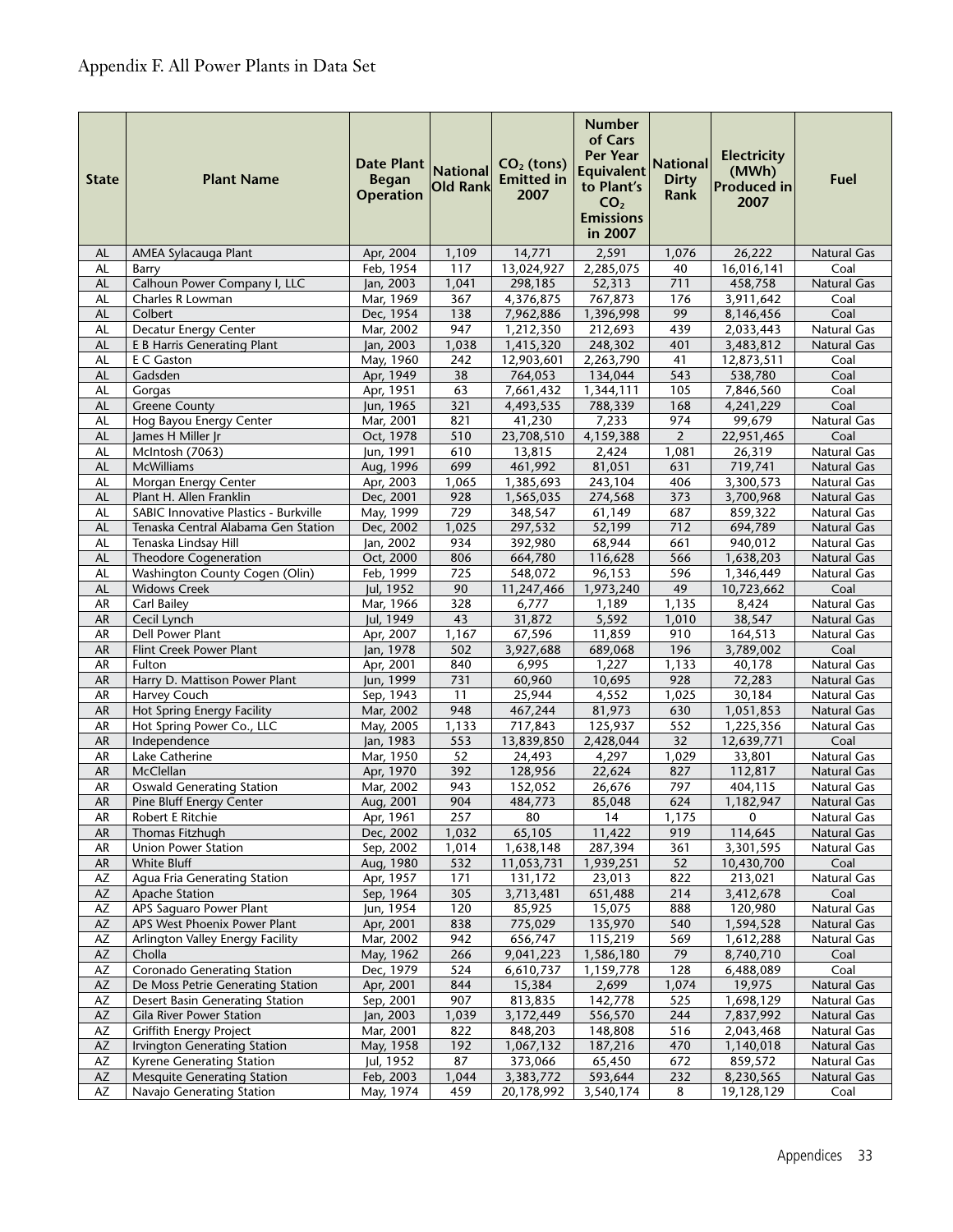| <b>State</b>           | <b>Plant Name</b>                                             | <b>Date Plant</b><br><b>Began</b><br><b>Operation</b> | <b>National</b><br><b>Old Rank</b> | $CO2$ (tons)<br><b>Emitted</b> in<br>2007 | Number<br>of Cars<br><b>Per Year</b><br><b>Equivalent</b><br>to Plant's<br>CO <sub>2</sub><br><b>Emissions</b><br>in 2007 | <b>National</b><br><b>Dirty</b><br>Rank | <b>Electricity</b><br>(MWh)<br><b>Produced in</b><br>2007 | Fuel                              |
|------------------------|---------------------------------------------------------------|-------------------------------------------------------|------------------------------------|-------------------------------------------|---------------------------------------------------------------------------------------------------------------------------|-----------------------------------------|-----------------------------------------------------------|-----------------------------------|
| AZ                     | New Harquahala Generating Company,                            | May, 2003                                             | 1,074                              | 1,268,729                                 | 222,584                                                                                                                   | 431                                     | 1,986,323                                                 | <b>Natural Gas</b>                |
| AZ                     | <b>LLC</b><br>Ocotillo Power Plant                            | Feb, 1960                                             | 238                                | 121,481                                   | 21,312                                                                                                                    | 835                                     | 182,732                                                   | <b>Natural Gas</b>                |
| $\mathsf{A}\mathsf{Z}$ | Redhawk Generating Facility                                   | Apr, 2002                                             | 960                                | 1,848,331                                 | 324,269                                                                                                                   | 336                                     | 2,744,493                                                 | <b>Natural Gas</b>                |
| AZ                     | Santan                                                        | Nov, 2004                                             | 1,119                              | 1,683,518                                 | 295,354                                                                                                                   | 353                                     | 3,837,592                                                 | Natural Gas                       |
| AZ                     | South Point Energy Center, LLC                                | Mar, 2001                                             | 817                                | 920,081                                   | 161,418                                                                                                                   | 497                                     | 2,226,269                                                 | <b>Natural Gas</b>                |
| AZ                     | Springerville Generating Station                              | Jun, 1985                                             | 574                                | 9,330,886                                 | 1,636,997                                                                                                                 | 75                                      | 9,953,808                                                 | Coal                              |
| AZ<br>AZ               | Sundance Power Plant<br>Yuma Axis                             | May, 2002<br>Mar, 1959                                | 973<br>221                         | 90,276<br>221,143                         | 15,838<br>38,797                                                                                                          | 882<br>749                              | 144,427<br>324,401                                        | Natural Gas<br>Natural Gas        |
| CA                     | <b>AES Alamitos</b>                                           | Jul, 1956                                             | 162                                | 994,779                                   | 174,523                                                                                                                   | 482                                     | 1,538,175                                                 | Natural Gas                       |
| CA                     | AES Huntington Beach                                          | May, 1958                                             | 193                                | 905,557                                   | 158,870                                                                                                                   | 503                                     | 1,325,262                                                 | Natural Gas                       |
| CA                     | AES Redondo Beach                                             | Feb, 1948                                             | 26                                 | 343,210                                   | 60,212                                                                                                                    | 689                                     | 532,063                                                   | Natural Gas                       |
| CA                     | Agua Mansa Power                                              | Jun, 2003                                             | 1,080                              | 29,636                                    | 5,199                                                                                                                     | 1,014                                   | 51,356                                                    | Natural Gas                       |
| CA                     | <b>Almond Power Plant</b>                                     | Apr, 1996                                             | 694                                | 53,003                                    | 9,299                                                                                                                     | 943                                     | 90,897                                                    | Natural Gas                       |
| CA                     | Anaheim Combustion Turbine                                    | May, 1991                                             | 606                                | 29,390                                    | 5,156                                                                                                                     | 1,015                                   | 50,613                                                    | Natural Gas                       |
| CA                     | <b>Blythe Energy</b>                                          | Feb, 2003                                             | 1,048                              | 543,529                                   | 95,356                                                                                                                    | 599                                     | 885,749                                                   | Natural Gas<br><b>Natural Gas</b> |
| CA<br>CA               | Broadway<br>Cabrillo Power I Encina Power Station             | Jan, 1965<br>Nov, 1954                                | 307<br>132                         | 9,391<br>1,618,096                        | 1,648<br>283,876                                                                                                          | 1,109<br>366                            | 13,467<br>774,737                                         | Natural Gas                       |
| CA                     | CalPeak Power - Border LLC                                    | Oct, 2001                                             | 915                                | 23,255                                    | 4,080                                                                                                                     | 1,035                                   | 37,417                                                    | Natural Gas                       |
| CA                     | CalPeak Power - El Cajon LLC                                  | Dec, 2001                                             | 922                                | 19,764                                    | 3,467                                                                                                                     | 1,055                                   | 31,255                                                    | Natural Gas                       |
| CA                     | CalPeak Power - Enterprise LLC                                | Oct, 2001                                             | 914                                | 16,142                                    | 2,832                                                                                                                     | 1,066                                   | 25,802                                                    | Natural Gas                       |
| CA                     | CalPeak Power - Panoche LLC                                   | Nov, 2001                                             | 919                                | 7,444                                     | 1,306                                                                                                                     | 1,128                                   | 12,049                                                    | Natural Gas                       |
| CA                     | CalPeak Power - Vaca Dixon LLC                                | Dec, 2001                                             | 925                                | 7,719                                     | 1,354                                                                                                                     | 1,124                                   | 12,281                                                    | Natural Gas                       |
| CA                     | Calpine Gilroy Cogen, LP                                      | Sep, 1987                                             | 585                                | 136,416                                   | 23,933                                                                                                                    | 814                                     | 668,334                                                   | <b>Natural Gas</b>                |
| CA                     | Calpine Sutter Energy Center                                  | Apr, 2001                                             | 829                                | 1,119,265                                 | 196,362                                                                                                                   | 461                                     | 2,895,911                                                 | <b>Natural Gas</b>                |
| CA<br>CA               | <b>Carson Cogeneration</b>                                    | Oct, 1995                                             | 686                                | 240,734                                   | 42,234                                                                                                                    | 740<br>758                              | 397,525<br>420,315                                        | Natural Gas<br>Natural Gas        |
| CA                     | <b>Carson Cogeneration Company</b><br>Chula Vista Power Plant | Nov, 2003<br>May, 2001                                | 1,096<br>855                       | 207,299<br>1,627                          | 36,368<br>285                                                                                                             | 1,155                                   | 1,789                                                     | <b>Natural Gas</b>                |
| CA                     | Contra Costa Power Plant                                      | Jan, 1964                                             | 293                                | 90,721                                    | 15,916                                                                                                                    | 881                                     | 148,070                                                   | Natural Gas                       |
| CA                     | <b>Coolwater Generating Station</b>                           | Apr, 1961                                             | 258                                | 421,624                                   | 73,969                                                                                                                    | 653                                     | 706,474                                                   | <b>Natural Gas</b>                |
| CA                     | <b>Cosumnes Power Plant</b>                                   | Jan, 2006                                             | 1,153                              | 1,480,952                                 | 259,816                                                                                                                   | 390                                     | 2,526,963                                                 | Natural Gas                       |
| CA                     | <b>Creed Energy Center</b>                                    | Dec, 2002                                             | 1,027                              | 7,979                                     | 1,400                                                                                                                     | 1,122                                   | 13,584                                                    | Natural Gas                       |
| CA                     | Delta Energy Center, LLC                                      | Dec, 2001                                             | 923                                | 2,205,555                                 | 386,939                                                                                                                   | 299                                     | 5,422,872                                                 | Natural Gas                       |
| CA                     | Donald Von Raesfeld                                           | Mar, 2005                                             | 1,127                              | 268,882                                   | 47,172                                                                                                                    | 730                                     | 586,162                                                   | Natural Gas                       |
| CA<br>CA               | Dynegy South Bay, LLC<br>El Centro                            | Jul, 1960<br>Nov, 1957                                | 250<br>183                         | 509,294<br>269,356                        | 89,350<br>47,255                                                                                                          | 613<br>729                              | 798,461<br>367,489                                        | Natural Gas<br>Natural Gas        |
| CA                     | El Segundo                                                    | Jul, 1964                                             | 303                                | 360,581                                   | 63,260                                                                                                                    | 677                                     | 568,544                                                   | Other Gas                         |
| $\overline{\text{CA}}$ | <b>Elk Hills Power</b>                                        | Mar, 2003                                             | 1,052                              | 1,505,361                                 | 264,098                                                                                                                   | 388                                     | 3,644,231                                                 | Natural Gas                       |
| CA                     | Escondido Power Plant                                         | May, 2001                                             | 856                                | 2,474                                     | 434                                                                                                                       | 1,150                                   | 2,983                                                     | Natural Gas                       |
| CA                     | <b>Etiwanda Generating Station</b>                            | May, 1963                                             | 282                                | 444,830                                   | 78,040                                                                                                                    | 642                                     | 653,274                                                   | Natural Gas                       |
| CA                     | Feather River Energy Center                                   | Dec, 2002                                             | 1,029                              | 15,978                                    | 2,803                                                                                                                     | 1,067                                   | 26,870                                                    | Natural Gas                       |
| CA                     | Fresno Cogeneration Partners, LP                              | Jan, 2005                                             | 1,121                              | 31,505                                    | 5,527                                                                                                                     | 1,012                                   | 55,054                                                    | Natural Gas                       |
| CA                     | Gilroy Energy Center, LLC                                     | Nov, 2001                                             | 921                                | 50,910                                    | 8,932                                                                                                                     | 952                                     | 94,208                                                    | Natural Gas                       |
| CA<br>CA               | Gilroy Energy Center, LLC for King City<br>Glenarm            | Sep, 2001<br>Jun, 2003                                | 910<br>1,075                       | 11,615<br>24,331                          | 2,038<br>4,269                                                                                                            | 1,101<br>1,030                          | 19,623<br>37,176                                          | Natural Gas<br>Natural Gas        |
| CA                     | Goose Haven Energy Center                                     | Dec, 2002                                             | 1,026                              | 9,204                                     | 1,615                                                                                                                     | 1,112                                   | 15,408                                                    | Natural Gas                       |
| CA                     | <b>Grayson Power Plant</b>                                    | Nov, 1954                                             | 129                                | 139,125                                   | 24,408                                                                                                                    | 808                                     | 131,842                                                   | Natural Gas                       |
| CA                     | Hanford Energy Park Peaker                                    | Sep, 2001                                             | 905                                | 23,232                                    | 4,076                                                                                                                     | 1,037                                   | 36,936                                                    | Natural Gas                       |
| CA                     | <b>Harbor Generating Station</b>                              | Oct, 1994                                             | 667                                | 140,435                                   | 24,638                                                                                                                    | 805                                     | 245,238                                                   | Natural Gas                       |
| CA                     | <b>Haynes Generating Station</b>                              | Jul, 1962                                             | 271                                | 2,019,802                                 | 354,351                                                                                                                   | 319                                     | 4,146,443                                                 | Natural Gas                       |
| CA                     | Henrietta Peaker Plant                                        | Jul, 2002                                             | 999                                | 13,330                                    | 2,339                                                                                                                     | 1,087                                   | 21,805                                                    | Natural Gas                       |
| CA                     | High Desert Power Project                                     | Feb, 2003                                             | 1,049                              | 1,921,877                                 | 337,171                                                                                                                   | 328                                     | 2,901,772                                                 | Natural Gas                       |
| CA                     | Humboldt Bay<br><b>Indigo Generation Facility</b>             | Aug, 1956                                             | 164                                | 365,324                                   | 64,092                                                                                                                    | 674                                     | 486,169                                                   | Natural Gas                       |
| CA                     | <b>Kings River Conservation District</b>                      | Jul, 2001                                             | 891                                | 52,992                                    | 9,297                                                                                                                     | 944                                     | 83,218                                                    | Natural Gas                       |
| CA                     | Malaga                                                        | Jun, 2005                                             | 1,138                              | 76,029                                    | 13,338                                                                                                                    | 899                                     | 131,522                                                   | Natural Gas                       |
| CA                     | La Paloma Generating Plant                                    | Mar, 2002                                             | 944                                | 2,812,443                                 | 493,411                                                                                                                   | 263                                     | 6,370,279                                                 | Natural Gas                       |
| CA<br>CA               | Lake<br>Lambie Energy Center                                  | Jun, 2002<br>Dec, 2002                                | 996                                | 4,992                                     | 876                                                                                                                       | 1,141                                   | 8,117                                                     | Natural Gas                       |
|                        |                                                               |                                                       | 1,024                              | 9,083                                     | 1,594                                                                                                                     | 1,113                                   | 15,468                                                    | Natural Gas                       |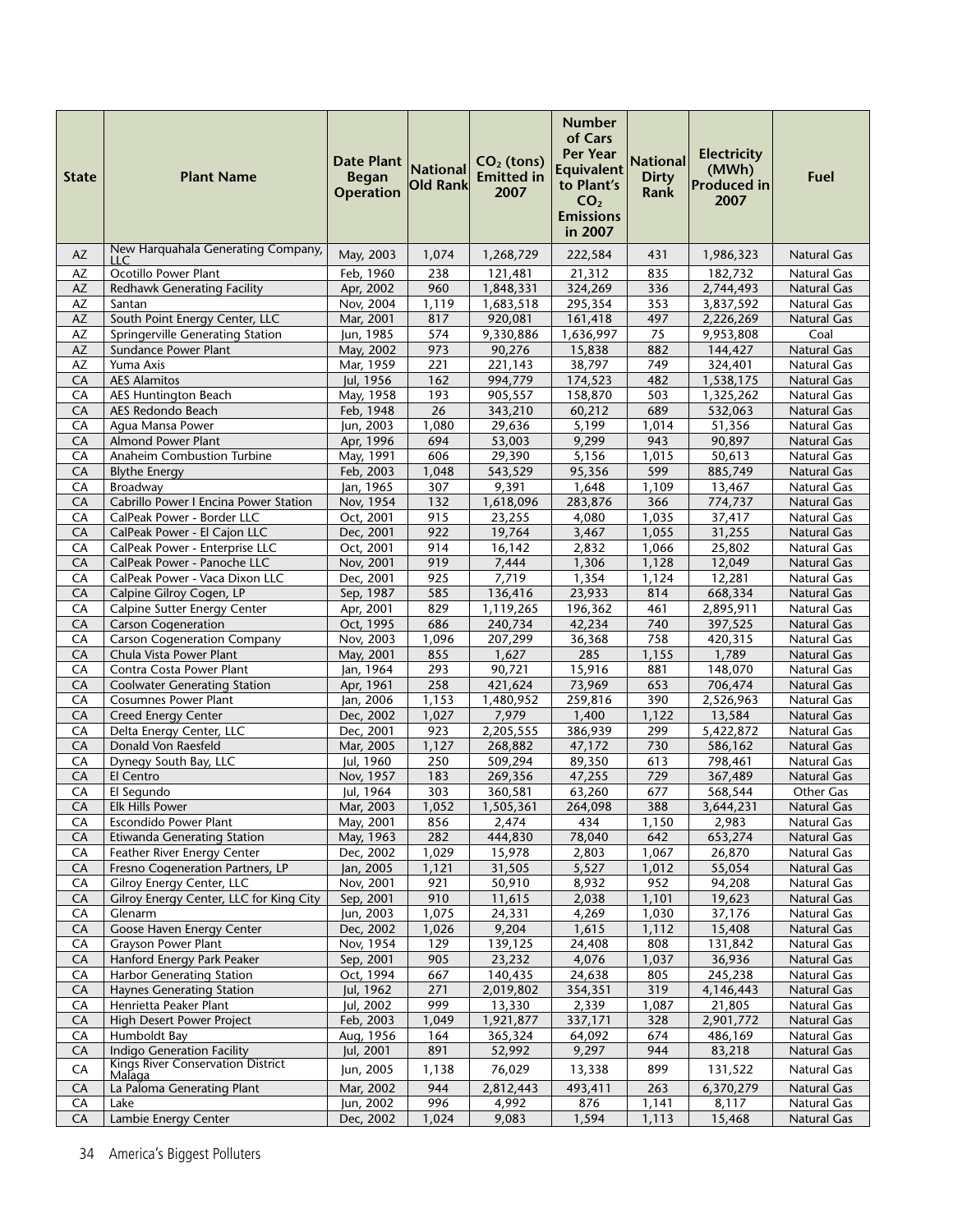| <b>State</b> | <b>Plant Name</b>                                                     | <b>Date Plant</b><br><b>Began</b><br><b>Operation</b> | <b>National</b><br><b>Old Rank</b> | $CO2$ (tons)<br><b>Emitted in</b><br>2007 | <b>Number</b><br>of Cars<br><b>Per Year</b><br><b>Equivalent</b><br>to Plant's<br>CO <sub>2</sub><br><b>Emissions</b><br>in 2007 | <b>National</b><br><b>Dirty</b><br>Rank | <b>Electricity</b><br>(MWh)<br><b>Produced in</b><br>2007 | Fuel                                     |
|--------------|-----------------------------------------------------------------------|-------------------------------------------------------|------------------------------------|-------------------------------------------|----------------------------------------------------------------------------------------------------------------------------------|-----------------------------------------|-----------------------------------------------------------|------------------------------------------|
| CA           | Larkspur Energy Faciity                                               | Jul, 2001                                             | 882                                | 31,839                                    | 5,586                                                                                                                            | 1,011                                   | 49,233                                                    | <b>Natural Gas</b>                       |
| CA           | Los Esteros Critical Energy Fac                                       | Dec, 2002                                             | 1,031                              | 40,168                                    | 7,047                                                                                                                            | 975                                     | 68,373                                                    | Natural Gas                              |
| CA           | Los Medanos Energy Center, LLC                                        | May, 2001                                             | 851                                | 1,546,010                                 | 271,230                                                                                                                          | 378                                     | 3,895,703                                                 | Natural Gas                              |
| CA           | Magnolia                                                              | Sep, 2005                                             | 1,147                              | 328,971                                   | 57,714                                                                                                                           | 694                                     | 1,471,493                                                 | <b>Natural Gas</b>                       |
| CA           | Malburg Generating Station                                            | Jul, 2005                                             | 1,144                              | 341,470                                   | 59,907                                                                                                                           | 690                                     | 734,527                                                   | <b>Natural Gas</b>                       |
| CA           | Mandalay Generating Station                                           | Apr, 1959                                             | 223                                | 275,927                                   | 48,408                                                                                                                           | 724                                     | 477,392                                                   | Natural Gas                              |
| CA           | <b>Metcalf Energy Center</b>                                          | May, 2005                                             | 1,137                              | 1,337,585                                 | 234,664                                                                                                                          | 413                                     | 2,884,799                                                 | <b>Natural Gas</b>                       |
| CA<br>CA     | Miramar Energy Facility<br>Morro Bay Power Plant, LLC                 | May, 2005<br>Jan, 1970                                | 1,136<br>376                       | 4,281<br>305,629                          | 751<br>53,619                                                                                                                    | 1,145<br>707                            | 7,957<br>539,554                                          | <b>Natural Gas</b><br><b>Natural Gas</b> |
| CA           | Moss Landing                                                          | Oct, 1967                                             | 352                                | 3,429,064                                 | 601,590                                                                                                                          | 229                                     | 7,834,342                                                 | <b>Natural Gas</b>                       |
| CA           | Mountainview Power Company, LLC                                       | Aug, 2005                                             | 1,145                              | 2,705,366                                 | 474,626                                                                                                                          | 272                                     | 6,646,028                                                 | Natural Gas                              |
| CA           | NCPA Combustion Turbine Project #2                                    | Apr, 1996                                             | 693                                | 39,329                                    | 6,900                                                                                                                            | 983                                     | 75,922                                                    | <b>Natural Gas</b>                       |
| CA           | Olive                                                                 | Jan, 1958                                             | 185                                | 1,664                                     | 292                                                                                                                              | 1,154                                   | 2,112                                                     | <b>Natural Gas</b>                       |
| CA           | Ormond Beach Generating Station                                       | Dec, 1971                                             | 429                                | 619,648                                   | 108,710                                                                                                                          | 578                                     | 1,046,372                                                 | Natural Gas                              |
| CA           | Palomar Energy Center                                                 | Oct, 2005                                             | 1,150                              | 1,403,805                                 | 246,282                                                                                                                          | 402                                     | 3,421,861                                                 | Natural Gas                              |
| CA           | Pastoria Energy Facility                                              | Feb, 2005                                             | 1,123                              | 2,071,866                                 | 363,485                                                                                                                          | 314                                     | 4,976,996                                                 | <b>Natural Gas</b>                       |
| CA           | Pittsburg Power Plant (CA)                                            | Aug, 1960                                             | 251                                | 136,556                                   | 23,957                                                                                                                           | 813                                     | 202,822                                                   | <b>Natural Gas</b>                       |
| CA           | Potrero Power Plant                                                   | Jan, 1970                                             | 377                                | 315,982                                   | 55,435                                                                                                                           | 701                                     | 492,789                                                   | <b>Natural Gas</b>                       |
| CA           | Redding Power Plant                                                   | Jun, 2002                                             | 981                                | 96,630                                    | 16,953                                                                                                                           | 867                                     | 131,615                                                   | Natural Gas                              |
| CA           | <b>Ripon Generation Station</b>                                       | Jun, 2006                                             | 1,162                              | 20,981                                    | 3,681                                                                                                                            | 1,051                                   | 33,028                                                    | <b>Natural Gas</b>                       |
| CA           | Riverside Energy Resource Center                                      | Mar, 2006                                             | 1,155                              | 23,584                                    | 4,138                                                                                                                            | 1,032                                   | 38,659                                                    | <b>Natural Gas</b>                       |
| CA           | <b>Riverview Energy Center</b>                                        | Apr, 2003                                             | 1,071                              | 16,397                                    | 2,877                                                                                                                            | 1,065                                   | 27,579                                                    | <b>Natural Gas</b>                       |
| CA           | Roseville Energy Park                                                 | Jun, 2007                                             | 1,173                              | 70,844                                    | 12,429                                                                                                                           | 905                                     | 157,556                                                   | <b>Natural Gas</b>                       |
| CA           | Sacramento Power Authority Cogen                                      | Aug, 1997                                             | 711                                | 524,239                                   | 91,972                                                                                                                           | 607                                     | 1,261,775                                                 | <b>Natural Gas</b>                       |
| CA           | SCA Cogen II                                                          | Apr, 1997                                             | 707                                | 380,907                                   | 66,826                                                                                                                           | 669                                     | 673,023                                                   | Natural Gas                              |
| CA           | <b>Scattergood Generating Station</b>                                 | Dec, 1958                                             | 216                                | 1,006,825                                 | 176,636                                                                                                                          | 479                                     | 1,513,482                                                 | <b>Natural Gas</b>                       |
| CA           | Sunrise Power Company                                                 | Jun, 2001                                             | 877                                | 1,528,392                                 | 268,139                                                                                                                          | 382                                     | 3,785,553                                                 | <b>Natural Gas</b>                       |
| CA           | <b>Tracy Peaker</b>                                                   | Apr, 2003                                             | 1,063<br>903                       | 10,111                                    | 1,774                                                                                                                            | 1,105                                   | 14,280                                                    | <b>Natural Gas</b>                       |
| CA<br>CA     | Valley Gen Station<br>Walnut Energy Center                            | Aug, 2001<br>Oct, 2005                                | 1,149                              | 1,340,037<br>663,350                      | 235,094<br>116,377                                                                                                               | 412<br>567                              | 3,178,033                                                 | Natural Gas<br><b>Natural Gas</b>        |
| CA           | Wellhead Power Gates, LLC                                             | Dec, 2001                                             | 931                                | 5,696                                     | 999                                                                                                                              | 1,138                                   | 1,396,179<br>9,582                                        | <b>Natural Gas</b>                       |
| CA           | <b>Wolfskill Energy Center</b>                                        | Jan, 2003                                             | 1,035                              | 13,017                                    | 2,284                                                                                                                            | 1,091                                   | 21,612                                                    | Natural Gas                              |
| CA           | <b>Woodland Generation Station</b>                                    | Dec, 1993                                             | 652                                | 203,358                                   | 35,677                                                                                                                           | 760                                     | 399,496                                                   | Natural Gas                              |
| CA           | Yuba City Energy Center                                               | Jun, 2002                                             | 994                                | 15,434                                    | 2,708                                                                                                                            | 1,073                                   | 26,635                                                    | <b>Natural Gas</b>                       |
| CO           | Arapahoe                                                              | Nov, 1951                                             | 75                                 | 1,368,739                                 | 240,130                                                                                                                          | 408                                     | 1,076,484                                                 | Coal                                     |
| CO           | Arapahoe Combustion Turbine                                           | May, 2000                                             | 777                                | 138,747                                   | 24,341                                                                                                                           | 809                                     | 288,079                                                   | <b>Natural Gas</b>                       |
| CO           | <b>Blue Spruce Energy Center</b>                                      | Jan, 2003                                             | 1,033                              | 353,660                                   | 62,046                                                                                                                           | 683                                     | 478,652                                                   | Natural Gas                              |
| CO.          | <b>Brush Power Projects</b>                                           | May, 2000                                             | 780                                | 108,767                                   | 19,082                                                                                                                           | 854                                     | 152,043                                                   | Natural Gas                              |
| CO           | Cameo                                                                 | Mar, 1960                                             | 239                                | 335,331                                   | 58,830                                                                                                                           | 692                                     | 275,472                                                   | Coal                                     |
| CO           | Cherokee                                                              | Sep, 1957                                             | 180                                | 5,460,621                                 | 958,004                                                                                                                          | 145                                     | 5,201,080                                                 | Coal                                     |
| CO           | Comanche (470)                                                        | Nov, 1975                                             | 480                                | 5,029,913                                 | 882,441                                                                                                                          | 156                                     | 4,894,646                                                 | Coal                                     |
| CO           | Craig                                                                 | Nov, 1979                                             | 521                                | 11,492,044                                | 2,016,148                                                                                                                        | 47                                      | 10,984,037                                                | Coal                                     |
| CO           | Fort St. Vrain                                                        | May, 1996                                             | 696                                | 1,842,759                                 | 323,291                                                                                                                          | 337                                     | 4,147,458                                                 | Natural Gas                              |
| CO           | Fountain Valley Combustion Turbine                                    | Jul, 2001                                             | 883                                | 296,109                                   | 51,949                                                                                                                           | 713                                     | 465,105                                                   | Natural Gas                              |
| CO           | Frank Knutson Station                                                 | Apr, 2002                                             | 958                                | 177,994                                   | 31,227                                                                                                                           | 779                                     | 237,194                                                   | Natural Gas                              |
| CO           | Front Range Power Plant                                               | Dec, 2002                                             | 1,023                              | 1,278,399                                 | 224,280                                                                                                                          | 427                                     | 2,873,036                                                 | Natural Gas                              |
| CO           | Hayden                                                                | Jul, 1965                                             | 323                                | 4,298,546                                 | 754,131                                                                                                                          | 179                                     | 3,916,247                                                 | Coal                                     |
| CO<br>CO     | <b>Limon Generating Station</b><br><b>Manchief Generating Station</b> | Dec, 2001<br>Jul, 2000                                | 929<br>799                         | 104,252                                   | 18,290<br>37,687                                                                                                                 | 861                                     | 142,067<br>344,745                                        | <b>Natural Gas</b>                       |
| CO           | Martin Drake                                                          | Oct, 1962                                             | 276                                | 214,817<br>2,256,177                      | 395,821                                                                                                                          | 752<br>297                              | 2,099,854                                                 | Natural Gas<br>Coal                      |
| CO           | Nucla                                                                 | Jun, 1990                                             | 597                                | 885,588                                   | 155,366                                                                                                                          | 507                                     | 774,124                                                   | Coal                                     |
| CO           | Pawnee                                                                | Dec, 1981                                             | 542                                | 4,097,660                                 | 718,888                                                                                                                          | 188                                     | 4,017,869                                                 | Coal                                     |
| CO           | Rawhide Energy Station                                                | Apr, 1984                                             | 561                                | 2,441,148                                 | 428,271                                                                                                                          | 282                                     | 2,547,805                                                 | Coal                                     |
| CO           | Ray D Nixon                                                           | Apr, 1980                                             | 526                                | 1,706,023                                 | 299,302                                                                                                                          | 350                                     | 1,625,930                                                 | Coal                                     |
| CO           | Rocky Mountain Energy Center                                          | Mar, 2004                                             | 1,102                              | 1,629,680                                 | 285,909                                                                                                                          | 363                                     | 3,693,092                                                 | Natural Gas                              |
| CO           | Spindle Hill Energy Center                                            | Apr, 2007                                             | 1,166                              | 306,261                                   | 53,730                                                                                                                           | 706                                     | 503,197                                                   | <b>Natural Gas</b>                       |
| CO           | Valmont                                                               | May, 1964                                             | 297                                | 1,464,298                                 | 256,894                                                                                                                          | 393                                     | 1,408,777                                                 | Coal                                     |
| CO           | Valmont Combustion Turbine Facility                                   | May, 2000                                             | 779                                | 10,753                                    | 1,886                                                                                                                            | 1,104                                   | 17,924                                                    | <b>Natural Gas</b>                       |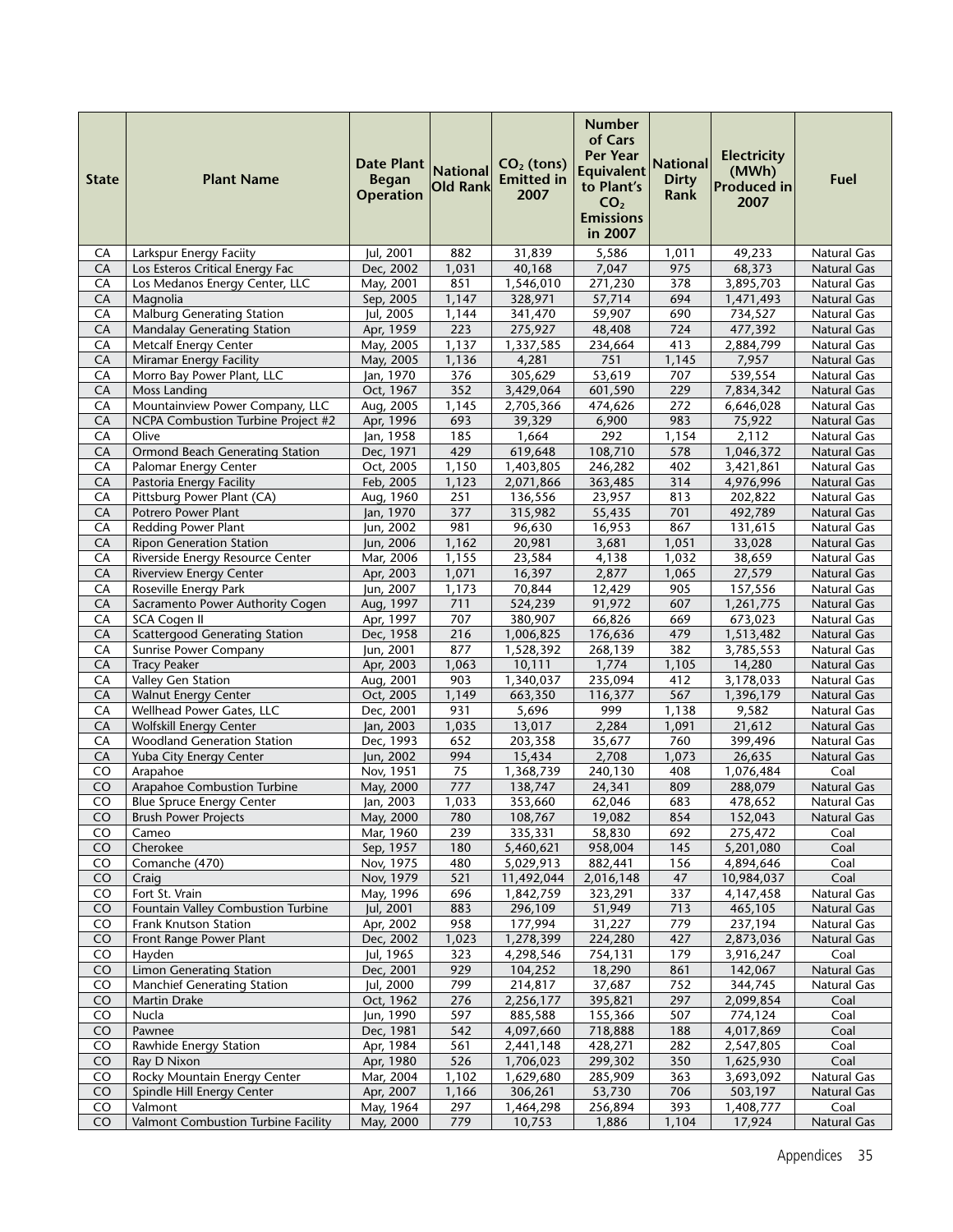| <b>State</b>    | <b>Plant Name</b>                                   | <b>Date Plant</b><br><b>Began</b><br><b>Operation</b> | <b>National</b><br><b>Old Rank</b> | $CO2$ (tons)<br><b>Emitted in</b><br>2007 | Number<br>of Cars<br><b>Per Year</b><br><b>Equivalent</b><br>to Plant's<br>CO <sub>2</sub><br><b>Emissions</b><br>in 2007 | <b>National</b><br><b>Dirty</b><br>Rank | <b>Electricity</b><br>(MWh)<br><b>Produced in</b><br>2007 | Fuel                        |
|-----------------|-----------------------------------------------------|-------------------------------------------------------|------------------------------------|-------------------------------------------|---------------------------------------------------------------------------------------------------------------------------|-----------------------------------------|-----------------------------------------------------------|-----------------------------|
| CO              | Zuni                                                | Aug, 1948                                             | 30                                 | 42,362                                    | 7,432                                                                                                                     | 971                                     | 68,439                                                    | <b>Natural Gas</b>          |
| <b>CT</b>       | Alfred L Pierce Generating Station                  | Aug, 2007                                             | 1,174                              | 8,927                                     | 1,566                                                                                                                     | 1,118                                   | 8,825                                                     | Natural Gas                 |
| CT              | <b>Bridgeport Energy</b>                            | Jul, 1998                                             | 720                                | 1,079,978                                 | 189,470                                                                                                                   | 467                                     | 1,701,188                                                 | Natural Gas                 |
| <b>CT</b>       | <b>Bridgeport Harbor Station</b>                    | Nov, 1957                                             | 184                                | 2,710,815                                 | 475,582                                                                                                                   | 270                                     | 2,470,109                                                 | <b>Residual Oil</b>         |
| CT              | Capitol District Energy Center                      | Oct, 1989                                             | 593                                | 17,217                                    | 3,021                                                                                                                     | 1,062                                   | 30,191                                                    | Natural Gas                 |
| CT              | Devon                                               | Jan, 1955                                             | 139                                | 10,856                                    | 1,905                                                                                                                     | 1,103                                   | 12,874                                                    | <b>Natural Gas</b>          |
| CT              | Lake Road Generating Company                        | Aug, 2001                                             | 896                                | 1,527,783                                 | 268,032                                                                                                                   | 383                                     | 2,338,386                                                 | Natural Gas                 |
| <b>CT</b>       | Middletown                                          | Nov, 1958                                             | 213                                | 445,131                                   | 78,093                                                                                                                    | 640                                     | 527,477                                                   | Residual Oil                |
| CT              | Milford Power Company LLC                           | Mar, 2002                                             | 941                                | 1,249,356                                 | 219,185                                                                                                                   | 435                                     | 2,964,870                                                 | Natural Gas                 |
| <b>CT</b>       | Montville                                           | Jan, 1954                                             | 112                                | 86,790                                    | 15,226                                                                                                                    | 887                                     | 95,484                                                    | <b>Residual Oil</b>         |
| CT<br><b>CT</b> | New Haven Harbor                                    | Aug, 1975                                             | 478<br>247                         | 557,699                                   | 97,842                                                                                                                    | 594<br>704                              | 578,028<br>313,814                                        | Residual Oil                |
| <b>CT</b>       | Norwalk Harbor Station<br><b>Wallingford Energy</b> | Jun, 1960                                             | 902                                | 308,323                                   | 54,092<br>29,123                                                                                                          | 789                                     |                                                           | Residual Oil<br>Natural Gas |
| DC              | <b>Benning Generation Station</b>                   | Aug, 2001<br>Jun, 1968                                | 360                                | 166,003<br>35,209                         | 6,177                                                                                                                     | 998                                     | 286,544<br>72,577                                         | Residual Oil                |
| DE              | Delaware City Refinery                              | Jan, 1961                                             | 256                                | 148,289                                   | 26,016                                                                                                                    | 800                                     | 190,511                                                   | Process Gas                 |
| DE              | <b>Edge Moor</b>                                    | Dec, 1954                                             | 134                                | 1,964,871                                 | 344,714                                                                                                                   | 325                                     | 2,078,705                                                 | Residual Oil                |
| DE              | Hay Road                                            | Jan, 1990                                             | 594                                | 440,867                                   | 77,345                                                                                                                    | 644                                     | 643,579                                                   | Natural Gas                 |
| DE              | Indian River                                        | Jun, 1957                                             | 173                                | 4,173,376                                 | 732,171                                                                                                                   | 185                                     | 4,111,486                                                 | Coal                        |
| DE              | McKee Run                                           | Sep, 1975                                             | 479                                | 17,068                                    | 2,994                                                                                                                     | 1,063                                   | 19,053                                                    | Residual Oil                |
| DE              | NRG Energy Center Dover                             | Jun, 2001                                             | 865                                | 11,472                                    | 2,013                                                                                                                     | 1,102                                   | 19,856                                                    | Natural Gas                 |
| DE              | Van Sant                                            | Jun, 1991                                             | 611                                | 1,689                                     | 296                                                                                                                       | 1,153                                   | 3,248                                                     | <b>Diesel</b>               |
| DE              | Warren F. Sam Beasley Pwr Station                   | Jan, 2002                                             | 933                                | 29,100                                    | 5,105                                                                                                                     | 1,016                                   | 50,650                                                    | Natural Gas                 |
| FL              | Anclote                                             | Oct, 1974                                             | 467                                | 3,086,685                                 | 541,524                                                                                                                   | 247                                     | 3,461,481                                                 | Residual Oil                |
| FL              | Arvah B Hopkins                                     | May, 1971                                             | 420                                | 578,628                                   | 101,514                                                                                                                   | 585                                     | 887,658                                                   | Natural Gas                 |
| FL              | <b>Auburndale Cogeneration Facility</b>             | Dec, 1994                                             | 669                                | 317,705                                   | 55,738                                                                                                                    | 699                                     | 506,592                                                   | Natural Gas                 |
| <b>FL</b>       | <b>Bayside Power Station</b>                        | Mar, 2003                                             | 1,053                              | 3,344,102                                 | 586,685                                                                                                                   | 233                                     | 5,094,580                                                 | Natural Gas                 |
| FL              | <b>Big Bend</b>                                     | Oct, 1970                                             | 407                                | 10,469,398                                | 1,836,736                                                                                                                 | 60                                      | 9,146,898                                                 | Coal                        |
| FL              | <b>Brandy Branch</b>                                | May, 2001                                             | 862                                | 693,979                                   | 121,751                                                                                                                   | 558                                     | 1,045,342                                                 | Natural Gas                 |
| FL              | C D McIntosh Jr Power Plant                         | Feb, 1971                                             | 416                                | 3,455,984                                 | 606,313                                                                                                                   | 227                                     | 3,620,242                                                 | Residual Oil                |
| FL.             | Cane Island                                         | Mar, 1995                                             | 673                                | 657,925                                   | 115,425                                                                                                                   | 568                                     | 1,381,240                                                 | Natural Gas                 |
| FL              | Cape Canaveral                                      | Apr, 1965                                             | 315                                | 1,620,908                                 | 284,370                                                                                                                   | 365                                     | 2,190,618                                                 | Residual Oil                |
| <b>FL</b>       | Charles Larsen Memorial Power Plant                 | Jul, 1992                                             | 630                                | 83,668                                    | 14,679                                                                                                                    | 890                                     | 104,948                                                   | <b>Natural Gas</b>          |
| FL              | <b>Crist Electric Generating Plant</b>              | Jul, 1959                                             | 229                                | 7,298,602                                 | 1,280,456                                                                                                                 | 113                                     | 6,794,086                                                 | Coal                        |
| FL              | <b>Crystal River</b>                                | Oct, 1966                                             | 335                                | 16,016,868                                | 2,809,977                                                                                                                 | 19                                      | 16, 142, 136                                              | Coal                        |
| FL              | Curtis H. Stanton Energy Center                     | May, 1987                                             | 584                                | 6,534,109                                 | 1,146,335                                                                                                                 | 132                                     | 6,555,352                                                 | Coal                        |
| FL              | Cutler                                              | Nov, 1954                                             | 130                                | 89,845                                    | 15,762                                                                                                                    | 883                                     | 116,277                                                   | Natural Gas                 |
| FL<br><b>FL</b> | Debary<br>Deerhaven                                 | Nov, 1992<br>Aug, 1972                                | 635<br>439                         | 121,634<br>1,743,360                      | 21,339<br>305,853                                                                                                         | 834<br>346                              | 132,208                                                   | Diesel                      |
| FL              | Desoto County Generating Co, LLC                    | Jun, 2002                                             | 982                                | 15,717                                    | 2,757                                                                                                                     | 1,070                                   | 1,692,180<br>24,931                                       | Natural Gas<br>Natural Gas  |
| <b>FL</b>       | Fort Myers                                          | Sep, 2000                                             | 805                                | 4,150,268                                 | 728,117                                                                                                                   | 186                                     | 6,402,028                                                 | Natural Gas                 |
| FL              | Hardee Power Station                                | May, 2000                                             | 774                                | 9,811                                     | 1,721                                                                                                                     | 1,107                                   | 14,097                                                    | Natural Gas                 |
| <b>FL</b>       | Henry D King                                        | Jan, 1964                                             | $\overline{295}$                   | 8,306                                     | 1,457                                                                                                                     | 1,120                                   | 9,461                                                     | Natural Gas                 |
| FL.             | <b>Hines Energy Complex</b>                         | Aug, 1998                                             | 721                                | 3,289,907                                 | 577,177                                                                                                                   | 237                                     | 5,007,916                                                 | Natural Gas                 |
| FL              | Indian River (55318)                                | Feb, 1960                                             | 236                                | 209,839                                   | 36,814                                                                                                                    | 756                                     | 277,456                                                   | Residual Oil                |
| FL              | Indian River (683)                                  | Nov, 1991                                             | 617                                | 20,873                                    | 3,662                                                                                                                     | 1,052                                   | 25,158                                                    | Natural Gas                 |
| FL              | Intercession City                                   | Aug, 1993                                             | 648                                | 597,339                                   | 104,796                                                                                                                   | 581                                     | 715,750                                                   | <b>Diesel</b>               |
| <b>FL</b>       | D Kennedy                                           | Jul, 2000                                             | 801                                | 47,349                                    | 8,307                                                                                                                     | 958                                     | 76,025                                                    | Natural Gas                 |
| FL              | J R Kelly                                           | Feb, 2001                                             | 814                                | 130,522                                   | 22,899                                                                                                                    | 824                                     | 174,192                                                   | Natural Gas                 |
| FL              | Lansing Smith Generating Plant                      | May, 1965                                             | 317                                | 3,785,981                                 | 664,207                                                                                                                   | 209                                     | 4,713,517                                                 | Coal                        |
| FL              | Lauderdale                                          | May, 1993                                             | 644                                | 2,377,183                                 | 417,050                                                                                                                   | 290                                     | 3,521,885                                                 | Natural Gas                 |
| FL              | Manatee                                             | Oct, 1976                                             | 489                                | 5,738,612                                 | 1,006,774                                                                                                                 | 142                                     | 8,070,899                                                 | Natural Gas                 |
| FL              | Martin                                              | Dec, 1980                                             | 534                                | 8,843,967                                 | 1,551,573                                                                                                                 | 82                                      | 12,493,014                                                | Natural Gas                 |
| FL              | Midulla Generating Station                          | Sep, 2001                                             | 906                                | 427,239                                   | 74,954                                                                                                                    | 650                                     | 613,032                                                   | Natural Gas                 |
| FL.             | <b>Mulberry Cogeneration Facility</b>               | Aug, 1994                                             | 665                                | 214,831                                   | 37,690                                                                                                                    | 751                                     | 1,001,742                                                 | Natural Gas                 |
| FL              | Northside                                           | Jun, 1977                                             | 495                                | 4,902,453                                 | 860,079                                                                                                                   | 158                                     | 4,966,431                                                 | Coal                        |
| ${\sf FL}$      | <b>Oleander Power Project</b>                       | Jun, 2002                                             | 983                                | 360,886                                   | 63,313                                                                                                                    | 676                                     | 545,860                                                   | Natural Gas                 |
| FL.             | <b>Orange Cogeneration Facility</b>                 | Jun, 1995                                             | 682                                | 191,085                                   | 33,524                                                                                                                    | 771                                     | 959,063                                                   | Natural Gas                 |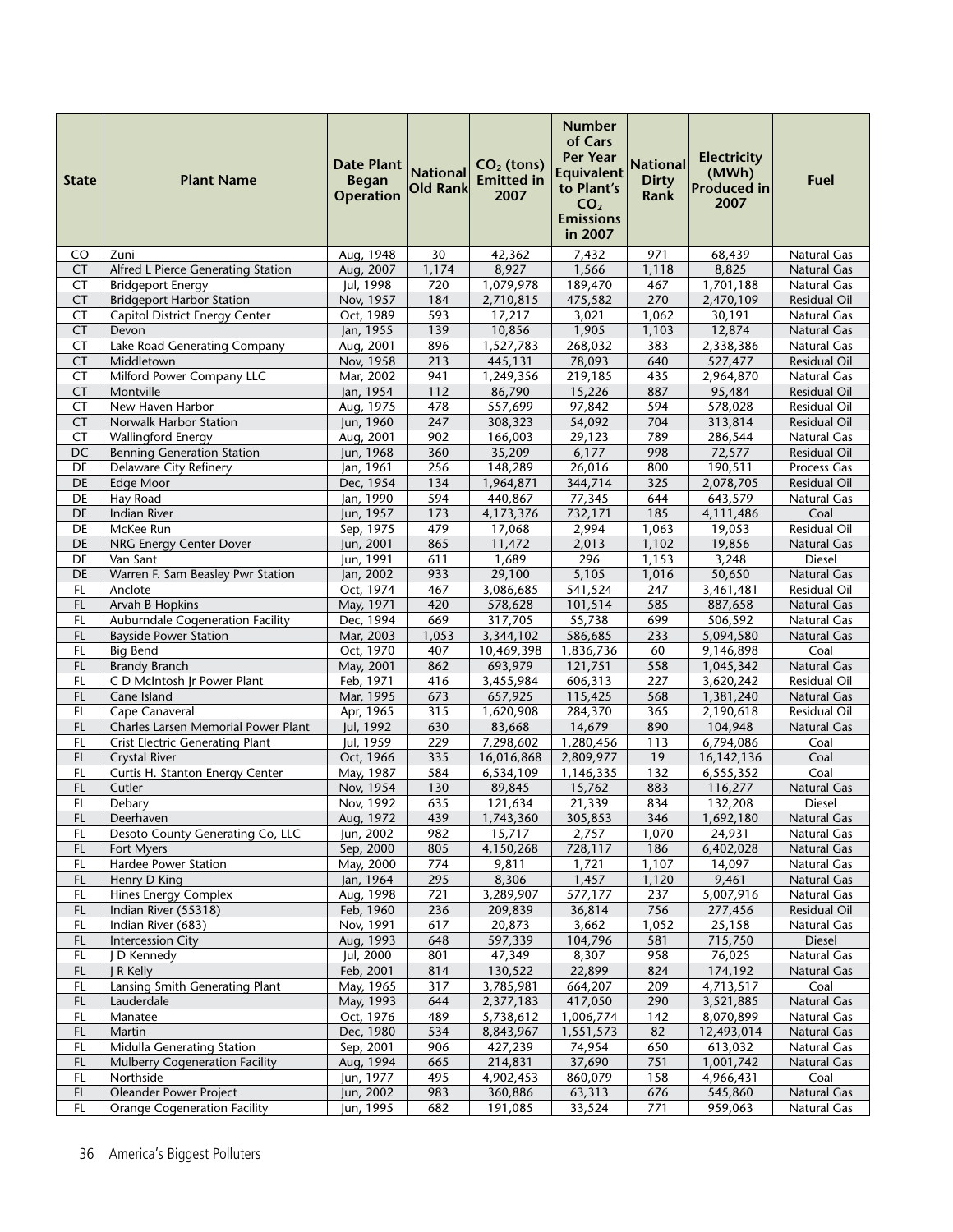| <b>State</b> | <b>Plant Name</b>                                      | <b>Date Plant</b><br><b>Began</b><br><b>Operation</b> | <b>National</b><br><b>Old Rank</b> | $CO2$ (tons)<br><b>Emitted in</b><br>2007 | <b>Number</b><br>of Cars<br><b>Per Year</b><br><b>Equivalent</b><br>to Plant's<br>CO <sub>2</sub><br><b>Emissions</b><br>in 2007 | <b>National</b><br><b>Dirty</b><br>Rank | <b>Electricity</b><br>(MWh)<br><b>Produced in</b><br>2007 | Fuel                                     |
|--------------|--------------------------------------------------------|-------------------------------------------------------|------------------------------------|-------------------------------------------|----------------------------------------------------------------------------------------------------------------------------------|-----------------------------------------|-----------------------------------------------------------|------------------------------------------|
| FL           | Orlando CoGen                                          | Sep, 1993                                             | 650                                | 457,836                                   | 80,322                                                                                                                           | 632                                     | 978,479                                                   | <b>Natural Gas</b>                       |
| FL           | <b>Osprey Energy Center</b>                            | May, 2004                                             | 1,111                              | 1,003,647                                 | 176,078                                                                                                                          | 480                                     | 2,291,441                                                 | <b>Natural Gas</b>                       |
| FL           | P L Bartow                                             | Sep, 1958                                             | 208                                | 1,520,316                                 | 266,722                                                                                                                          | 385                                     | 1,539,485                                                 | <b>Residual Oil</b>                      |
| FL           | Polk                                                   | Aug, 1996                                             | 700                                | 1,869,826                                 | 328,040                                                                                                                          | 334                                     | 1,477,058                                                 | <b>Natural Gas</b>                       |
| FL           | Port Everglades                                        | May, 1960                                             | 245                                | 2,422,109                                 | 424,931                                                                                                                          | 283                                     | 2,960,872                                                 | <b>Residual Oil</b>                      |
| FL           | Putnam                                                 | Aug, 1977                                             | 496                                | 546,098                                   | 95,807                                                                                                                           | 598                                     | 960,770                                                   | <b>Natural Gas</b>                       |
| FL           | <b>Reedy Creek</b>                                     | Mar, 1989                                             | 589                                | 67,029                                    | 11,760                                                                                                                           | 912                                     | 101,045                                                   | Diesel                                   |
| FL           | Riviera                                                | May, 1962                                             | 267                                | 1,509,900                                 | 264,895                                                                                                                          | 387                                     | 1,962,534                                                 | Residual Oil                             |
| FL           | RRI Energy Osceola                                     | Oct, 2001                                             | 913                                | 199,291                                   | 34,963                                                                                                                           | 764                                     | 310,404                                                   | <b>Natural Gas</b>                       |
| FL           | S O Purdom                                             | Jun, 1966                                             | 330<br>225                         | 702,681                                   | 123,277                                                                                                                          | 556                                     | 1,006,880                                                 | Natural Gas                              |
| FL<br>FL     | Sanford<br>Santa Rosa Energy Center                    | May, 1959<br>May, 2002                                | 975                                | 5,255,488<br>2,597                        | 922,015<br>456                                                                                                                   | 152<br>1,149                            | 7,839,255<br>3,065                                        | <b>Natural Gas</b><br>Natural Gas        |
| FL           | Scholz Electric Generating Plant                       | Feb, 1953                                             | 98                                 | 572,228                                   | 100,391                                                                                                                          | 589                                     | 440,027                                                   | Coal                                     |
| FL           | Seminole (136)                                         | Jan, 1984                                             | 560                                | 9,863,224                                 | 1,730,390                                                                                                                        | 67                                      | 10,056,637                                                | Coal                                     |
| <b>FL</b>    | <b>Shady Hills</b>                                     | Dec, 2001                                             | 930                                | 665,482                                   | 116,751                                                                                                                          | 565                                     | 1,054,112                                                 | <b>Natural Gas</b>                       |
| FL           | St. Johns River Power                                  | Mar, 1987                                             | 583                                | 10,344,332                                | 1,814,795                                                                                                                        | 62                                      | 10,219,444                                                | Coal                                     |
| FL           | Stanton A                                              | Jul, 2003                                             | 1,085                              | 1,137,137                                 | 199,498                                                                                                                          | 456                                     | 1,978,745                                                 | <b>Natural Gas</b>                       |
| FL           | Stock Island                                           | Jun, 2006                                             | 1,164                              | 1,438                                     | 252                                                                                                                              | 1,157                                   | 1,902                                                     | <b>Diesel</b>                            |
| FL           | Suwannee River                                         | Nov, 1953                                             | 110                                | 267,719                                   | 46,968                                                                                                                           | 732                                     | 326,651                                                   | Residual Oil                             |
| FL           | <b>Tiger Bay</b>                                       | Jul, 1997                                             | 709                                | 385,202                                   | 67,579                                                                                                                           | 666                                     | 542,807                                                   | <b>Natural Gas</b>                       |
| FL           | Tom G Smith                                            | Nov, 1967                                             | 353                                | 4,132                                     | 725                                                                                                                              | 1,147                                   | 4,762                                                     | <b>Natural Gas</b>                       |
| FL           | <b>Turkey Point</b>                                    | Apr, 1967                                             | 346                                | 3,800,193                                 | 666,700                                                                                                                          | 206                                     | 7,488,862                                                 | <b>Residual Oil</b>                      |
| <b>FL</b>    | University of Florida                                  | Dec, 1993                                             | 654                                | 201,993                                   | 35,437                                                                                                                           | 763                                     | 80,082                                                    | <b>Natural Gas</b>                       |
| FL           | Vandolah Power Project                                 | Apr, 2002                                             | 956                                | 134,924                                   | 23,671                                                                                                                           | 816                                     | 218,565                                                   | <b>Natural Gas</b>                       |
| FL           | Vero Beach Municipal                                   | Sep, 1971                                             | 424                                | 51,499                                    | 9,035                                                                                                                            | 948                                     | 68,038                                                    | Natural Gas                              |
| GA           | Baconton                                               | Jun, 2000                                             | 791                                | 18,995                                    | 3,332                                                                                                                            | 1,059                                   | 32,478                                                    | <b>Natural Gas</b>                       |
| <b>GA</b>    | Bowen                                                  | Oct, 1971                                             | 426                                | 23,243,818                                | 4,077,863                                                                                                                        | 3                                       | 24,037,957                                                | Coal                                     |
| GА<br>GA     | Chattahoochee Energy Facility                          | Nov, 2002                                             | 1,021<br>772                       | 652,671<br>177,150                        | 114,504<br>31,079                                                                                                                | 570<br>781                              | 1,046,936<br>253,478                                      | <b>Natural Gas</b><br><b>Natural Gas</b> |
| GА           | Dahlberg (Jackson County)<br>Doyle Generating Facility | May, 2000<br>Apr, 2000                                | 760                                | 38,099                                    | 6,684                                                                                                                            | 990                                     | 52,093                                                    | <b>Natural Gas</b>                       |
| <b>GA</b>    | Effingham County Power, LLC                            | Feb, 2003                                             | 1,043                              | 506,358                                   | 88,835                                                                                                                           | 616                                     | 770,688                                                   | <b>Natural Gas</b>                       |
| GA           | Hammond                                                | Jun, 1954                                             | 124                                | 5,188,147                                 | 910,201                                                                                                                          | 154                                     | 5,094,820                                                 | Coal                                     |
| GA           | Harllee Branch                                         | Jun, 1965                                             | 322                                | 9,896,014                                 | 1,736,143                                                                                                                        | 66                                      | 10,886,057                                                | Coal                                     |
| GA           | <b>Hartwell Energy Facility</b>                        | Apr, 1994                                             | 657                                | 162,147                                   | 28,447                                                                                                                           | 790                                     | 217,574                                                   | Natural Gas                              |
| GA           | Heard County Power, LLC                                | Feb, 2001                                             | 811                                | 32,642                                    | 5,727                                                                                                                            | 1,008                                   | 50,567                                                    | <b>Natural Gas</b>                       |
| GA           | Jack McDonough                                         | Aug, 1963                                             | 286                                | 3,888,518                                 | 682,196                                                                                                                          | 199                                     | 4,067,943                                                 | Coal                                     |
| GA           | Kraft                                                  | Jul, 1958                                             | 202                                | 1.653.099                                 | 290.017                                                                                                                          | 359                                     | 1.373.041                                                 | Coal                                     |
| GA           | McIntosh (6124)                                        | Feb, 1979                                             | 513                                | 868,039                                   | 152,288                                                                                                                          | 511                                     | 826, 179                                                  | Natural Gas                              |
| GA           | McIntosh Combined Cycle Facility                       | Apr, 2005                                             | 1,129                              | 2,391,102                                 | 419,492                                                                                                                          | 285                                     | 5,810,346                                                 | <b>Natural Gas</b>                       |
| GA           | McManus                                                | Jan, 1952                                             | 81                                 | 21,800                                    | 3,825                                                                                                                            | 1,045                                   | 16,843                                                    | Residual Oil                             |
| GA           | Mid-Georgia Cogeneration                               | Oct, 1997                                             | 714                                | 130,707                                   | 22,931                                                                                                                           | 823                                     | 286,429                                                   | Natural Gas                              |
| GA           | Mitchell (GA)                                          | May, 1964                                             | 299                                | 679,637                                   | 119,235                                                                                                                          | 563                                     | 615,437                                                   | Coal                                     |
| GA           | MPC Generating, LLC<br>Murray Energy Facility          | Oct, 1999                                             | 746                                | 11,723                                    | 2,057                                                                                                                            | 1,100                                   | 17,247                                                    | <b>Natural Gas</b>                       |
| GA           |                                                        | Feb, 2002                                             | 936                                | 854,631                                   | 149,935                                                                                                                          | 514                                     | 1,836,962                                                 | Natural Gas<br><b>Natural Gas</b>        |
| GA<br>GA     | Robins<br>Sandersville Energy Facility                 | May, 1995                                             | 676<br>984                         | 36,108                                    | 6,335                                                                                                                            | 996<br>931                              | 46,766<br>78,605                                          | Natural Gas                              |
| GA           | Scherer                                                | Jun, 2002<br>Mar, 1982                                | 547                                | 60,356<br>27,231,087                      | 10,589<br>4,777,384                                                                                                              | $\mathbf{1}$                            | 26,455,145                                                | Coal                                     |
| GA           | Sewell Creek Energy                                    | May, 2000                                             | 778                                | 103,227                                   | 18,110                                                                                                                           | 863                                     | 152,695                                                   | Natural Gas                              |
| GA           | <b>Smarr Energy Facility</b>                           | Jun, 1999                                             | 732                                | 28,468                                    | 4,994                                                                                                                            | 1,019                                   | 41,004                                                    | Natural Gas                              |
| GA           | Sowega Power Project                                   | Jun, 1999                                             | 739                                | 21,063                                    | 3,695                                                                                                                            | 1,050                                   | 35,904                                                    | <b>Natural Gas</b>                       |
| GA           | <b>Talbot Energy Facility</b>                          | Apr, 2002                                             | 955                                | 136,720                                   | 23,986                                                                                                                           | 812                                     | 182,409                                                   | Natural Gas                              |
| GA           | Tenaska Georgia Generating Station                     | Jun, 2001                                             | 866                                | 93,329                                    | 16,373                                                                                                                           | 872                                     | 147,640                                                   | Natural Gas                              |
| GA           | Walton County Power, LLC                               | Apr, 2001                                             | 841                                | 55,750                                    | 9,781                                                                                                                            | 938                                     | 93,387                                                    | <b>Natural Gas</b>                       |
| GA           | Wansley (6052)                                         | Dec, 1976                                             | 490                                | 13,883,696                                | 2,435,736                                                                                                                        | 31                                      | 16,054,008                                                | Coal                                     |
| GA           | Wansley (7946)                                         | Jan, 2004                                             | 1,100                              | 376,399                                   | 66,035                                                                                                                           | 670                                     | 603,006                                                   | Natural Gas                              |
| GA           | Washington County Power, LLC                           | Feb, 2003                                             | 1,045                              | 53,116                                    | 9,319                                                                                                                            | 942                                     | 85,635                                                    | Natural Gas                              |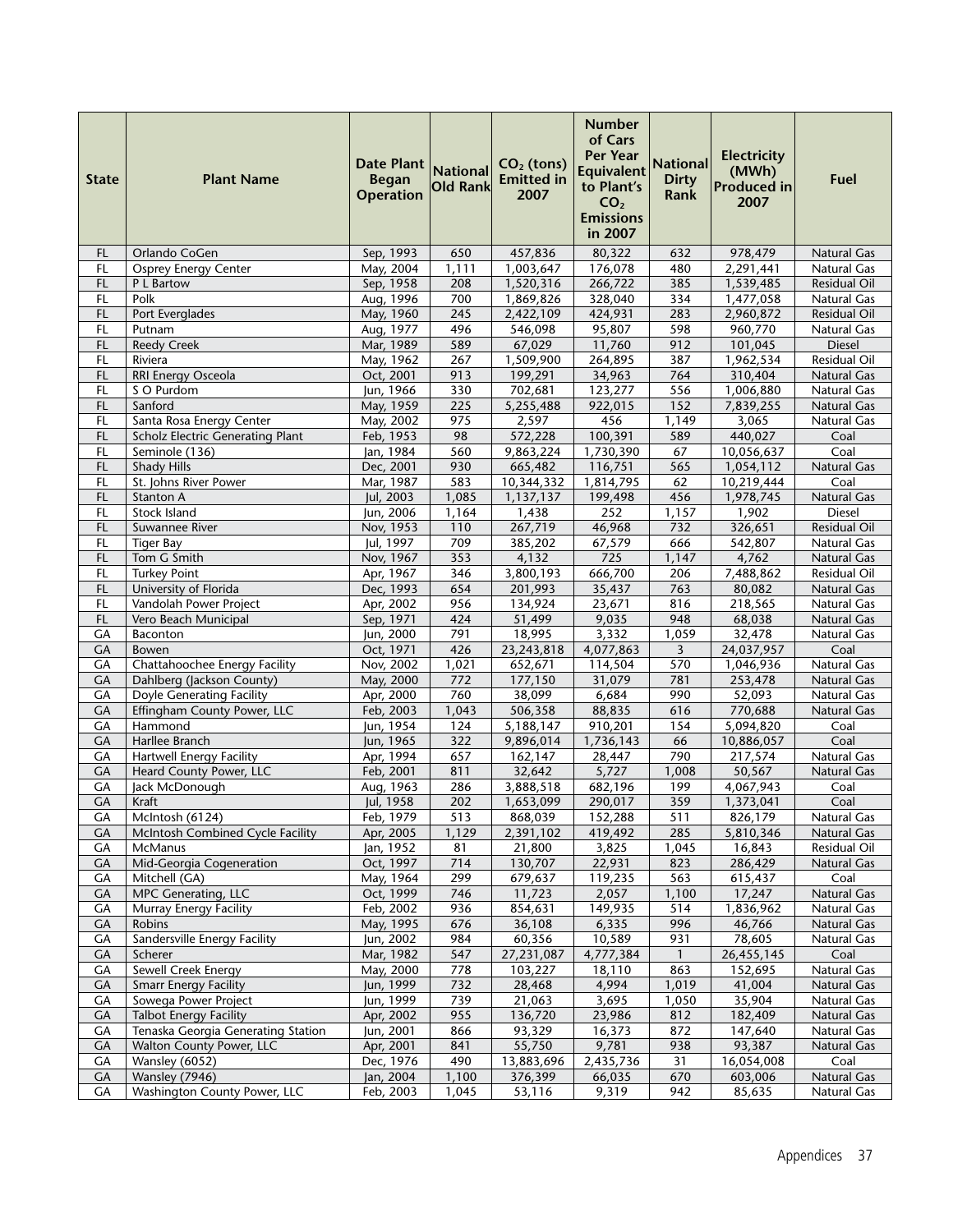| <b>State</b> | <b>Plant Name</b>                                  | <b>Date Plant</b><br><b>Began</b><br><b>Operation</b> | <b>National</b><br><b>Old Rank</b> | $CO2$ (tons)<br><b>Emitted in</b><br>2007 | <b>Number</b><br>of Cars<br><b>Per Year</b><br><b>Equivalent</b><br>to Plant's<br>CO <sub>2</sub><br><b>Emissions</b><br>in 2007 | <b>National</b><br><b>Dirty</b><br>Rank | <b>Electricity</b><br>(MWh)<br><b>Produced in</b><br>2007 | Fuel                              |
|--------------|----------------------------------------------------|-------------------------------------------------------|------------------------------------|-------------------------------------------|----------------------------------------------------------------------------------------------------------------------------------|-----------------------------------------|-----------------------------------------------------------|-----------------------------------|
| GА           | West Georgia Generating Company                    | Mar, 2000                                             | 757                                | 186,544                                   | 32,727                                                                                                                           | 775                                     | 291,034                                                   | Natural Gas                       |
| GА           | Yates                                              | Sep, 1950                                             | 58                                 | 8,077,423                                 | 1,417,092                                                                                                                        | 96                                      | 8,098,859                                                 | Coal                              |
| IA           | Ames                                               | Aug, 1968                                             | 362                                | 644,165                                   | 113,011                                                                                                                          | 571                                     | 506,154                                                   | Coal                              |
| IA           | Burlington (IA)                                    | Jun, 1968                                             | 359                                | 1,551,487                                 | 272,191                                                                                                                          | 376                                     | 1,317,632                                                 | Coal                              |
| IA           | Dayton Avenue Substation                           | Apr, 2005                                             | 1,128                              | 288                                       | 51                                                                                                                               | 1,173                                   | 321                                                       | <b>Diesel</b>                     |
| IA           | Dubuque                                            | Jun, 1941                                             | 6                                  | 453,843                                   | 79.622                                                                                                                           | 635                                     | 338,339                                                   | Coal                              |
| IA           | Earl F Wisdom                                      | May, 1960                                             | 246                                | 109,036                                   | 19,129                                                                                                                           | 852                                     | 83,280                                                    | Coal                              |
| IA           | <b>Emery Station</b>                               | Apr, 2004                                             | 1,108                              | 731,076                                   | 128,259                                                                                                                          | 551                                     | 1,698,587                                                 | Natural Gas                       |
| IA           | <b>Exira Station</b>                               | May, 2004                                             | 1,112                              | 38,165                                    | 6,696                                                                                                                            | 989                                     | 67,331                                                    | Natural Gas                       |
| IA           | <b>Fair Station</b>                                | Apr, 1967                                             | 343                                | 274,163                                   | 48,099                                                                                                                           | 725                                     | 223,844                                                   | Coal                              |
| IA           | George Neal North                                  | May, 1964                                             | 298                                | 6,781,282                                 | 1,189,699                                                                                                                        | 123                                     | 6,653,037                                                 | Coal                              |
| IA           | George Neal South                                  | Jul, 1979                                             | 518                                | 4,878,749                                 | 855,921                                                                                                                          | 160                                     | 4,897,414                                                 | Coal                              |
| IA           | <b>Greater Des Moines Energy Center</b>            | Mar, 2003                                             | 1,059                              | 499,785                                   | 87,682                                                                                                                           | 622                                     | 751,413                                                   | Natural Gas                       |
| IA           | Lansing                                            | Jan, 1948                                             | 23                                 | 2,092,405                                 | 367,089                                                                                                                          | 310                                     | 1,723,743                                                 | Coal                              |
| IA           | Lime Creek                                         | May, 1991                                             | 607                                | 38,222                                    | 6,706                                                                                                                            | 987                                     | 34,268                                                    | <b>Diesel</b>                     |
| IA           | Louisa<br>Milton L Kapp                            | Oct, 1983                                             | 559<br>344                         | 3,999,753                                 | 701,711                                                                                                                          | 192                                     | 3,920,356                                                 | Coal                              |
| IA<br>IA     | Muscatine                                          | Apr, 1967<br>Dec, 1969                                | 374                                | 1,260,776<br>2,066,156                    | 221,189<br>362,483                                                                                                               | 433<br>315                              | 1,168,487                                                 | Coal<br>Coal                      |
| IA           | Ottumwa                                            | May, 1981                                             | 538                                | 4,664,793                                 | 818,385                                                                                                                          | 164                                     | 1,722,629<br>4,073,096                                    | Coal                              |
| IA           | Pella                                              | May, 1963                                             | 283                                | 140,348                                   | 24,623                                                                                                                           | 806                                     | 94,606                                                    | Coal                              |
| IA           | Pleasant Hill Energy Center                        | Jun, 1994                                             | 663                                | 12,391                                    | 2,174                                                                                                                            | 1,094                                   | 14,119                                                    | <b>Natural Gas</b>                |
| IA           | Prairie Creek                                      | Aug, 1958                                             | 206                                | 1,264,616                                 | 221,863                                                                                                                          | 432                                     | 777,444                                                   | Coal                              |
| IA           | Riverside (1081)                                   | Jun, 1961                                             | 260                                | 799,722                                   | 140,302                                                                                                                          | 531                                     | 763,628                                                   | Coal                              |
| IA           | Sixth Street                                       | Apr, 1940                                             | 4                                  | 448,192                                   | 78,630                                                                                                                           | 637                                     | 320,925                                                   | Coal                              |
| IA           | <b>Streeter Station</b>                            | Mar, 1973                                             | 446                                | 124,338                                   | 21,814                                                                                                                           | 830                                     | 108,752                                                   | Coal                              |
| IA           | Sutherland                                         | Apr, 1955                                             | 148                                | 1,375,365                                 | 241,292                                                                                                                          | 407                                     | 899,639                                                   | Coal                              |
| IA           | Walter Scott Jr. Energy Center                     | Mar, 1954                                             | 118                                | 9,676,698                                 | 1,697,666                                                                                                                        | 69                                      | 10,094,706                                                | Coal                              |
| ID           | Bennett Mountain Power Project                     | Feb, 2005                                             | 1,124                              | 115,078                                   | 20,189                                                                                                                           | 840                                     | 187,139                                                   | <b>Natural Gas</b>                |
| ID           | <b>Evander Andrews Power Complex</b>               | Sep, 2001                                             | 909                                | 28,457                                    | 4,992                                                                                                                            | 1,020                                   | 40,693                                                    | Natural Gas                       |
| ID           | Rathdrum Combustion Turbine Project                | Jan, 1995                                             | 670                                | 12,091                                    | 2,121                                                                                                                            | 1,098                                   | 19,471                                                    | Natural Gas                       |
| ID           | Rathdrum Power, LLC                                | Jul, 2001                                             | 890                                | 529,599                                   | 92,912                                                                                                                           | 603                                     | 1,295,557                                                 | Natural Gas                       |
| IL           | <b>Baldwin Energy Complex</b>                      | Jul, 1970                                             | 405                                | 14,135,508                                | 2,479,914                                                                                                                        | 30                                      | 14,288,585                                                | Coal                              |
| IL           | Calumet Energy Team                                | Jun, 2002                                             | 998                                | 41,325                                    | 7,250                                                                                                                            | 973                                     | 66,155                                                    | Natural Gas                       |
| IL           | Coffeen                                            | Dec, 1965                                             | 326                                | 6,596,197                                 | 1,157,227                                                                                                                        | 129                                     | 6,199,564                                                 | Coal                              |
| IL           | Cordova Energy Company                             | Jun, 2001                                             | 873                                | 293,334                                   | 51,462                                                                                                                           | 716                                     | 650,515                                                   | <b>Natural Gas</b>                |
| IL           | Crawford                                           | May, 1958                                             | 195                                | 3,185,926                                 | 558,934                                                                                                                          | 241                                     | 2,921,623                                                 | Coal                              |
| IL           | Crete Energy Park                                  | Mar, 2002                                             | 945                                | 11,872                                    | 2,083                                                                                                                            | 1,099                                   | 15,749                                                    | Natural Gas                       |
| IL           | Dallman                                            | Jun, 1968                                             | 357                                | 2,348,051                                 | 411,939                                                                                                                          | 292                                     | 2,725,152                                                 | Coal                              |
| IL           | <b>Duck Creek</b>                                  | Jun, 1976                                             | 486                                | 572,743                                   | 100,481                                                                                                                          | 588                                     | 516,141                                                   | Coal                              |
| IL           | E D Edwards                                        | May, 1960                                             | 243                                | 5,989,144                                 | 1,050,727                                                                                                                        | 139                                     | 5,000,159                                                 | Coal                              |
| IL           | <b>Elgin Energy Center</b>                         | Aug, 2002                                             | 1,013                              | 59,975                                    | 10,522                                                                                                                           | 932                                     | 87,533                                                    | Natural Gas                       |
| IL           | <b>Elwood Energy Facility</b>                      | May, 1999                                             | 730                                | 202,848                                   | 35,587                                                                                                                           | 761                                     | 324,006                                                   | Natural Gas                       |
| IL           | Fisk                                               | Mar, 1959                                             | 222                                | 1,784,715                                 | 313,108                                                                                                                          | 342                                     | 1,754,884                                                 | Coal                              |
| IL           | Freedom Power Project                              | Jun, 2000                                             | 784                                | 4,432                                     | 778                                                                                                                              | 1,144                                   | 7,970                                                     | Natural Gas                       |
| IL           | Geneva Energy, LLC                                 | Jun, 2000                                             | 792                                | 7,080                                     | 1,242                                                                                                                            | 1,132                                   | 3,802                                                     | Tire Derived Fuel                 |
| IL           | Gibson City Power Plant<br>Goose Creek Power Plant | Jun, 2000                                             | 793                                | 28,882                                    | 5,067                                                                                                                            | 1,018                                   | 44,388                                                    | Natural Gas                       |
| IL<br>IL     |                                                    | Jan, 2003<br>May, 2001                                | 1,034<br>852                       | 85,819<br>278,952                         | 15,056<br>48,939                                                                                                                 | 889                                     | 121,325<br>524,524                                        | <b>Natural Gas</b><br>Natural Gas |
| IL           | <b>Grand Tower</b><br>Havana                       | Jul, 1947                                             | $21\,$                             | 3,678,169                                 | 645,293                                                                                                                          | 722<br>217                              | 3,460,179                                                 | Residual Oil                      |
| IL           | Hennepin Power Station                             | Jun, 1953                                             | 105                                | 2,283,908                                 | 400,686                                                                                                                          | 295                                     | 2,212,486                                                 | Coal                              |
| IL           | <b>Holland Energy Facility</b>                     | Mar, 2002                                             | 949                                | 388,292                                   | 68,121                                                                                                                           | 665                                     | 842,864                                                   | Natural Gas                       |
| IL           | Hutsonville                                        | Feb, 1953                                             | 97                                 | 1,112,496                                 | 195,175                                                                                                                          | 463                                     | 902,719                                                   | Coal                              |
| IL           | Interstate                                         | Sep, 1997                                             | 712                                | 14,701                                    | 2,579                                                                                                                            | 1,077                                   | 18,812                                                    | Natural Gas                       |
| IL           | Joliet 29                                          | Apr, 1965                                             | 314                                | 5,930,167                                 | 1,040,380                                                                                                                        | 140                                     | 5,702,175                                                 | Coal                              |
| IL           | Joliet 9                                           | Jun, 1959                                             | 227                                | 2,076,087                                 | 364,226                                                                                                                          | 313                                     | 1,936,693                                                 | Coal                              |
| IL           | Joppa Steam                                        | Aug, 1953                                             | 107                                | 9,196,492                                 | 1,613,420                                                                                                                        | $77 \,$                                 | 8,685,100                                                 | Coal                              |
| IL           | Kendall Energy Facility                            | Nov, 2001                                             | 920                                | 636,803                                   | 111,720                                                                                                                          | 576                                     | 1,440,462                                                 | Natural Gas                       |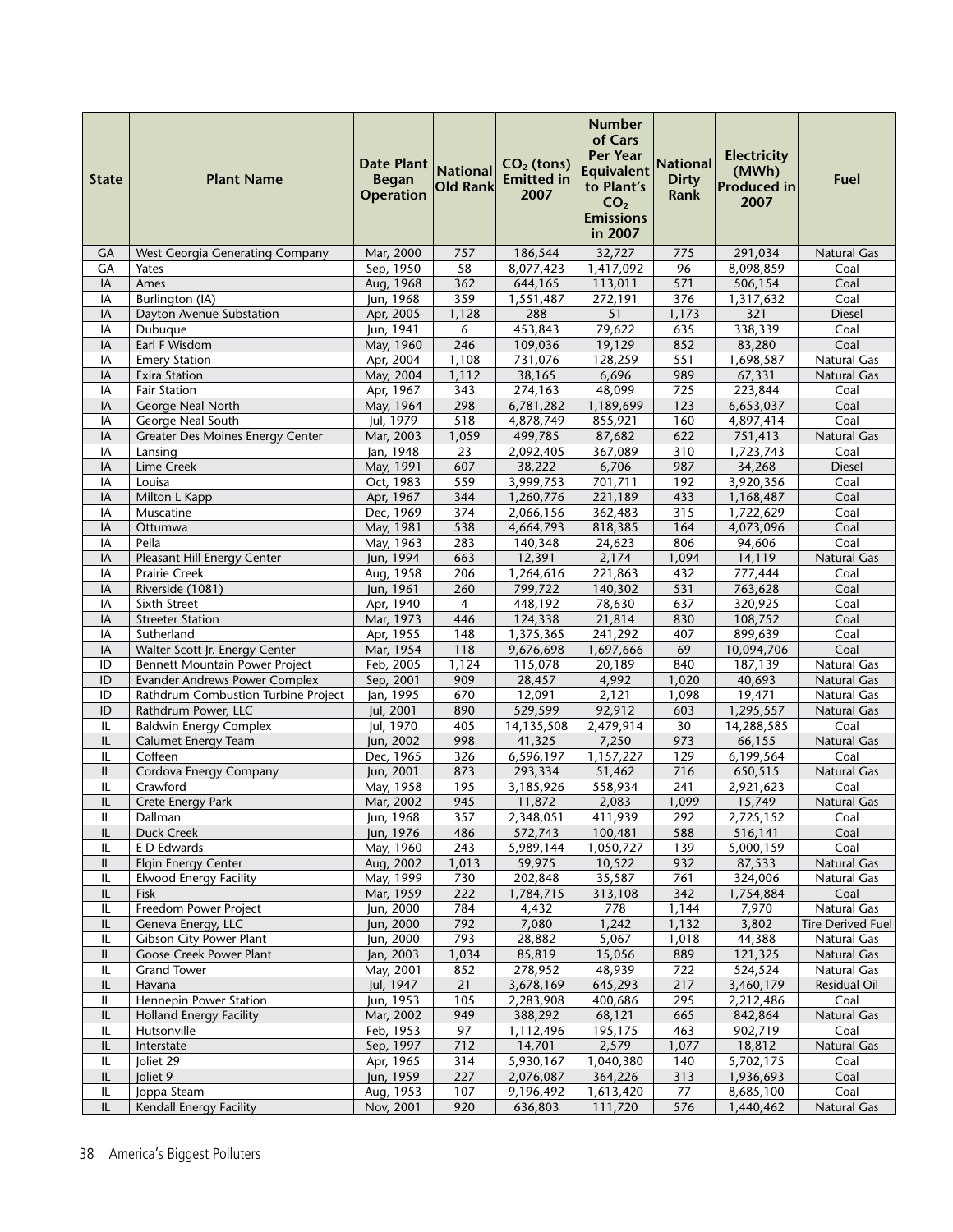| Kincaid Station<br>350<br>7,694,870<br>1,349,977<br>103<br>6,956,953<br>Coal<br>IL<br>Apr, 2001<br>IL<br>Kinmundy Power Plant<br>830<br>13,379<br>2,347<br>1,086<br>19,829<br>Natural Gas<br>Lakeside<br>259<br>IL<br>Apr, 1961<br>365,728<br>64,163<br>673<br>561,162<br>Coal<br>Lee Energy Facility<br>Apr, 2001<br>836<br>36,250<br>995<br>46,220<br><b>Natural Gas</b><br>IL<br>6,360<br><b>Lincoln Generating Facility</b><br><b>Natural Gas</b><br>May, 2000<br>783<br>15,359<br>2,695<br>1,075<br>20,994<br>IL<br>Oct, 1978<br>509<br>2,717,690<br>476,788<br>269<br>IL<br>Marion<br>1,937,591<br>Coal<br>796<br>2,529<br>1,079<br>IL<br><b>MEPI Gt Facility</b><br>Jul, 2000<br>14,415<br>17,155<br>Natural Gas<br>Jun, 1948<br>28<br>374,786<br>307<br>IL<br>Meredosia<br>2,136,279<br>1,951,748<br>Coal<br>Nov, 1977<br>501<br>70<br>8,839,558<br>Coal<br>IL<br>Newton<br>9,544,417<br>1,674,459<br>IL<br>NRG Rockford Energy Center<br>794<br>22,440<br>3,937<br>1,043<br>Jun, 2000<br>34,793<br><b>Natural Gas</b><br>976<br>20,691<br>34,217<br><b>Natural Gas</b><br>IL<br>NRG Rockford II Energy Center<br>May, 2002<br>3,630<br>1,053<br>Jun, 2000<br>788<br>106,551<br>18,693<br>857<br>181,613<br>IL<br>Pinckneyville Power Plant<br><b>Natural Gas</b><br>453<br>81<br>IL<br>Powerton<br>Jul, 1973<br>9,015,927<br>1,581,742<br>8,847,137<br>Coal<br>991<br>IL<br>PPL University Park Power Project<br>Jun, 2002<br>768<br>337,035<br>196,376<br>34,452<br><b>Natural Gas</b><br>Raccoon Creek Power Plant<br>Jun, 2002<br>990<br>36,609<br>6,423<br>994<br>IL<br>50,011<br><b>Natural Gas</b><br>Rocky Road Power, LLC<br>Jun, 1999<br>737<br>46,103<br>8,088<br>961<br>66,989<br><b>Natural Gas</b><br>IL<br>Apr, 2001<br>834<br>117,500<br>20,614<br>IL<br>RRI Energy - Aurora<br>837<br>190,858<br>Natural Gas<br>RRI Energy Shelby County<br>795<br>999<br>IL<br>Jul, 2000<br>35,163<br>6,169<br>66,869<br><b>Natural Gas</b><br>Southeast Chicago Energy Project<br>Jul, 2002<br>8,996<br>IL<br>1,000<br>1,578<br>1,116<br>12,404<br>Natural Gas<br>10,729<br>87,014<br>IL<br><b>Tilton Power Station</b><br>May, 1999<br>728<br>61,157<br>927<br><b>Natural Gas</b><br>850<br>202,124<br>35,460<br>762<br>351,229<br>IL<br><b>University Park Energy</b><br>May, 2001<br>Natural Gas<br>Venice<br>May, 2002<br>974<br>183,614<br>32,213<br>295,275<br>Natural Gas<br>IL<br>777<br>Vermilion Power Station<br>May, 1955<br>150<br>980,316<br>171,985<br>484<br>878,393<br>IL<br>Coal<br>Waukegan<br>IL<br>Jan, 1952<br>80<br>5,335,155<br>935,992<br>148<br>5,112,471<br>Coal<br>Will County<br>147<br>136<br>Coal<br>IL<br>Mar, 1955<br>6,144,675<br>1,078,013<br>5,932,436<br><b>Wood River Power Station</b><br>46<br>526,573<br>249<br>Natural Gas<br>IL<br>Nov, 1949<br>3,001,465<br>3,041,419<br>970<br>23,999<br>IL<br><b>Zion Energy Center</b><br>May, 2002<br>136,793<br>811<br>205,241<br>Natural Gas<br>A B Brown Generating Station<br>515<br>231<br>IN<br>Apr, 1979<br>3,403,845<br>597,166<br>3,642,678<br>Coal<br>IN<br>241<br>1,087,558<br>134<br>Coal<br>Alcoa Allowance Management Inc<br>Apr, 1960<br>6,199,079<br>5,654,143<br>Anderson<br>Jun, 1992<br>628<br>960<br>IN<br>5,472<br>1,139<br>7,160<br><b>Natural Gas</b><br><b>Bailly Generating Station</b><br>Oct, 1962<br>273<br>Coal<br>IN<br>2,891,039<br>507,200<br>261<br>2,613,724<br>IN<br>C. C. Perry K Steam Plant<br>Aug, 1938<br>$\mathbf{1}$<br>65,216<br>11,441<br>917<br>72,303<br>Natural Gas<br>IN<br>Cayuga<br>Oct, 1970<br>410<br>6,583,396<br>130<br>7,374,607<br>Coal<br>1,154,982<br><b>Clifty Creek</b><br>Feb, 1955<br>143<br>8,099,448<br>1,420,956<br>95<br>8,951,779<br>IN<br>Coal<br>IN<br>Edwardsport<br>Jul, 1944<br>16<br>362,951<br>63,676<br>675<br>254,354<br>Coal<br>IN<br>Dec, 1966<br>337<br>235<br>F B Culley Generating Station<br>3,317,448<br>582,008<br>2,181,796<br>Coal<br>395<br>331<br>IN<br>May, 1970<br>1,845,104<br><b>Frank E Ratts</b><br>1,883,713<br>330,476<br>Coal<br>IN<br>Georgetown Substation<br>Apr, 2000<br>762<br>42,944<br>7,534<br><b>Natural Gas</b><br>969<br>58,017<br>IN<br>Gibson<br>Apr, 1975<br>473<br>22,409,315<br>3,931,459<br>4<br>24,951,355<br>Coal<br>Harding Street Station (EW Stout)<br>9<br>IN<br>Apr, 1942<br>3,831,144<br>672,131<br>205<br>4, 114, 772<br>Coal<br>IN<br>Henry County Generating Station<br>Jul, 2001<br>887<br>53,217<br>9,336<br>941<br>92,680<br>Natural Gas<br>1,122<br>39,673<br>6,960<br>IN<br>Hoosier Energy Lawrence Co Station<br>Feb, 2005<br>980<br>66,614<br><b>Natural Gas</b><br>37<br>IN<br>IPL Eagle Valley Generating Station<br>Feb, 1949<br>1,596,416<br>280,073<br>369<br>1,576,882<br>Coal<br>1,089<br>75,837<br>IN<br>Lawrenceburg Energy Facility<br>Sep, 2003<br>432,271<br>648<br>649,499<br>Natural Gas<br>546<br>7,149,683<br>IN<br>Merom<br>Feb, 1982<br>1,254,330<br>117<br>7,048,652<br>Coal<br>Michigan City Generating Station<br>$\sf IN$<br>Nov, 1970<br>412<br>508,037<br>260<br>2,762,026<br>Coal<br>2,895,808<br>867<br>Montpelier Electric Gen Station<br>Jun, 2001<br>43,906<br>7,703<br>965<br>63,739<br>Natural Gas<br>IN<br>IN<br>Noblesville<br>Apr, 2003<br>1,069<br>197,375<br>34,627<br>767<br>284,916<br>Natural Gas<br>May, 1967<br>IN<br>Petersburg<br>347<br>13,077,495<br>2,294,297<br>39<br>12,942,202<br>Coal<br>IN<br>R Gallagher<br>Dec, 1958<br>217<br>3,180,459<br>557,975<br>242<br>3,321,990<br>Coal<br>491<br>IN<br>R M Schahfer Generating Station<br>Dec, 1976<br>12,289,294<br>2,156,016<br>43<br>10,900,752<br>Coal<br>May, 1992<br>Richmond (IN)<br>623<br>1,934<br>339<br>1,152<br>2,415<br>Natural Gas<br>IN<br>Dec, 1984<br>571<br>2,717,362<br>22<br>IN<br>15,488,966<br>16,972,673<br>Coal<br>Rockport | <b>State</b> | <b>Plant Name</b>                  | <b>Date Plant</b><br><b>Began</b><br><b>Operation</b> | <b>National</b><br><b>Old Rank</b> | $CO2$ (tons)<br><b>Emitted in</b><br>2007 | <b>Number</b><br>of Cars<br><b>Per Year</b><br><b>Equivalent</b><br>to Plant's<br>CO <sub>2</sub><br><b>Emissions</b><br>in 2007 | <b>National</b><br><b>Dirty</b><br>Rank | <b>Electricity</b><br>(MWh)<br><b>Produced in</b><br>2007 | Fuel |
|----------------------------------------------------------------------------------------------------------------------------------------------------------------------------------------------------------------------------------------------------------------------------------------------------------------------------------------------------------------------------------------------------------------------------------------------------------------------------------------------------------------------------------------------------------------------------------------------------------------------------------------------------------------------------------------------------------------------------------------------------------------------------------------------------------------------------------------------------------------------------------------------------------------------------------------------------------------------------------------------------------------------------------------------------------------------------------------------------------------------------------------------------------------------------------------------------------------------------------------------------------------------------------------------------------------------------------------------------------------------------------------------------------------------------------------------------------------------------------------------------------------------------------------------------------------------------------------------------------------------------------------------------------------------------------------------------------------------------------------------------------------------------------------------------------------------------------------------------------------------------------------------------------------------------------------------------------------------------------------------------------------------------------------------------------------------------------------------------------------------------------------------------------------------------------------------------------------------------------------------------------------------------------------------------------------------------------------------------------------------------------------------------------------------------------------------------------------------------------------------------------------------------------------------------------------------------------------------------------------------------------------------------------------------------------------------------------------------------------------------------------------------------------------------------------------------------------------------------------------------------------------------------------------------------------------------------------------------------------------------------------------------------------------------------------------------------------------------------------------------------------------------------------------------------------------------------------------------------------------------------------------------------------------------------------------------------------------------------------------------------------------------------------------------------------------------------------------------------------------------------------------------------------------------------------------------------------------------------------------------------------------------------------------------------------------------------------------------------------------------------------------------------------------------------------------------------------------------------------------------------------------------------------------------------------------------------------------------------------------------------------------------------------------------------------------------------------------------------------------------------------------------------------------------------------------------------------------------------------------------------------------------------------------------------------------------------------------------------------------------------------------------------------------------------------------------------------------------------------------------------------------------------------------------------------------------------------------------------------------------------------------------------------------------------------------------------------------------------------------------------------------------------------------------------------------------------------------------------------------------------------------------------------------------------------------------------------------------------------------------------------------------------------------------------------------------------------------------------------------------------------------------------------------------------------------------------------------------------------------------------------------------------------------------------------------------------------------------------------------------------------------------------------------------------------------------------------------------------------------------------------------------------------------------------------------------------------------------------------------------------------------------------------------------------------------------------------------------------------------------------------------------------------|--------------|------------------------------------|-------------------------------------------------------|------------------------------------|-------------------------------------------|----------------------------------------------------------------------------------------------------------------------------------|-----------------------------------------|-----------------------------------------------------------|------|
|                                                                                                                                                                                                                                                                                                                                                                                                                                                                                                                                                                                                                                                                                                                                                                                                                                                                                                                                                                                                                                                                                                                                                                                                                                                                                                                                                                                                                                                                                                                                                                                                                                                                                                                                                                                                                                                                                                                                                                                                                                                                                                                                                                                                                                                                                                                                                                                                                                                                                                                                                                                                                                                                                                                                                                                                                                                                                                                                                                                                                                                                                                                                                                                                                                                                                                                                                                                                                                                                                                                                                                                                                                                                                                                                                                                                                                                                                                                                                                                                                                                                                                                                                                                                                                                                                                                                                                                                                                                                                                                                                                                                                                                                                                                                                                                                                                                                                                                                                                                                                                                                                                                                                                                                                                                                                                                                                                                                                                                                                                                                                                                                                                                                                                                                                                                  |              |                                    | Jun, 1967                                             |                                    |                                           |                                                                                                                                  |                                         |                                                           |      |
|                                                                                                                                                                                                                                                                                                                                                                                                                                                                                                                                                                                                                                                                                                                                                                                                                                                                                                                                                                                                                                                                                                                                                                                                                                                                                                                                                                                                                                                                                                                                                                                                                                                                                                                                                                                                                                                                                                                                                                                                                                                                                                                                                                                                                                                                                                                                                                                                                                                                                                                                                                                                                                                                                                                                                                                                                                                                                                                                                                                                                                                                                                                                                                                                                                                                                                                                                                                                                                                                                                                                                                                                                                                                                                                                                                                                                                                                                                                                                                                                                                                                                                                                                                                                                                                                                                                                                                                                                                                                                                                                                                                                                                                                                                                                                                                                                                                                                                                                                                                                                                                                                                                                                                                                                                                                                                                                                                                                                                                                                                                                                                                                                                                                                                                                                                                  |              |                                    |                                                       |                                    |                                           |                                                                                                                                  |                                         |                                                           |      |
|                                                                                                                                                                                                                                                                                                                                                                                                                                                                                                                                                                                                                                                                                                                                                                                                                                                                                                                                                                                                                                                                                                                                                                                                                                                                                                                                                                                                                                                                                                                                                                                                                                                                                                                                                                                                                                                                                                                                                                                                                                                                                                                                                                                                                                                                                                                                                                                                                                                                                                                                                                                                                                                                                                                                                                                                                                                                                                                                                                                                                                                                                                                                                                                                                                                                                                                                                                                                                                                                                                                                                                                                                                                                                                                                                                                                                                                                                                                                                                                                                                                                                                                                                                                                                                                                                                                                                                                                                                                                                                                                                                                                                                                                                                                                                                                                                                                                                                                                                                                                                                                                                                                                                                                                                                                                                                                                                                                                                                                                                                                                                                                                                                                                                                                                                                                  |              |                                    |                                                       |                                    |                                           |                                                                                                                                  |                                         |                                                           |      |
|                                                                                                                                                                                                                                                                                                                                                                                                                                                                                                                                                                                                                                                                                                                                                                                                                                                                                                                                                                                                                                                                                                                                                                                                                                                                                                                                                                                                                                                                                                                                                                                                                                                                                                                                                                                                                                                                                                                                                                                                                                                                                                                                                                                                                                                                                                                                                                                                                                                                                                                                                                                                                                                                                                                                                                                                                                                                                                                                                                                                                                                                                                                                                                                                                                                                                                                                                                                                                                                                                                                                                                                                                                                                                                                                                                                                                                                                                                                                                                                                                                                                                                                                                                                                                                                                                                                                                                                                                                                                                                                                                                                                                                                                                                                                                                                                                                                                                                                                                                                                                                                                                                                                                                                                                                                                                                                                                                                                                                                                                                                                                                                                                                                                                                                                                                                  |              |                                    |                                                       |                                    |                                           |                                                                                                                                  |                                         |                                                           |      |
|                                                                                                                                                                                                                                                                                                                                                                                                                                                                                                                                                                                                                                                                                                                                                                                                                                                                                                                                                                                                                                                                                                                                                                                                                                                                                                                                                                                                                                                                                                                                                                                                                                                                                                                                                                                                                                                                                                                                                                                                                                                                                                                                                                                                                                                                                                                                                                                                                                                                                                                                                                                                                                                                                                                                                                                                                                                                                                                                                                                                                                                                                                                                                                                                                                                                                                                                                                                                                                                                                                                                                                                                                                                                                                                                                                                                                                                                                                                                                                                                                                                                                                                                                                                                                                                                                                                                                                                                                                                                                                                                                                                                                                                                                                                                                                                                                                                                                                                                                                                                                                                                                                                                                                                                                                                                                                                                                                                                                                                                                                                                                                                                                                                                                                                                                                                  |              |                                    |                                                       |                                    |                                           |                                                                                                                                  |                                         |                                                           |      |
|                                                                                                                                                                                                                                                                                                                                                                                                                                                                                                                                                                                                                                                                                                                                                                                                                                                                                                                                                                                                                                                                                                                                                                                                                                                                                                                                                                                                                                                                                                                                                                                                                                                                                                                                                                                                                                                                                                                                                                                                                                                                                                                                                                                                                                                                                                                                                                                                                                                                                                                                                                                                                                                                                                                                                                                                                                                                                                                                                                                                                                                                                                                                                                                                                                                                                                                                                                                                                                                                                                                                                                                                                                                                                                                                                                                                                                                                                                                                                                                                                                                                                                                                                                                                                                                                                                                                                                                                                                                                                                                                                                                                                                                                                                                                                                                                                                                                                                                                                                                                                                                                                                                                                                                                                                                                                                                                                                                                                                                                                                                                                                                                                                                                                                                                                                                  |              |                                    |                                                       |                                    |                                           |                                                                                                                                  |                                         |                                                           |      |
|                                                                                                                                                                                                                                                                                                                                                                                                                                                                                                                                                                                                                                                                                                                                                                                                                                                                                                                                                                                                                                                                                                                                                                                                                                                                                                                                                                                                                                                                                                                                                                                                                                                                                                                                                                                                                                                                                                                                                                                                                                                                                                                                                                                                                                                                                                                                                                                                                                                                                                                                                                                                                                                                                                                                                                                                                                                                                                                                                                                                                                                                                                                                                                                                                                                                                                                                                                                                                                                                                                                                                                                                                                                                                                                                                                                                                                                                                                                                                                                                                                                                                                                                                                                                                                                                                                                                                                                                                                                                                                                                                                                                                                                                                                                                                                                                                                                                                                                                                                                                                                                                                                                                                                                                                                                                                                                                                                                                                                                                                                                                                                                                                                                                                                                                                                                  |              |                                    |                                                       |                                    |                                           |                                                                                                                                  |                                         |                                                           |      |
|                                                                                                                                                                                                                                                                                                                                                                                                                                                                                                                                                                                                                                                                                                                                                                                                                                                                                                                                                                                                                                                                                                                                                                                                                                                                                                                                                                                                                                                                                                                                                                                                                                                                                                                                                                                                                                                                                                                                                                                                                                                                                                                                                                                                                                                                                                                                                                                                                                                                                                                                                                                                                                                                                                                                                                                                                                                                                                                                                                                                                                                                                                                                                                                                                                                                                                                                                                                                                                                                                                                                                                                                                                                                                                                                                                                                                                                                                                                                                                                                                                                                                                                                                                                                                                                                                                                                                                                                                                                                                                                                                                                                                                                                                                                                                                                                                                                                                                                                                                                                                                                                                                                                                                                                                                                                                                                                                                                                                                                                                                                                                                                                                                                                                                                                                                                  |              |                                    |                                                       |                                    |                                           |                                                                                                                                  |                                         |                                                           |      |
|                                                                                                                                                                                                                                                                                                                                                                                                                                                                                                                                                                                                                                                                                                                                                                                                                                                                                                                                                                                                                                                                                                                                                                                                                                                                                                                                                                                                                                                                                                                                                                                                                                                                                                                                                                                                                                                                                                                                                                                                                                                                                                                                                                                                                                                                                                                                                                                                                                                                                                                                                                                                                                                                                                                                                                                                                                                                                                                                                                                                                                                                                                                                                                                                                                                                                                                                                                                                                                                                                                                                                                                                                                                                                                                                                                                                                                                                                                                                                                                                                                                                                                                                                                                                                                                                                                                                                                                                                                                                                                                                                                                                                                                                                                                                                                                                                                                                                                                                                                                                                                                                                                                                                                                                                                                                                                                                                                                                                                                                                                                                                                                                                                                                                                                                                                                  |              |                                    |                                                       |                                    |                                           |                                                                                                                                  |                                         |                                                           |      |
|                                                                                                                                                                                                                                                                                                                                                                                                                                                                                                                                                                                                                                                                                                                                                                                                                                                                                                                                                                                                                                                                                                                                                                                                                                                                                                                                                                                                                                                                                                                                                                                                                                                                                                                                                                                                                                                                                                                                                                                                                                                                                                                                                                                                                                                                                                                                                                                                                                                                                                                                                                                                                                                                                                                                                                                                                                                                                                                                                                                                                                                                                                                                                                                                                                                                                                                                                                                                                                                                                                                                                                                                                                                                                                                                                                                                                                                                                                                                                                                                                                                                                                                                                                                                                                                                                                                                                                                                                                                                                                                                                                                                                                                                                                                                                                                                                                                                                                                                                                                                                                                                                                                                                                                                                                                                                                                                                                                                                                                                                                                                                                                                                                                                                                                                                                                  |              |                                    |                                                       |                                    |                                           |                                                                                                                                  |                                         |                                                           |      |
|                                                                                                                                                                                                                                                                                                                                                                                                                                                                                                                                                                                                                                                                                                                                                                                                                                                                                                                                                                                                                                                                                                                                                                                                                                                                                                                                                                                                                                                                                                                                                                                                                                                                                                                                                                                                                                                                                                                                                                                                                                                                                                                                                                                                                                                                                                                                                                                                                                                                                                                                                                                                                                                                                                                                                                                                                                                                                                                                                                                                                                                                                                                                                                                                                                                                                                                                                                                                                                                                                                                                                                                                                                                                                                                                                                                                                                                                                                                                                                                                                                                                                                                                                                                                                                                                                                                                                                                                                                                                                                                                                                                                                                                                                                                                                                                                                                                                                                                                                                                                                                                                                                                                                                                                                                                                                                                                                                                                                                                                                                                                                                                                                                                                                                                                                                                  |              |                                    |                                                       |                                    |                                           |                                                                                                                                  |                                         |                                                           |      |
|                                                                                                                                                                                                                                                                                                                                                                                                                                                                                                                                                                                                                                                                                                                                                                                                                                                                                                                                                                                                                                                                                                                                                                                                                                                                                                                                                                                                                                                                                                                                                                                                                                                                                                                                                                                                                                                                                                                                                                                                                                                                                                                                                                                                                                                                                                                                                                                                                                                                                                                                                                                                                                                                                                                                                                                                                                                                                                                                                                                                                                                                                                                                                                                                                                                                                                                                                                                                                                                                                                                                                                                                                                                                                                                                                                                                                                                                                                                                                                                                                                                                                                                                                                                                                                                                                                                                                                                                                                                                                                                                                                                                                                                                                                                                                                                                                                                                                                                                                                                                                                                                                                                                                                                                                                                                                                                                                                                                                                                                                                                                                                                                                                                                                                                                                                                  |              |                                    |                                                       |                                    |                                           |                                                                                                                                  |                                         |                                                           |      |
|                                                                                                                                                                                                                                                                                                                                                                                                                                                                                                                                                                                                                                                                                                                                                                                                                                                                                                                                                                                                                                                                                                                                                                                                                                                                                                                                                                                                                                                                                                                                                                                                                                                                                                                                                                                                                                                                                                                                                                                                                                                                                                                                                                                                                                                                                                                                                                                                                                                                                                                                                                                                                                                                                                                                                                                                                                                                                                                                                                                                                                                                                                                                                                                                                                                                                                                                                                                                                                                                                                                                                                                                                                                                                                                                                                                                                                                                                                                                                                                                                                                                                                                                                                                                                                                                                                                                                                                                                                                                                                                                                                                                                                                                                                                                                                                                                                                                                                                                                                                                                                                                                                                                                                                                                                                                                                                                                                                                                                                                                                                                                                                                                                                                                                                                                                                  |              |                                    |                                                       |                                    |                                           |                                                                                                                                  |                                         |                                                           |      |
|                                                                                                                                                                                                                                                                                                                                                                                                                                                                                                                                                                                                                                                                                                                                                                                                                                                                                                                                                                                                                                                                                                                                                                                                                                                                                                                                                                                                                                                                                                                                                                                                                                                                                                                                                                                                                                                                                                                                                                                                                                                                                                                                                                                                                                                                                                                                                                                                                                                                                                                                                                                                                                                                                                                                                                                                                                                                                                                                                                                                                                                                                                                                                                                                                                                                                                                                                                                                                                                                                                                                                                                                                                                                                                                                                                                                                                                                                                                                                                                                                                                                                                                                                                                                                                                                                                                                                                                                                                                                                                                                                                                                                                                                                                                                                                                                                                                                                                                                                                                                                                                                                                                                                                                                                                                                                                                                                                                                                                                                                                                                                                                                                                                                                                                                                                                  |              |                                    |                                                       |                                    |                                           |                                                                                                                                  |                                         |                                                           |      |
|                                                                                                                                                                                                                                                                                                                                                                                                                                                                                                                                                                                                                                                                                                                                                                                                                                                                                                                                                                                                                                                                                                                                                                                                                                                                                                                                                                                                                                                                                                                                                                                                                                                                                                                                                                                                                                                                                                                                                                                                                                                                                                                                                                                                                                                                                                                                                                                                                                                                                                                                                                                                                                                                                                                                                                                                                                                                                                                                                                                                                                                                                                                                                                                                                                                                                                                                                                                                                                                                                                                                                                                                                                                                                                                                                                                                                                                                                                                                                                                                                                                                                                                                                                                                                                                                                                                                                                                                                                                                                                                                                                                                                                                                                                                                                                                                                                                                                                                                                                                                                                                                                                                                                                                                                                                                                                                                                                                                                                                                                                                                                                                                                                                                                                                                                                                  |              |                                    |                                                       |                                    |                                           |                                                                                                                                  |                                         |                                                           |      |
|                                                                                                                                                                                                                                                                                                                                                                                                                                                                                                                                                                                                                                                                                                                                                                                                                                                                                                                                                                                                                                                                                                                                                                                                                                                                                                                                                                                                                                                                                                                                                                                                                                                                                                                                                                                                                                                                                                                                                                                                                                                                                                                                                                                                                                                                                                                                                                                                                                                                                                                                                                                                                                                                                                                                                                                                                                                                                                                                                                                                                                                                                                                                                                                                                                                                                                                                                                                                                                                                                                                                                                                                                                                                                                                                                                                                                                                                                                                                                                                                                                                                                                                                                                                                                                                                                                                                                                                                                                                                                                                                                                                                                                                                                                                                                                                                                                                                                                                                                                                                                                                                                                                                                                                                                                                                                                                                                                                                                                                                                                                                                                                                                                                                                                                                                                                  |              |                                    |                                                       |                                    |                                           |                                                                                                                                  |                                         |                                                           |      |
|                                                                                                                                                                                                                                                                                                                                                                                                                                                                                                                                                                                                                                                                                                                                                                                                                                                                                                                                                                                                                                                                                                                                                                                                                                                                                                                                                                                                                                                                                                                                                                                                                                                                                                                                                                                                                                                                                                                                                                                                                                                                                                                                                                                                                                                                                                                                                                                                                                                                                                                                                                                                                                                                                                                                                                                                                                                                                                                                                                                                                                                                                                                                                                                                                                                                                                                                                                                                                                                                                                                                                                                                                                                                                                                                                                                                                                                                                                                                                                                                                                                                                                                                                                                                                                                                                                                                                                                                                                                                                                                                                                                                                                                                                                                                                                                                                                                                                                                                                                                                                                                                                                                                                                                                                                                                                                                                                                                                                                                                                                                                                                                                                                                                                                                                                                                  |              |                                    |                                                       |                                    |                                           |                                                                                                                                  |                                         |                                                           |      |
|                                                                                                                                                                                                                                                                                                                                                                                                                                                                                                                                                                                                                                                                                                                                                                                                                                                                                                                                                                                                                                                                                                                                                                                                                                                                                                                                                                                                                                                                                                                                                                                                                                                                                                                                                                                                                                                                                                                                                                                                                                                                                                                                                                                                                                                                                                                                                                                                                                                                                                                                                                                                                                                                                                                                                                                                                                                                                                                                                                                                                                                                                                                                                                                                                                                                                                                                                                                                                                                                                                                                                                                                                                                                                                                                                                                                                                                                                                                                                                                                                                                                                                                                                                                                                                                                                                                                                                                                                                                                                                                                                                                                                                                                                                                                                                                                                                                                                                                                                                                                                                                                                                                                                                                                                                                                                                                                                                                                                                                                                                                                                                                                                                                                                                                                                                                  |              |                                    |                                                       |                                    |                                           |                                                                                                                                  |                                         |                                                           |      |
|                                                                                                                                                                                                                                                                                                                                                                                                                                                                                                                                                                                                                                                                                                                                                                                                                                                                                                                                                                                                                                                                                                                                                                                                                                                                                                                                                                                                                                                                                                                                                                                                                                                                                                                                                                                                                                                                                                                                                                                                                                                                                                                                                                                                                                                                                                                                                                                                                                                                                                                                                                                                                                                                                                                                                                                                                                                                                                                                                                                                                                                                                                                                                                                                                                                                                                                                                                                                                                                                                                                                                                                                                                                                                                                                                                                                                                                                                                                                                                                                                                                                                                                                                                                                                                                                                                                                                                                                                                                                                                                                                                                                                                                                                                                                                                                                                                                                                                                                                                                                                                                                                                                                                                                                                                                                                                                                                                                                                                                                                                                                                                                                                                                                                                                                                                                  |              |                                    |                                                       |                                    |                                           |                                                                                                                                  |                                         |                                                           |      |
|                                                                                                                                                                                                                                                                                                                                                                                                                                                                                                                                                                                                                                                                                                                                                                                                                                                                                                                                                                                                                                                                                                                                                                                                                                                                                                                                                                                                                                                                                                                                                                                                                                                                                                                                                                                                                                                                                                                                                                                                                                                                                                                                                                                                                                                                                                                                                                                                                                                                                                                                                                                                                                                                                                                                                                                                                                                                                                                                                                                                                                                                                                                                                                                                                                                                                                                                                                                                                                                                                                                                                                                                                                                                                                                                                                                                                                                                                                                                                                                                                                                                                                                                                                                                                                                                                                                                                                                                                                                                                                                                                                                                                                                                                                                                                                                                                                                                                                                                                                                                                                                                                                                                                                                                                                                                                                                                                                                                                                                                                                                                                                                                                                                                                                                                                                                  |              |                                    |                                                       |                                    |                                           |                                                                                                                                  |                                         |                                                           |      |
|                                                                                                                                                                                                                                                                                                                                                                                                                                                                                                                                                                                                                                                                                                                                                                                                                                                                                                                                                                                                                                                                                                                                                                                                                                                                                                                                                                                                                                                                                                                                                                                                                                                                                                                                                                                                                                                                                                                                                                                                                                                                                                                                                                                                                                                                                                                                                                                                                                                                                                                                                                                                                                                                                                                                                                                                                                                                                                                                                                                                                                                                                                                                                                                                                                                                                                                                                                                                                                                                                                                                                                                                                                                                                                                                                                                                                                                                                                                                                                                                                                                                                                                                                                                                                                                                                                                                                                                                                                                                                                                                                                                                                                                                                                                                                                                                                                                                                                                                                                                                                                                                                                                                                                                                                                                                                                                                                                                                                                                                                                                                                                                                                                                                                                                                                                                  |              |                                    |                                                       |                                    |                                           |                                                                                                                                  |                                         |                                                           |      |
|                                                                                                                                                                                                                                                                                                                                                                                                                                                                                                                                                                                                                                                                                                                                                                                                                                                                                                                                                                                                                                                                                                                                                                                                                                                                                                                                                                                                                                                                                                                                                                                                                                                                                                                                                                                                                                                                                                                                                                                                                                                                                                                                                                                                                                                                                                                                                                                                                                                                                                                                                                                                                                                                                                                                                                                                                                                                                                                                                                                                                                                                                                                                                                                                                                                                                                                                                                                                                                                                                                                                                                                                                                                                                                                                                                                                                                                                                                                                                                                                                                                                                                                                                                                                                                                                                                                                                                                                                                                                                                                                                                                                                                                                                                                                                                                                                                                                                                                                                                                                                                                                                                                                                                                                                                                                                                                                                                                                                                                                                                                                                                                                                                                                                                                                                                                  |              |                                    |                                                       |                                    |                                           |                                                                                                                                  |                                         |                                                           |      |
|                                                                                                                                                                                                                                                                                                                                                                                                                                                                                                                                                                                                                                                                                                                                                                                                                                                                                                                                                                                                                                                                                                                                                                                                                                                                                                                                                                                                                                                                                                                                                                                                                                                                                                                                                                                                                                                                                                                                                                                                                                                                                                                                                                                                                                                                                                                                                                                                                                                                                                                                                                                                                                                                                                                                                                                                                                                                                                                                                                                                                                                                                                                                                                                                                                                                                                                                                                                                                                                                                                                                                                                                                                                                                                                                                                                                                                                                                                                                                                                                                                                                                                                                                                                                                                                                                                                                                                                                                                                                                                                                                                                                                                                                                                                                                                                                                                                                                                                                                                                                                                                                                                                                                                                                                                                                                                                                                                                                                                                                                                                                                                                                                                                                                                                                                                                  |              |                                    |                                                       |                                    |                                           |                                                                                                                                  |                                         |                                                           |      |
|                                                                                                                                                                                                                                                                                                                                                                                                                                                                                                                                                                                                                                                                                                                                                                                                                                                                                                                                                                                                                                                                                                                                                                                                                                                                                                                                                                                                                                                                                                                                                                                                                                                                                                                                                                                                                                                                                                                                                                                                                                                                                                                                                                                                                                                                                                                                                                                                                                                                                                                                                                                                                                                                                                                                                                                                                                                                                                                                                                                                                                                                                                                                                                                                                                                                                                                                                                                                                                                                                                                                                                                                                                                                                                                                                                                                                                                                                                                                                                                                                                                                                                                                                                                                                                                                                                                                                                                                                                                                                                                                                                                                                                                                                                                                                                                                                                                                                                                                                                                                                                                                                                                                                                                                                                                                                                                                                                                                                                                                                                                                                                                                                                                                                                                                                                                  |              |                                    |                                                       |                                    |                                           |                                                                                                                                  |                                         |                                                           |      |
|                                                                                                                                                                                                                                                                                                                                                                                                                                                                                                                                                                                                                                                                                                                                                                                                                                                                                                                                                                                                                                                                                                                                                                                                                                                                                                                                                                                                                                                                                                                                                                                                                                                                                                                                                                                                                                                                                                                                                                                                                                                                                                                                                                                                                                                                                                                                                                                                                                                                                                                                                                                                                                                                                                                                                                                                                                                                                                                                                                                                                                                                                                                                                                                                                                                                                                                                                                                                                                                                                                                                                                                                                                                                                                                                                                                                                                                                                                                                                                                                                                                                                                                                                                                                                                                                                                                                                                                                                                                                                                                                                                                                                                                                                                                                                                                                                                                                                                                                                                                                                                                                                                                                                                                                                                                                                                                                                                                                                                                                                                                                                                                                                                                                                                                                                                                  |              |                                    |                                                       |                                    |                                           |                                                                                                                                  |                                         |                                                           |      |
|                                                                                                                                                                                                                                                                                                                                                                                                                                                                                                                                                                                                                                                                                                                                                                                                                                                                                                                                                                                                                                                                                                                                                                                                                                                                                                                                                                                                                                                                                                                                                                                                                                                                                                                                                                                                                                                                                                                                                                                                                                                                                                                                                                                                                                                                                                                                                                                                                                                                                                                                                                                                                                                                                                                                                                                                                                                                                                                                                                                                                                                                                                                                                                                                                                                                                                                                                                                                                                                                                                                                                                                                                                                                                                                                                                                                                                                                                                                                                                                                                                                                                                                                                                                                                                                                                                                                                                                                                                                                                                                                                                                                                                                                                                                                                                                                                                                                                                                                                                                                                                                                                                                                                                                                                                                                                                                                                                                                                                                                                                                                                                                                                                                                                                                                                                                  |              |                                    |                                                       |                                    |                                           |                                                                                                                                  |                                         |                                                           |      |
|                                                                                                                                                                                                                                                                                                                                                                                                                                                                                                                                                                                                                                                                                                                                                                                                                                                                                                                                                                                                                                                                                                                                                                                                                                                                                                                                                                                                                                                                                                                                                                                                                                                                                                                                                                                                                                                                                                                                                                                                                                                                                                                                                                                                                                                                                                                                                                                                                                                                                                                                                                                                                                                                                                                                                                                                                                                                                                                                                                                                                                                                                                                                                                                                                                                                                                                                                                                                                                                                                                                                                                                                                                                                                                                                                                                                                                                                                                                                                                                                                                                                                                                                                                                                                                                                                                                                                                                                                                                                                                                                                                                                                                                                                                                                                                                                                                                                                                                                                                                                                                                                                                                                                                                                                                                                                                                                                                                                                                                                                                                                                                                                                                                                                                                                                                                  |              |                                    |                                                       |                                    |                                           |                                                                                                                                  |                                         |                                                           |      |
|                                                                                                                                                                                                                                                                                                                                                                                                                                                                                                                                                                                                                                                                                                                                                                                                                                                                                                                                                                                                                                                                                                                                                                                                                                                                                                                                                                                                                                                                                                                                                                                                                                                                                                                                                                                                                                                                                                                                                                                                                                                                                                                                                                                                                                                                                                                                                                                                                                                                                                                                                                                                                                                                                                                                                                                                                                                                                                                                                                                                                                                                                                                                                                                                                                                                                                                                                                                                                                                                                                                                                                                                                                                                                                                                                                                                                                                                                                                                                                                                                                                                                                                                                                                                                                                                                                                                                                                                                                                                                                                                                                                                                                                                                                                                                                                                                                                                                                                                                                                                                                                                                                                                                                                                                                                                                                                                                                                                                                                                                                                                                                                                                                                                                                                                                                                  |              |                                    |                                                       |                                    |                                           |                                                                                                                                  |                                         |                                                           |      |
|                                                                                                                                                                                                                                                                                                                                                                                                                                                                                                                                                                                                                                                                                                                                                                                                                                                                                                                                                                                                                                                                                                                                                                                                                                                                                                                                                                                                                                                                                                                                                                                                                                                                                                                                                                                                                                                                                                                                                                                                                                                                                                                                                                                                                                                                                                                                                                                                                                                                                                                                                                                                                                                                                                                                                                                                                                                                                                                                                                                                                                                                                                                                                                                                                                                                                                                                                                                                                                                                                                                                                                                                                                                                                                                                                                                                                                                                                                                                                                                                                                                                                                                                                                                                                                                                                                                                                                                                                                                                                                                                                                                                                                                                                                                                                                                                                                                                                                                                                                                                                                                                                                                                                                                                                                                                                                                                                                                                                                                                                                                                                                                                                                                                                                                                                                                  |              |                                    |                                                       |                                    |                                           |                                                                                                                                  |                                         |                                                           |      |
|                                                                                                                                                                                                                                                                                                                                                                                                                                                                                                                                                                                                                                                                                                                                                                                                                                                                                                                                                                                                                                                                                                                                                                                                                                                                                                                                                                                                                                                                                                                                                                                                                                                                                                                                                                                                                                                                                                                                                                                                                                                                                                                                                                                                                                                                                                                                                                                                                                                                                                                                                                                                                                                                                                                                                                                                                                                                                                                                                                                                                                                                                                                                                                                                                                                                                                                                                                                                                                                                                                                                                                                                                                                                                                                                                                                                                                                                                                                                                                                                                                                                                                                                                                                                                                                                                                                                                                                                                                                                                                                                                                                                                                                                                                                                                                                                                                                                                                                                                                                                                                                                                                                                                                                                                                                                                                                                                                                                                                                                                                                                                                                                                                                                                                                                                                                  |              |                                    |                                                       |                                    |                                           |                                                                                                                                  |                                         |                                                           |      |
|                                                                                                                                                                                                                                                                                                                                                                                                                                                                                                                                                                                                                                                                                                                                                                                                                                                                                                                                                                                                                                                                                                                                                                                                                                                                                                                                                                                                                                                                                                                                                                                                                                                                                                                                                                                                                                                                                                                                                                                                                                                                                                                                                                                                                                                                                                                                                                                                                                                                                                                                                                                                                                                                                                                                                                                                                                                                                                                                                                                                                                                                                                                                                                                                                                                                                                                                                                                                                                                                                                                                                                                                                                                                                                                                                                                                                                                                                                                                                                                                                                                                                                                                                                                                                                                                                                                                                                                                                                                                                                                                                                                                                                                                                                                                                                                                                                                                                                                                                                                                                                                                                                                                                                                                                                                                                                                                                                                                                                                                                                                                                                                                                                                                                                                                                                                  |              |                                    |                                                       |                                    |                                           |                                                                                                                                  |                                         |                                                           |      |
|                                                                                                                                                                                                                                                                                                                                                                                                                                                                                                                                                                                                                                                                                                                                                                                                                                                                                                                                                                                                                                                                                                                                                                                                                                                                                                                                                                                                                                                                                                                                                                                                                                                                                                                                                                                                                                                                                                                                                                                                                                                                                                                                                                                                                                                                                                                                                                                                                                                                                                                                                                                                                                                                                                                                                                                                                                                                                                                                                                                                                                                                                                                                                                                                                                                                                                                                                                                                                                                                                                                                                                                                                                                                                                                                                                                                                                                                                                                                                                                                                                                                                                                                                                                                                                                                                                                                                                                                                                                                                                                                                                                                                                                                                                                                                                                                                                                                                                                                                                                                                                                                                                                                                                                                                                                                                                                                                                                                                                                                                                                                                                                                                                                                                                                                                                                  |              |                                    |                                                       |                                    |                                           |                                                                                                                                  |                                         |                                                           |      |
|                                                                                                                                                                                                                                                                                                                                                                                                                                                                                                                                                                                                                                                                                                                                                                                                                                                                                                                                                                                                                                                                                                                                                                                                                                                                                                                                                                                                                                                                                                                                                                                                                                                                                                                                                                                                                                                                                                                                                                                                                                                                                                                                                                                                                                                                                                                                                                                                                                                                                                                                                                                                                                                                                                                                                                                                                                                                                                                                                                                                                                                                                                                                                                                                                                                                                                                                                                                                                                                                                                                                                                                                                                                                                                                                                                                                                                                                                                                                                                                                                                                                                                                                                                                                                                                                                                                                                                                                                                                                                                                                                                                                                                                                                                                                                                                                                                                                                                                                                                                                                                                                                                                                                                                                                                                                                                                                                                                                                                                                                                                                                                                                                                                                                                                                                                                  |              |                                    |                                                       |                                    |                                           |                                                                                                                                  |                                         |                                                           |      |
|                                                                                                                                                                                                                                                                                                                                                                                                                                                                                                                                                                                                                                                                                                                                                                                                                                                                                                                                                                                                                                                                                                                                                                                                                                                                                                                                                                                                                                                                                                                                                                                                                                                                                                                                                                                                                                                                                                                                                                                                                                                                                                                                                                                                                                                                                                                                                                                                                                                                                                                                                                                                                                                                                                                                                                                                                                                                                                                                                                                                                                                                                                                                                                                                                                                                                                                                                                                                                                                                                                                                                                                                                                                                                                                                                                                                                                                                                                                                                                                                                                                                                                                                                                                                                                                                                                                                                                                                                                                                                                                                                                                                                                                                                                                                                                                                                                                                                                                                                                                                                                                                                                                                                                                                                                                                                                                                                                                                                                                                                                                                                                                                                                                                                                                                                                                  |              |                                    |                                                       |                                    |                                           |                                                                                                                                  |                                         |                                                           |      |
|                                                                                                                                                                                                                                                                                                                                                                                                                                                                                                                                                                                                                                                                                                                                                                                                                                                                                                                                                                                                                                                                                                                                                                                                                                                                                                                                                                                                                                                                                                                                                                                                                                                                                                                                                                                                                                                                                                                                                                                                                                                                                                                                                                                                                                                                                                                                                                                                                                                                                                                                                                                                                                                                                                                                                                                                                                                                                                                                                                                                                                                                                                                                                                                                                                                                                                                                                                                                                                                                                                                                                                                                                                                                                                                                                                                                                                                                                                                                                                                                                                                                                                                                                                                                                                                                                                                                                                                                                                                                                                                                                                                                                                                                                                                                                                                                                                                                                                                                                                                                                                                                                                                                                                                                                                                                                                                                                                                                                                                                                                                                                                                                                                                                                                                                                                                  |              |                                    |                                                       |                                    |                                           |                                                                                                                                  |                                         |                                                           |      |
|                                                                                                                                                                                                                                                                                                                                                                                                                                                                                                                                                                                                                                                                                                                                                                                                                                                                                                                                                                                                                                                                                                                                                                                                                                                                                                                                                                                                                                                                                                                                                                                                                                                                                                                                                                                                                                                                                                                                                                                                                                                                                                                                                                                                                                                                                                                                                                                                                                                                                                                                                                                                                                                                                                                                                                                                                                                                                                                                                                                                                                                                                                                                                                                                                                                                                                                                                                                                                                                                                                                                                                                                                                                                                                                                                                                                                                                                                                                                                                                                                                                                                                                                                                                                                                                                                                                                                                                                                                                                                                                                                                                                                                                                                                                                                                                                                                                                                                                                                                                                                                                                                                                                                                                                                                                                                                                                                                                                                                                                                                                                                                                                                                                                                                                                                                                  |              |                                    |                                                       |                                    |                                           |                                                                                                                                  |                                         |                                                           |      |
|                                                                                                                                                                                                                                                                                                                                                                                                                                                                                                                                                                                                                                                                                                                                                                                                                                                                                                                                                                                                                                                                                                                                                                                                                                                                                                                                                                                                                                                                                                                                                                                                                                                                                                                                                                                                                                                                                                                                                                                                                                                                                                                                                                                                                                                                                                                                                                                                                                                                                                                                                                                                                                                                                                                                                                                                                                                                                                                                                                                                                                                                                                                                                                                                                                                                                                                                                                                                                                                                                                                                                                                                                                                                                                                                                                                                                                                                                                                                                                                                                                                                                                                                                                                                                                                                                                                                                                                                                                                                                                                                                                                                                                                                                                                                                                                                                                                                                                                                                                                                                                                                                                                                                                                                                                                                                                                                                                                                                                                                                                                                                                                                                                                                                                                                                                                  |              |                                    |                                                       |                                    |                                           |                                                                                                                                  |                                         |                                                           |      |
|                                                                                                                                                                                                                                                                                                                                                                                                                                                                                                                                                                                                                                                                                                                                                                                                                                                                                                                                                                                                                                                                                                                                                                                                                                                                                                                                                                                                                                                                                                                                                                                                                                                                                                                                                                                                                                                                                                                                                                                                                                                                                                                                                                                                                                                                                                                                                                                                                                                                                                                                                                                                                                                                                                                                                                                                                                                                                                                                                                                                                                                                                                                                                                                                                                                                                                                                                                                                                                                                                                                                                                                                                                                                                                                                                                                                                                                                                                                                                                                                                                                                                                                                                                                                                                                                                                                                                                                                                                                                                                                                                                                                                                                                                                                                                                                                                                                                                                                                                                                                                                                                                                                                                                                                                                                                                                                                                                                                                                                                                                                                                                                                                                                                                                                                                                                  |              |                                    |                                                       |                                    |                                           |                                                                                                                                  |                                         |                                                           |      |
|                                                                                                                                                                                                                                                                                                                                                                                                                                                                                                                                                                                                                                                                                                                                                                                                                                                                                                                                                                                                                                                                                                                                                                                                                                                                                                                                                                                                                                                                                                                                                                                                                                                                                                                                                                                                                                                                                                                                                                                                                                                                                                                                                                                                                                                                                                                                                                                                                                                                                                                                                                                                                                                                                                                                                                                                                                                                                                                                                                                                                                                                                                                                                                                                                                                                                                                                                                                                                                                                                                                                                                                                                                                                                                                                                                                                                                                                                                                                                                                                                                                                                                                                                                                                                                                                                                                                                                                                                                                                                                                                                                                                                                                                                                                                                                                                                                                                                                                                                                                                                                                                                                                                                                                                                                                                                                                                                                                                                                                                                                                                                                                                                                                                                                                                                                                  |              |                                    |                                                       |                                    |                                           |                                                                                                                                  |                                         |                                                           |      |
|                                                                                                                                                                                                                                                                                                                                                                                                                                                                                                                                                                                                                                                                                                                                                                                                                                                                                                                                                                                                                                                                                                                                                                                                                                                                                                                                                                                                                                                                                                                                                                                                                                                                                                                                                                                                                                                                                                                                                                                                                                                                                                                                                                                                                                                                                                                                                                                                                                                                                                                                                                                                                                                                                                                                                                                                                                                                                                                                                                                                                                                                                                                                                                                                                                                                                                                                                                                                                                                                                                                                                                                                                                                                                                                                                                                                                                                                                                                                                                                                                                                                                                                                                                                                                                                                                                                                                                                                                                                                                                                                                                                                                                                                                                                                                                                                                                                                                                                                                                                                                                                                                                                                                                                                                                                                                                                                                                                                                                                                                                                                                                                                                                                                                                                                                                                  |              |                                    |                                                       |                                    |                                           |                                                                                                                                  |                                         |                                                           |      |
|                                                                                                                                                                                                                                                                                                                                                                                                                                                                                                                                                                                                                                                                                                                                                                                                                                                                                                                                                                                                                                                                                                                                                                                                                                                                                                                                                                                                                                                                                                                                                                                                                                                                                                                                                                                                                                                                                                                                                                                                                                                                                                                                                                                                                                                                                                                                                                                                                                                                                                                                                                                                                                                                                                                                                                                                                                                                                                                                                                                                                                                                                                                                                                                                                                                                                                                                                                                                                                                                                                                                                                                                                                                                                                                                                                                                                                                                                                                                                                                                                                                                                                                                                                                                                                                                                                                                                                                                                                                                                                                                                                                                                                                                                                                                                                                                                                                                                                                                                                                                                                                                                                                                                                                                                                                                                                                                                                                                                                                                                                                                                                                                                                                                                                                                                                                  |              |                                    |                                                       |                                    |                                           |                                                                                                                                  |                                         |                                                           |      |
|                                                                                                                                                                                                                                                                                                                                                                                                                                                                                                                                                                                                                                                                                                                                                                                                                                                                                                                                                                                                                                                                                                                                                                                                                                                                                                                                                                                                                                                                                                                                                                                                                                                                                                                                                                                                                                                                                                                                                                                                                                                                                                                                                                                                                                                                                                                                                                                                                                                                                                                                                                                                                                                                                                                                                                                                                                                                                                                                                                                                                                                                                                                                                                                                                                                                                                                                                                                                                                                                                                                                                                                                                                                                                                                                                                                                                                                                                                                                                                                                                                                                                                                                                                                                                                                                                                                                                                                                                                                                                                                                                                                                                                                                                                                                                                                                                                                                                                                                                                                                                                                                                                                                                                                                                                                                                                                                                                                                                                                                                                                                                                                                                                                                                                                                                                                  |              |                                    |                                                       |                                    |                                           |                                                                                                                                  |                                         |                                                           |      |
|                                                                                                                                                                                                                                                                                                                                                                                                                                                                                                                                                                                                                                                                                                                                                                                                                                                                                                                                                                                                                                                                                                                                                                                                                                                                                                                                                                                                                                                                                                                                                                                                                                                                                                                                                                                                                                                                                                                                                                                                                                                                                                                                                                                                                                                                                                                                                                                                                                                                                                                                                                                                                                                                                                                                                                                                                                                                                                                                                                                                                                                                                                                                                                                                                                                                                                                                                                                                                                                                                                                                                                                                                                                                                                                                                                                                                                                                                                                                                                                                                                                                                                                                                                                                                                                                                                                                                                                                                                                                                                                                                                                                                                                                                                                                                                                                                                                                                                                                                                                                                                                                                                                                                                                                                                                                                                                                                                                                                                                                                                                                                                                                                                                                                                                                                                                  |              |                                    |                                                       |                                    |                                           |                                                                                                                                  |                                         |                                                           |      |
|                                                                                                                                                                                                                                                                                                                                                                                                                                                                                                                                                                                                                                                                                                                                                                                                                                                                                                                                                                                                                                                                                                                                                                                                                                                                                                                                                                                                                                                                                                                                                                                                                                                                                                                                                                                                                                                                                                                                                                                                                                                                                                                                                                                                                                                                                                                                                                                                                                                                                                                                                                                                                                                                                                                                                                                                                                                                                                                                                                                                                                                                                                                                                                                                                                                                                                                                                                                                                                                                                                                                                                                                                                                                                                                                                                                                                                                                                                                                                                                                                                                                                                                                                                                                                                                                                                                                                                                                                                                                                                                                                                                                                                                                                                                                                                                                                                                                                                                                                                                                                                                                                                                                                                                                                                                                                                                                                                                                                                                                                                                                                                                                                                                                                                                                                                                  |              |                                    |                                                       |                                    |                                           |                                                                                                                                  |                                         |                                                           |      |
|                                                                                                                                                                                                                                                                                                                                                                                                                                                                                                                                                                                                                                                                                                                                                                                                                                                                                                                                                                                                                                                                                                                                                                                                                                                                                                                                                                                                                                                                                                                                                                                                                                                                                                                                                                                                                                                                                                                                                                                                                                                                                                                                                                                                                                                                                                                                                                                                                                                                                                                                                                                                                                                                                                                                                                                                                                                                                                                                                                                                                                                                                                                                                                                                                                                                                                                                                                                                                                                                                                                                                                                                                                                                                                                                                                                                                                                                                                                                                                                                                                                                                                                                                                                                                                                                                                                                                                                                                                                                                                                                                                                                                                                                                                                                                                                                                                                                                                                                                                                                                                                                                                                                                                                                                                                                                                                                                                                                                                                                                                                                                                                                                                                                                                                                                                                  |              |                                    |                                                       |                                    |                                           |                                                                                                                                  |                                         |                                                           |      |
|                                                                                                                                                                                                                                                                                                                                                                                                                                                                                                                                                                                                                                                                                                                                                                                                                                                                                                                                                                                                                                                                                                                                                                                                                                                                                                                                                                                                                                                                                                                                                                                                                                                                                                                                                                                                                                                                                                                                                                                                                                                                                                                                                                                                                                                                                                                                                                                                                                                                                                                                                                                                                                                                                                                                                                                                                                                                                                                                                                                                                                                                                                                                                                                                                                                                                                                                                                                                                                                                                                                                                                                                                                                                                                                                                                                                                                                                                                                                                                                                                                                                                                                                                                                                                                                                                                                                                                                                                                                                                                                                                                                                                                                                                                                                                                                                                                                                                                                                                                                                                                                                                                                                                                                                                                                                                                                                                                                                                                                                                                                                                                                                                                                                                                                                                                                  |              |                                    |                                                       |                                    |                                           |                                                                                                                                  |                                         |                                                           |      |
|                                                                                                                                                                                                                                                                                                                                                                                                                                                                                                                                                                                                                                                                                                                                                                                                                                                                                                                                                                                                                                                                                                                                                                                                                                                                                                                                                                                                                                                                                                                                                                                                                                                                                                                                                                                                                                                                                                                                                                                                                                                                                                                                                                                                                                                                                                                                                                                                                                                                                                                                                                                                                                                                                                                                                                                                                                                                                                                                                                                                                                                                                                                                                                                                                                                                                                                                                                                                                                                                                                                                                                                                                                                                                                                                                                                                                                                                                                                                                                                                                                                                                                                                                                                                                                                                                                                                                                                                                                                                                                                                                                                                                                                                                                                                                                                                                                                                                                                                                                                                                                                                                                                                                                                                                                                                                                                                                                                                                                                                                                                                                                                                                                                                                                                                                                                  |              |                                    |                                                       |                                    |                                           |                                                                                                                                  |                                         |                                                           |      |
|                                                                                                                                                                                                                                                                                                                                                                                                                                                                                                                                                                                                                                                                                                                                                                                                                                                                                                                                                                                                                                                                                                                                                                                                                                                                                                                                                                                                                                                                                                                                                                                                                                                                                                                                                                                                                                                                                                                                                                                                                                                                                                                                                                                                                                                                                                                                                                                                                                                                                                                                                                                                                                                                                                                                                                                                                                                                                                                                                                                                                                                                                                                                                                                                                                                                                                                                                                                                                                                                                                                                                                                                                                                                                                                                                                                                                                                                                                                                                                                                                                                                                                                                                                                                                                                                                                                                                                                                                                                                                                                                                                                                                                                                                                                                                                                                                                                                                                                                                                                                                                                                                                                                                                                                                                                                                                                                                                                                                                                                                                                                                                                                                                                                                                                                                                                  |              |                                    |                                                       |                                    |                                           |                                                                                                                                  |                                         |                                                           |      |
|                                                                                                                                                                                                                                                                                                                                                                                                                                                                                                                                                                                                                                                                                                                                                                                                                                                                                                                                                                                                                                                                                                                                                                                                                                                                                                                                                                                                                                                                                                                                                                                                                                                                                                                                                                                                                                                                                                                                                                                                                                                                                                                                                                                                                                                                                                                                                                                                                                                                                                                                                                                                                                                                                                                                                                                                                                                                                                                                                                                                                                                                                                                                                                                                                                                                                                                                                                                                                                                                                                                                                                                                                                                                                                                                                                                                                                                                                                                                                                                                                                                                                                                                                                                                                                                                                                                                                                                                                                                                                                                                                                                                                                                                                                                                                                                                                                                                                                                                                                                                                                                                                                                                                                                                                                                                                                                                                                                                                                                                                                                                                                                                                                                                                                                                                                                  |              |                                    |                                                       |                                    |                                           |                                                                                                                                  |                                         |                                                           |      |
|                                                                                                                                                                                                                                                                                                                                                                                                                                                                                                                                                                                                                                                                                                                                                                                                                                                                                                                                                                                                                                                                                                                                                                                                                                                                                                                                                                                                                                                                                                                                                                                                                                                                                                                                                                                                                                                                                                                                                                                                                                                                                                                                                                                                                                                                                                                                                                                                                                                                                                                                                                                                                                                                                                                                                                                                                                                                                                                                                                                                                                                                                                                                                                                                                                                                                                                                                                                                                                                                                                                                                                                                                                                                                                                                                                                                                                                                                                                                                                                                                                                                                                                                                                                                                                                                                                                                                                                                                                                                                                                                                                                                                                                                                                                                                                                                                                                                                                                                                                                                                                                                                                                                                                                                                                                                                                                                                                                                                                                                                                                                                                                                                                                                                                                                                                                  |              |                                    |                                                       |                                    |                                           |                                                                                                                                  |                                         |                                                           |      |
|                                                                                                                                                                                                                                                                                                                                                                                                                                                                                                                                                                                                                                                                                                                                                                                                                                                                                                                                                                                                                                                                                                                                                                                                                                                                                                                                                                                                                                                                                                                                                                                                                                                                                                                                                                                                                                                                                                                                                                                                                                                                                                                                                                                                                                                                                                                                                                                                                                                                                                                                                                                                                                                                                                                                                                                                                                                                                                                                                                                                                                                                                                                                                                                                                                                                                                                                                                                                                                                                                                                                                                                                                                                                                                                                                                                                                                                                                                                                                                                                                                                                                                                                                                                                                                                                                                                                                                                                                                                                                                                                                                                                                                                                                                                                                                                                                                                                                                                                                                                                                                                                                                                                                                                                                                                                                                                                                                                                                                                                                                                                                                                                                                                                                                                                                                                  |              |                                    |                                                       |                                    |                                           |                                                                                                                                  |                                         |                                                           |      |
|                                                                                                                                                                                                                                                                                                                                                                                                                                                                                                                                                                                                                                                                                                                                                                                                                                                                                                                                                                                                                                                                                                                                                                                                                                                                                                                                                                                                                                                                                                                                                                                                                                                                                                                                                                                                                                                                                                                                                                                                                                                                                                                                                                                                                                                                                                                                                                                                                                                                                                                                                                                                                                                                                                                                                                                                                                                                                                                                                                                                                                                                                                                                                                                                                                                                                                                                                                                                                                                                                                                                                                                                                                                                                                                                                                                                                                                                                                                                                                                                                                                                                                                                                                                                                                                                                                                                                                                                                                                                                                                                                                                                                                                                                                                                                                                                                                                                                                                                                                                                                                                                                                                                                                                                                                                                                                                                                                                                                                                                                                                                                                                                                                                                                                                                                                                  |              |                                    |                                                       |                                    |                                           |                                                                                                                                  |                                         |                                                           |      |
| IN<br>Jan, 1955<br>140<br>601,756<br>228<br>Coal<br>3,401,115                                                                                                                                                                                                                                                                                                                                                                                                                                                                                                                                                                                                                                                                                                                                                                                                                                                                                                                                                                                                                                                                                                                                                                                                                                                                                                                                                                                                                                                                                                                                                                                                                                                                                                                                                                                                                                                                                                                                                                                                                                                                                                                                                                                                                                                                                                                                                                                                                                                                                                                                                                                                                                                                                                                                                                                                                                                                                                                                                                                                                                                                                                                                                                                                                                                                                                                                                                                                                                                                                                                                                                                                                                                                                                                                                                                                                                                                                                                                                                                                                                                                                                                                                                                                                                                                                                                                                                                                                                                                                                                                                                                                                                                                                                                                                                                                                                                                                                                                                                                                                                                                                                                                                                                                                                                                                                                                                                                                                                                                                                                                                                                                                                                                                                                    |              | State Line Generating Station (IN) |                                                       |                                    | 3,430,009                                 |                                                                                                                                  |                                         |                                                           |      |
| 985<br>IN<br><b>Sugar Creek Generating Station</b><br>Jun, 2002<br>130,324<br>22,864<br>825<br>290,278<br>Natural Gas                                                                                                                                                                                                                                                                                                                                                                                                                                                                                                                                                                                                                                                                                                                                                                                                                                                                                                                                                                                                                                                                                                                                                                                                                                                                                                                                                                                                                                                                                                                                                                                                                                                                                                                                                                                                                                                                                                                                                                                                                                                                                                                                                                                                                                                                                                                                                                                                                                                                                                                                                                                                                                                                                                                                                                                                                                                                                                                                                                                                                                                                                                                                                                                                                                                                                                                                                                                                                                                                                                                                                                                                                                                                                                                                                                                                                                                                                                                                                                                                                                                                                                                                                                                                                                                                                                                                                                                                                                                                                                                                                                                                                                                                                                                                                                                                                                                                                                                                                                                                                                                                                                                                                                                                                                                                                                                                                                                                                                                                                                                                                                                                                                                            |              |                                    |                                                       |                                    |                                           |                                                                                                                                  |                                         |                                                           |      |
| 6,025,709<br>Coal<br>IN<br><b>Tanners Creek</b><br>Mar, 1951<br>62<br>1,057,142<br>138<br>6,427,036                                                                                                                                                                                                                                                                                                                                                                                                                                                                                                                                                                                                                                                                                                                                                                                                                                                                                                                                                                                                                                                                                                                                                                                                                                                                                                                                                                                                                                                                                                                                                                                                                                                                                                                                                                                                                                                                                                                                                                                                                                                                                                                                                                                                                                                                                                                                                                                                                                                                                                                                                                                                                                                                                                                                                                                                                                                                                                                                                                                                                                                                                                                                                                                                                                                                                                                                                                                                                                                                                                                                                                                                                                                                                                                                                                                                                                                                                                                                                                                                                                                                                                                                                                                                                                                                                                                                                                                                                                                                                                                                                                                                                                                                                                                                                                                                                                                                                                                                                                                                                                                                                                                                                                                                                                                                                                                                                                                                                                                                                                                                                                                                                                                                              |              |                                    |                                                       |                                    |                                           |                                                                                                                                  |                                         |                                                           |      |
| Vermillion Energy Facility<br>IN<br>Mar, 2000<br>758<br>99,239<br>17,410<br>865<br>Natural Gas<br>120,244                                                                                                                                                                                                                                                                                                                                                                                                                                                                                                                                                                                                                                                                                                                                                                                                                                                                                                                                                                                                                                                                                                                                                                                                                                                                                                                                                                                                                                                                                                                                                                                                                                                                                                                                                                                                                                                                                                                                                                                                                                                                                                                                                                                                                                                                                                                                                                                                                                                                                                                                                                                                                                                                                                                                                                                                                                                                                                                                                                                                                                                                                                                                                                                                                                                                                                                                                                                                                                                                                                                                                                                                                                                                                                                                                                                                                                                                                                                                                                                                                                                                                                                                                                                                                                                                                                                                                                                                                                                                                                                                                                                                                                                                                                                                                                                                                                                                                                                                                                                                                                                                                                                                                                                                                                                                                                                                                                                                                                                                                                                                                                                                                                                                        |              |                                    |                                                       |                                    |                                           |                                                                                                                                  |                                         |                                                           |      |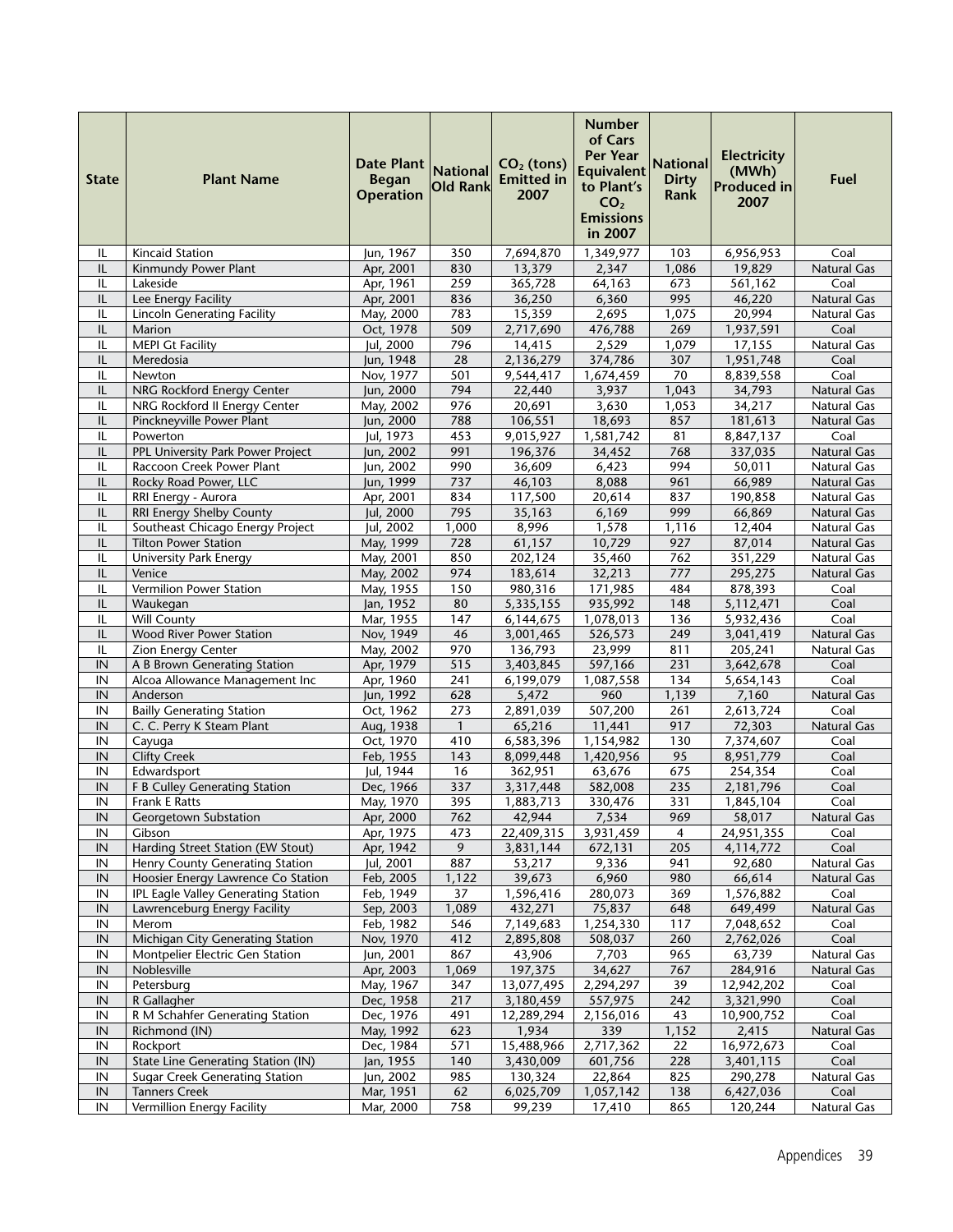| <b>State</b>    | <b>Plant Name</b>                                           | <b>Date Plant</b><br><b>Began</b><br><b>Operation</b> | <b>National</b><br><b>Old Rank</b> | $CO2$ (tons)<br><b>Emitted in</b><br>2007 | <b>Number</b><br>of Cars<br><b>Per Year</b><br><b>Equivalent</b><br>to Plant's<br>CO <sub>2</sub><br><b>Emissions</b><br>in 2007 | <b>National</b><br><b>Dirty</b><br>Rank | <b>Electricity</b><br>(MWh)<br><b>Produced in</b><br>2007 | Fuel                       |
|-----------------|-------------------------------------------------------------|-------------------------------------------------------|------------------------------------|-------------------------------------------|----------------------------------------------------------------------------------------------------------------------------------|-----------------------------------------|-----------------------------------------------------------|----------------------------|
| IN              | Wabash River Gen Station                                    | Aug, 1953                                             | 108                                | 5,710,477                                 | 1,001,838                                                                                                                        | 143                                     | 4,572,706                                                 | Coal                       |
| IN              | Wheatland Generating Facility LLC                           | Jun, 2000                                             | 785                                | 17,279                                    | 3,031                                                                                                                            | 1,061                                   | 22,232                                                    | Natural Gas                |
| IN              | <b>Whitewater Valley</b>                                    | Mar, 1955                                             | 146                                | 515,677                                   | 90,470                                                                                                                           | 609                                     | 438,788                                                   | Coal                       |
| IN              | Whiting Clean Energy, Inc.                                  | Jul, 2001                                             | 886                                | 873,434                                   | 153,234                                                                                                                          | 510                                     | 98,810                                                    | Natural Gas                |
| IN              | <b>Worthington Generation</b>                               | Jun, 2000                                             | 786                                | 22,926                                    | 4,022                                                                                                                            | 1,039                                   | 38,628                                                    | Natural Gas                |
| KS              | Chanute 2                                                   | Jul, 2001                                             | 879                                | 27,987                                    | 4,910                                                                                                                            | 1,021                                   | 31,584                                                    | Natural Gas                |
| <b>KS</b>       | <b>Cimarron River</b>                                       | Oct, 1963                                             | 290                                | 94,465                                    | 16,573                                                                                                                           | 869                                     | 136,245                                                   | Natural Gas                |
| KS              | Coffeyville                                                 | Jan, 1973                                             | 444                                | 1,143                                     | 201                                                                                                                              | 1,161                                   | 1,415                                                     | Natural Gas                |
| <b>KS</b>       | East 12th Street                                            | Apr, 1970                                             | 393                                | 461                                       | 81                                                                                                                               | 1,166                                   | 1,064                                                     | Natural Gas                |
| ΚS              | Fort Dodge aka Judson Large                                 | Jun, 1969                                             | 370                                | 320,899                                   | 56,298                                                                                                                           | 698                                     | 506,190                                                   | Natural Gas                |
| KS              | <b>Garden City</b>                                          | Apr, 1973                                             | 448                                | 23,274                                    | 4,083                                                                                                                            | 1,034                                   | 40,023                                                    | Natural Gas                |
| ΚS              | Gordon Evans Energy Center<br>Great Bend Station aka Arthur | Jun, 1961                                             | 261                                | 409,629                                   | 71,865                                                                                                                           | 656                                     | 620,204                                                   | Natural Gas                |
| <b>KS</b>       | Mullergren                                                  | Dec, 1963                                             | 292                                | 111,471                                   | 19,556                                                                                                                           | 846                                     | 175,238                                                   | <b>Natural Gas</b>         |
| KS              | Holcomb                                                     | Aug, 1983                                             | 556                                | 3,081,538                                 | 540,621                                                                                                                          | 248                                     | 3,073,698                                                 | Natural Gas                |
| <b>KS</b>       | <b>Hutchinson Energy Center</b>                             | Jun, 1950                                             | 55                                 | 104,183                                   | 18,278                                                                                                                           | 862                                     | 161,622                                                   | <b>Natural Gas</b>         |
| KS              | Jeffrey Energy Center                                       | Jul, 1978                                             | 506                                | 16,845,936                                | 2,955,427                                                                                                                        | 17                                      | 16,369,404                                                | Coal                       |
| KS              | La Cygne                                                    | Mar, 1973                                             | 447                                | 11,159,641                                | 1,957,832                                                                                                                        | 50                                      | 11,083,468                                                | Coal                       |
| ΚS              | Lawrence Energy Center                                      | Jan, 1955                                             | 142                                | 4,320,499                                 | 757,982                                                                                                                          | 177                                     | 3,842,478                                                 | Coal                       |
| <b>KS</b>       | McPherson 3                                                 | Oct, 1998                                             | 723                                | 22,569                                    | 3,960                                                                                                                            | 1,042                                   | 27,998                                                    | <b>Natural Gas</b>         |
| KS              | Murray Gill Energy Center                                   | May, 1952                                             | 83                                 | 126,101                                   | 22,123                                                                                                                           | 828                                     | 175,741                                                   | Natural Gas                |
| <b>KS</b>       | Nearman Creek                                               | Feb, 1981                                             | 535                                | 2,193,688                                 | 384,858                                                                                                                          | 302                                     | 1,827,320                                                 | <b>Natural Gas</b>         |
| KS              | Neosho Energy Center                                        | Nov, 1954                                             | 131                                | 6,626                                     | 1,162                                                                                                                            | 1,136                                   | 9,693                                                     | Natural Gas                |
| <b>KS</b>       | Osawatomie Generating Station                               | May, 2003                                             | 1,073                              | 7,693                                     | 1,350                                                                                                                            | $\overline{1,}125$                      | 9,811                                                     | Natural Gas                |
| KS              | Quindaro                                                    | May, 1965                                             | 316                                | 1,457,132                                 | 255,637                                                                                                                          | 395                                     | 1,288,450                                                 | Coal                       |
| KS              | Riverton                                                    | Jan, 1949                                             | 34                                 | 802,929                                   | 140,865                                                                                                                          | 529                                     | 671,689                                                   | <b>Natural Gas</b>         |
| ΚS              | Tecumseh Energy Center                                      | Aug, 1957                                             | 179                                | 1,819,229                                 | 319,163                                                                                                                          | 338                                     | 1,591,870                                                 | Coal                       |
| KS<br>KY        | West Gardner Generating Station<br><b>Big Sandy</b>         | Mar, 2003                                             | 1,061<br>278                       | 73,477                                    | 12,891                                                                                                                           | 901<br>115                              | 99,323                                                    | <b>Natural Gas</b>         |
| KY              | <b>Bluegrass Generation Company, LLC</b>                    | Jan, 1963<br>Feb, 2002                                | 938                                | 7,177,086<br>7,440                        | 1,259,138<br>1,305                                                                                                               | 1,129                                   | 7,884,188<br>11,301                                       | Coal<br><b>Natural Gas</b> |
| KY              | Cane Run                                                    | May, 1962                                             | 268                                | 3,787,734                                 | 664,515                                                                                                                          | 208                                     | 3,866,864                                                 | Coal                       |
| KY              | Coleman                                                     | Sep, 1969                                             | 373                                | 3,653,553                                 | 640,974                                                                                                                          | 220                                     | 3,214,910                                                 | Coal                       |
| KY              | D B Wilson                                                  | Sep, 1984                                             | 568                                | 3,881,863                                 | 681,029                                                                                                                          | 200                                     | 3,438,205                                                 | Coal                       |
| KY              | E W Brown                                                   | May, 1957                                             | 172                                | 4,302,393                                 | 754,806                                                                                                                          | 178                                     | 4,425,928                                                 | Coal                       |
| KY              | East Bend                                                   | Mar, 1981                                             | 536                                | 3,871,543                                 | 679,218                                                                                                                          | 201                                     | 4,169,764                                                 | Coal                       |
| KY              | <b>Elmer Smith</b>                                          | Jun, 1964                                             | 302                                | 2,710,250                                 | 475,482                                                                                                                          | 271                                     | 2,446,308                                                 | Coal                       |
| KY              | Ghent                                                       | Feb, 1974                                             | 457                                | 12,561,781                                | 2,203,821                                                                                                                        | 42                                      | 12,930,794                                                | Coal                       |
| $\overline{KY}$ | <b>Green River</b>                                          | Apr, 1954                                             | $\overline{119}$                   | 1,169,616                                 | 205,196                                                                                                                          | 453                                     | 1,069,639                                                 | Coal                       |
| ΚY              | H L Spurlock                                                | Sep, 1977                                             | 498                                | 8,156,403                                 | 1,430,948                                                                                                                        | 91                                      | 6,493,139                                                 | Coal                       |
| KY              | Henderson I                                                 | Feb, 1968                                             | 356                                | 8,179                                     | 1,435                                                                                                                            | 1,121                                   | 5,631                                                     | Coal                       |
| KY              | HMP&L Station 2                                             | Jun, 1973                                             | 450                                | 2,467,124                                 | 432,829                                                                                                                          | 279                                     | 2,373,828                                                 | Coal                       |
| KY              | John S. Cooper                                              | Feb, 1965                                             | 309                                | 1,931,759                                 | 338,905                                                                                                                          | 327                                     | 2,092,674                                                 | Coal                       |
| KY              | Marshall                                                    | May, 2002                                             | 977                                | 92,258                                    | 16,186                                                                                                                           | 873                                     | 126,365                                                   | Natural Gas                |
| KY              | Mill Creek                                                  | Jul, 1972                                             | 438                                | 10,918,631                                | 1,915,549                                                                                                                        | 54                                      | 11,518,858                                                | Coal                       |
| KY              | Paddy's Run                                                 | Jun, 2001                                             | 876                                | 38,858                                    | 6,817                                                                                                                            | 985                                     | 66,772                                                    | Natural Gas                |
| KY              | Paradise                                                    | Mar, 1963                                             | 280                                | 14,218,230                                | 2,494,426                                                                                                                        | 29                                      | 8,837,046                                                 | Coal                       |
| KY              | R D Green                                                   | Oct, 1979                                             | 520                                | 3,923,035                                 | 688,252                                                                                                                          | 197                                     | 3,768,799                                                 | Coal                       |
| KY              | <b>Riverside Generating Company</b>                         | Jun, 2001                                             | 871                                | 41,374                                    | 7,259                                                                                                                            | 972                                     | 63,246                                                    | Natural Gas                |
| KY              | Robert Reid                                                 | Oct, 1965                                             | 325                                | 315,903                                   | 55,422                                                                                                                           | 702                                     | 273,017                                                   | Natural Gas                |
| KY              | Shawnee                                                     | Apr, 1953                                             | 100                                | 10,608,452                                | 1,861,132                                                                                                                        | 57                                      | 10,233,322                                                | Coal                       |
| KY              | <b>Smith Generating Facility</b>                            | Jan, 1999                                             | 724                                | 327,283                                   | 57,418                                                                                                                           | 696                                     | 381,025                                                   | Natural Gas                |
| KY              | <b>Trimble County</b>                                       | Jan, 1990                                             | $\overline{595}$                   | 3,912,618                                 | 686,424                                                                                                                          | 198                                     | 4,593,524                                                 | Natural Gas                |
| KY              | Tyrone                                                      | Oct, 1947                                             | 22                                 | 514,928                                   | 90,338                                                                                                                           | 610                                     | 428,764                                                   | Coal                       |
| KY              | William C. Dale                                             | Dec, 1954                                             | 135                                | 1,186,544                                 | 208,166                                                                                                                          | 449                                     | 1,095,999                                                 | Coal                       |
| LA              | Acadia Power Station                                        | Aug, 2002                                             | 1,009                              | 430,121                                   | 75,460                                                                                                                           | 649                                     | 997,936                                                   | Natural Gas                |
| LA              | Arsenal Hill Power Plant                                    | Jan, 1970                                             | 378                                | 73,421                                    | 12,881                                                                                                                           | 902                                     | 85,831                                                    | Natural Gas                |
| LA              | Bayou Cove Peaking Power Plant                              | Jul, 2002                                             | 1,006                              | 13,221                                    | 2,319                                                                                                                            | 1,089                                   | 17,854                                                    | Natural Gas                |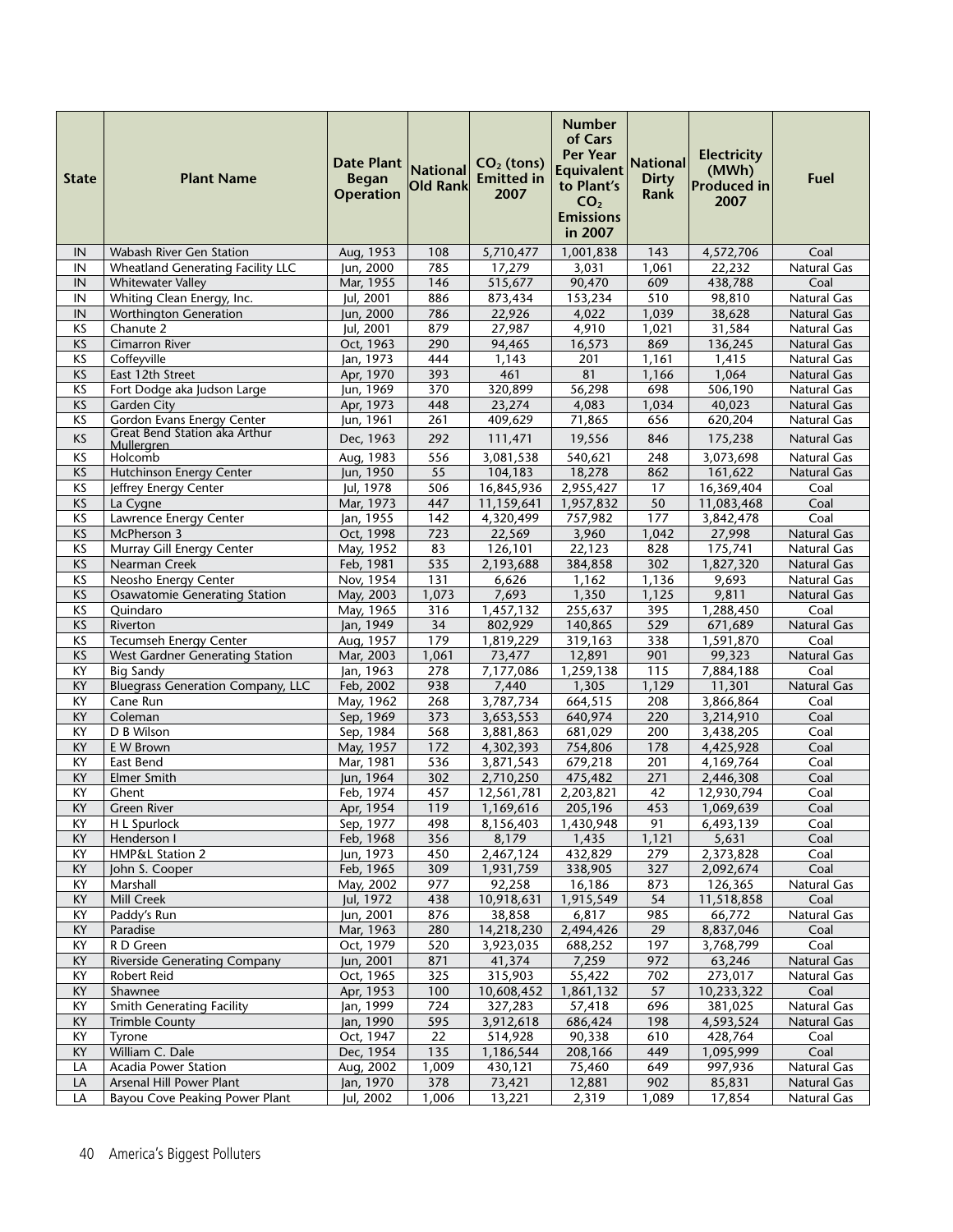| <b>State</b> | <b>Plant Name</b>                                                          | <b>Date Plant</b><br><b>Began</b><br><b>Operation</b> | <b>National</b><br><b>Old Rank</b> | $CO2$ (tons)<br><b>Emitted in</b><br>2007 | <b>Number</b><br>of Cars<br><b>Per Year</b><br><b>Equivalent</b><br>to Plant's<br>CO <sub>2</sub><br><b>Emissions</b><br>in 2007 | <b>National</b><br><b>Dirty</b><br>Rank | <b>Electricity</b><br>(MWh)<br><b>Produced in</b><br>2007 | Fuel                                     |
|--------------|----------------------------------------------------------------------------|-------------------------------------------------------|------------------------------------|-------------------------------------------|----------------------------------------------------------------------------------------------------------------------------------|-----------------------------------------|-----------------------------------------------------------|------------------------------------------|
| LA           | Big Cajun 1                                                                | Feb, 1972                                             | 435                                | 22,313                                    | 3,915                                                                                                                            | 1,044                                   | 30,241                                                    | <b>Natural Gas</b>                       |
| LA           | Big Cajun 2                                                                | Jul, 1980                                             | 530                                | 13,736,733                                | 2,409,953                                                                                                                        | 33                                      | 13,169,326                                                | Coal                                     |
| LA           | Calcasieu Plant                                                            | May, 2000                                             | 775                                | 42,867                                    | 7,521                                                                                                                            | 970                                     | 66,971                                                    | <b>Natural Gas</b>                       |
| LA           | Carville Energy Center                                                     | Jun, 2003                                             | 1,081                              | 1,075,467                                 | 188,678                                                                                                                          | 468                                     | 2,536,839                                                 | <b>Natural Gas</b>                       |
| LA           | D G Hunter                                                                 | Jan, 1965                                             | 308                                | 289                                       | 51                                                                                                                               | 1,172                                   | 353                                                       | <b>Natural Gas</b>                       |
| LA           | Doc Bonin                                                                  | Apr, 1965                                             | 312                                | 36,965                                    | 6,485                                                                                                                            | 992                                     | 62,123                                                    | <b>Natural Gas</b>                       |
| LA           | Dolet Hills Power Station                                                  | Apr, 1986                                             | 578                                | 4,551,483                                 | 798,506                                                                                                                          | 167                                     | 4,129,011                                                 | Coal                                     |
| LA           | Evangeline Power Station (Coughlin)                                        | Feb, 2000                                             | 754                                | 806,389                                   | 141,472                                                                                                                          | 528                                     | 1,788,336                                                 | <b>Natural Gas</b>                       |
| LA           | Hargis-Hebert Electric Generating<br>Statio                                | Apr, 2006                                             | 1,159                              | 113,163                                   | 19,853                                                                                                                           | 844                                     | 166,101                                                   | <b>Natural Gas</b>                       |
| LA           | Houma                                                                      | May, 1969                                             | 369                                | 12,169                                    | 2,135                                                                                                                            | 1,096                                   | 15,293                                                    | Natural Gas                              |
| LA           | Lieberman Power Plant                                                      | Jan, 1970                                             | 379                                | 81,572                                    | 14,311                                                                                                                           | 892                                     | 119,517                                                   | <b>Natural Gas</b>                       |
| LA           | Little Gypsy                                                               | Jan, 1970                                             | 380                                | 909,775                                   | 159,610                                                                                                                          | 501                                     | 1,379,175                                                 | <b>Natural Gas</b>                       |
| LA           | Louisiana 1                                                                | May, 1970                                             | 398                                | 1,955,527                                 | 343,075                                                                                                                          | 326                                     | 4,072,013                                                 | <b>Process Gas</b>                       |
| LA           | Michoud                                                                    | Jan, 1970                                             | 381                                | 1,278,468                                 | 224,293                                                                                                                          | 426                                     | 1,925,033                                                 | <b>Natural Gas</b>                       |
| LA           | Morgan City Electrical Gen Facility                                        | Aug, 1975                                             | 477                                | 36,864                                    | 6,467                                                                                                                            | 993                                     | 26,159                                                    | <b>Natural Gas</b>                       |
| LA           | Natchitoches                                                               | Jan, 1972                                             | 432                                | 383                                       | 67                                                                                                                               | 1,169                                   | 5,599                                                     | <b>Natural Gas</b>                       |
| LA           | Ninemile Point                                                             | Jan, 1970                                             | 382                                | 3,762,472                                 | 660.083                                                                                                                          | 210                                     | 4,484,680                                                 | <b>Natural Gas</b>                       |
| LA           | Ouachita Plant                                                             | May, 2002                                             | 979                                | 699,945                                   | 122,797                                                                                                                          | 557                                     | 1,587,415                                                 | <b>Natural Gas</b>                       |
| LA           | Perryville Power Station                                                   | May, 2001                                             | 853                                | 1,065,555                                 | 186,940                                                                                                                          | 471                                     | 2,084,475                                                 | <b>Natural Gas</b>                       |
| LA           | Plaquemine Cogen Facility                                                  | Mar. 2004                                             | 1,106                              | 2,534,696                                 | 444,683                                                                                                                          | 276                                     | 7,571,848                                                 | <b>Natural Gas</b>                       |
| LA           | R S Cogen                                                                  | May, 2002                                             | 980                                | 1,675,693                                 | 293,981                                                                                                                          | 355                                     | 3,000,650                                                 | <b>Natural Gas</b>                       |
| LA           | R S Nelson                                                                 | Mar, 1960                                             | 240                                | 5,102,118                                 | 895,108                                                                                                                          | 155                                     | 4,897,096                                                 | <b>Natural Gas</b>                       |
| LA           | Rodemacher Power Station (6190)                                            | Nov, 1972                                             | 441                                | 3,947,442                                 | 692,534                                                                                                                          | 195                                     | 4,261,307                                                 | <b>Natural Gas</b>                       |
| LA           | Sterlington                                                                | May, 1970                                             | 399<br>1,142                       | 34,319                                    | 6,021<br>11,048                                                                                                                  | 1,001<br>923                            | 56,965                                                    | <b>Natural Gas</b>                       |
| LA<br>LA     | T J Labbe Electric Generating Station<br><b>Taft Cogeneration Facility</b> | Jun, 2005<br>Jul, 2002                                | 1,004                              | 62,972<br>2,111,296                       | 370,403                                                                                                                          | 309                                     | 91,316<br>3,039,707                                       | <b>Natural Gas</b><br><b>Natural Gas</b> |
| LA           | <b>Teche Power Station</b>                                                 | May, 1956                                             | 160                                | 643,560                                   | 112,905                                                                                                                          | 572                                     | 1,038,111                                                 | <b>Natural Gas</b>                       |
| LA           | Waterford 1 & 2                                                            | Jan, 1974                                             | 455                                | 578,209                                   | 101,440                                                                                                                          | 586                                     | 610,760                                                   | <b>Natural Gas</b>                       |
| LA           | <b>Willow Glen</b>                                                         | Jan, 1970                                             | 383                                | 152,932                                   | 26,830                                                                                                                           | 795                                     | 224,816                                                   | <b>Natural Gas</b>                       |
| MA           | ANP Bellingham Energy Project                                              | Jun, 2002                                             | 995                                | 1,134,579                                 | 199,049                                                                                                                          | 457                                     | 1,680,724                                                 | Natural Gas                              |
| MA           | <b>ANP Blackstone Energy Company</b>                                       | Apr, 2001                                             | 842                                | 1,178,895                                 | 206,824                                                                                                                          | 451                                     | 1,853,067                                                 | <b>Natural Gas</b>                       |
| MA           | Bellingham                                                                 | Sep, 1991                                             | 615                                | 263,823                                   | 46,285                                                                                                                           | 733                                     | 385,709                                                   | <b>Natural Gas</b>                       |
| MA           | <b>Berkshire Power</b>                                                     | Sep, 1999                                             | 745                                | 450,965                                   | 79,117                                                                                                                           | 636                                     | 1,069,171                                                 | <b>Natural Gas</b>                       |
| MA           | <b>Brayton Point</b>                                                       | Apr, 1963                                             | 281                                | 7,879,629                                 | 1,382,391                                                                                                                        | 101                                     | 9,014,122                                                 | Coal                                     |
| MA           | <b>Canal Station</b>                                                       | Jul, 1968                                             | 361                                | 2,020,056                                 | 354,396                                                                                                                          | 318                                     | 2,454,208                                                 | <b>Residual Oil</b>                      |
| MA           | Cleary Flood                                                               | Jun, 1966                                             | 331                                | 21,410                                    | 3,756                                                                                                                            | 1,049                                   | 29,216                                                    | <b>Residual Oil</b>                      |
| MA           | Dartmouth Power                                                            | May, 1992                                             | 625                                | 62,020                                    | 10,881                                                                                                                           | 926                                     | 118,530                                                   | Natural Gas                              |
| MA           | Dighton                                                                    | May, 1999                                             | 727                                | 121,426                                   | 21,303                                                                                                                           | 836                                     | 251,382                                                   | <b>Natural Gas</b>                       |
| MA           | <b>Fore River Station</b>                                                  | Mar, 2003                                             | 1,060                              | 1,445,546                                 | 253,605                                                                                                                          | 396                                     | 3,527,706                                                 | Natural Gas                              |
| MA           | Kendall Square                                                             | Jun, 1949                                             | 41                                 | 771,128                                   | 135,286                                                                                                                          | 542                                     | 1,867,412                                                 | Natural Gas                              |
| MA           | <b>Lowell Cogeneration Company</b>                                         | Oct, 1988                                             | 588                                | 1,333                                     | 234                                                                                                                              | 1,158                                   | 1,590                                                     | <b>Natural Gas</b>                       |
| MA           | Masspower                                                                  | Jul, 1993                                             | 647                                | 195,406                                   | 34,282                                                                                                                           | 769                                     | 277,363                                                   | Natural Gas                              |
| MA<br>MA     | Millennium Power Partners<br>Mount Tom                                     | Jul, 2000<br>Jun, 1960                                | 800<br>248                         | 813,949<br>1,166,926                      | 142,798<br>204,724                                                                                                               | 524<br>454                              | 1,281,992<br>1,197,338                                    | Natural Gas<br>Coal                      |
| MA           | <b>Mystic</b>                                                              | Jan, 1957                                             | 167                                | 4,457,903                                 | 782,088                                                                                                                          | 172                                     | 6,890,062                                                 | Natural Gas                              |
| МA           | New Boston                                                                 | Jan, 1967                                             | 338                                | 8,987                                     | 1,577                                                                                                                            | 1,117                                   | 13,729                                                    | Natural Gas                              |
| MA           | Salem Harbor                                                               | Nov, 1951                                             | 76                                 | 2,078,419                                 | 364,635                                                                                                                          | 312                                     | 2,037,242                                                 | Coal                                     |
| MA           | Somerset                                                                   | Jul, 1959                                             | 230                                | 824,748                                   | 144,693                                                                                                                          | 521                                     | 530,165                                                   | Coal                                     |
| MA           | West Springfield                                                           | Sep, 1957                                             | 181                                | 147,329                                   | 25,847                                                                                                                           | 801                                     | 164,724                                                   | Natural Gas                              |
| <b>MD</b>    | <b>Brandon Shores</b>                                                      | May, 1984                                             | 564                                | 8,105,262                                 | 1,421,976                                                                                                                        | 93                                      | 8,952,240                                                 | Coal                                     |
| <b>MD</b>    | C P Crane                                                                  | Jul, 1961                                             | 264                                | 2,240,019                                 | 392,986                                                                                                                          | 298                                     | 2,156,148                                                 | Coal                                     |
| MD           | Herbert A Wagner                                                           | Jan, 1956                                             | 157                                | 3,340,874                                 | 586,118                                                                                                                          | 234                                     | 3,163,570                                                 | Coal                                     |
| <b>MD</b>    | Mirant Chalk Point                                                         | Aug, 1964                                             | $\overline{304}$                   | 5,292,022                                 | 928,425                                                                                                                          | 150                                     | 5,468,940                                                 | <b>Natural Gas</b>                       |
| <b>MD</b>    | Mirant Dickerson                                                           | Jun, 1959                                             | 226                                | 3,133,017                                 | 549,652                                                                                                                          | 245                                     | 3,343,103                                                 | Coal                                     |
| <b>MD</b>    | Mirant Morgantown                                                          | Jun, 1970                                             | 400                                | 6,747,408                                 | 1,183,756                                                                                                                        | 125                                     | 7,338,759                                                 | Coal                                     |
| MD           | Panda Brandywine                                                           | Oct, 1996                                             | 702                                | 280,860                                   | 49,274                                                                                                                           | 719                                     | 589,518                                                   | Natural Gas                              |
| <b>MD</b>    | Perryman                                                                   | Jun, 1995                                             | 677                                | 22,816                                    | 4,003                                                                                                                            | 1,041                                   | 32,011                                                    | Natural Gas                              |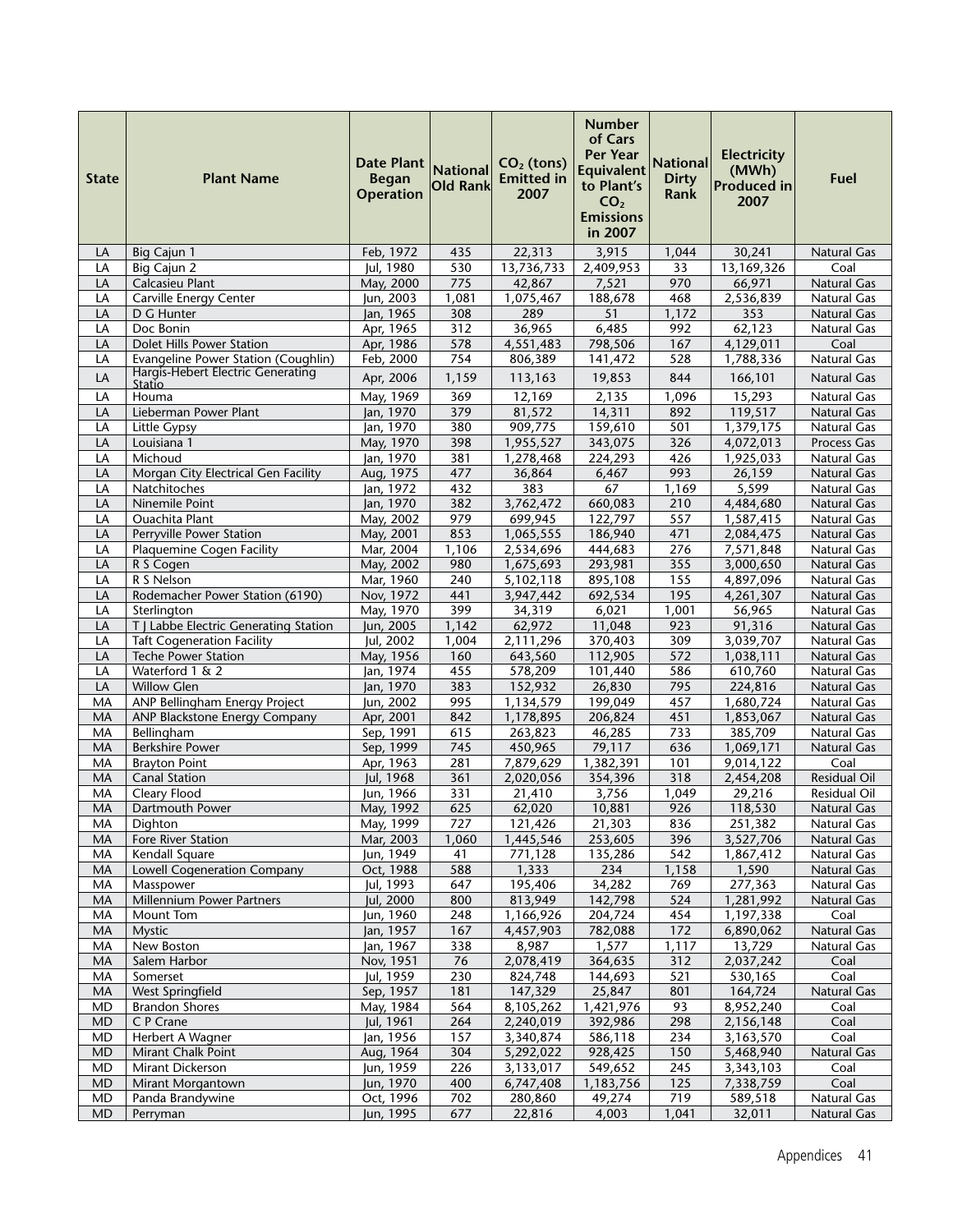| <b>State</b>         | <b>Plant Name</b>                              | <b>Date Plant</b><br><b>Began</b><br><b>Operation</b> | <b>National</b><br><b>Old Rank</b> | $CO2$ (tons)<br><b>Emitted in</b><br>2007 | Number<br>of Cars<br><b>Per Year</b><br><b>Equivalent</b><br>to Plant's<br>CO <sub>2</sub><br><b>Emissions</b><br>in 2007 | <b>National</b><br><b>Dirty</b><br>Rank | <b>Electricity</b><br>(MWh)<br><b>Produced in</b><br>2007 | Fuel                               |
|----------------------|------------------------------------------------|-------------------------------------------------------|------------------------------------|-------------------------------------------|---------------------------------------------------------------------------------------------------------------------------|-----------------------------------------|-----------------------------------------------------------|------------------------------------|
| MD                   | R. Paul Smith Power Station                    | Jan, 1947                                             | 20                                 | 754,854                                   | 132,430                                                                                                                   | 544                                     | 697,566                                                   | Coal                               |
| <b>MD</b>            | Riverside                                      | Sep, 1951                                             | 71                                 | 19,763                                    | 3,467                                                                                                                     | 1,056                                   | 26,669                                                    | Natural Gas                        |
| MD                   | Rock Springs Generating Facility               | Nov, 2002                                             | 1,019                              | 91,083                                    | 15,979                                                                                                                    | 878                                     | 139,314                                                   | Natural Gas                        |
| <b>MD</b>            | Vienna                                         | Dec, 1971                                             | 430                                | 35,539                                    | 6,235                                                                                                                     | 997                                     | 32,542                                                    | <b>Residual Oil</b>                |
| ME                   | Androscoggin Energy                            | Oct, 1999                                             | 747                                | 349,532                                   | 61,321                                                                                                                    | 685                                     | 509,822                                                   | Natural Gas                        |
| ME                   | <b>Bucksport Clean Energy</b>                  | Oct, 2000                                             | 807                                | 708,412                                   | 124,283                                                                                                                   | 555                                     | 1,236,828                                                 | <b>Natural Gas</b>                 |
| ME                   | Maine Independence Station                     | Mar, 2000                                             | 756                                | 831,252                                   | 145,834                                                                                                                   | 519                                     | 1,184,885                                                 | Natural Gas                        |
| ME                   | <b>Rumford Power</b>                           | Jul, 2000                                             | 798                                | 294,645                                   | 51,692                                                                                                                    | 715                                     | 682,584                                                   | Natural Gas                        |
| ME                   | Westbrook Energy Center                        | Feb, 2001                                             | 816                                | 991,719                                   | 173,986                                                                                                                   | 483                                     | 2,530,937                                                 | Natural Gas                        |
| <b>ME</b><br>MI      | William F Wyman<br>48th Street Peaking Station | Jan, 1957<br>May, 1992                                | 168<br>624                         | 357,639<br>15,555                         | 62,744<br>2,729                                                                                                           | 679<br>1,072                            | 406,954<br>22,311                                         | <b>Residual Oil</b><br>Natural Gas |
| MI                   | <b>B C Cobb</b>                                | Sep, 1948                                             | 31                                 | 2,278,267                                 | 399,696                                                                                                                   | 296                                     | 2,338,616                                                 | Natural Gas                        |
| MI                   | <b>Belle River</b>                             | Apr, 1984                                             | 562                                | 8,580,419                                 | 1,505,337                                                                                                                 | 86                                      | 8,608,865                                                 | Coal                               |
| MI                   | <b>Conners Creek</b>                           | Jun, 1998                                             | 717                                | 69,569                                    | 12,205                                                                                                                    | 909                                     | 91,347                                                    | Natural Gas                        |
| MI                   | Dan E Karn                                     | Jul, 1956                                             | 163                                | 4,256,718                                 | 746,793                                                                                                                   | 181                                     | 4,262,160                                                 | Coal                               |
| MI                   | Dearborn Industrial Generation                 | Aug, 1999                                             | 743                                | 62,420                                    | 10,951                                                                                                                    | 925                                     | 96,336                                                    | Natural Gas                        |
| MI                   | Delray                                         | Sep, 1999                                             | 744                                | 20,149                                    | 3,535                                                                                                                     | 1,054                                   | 29,535                                                    | Natural Gas                        |
| MI                   | DTE East China                                 | Apr, 2002                                             | 966                                | 94,915                                    | 16,652                                                                                                                    | 868                                     | 132,652                                                   | <b>Natural Gas</b>                 |
| MI                   | <b>Eckert Station</b>                          | Jun, 1954                                             | 121                                | 2,325,421                                 | 407,969                                                                                                                   | 294                                     | 1,779,470                                                 | Coal                               |
| MI                   | <b>Endicott Generating</b>                     | May, 1983                                             | 555                                | 744,357                                   | 130,589                                                                                                                   | 549                                     | 474,343                                                   | Coal                               |
| MI                   | Erickson                                       | Jan, 1972                                             | 433                                | 1,348,921                                 | 236,653                                                                                                                   | 410                                     | 1,132,121                                                 | Coal                               |
| MI                   | Greenwood                                      | Jun, 1978                                             | 504                                | 392,109                                   | 68,791                                                                                                                    | 663                                     | 507,528                                                   | Natural Gas                        |
| MI                   | Harbor Beach                                   | Feb, 1968                                             | 354                                | 90,876                                    | 15,943                                                                                                                    | 880                                     | 83,011                                                    | Coal                               |
| MI                   | <b>B</b> Sims                                  | Aug, 1983                                             | 557                                | 507,562                                   | 89,046                                                                                                                    | 614                                     | 491,906                                                   | Coal                               |
| MI                   | I C Weadock                                    | Apr, 1955                                             | 149                                | 2,013,672                                 | 353,276                                                                                                                   | 321                                     | 1,973,292                                                 | Coal                               |
| M <sub>l</sub>       | J H Campbell                                   | Aug, 1962                                             | $\overline{272}$<br>88             | 8,796,026                                 | 1,543,163                                                                                                                 | 83                                      | 8,631,708                                                 | Coal<br>Coal                       |
| MI<br>MI             | J R Whiting                                    | Jul, 1952                                             | 967                                | 2,901,091                                 | 508,963                                                                                                                   | 258<br>682                              | 2,576,510                                                 |                                    |
| MI                   | Jackson MI Facility<br>James De Young          | Apr, 2002<br>Apr, 1969                                | 368                                | 355,163<br>173,653                        | 62,309<br>30,465                                                                                                          | 783                                     | 713,585<br>117,157                                        | Natural Gas<br>Coal                |
| MI                   | Kalamazoo River Generating Station             | Jun, 1999                                             | 736                                | 2,272                                     | 399                                                                                                                       | 1,151                                   | 2,547                                                     | Natural Gas                        |
| MI                   | Kalkaska Ct Project #1                         | Nov, 2002                                             | 1,022                              | 14,442                                    | 2,534                                                                                                                     | 1,078                                   | 24,240                                                    | Natural Gas                        |
| M <sub>l</sub>       | <b>Livingston Generating Station</b>           | Jun, 1999                                             | 734                                | 13,513                                    | 2,371                                                                                                                     | 1,085                                   | 9,726                                                     | <b>Natural Gas</b>                 |
| MI                   | Michigan Power Limited Partnership             | Oct, 1995                                             | 687                                | 409,292                                   | 71,806                                                                                                                    | 657                                     | 723,111                                                   | Natural Gas                        |
| M <sub>l</sub>       | Mistersky                                      | Aug, 1950                                             | 57                                 | 310,059                                   | 54,396                                                                                                                    | 703                                     | 134,060                                                   | Natural Gas                        |
| MI                   | Monroe                                         | Mar, 1971                                             | 417                                | 20,607,472                                | 3,615,346                                                                                                                 | $\overline{7}$                          | 21,855,670                                                | Coal                               |
| MI                   | New Covert Generating Project                  | Aug, 2003                                             | 1,087                              | 540,668                                   | 94,854                                                                                                                    | 600                                     | 1,268,892                                                 | Natural Gas                        |
| MI                   | Presque Isle                                   | Jan, 1964                                             | 294                                | 4,210,477                                 | 738,680                                                                                                                   | 182                                     | 3,752,974                                                 | Coal                               |
| MI                   | Renaissance Power                              | Mar, 2002                                             | 939                                | 234,849                                   | 41,202                                                                                                                    | 742                                     | 366,678                                                   | Natural Gas                        |
| MI                   | River Rouge                                    | Jan, 1956                                             | 158                                | 3,672,403                                 | 644,281                                                                                                                   | 218                                     | 2,649,891                                                 | Coal                               |
| MI                   | Shiras                                         | Mar, 1983                                             | 554                                | 424,146                                   | 74,412                                                                                                                    | 651                                     | 302,593                                                   | Coal                               |
| MI                   | St. Clair                                      | Jan, 1953                                             | 94                                 | 8,102,594                                 | 1,421,508                                                                                                                 | 94                                      | 8,304,907                                                 | Coal                               |
| MI                   | Sumpter Plant                                  | Apr, 2002                                             | 961                                | 49,334                                    | 8,655                                                                                                                     | 953                                     | 67,313                                                    | Natural Gas                        |
| MI                   | <b>Trenton Channel</b>                         | May, 1949                                             | 39                                 | 4,267,252                                 | 748,641                                                                                                                   | 180                                     | 3,388,101                                                 | Coal                               |
| MI<br>M <sub>l</sub> | Wyandotte<br>Zeeland Generating Station        | Jun, 1958<br>Mar, 2001                                | 196<br>818                         | 532,195<br>439,652                        | 93,367<br>77,132                                                                                                          | 601<br>646                              | 356,932<br>650,123                                        | Coal<br>Natural Gas                |
| <b>MN</b>            | Allen S King                                   | Feb, 1968                                             | $\overline{355}$                   | 909,828                                   | 159,619                                                                                                                   | 500                                     | 815,489                                                   | Coal                               |
| MN                   | <b>Black Dog</b>                               | Aug, 1955                                             | 153                                | 2,116,168                                 | 371,258                                                                                                                   | 308                                     | 2,275,678                                                 | Coal                               |
| <b>MN</b>            | <b>Blue Lake Generating Plant</b>              | Jun, 2005                                             | 1,139                              | 86,947                                    | 15,254                                                                                                                    | 886                                     | 124,742                                                   | Natural Gas                        |
| <b>MN</b>            | <b>Boswell Energy Center</b>                   | Jul, 1958                                             | 203                                | 8,129,199                                 | $1,426,1\overline{75}$                                                                                                    | 92                                      | 7,313,529                                                 | Coal                               |
| MN                   | Cambridge Station                              | May, 2007                                             | 1,169                              | 43,750                                    | 7,675                                                                                                                     | 966                                     | 60,248                                                    | Natural Gas                        |
| MN                   | Cascade Creek                                  | Apr, 2002                                             | 964                                | 40,080                                    | 7,032                                                                                                                     | 977                                     | 64,116                                                    | Natural Gas                        |
| <b>MN</b>            | <b>Cottage Grove Cogeneration</b>              | Mar, 1997                                             | 705                                | 432,323                                   | 75,846                                                                                                                    | 647                                     | 1,033,655                                                 | Natural Gas                        |
| <b>MN</b>            | Faribault Energy Park                          | May, 2005                                             | 1,135                              | 153,340                                   | 26,902                                                                                                                    | 794                                     | 302,161                                                   | Natural Gas                        |
| <b>MN</b>            | <b>Fibrominn Biomass Power Plant</b>           | May, 2007                                             | 1,170                              | 284,253                                   | 49,869                                                                                                                    | 718                                     | 192,222                                                   | Other Solid Fuel                   |
| MN                   | Fox Lake                                       | Jun, 1962                                             | 269                                | 66,707                                    | 11,703                                                                                                                    | 913                                     | 73,598                                                    | Natural Gas                        |
| MN                   | <b>Hibbard Energy Center</b>                   | Jul, 1949                                             | 42                                 | 424,061                                   | 74,397                                                                                                                    | 652                                     | 223,945                                                   | Wood                               |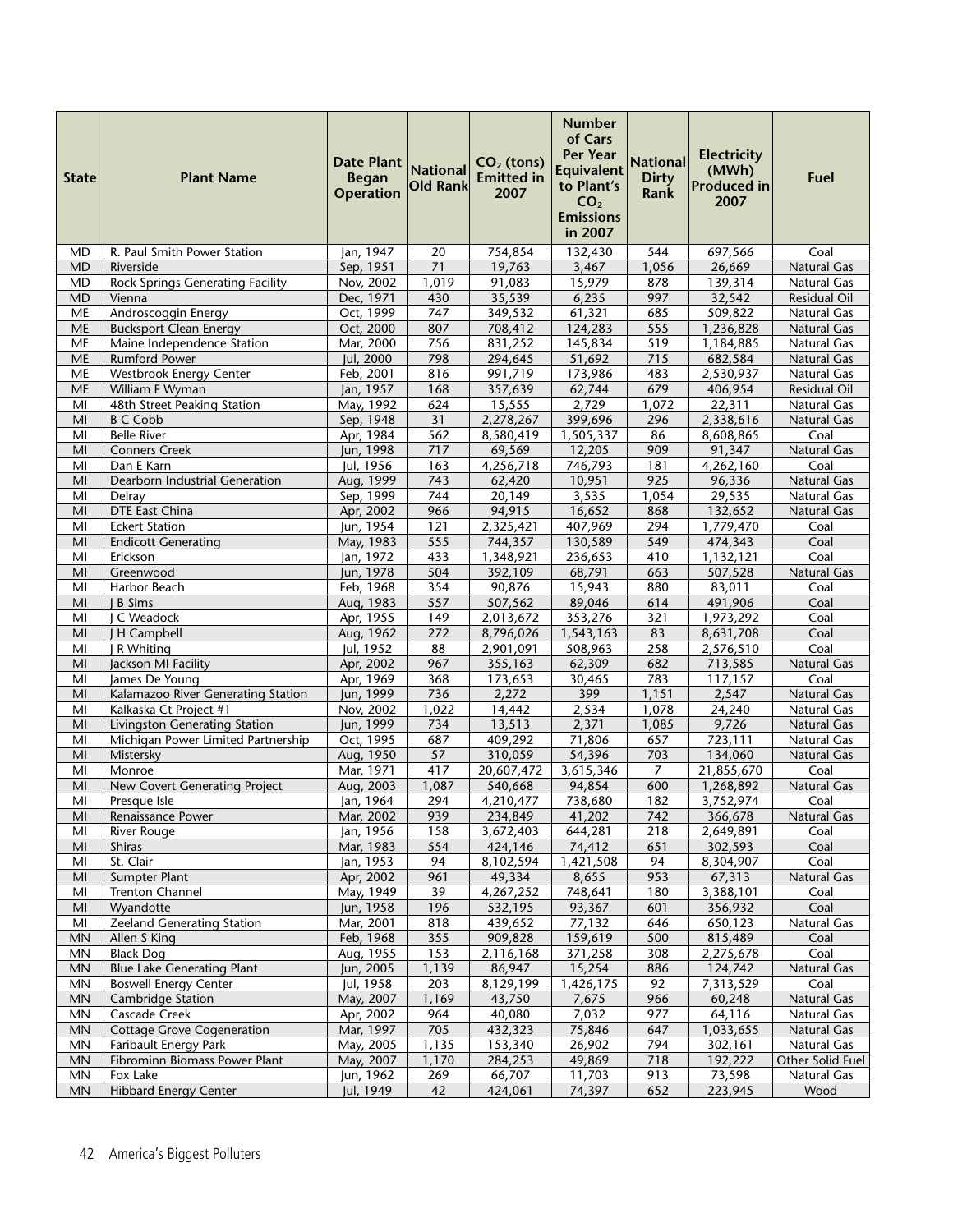| <b>State</b>           | <b>Plant Name</b>                     | <b>Date Plant</b><br><b>Began</b><br><b>Operation</b> | <b>National</b><br><b>Old Rank</b> | $CO2$ (tons)<br><b>Emitted in</b><br>2007 | <b>Number</b><br>of Cars<br><b>Per Year</b><br><b>Equivalent</b><br>to Plant's<br>CO <sub>2</sub><br><b>Emissions</b><br>in 2007 | <b>National</b><br><b>Dirty</b><br>Rank | <b>Electricity</b><br>(MWh)<br><b>Produced in</b><br>2007 | Fuel               |
|------------------------|---------------------------------------|-------------------------------------------------------|------------------------------------|-------------------------------------------|----------------------------------------------------------------------------------------------------------------------------------|-----------------------------------------|-----------------------------------------------------------|--------------------|
| MN                     | High Bridge                           | Jan, 1942                                             | 8                                  | 1,119,674                                 | 196,434                                                                                                                          | 460                                     | 939,089                                                   | Coal               |
| <b>MN</b>              | <b>Hoot Lake</b>                      | Sep, 1959                                             | 232                                | 1,227,768                                 | 215,398                                                                                                                          | 437                                     | 1,013,048                                                 | Coal               |
| <b>MN</b>              | Hutchinson - Plant 2                  | Nov, 1994                                             | 668                                | 16,516                                    | 2,898                                                                                                                            | 1,064                                   | 21,554                                                    | Natural Gas        |
| <b>MN</b>              | Lakefield Junction Generating         | May, 2001                                             | 845                                | 278,008                                   | 48,773                                                                                                                           | 723                                     | 393,597                                                   | <b>Natural Gas</b> |
| <b>MN</b>              | Laskin Energy Center                  | Apr, 1953                                             | 103                                | 879,613                                   | 154,318                                                                                                                          | 509                                     | 646,052                                                   | Coal               |
| <b>MN</b>              | Mankato Energy Center                 | May, 2006                                             | 1,160                              | 337,285                                   | 59,173                                                                                                                           | 691                                     | 747,911                                                   | <b>Natural Gas</b> |
| <b>MN</b>              | Minnesota River Station               | May, 2001                                             | 846                                | 7,478                                     | 1,312                                                                                                                            | 1,127                                   | $\overline{11,073}$                                       | <b>Natural Gas</b> |
| <b>MN</b>              | Northeast Station                     | Apr, 1971                                             | 419                                | 110,960                                   | 19,467                                                                                                                           | 848                                     | 81,611                                                    | Coal               |
| <b>MN</b>              | <b>Pleasant Valley Station</b>        | Apr, 2001                                             | 831                                | 177,405                                   | 31,124                                                                                                                           | 780                                     | 260,629                                                   | <b>Natural Gas</b> |
| <b>MN</b><br><b>MN</b> | Riverside (1927)<br>Sherburne County  | Jan, 1949<br>May, 1976                                | 35<br>484                          | 2,785,184<br>18,254,456                   | 488,629<br>3,202,536                                                                                                             | 264<br>13                               | 2,343,971<br>17,082,577                                   | Coal<br>Coal       |
| <b>MN</b>              | Silver Lake                           | Dec, 1969                                             | 375                                | 256,161                                   | 44,941                                                                                                                           | 734                                     | 215,406                                                   | Coal               |
| <b>MN</b>              | Solway Plant                          | Jun, 2003                                             | 1,076                              | 38,185                                    | 6,699                                                                                                                            | 988                                     | 55,191                                                    | Natural Gas        |
| <b>MN</b>              | Taconite Harbor Energy Center         | Feb, 2002                                             | 935                                | 1,752,752                                 | 307,500                                                                                                                          | 345                                     | 1,572,424                                                 | Coal               |
| MO                     | Asbury                                | Jun, 1970                                             | 401                                | 1,212,452                                 | 212,711                                                                                                                          | 438                                     | 1,140,785                                                 | Coal               |
| <b>MO</b>              | <b>Audrain Power Plant</b>            | Apr, 2001                                             | 832                                | 49,261                                    | 8,642                                                                                                                            | 954                                     | 68,081                                                    | <b>Natural Gas</b> |
| <b>MO</b>              | <b>Blue Valley</b>                    | Jun, 1965                                             | 320                                | 189,022                                   | 33,162                                                                                                                           | 773                                     | 149,301                                                   | Coal               |
| <b>MO</b>              | <b>Chamois Power Plant</b>            | Nov, 1960                                             | 252                                | 439,905                                   | 77,176                                                                                                                           | 645                                     | 404,127                                                   | Coal               |
| MO                     | Columbia                              | Jan, 1957                                             | 169                                | 134,132                                   | 23,532                                                                                                                           | 817                                     | 95,298                                                    | Coal               |
| <b>MO</b>              | Columbia Energy Center (MO)           | Jun, 2001                                             | 868                                | 9,023                                     | 1,583                                                                                                                            | 1,114                                   | 12,546                                                    | <b>Natural Gas</b> |
| <b>MO</b>              | Dogwood Energy Facility               | May, 2001                                             | 863                                | 357,187                                   | 62,664                                                                                                                           | 680                                     | 796,138                                                   | <b>Natural Gas</b> |
| <b>MO</b>              | Empire District Elec Co Energy Ctr    | Mar, 2003                                             | 1,055                              | 52,512                                    | 9,213                                                                                                                            | 946                                     | 75,888                                                    | <b>Natural Gas</b> |
| MO                     | <b>Essex Power Plant</b>              | Jun, 1999                                             | 738                                | 6,798                                     | 1,193                                                                                                                            | 1,134                                   | 10,156                                                    | <b>Natural Gas</b> |
| <b>MO</b>              | Hawthorn                              | Oct, 1997                                             | 713                                | 4,464,906                                 | 783,317                                                                                                                          | 170                                     | 4,378,757                                                 | <b>Natural Gas</b> |
| MO                     | Holden Power Plant                    | Jun, 2002                                             | 986                                | 40,134                                    | 7,041                                                                                                                            | 976                                     | 52,140                                                    | Natural Gas        |
| <b>MO</b>              | latan                                 | May, 1980                                             | 527                                | 4,427,207                                 | 776,703                                                                                                                          | 173                                     | 4,417,381                                                 | Coal               |
| MO                     | James River                           | Feb, 1960                                             | 237                                | 1,401,226                                 | 245,829                                                                                                                          | 403                                     | 1,337,828                                                 | Coal               |
| <b>MO</b>              | Labadie                               | May, 1970                                             | 396                                | 18,714,405                                | 3,283,229                                                                                                                        | 11                                      | 19,906,688                                                | Coal               |
| MO                     | Lake Road                             | Jan, 1970                                             | 384                                | 824,749                                   | 144,693                                                                                                                          | 520                                     | 760,324                                                   | Coal               |
| <b>MO</b>              | <b>McCartney Generating Station</b>   | May, 2002                                             | 971                                | 32,117                                    | 5,635                                                                                                                            | 1,009                                   | 44,367                                                    | <b>Natural Gas</b> |
| <b>MO</b>              | Meramec                               | Apr, 1953                                             | 99                                 | 6,929,442                                 | 1,215,692                                                                                                                        | 121                                     | 6,309,911                                                 | Coal               |
| <b>MO</b>              | Montrose                              | Jun, 1958                                             | 197                                | 3,757,492                                 | 659,209                                                                                                                          | 211                                     | 3,317,029                                                 | Coal               |
| MO                     | New Madrid Power Plant                | Dec, 1972                                             | 442                                | 7,640,456                                 | 1,340,431                                                                                                                        | 107                                     | 7,871,786                                                 | Coal               |
| <b>MO</b>              | Nodaway Power Plant                   | Jun, 1999                                             | 740                                | 6,306                                     | 1,106                                                                                                                            | 1,137                                   | 8,924                                                     | <b>Natural Gas</b> |
| <b>MO</b>              | Peno Creek Energy Center              | Apr, 2002                                             | 968                                | 108,791                                   | 19,086                                                                                                                           | 853                                     | 164,956                                                   | Natural Gas        |
| <b>MO</b><br>MO        | Rush Island                           | Feb, 1976                                             | 483<br>235                         | 7,057,640                                 | 1,238,182                                                                                                                        | 118<br>236                              | 7,420,913                                                 | Coal               |
| <b>MO</b>              | Sibley<br>Sikeston                    | Jan, 1960<br>Sep, 1981                                | 541                                | 3,296,383<br>2,452,275                    | 578,313<br>430,224                                                                                                               | 280                                     | 3,202,001<br>2,179,061                                    | Coal<br>Coal       |
| MO                     | Sioux                                 | Mar, 1967                                             | 342                                | 6,460,311                                 | 1,133,388                                                                                                                        | 133                                     | 7,050,014                                                 | Coal               |
| <b>MO</b>              | South Harper Peaking Facility         | Jun, 2005                                             | 1,141                              | 135,937                                   | 23,849                                                                                                                           | 815                                     | 181,864                                                   | <b>Natural Gas</b> |
| <b>MO</b>              | Southwest                             | Jun, 1976                                             | 485                                | 1,459,659                                 | 256,080                                                                                                                          | 394                                     | 1,485,121                                                 | Coal               |
| <b>MO</b>              | St. Francis Power Plant               | Jul, 1999                                             | 742                                | 381,034                                   | 66,848                                                                                                                           | 668                                     | 833,913                                                   | <b>Natural Gas</b> |
| <b>MO</b>              | State Line (MO)                       | Jan, 2000                                             | 750                                | 865,454                                   | 151,834                                                                                                                          | 513                                     | 1,328,298                                                 | Natural Gas        |
| <b>MO</b>              | Thomas Hill Energy Center             | Nov, 1966                                             | 336                                | 7,640,899                                 | 1,340,509                                                                                                                        | 106                                     | 7,328,489                                                 | Coal               |
| MS                     | <b>Attala Generating Plant</b>        | Mar, 2001                                             | 826                                | 920,611                                   | 161,511                                                                                                                          | 496                                     | 1,608,479                                                 | <b>Natural Gas</b> |
| <b>MS</b>              | <b>Batesville Generation Facility</b> | Feb, 2000                                             | 753                                | 939,015                                   | 164,740                                                                                                                          | 493                                     | 1,858,080                                                 | <b>Natural Gas</b> |
| MS                     | <b>Baxter Wilson</b>                  | Jan, 1970                                             | 385                                | 1,273,904                                 | 223,492                                                                                                                          | 429                                     | 1,869,874                                                 | Natural Gas        |
| <b>MS</b>              | Caledonia                             | Mar, 2003                                             | 1,058                              | 867,534                                   | 152,199                                                                                                                          | 512                                     | 2,099,988                                                 | <b>Natural Gas</b> |
| MS                     | Chevron Cogenerating Station          | May, 1994                                             | 659                                | 415,977                                   | 72,978                                                                                                                           | 655                                     | 509,182                                                   | Natural Gas        |
| <b>MS</b>              | Choctaw Gas Generation, LLC           | Jun, 2006                                             | 1,161                              | 390,333                                   | 68,480                                                                                                                           | 664                                     | 834,187                                                   | <b>Natural Gas</b> |
| MS                     | Crossroads Energy Center (CPU)        | Apr, 2002                                             | 951                                | 12,118                                    | 2,126                                                                                                                            | 1,097                                   | 17,250                                                    | Natural Gas        |
| <b>MS</b>              | Daniel Electric Generating Plant      | Sep, 1977                                             | 499                                | 9,375,199                                 | 1,644,772                                                                                                                        | 73                                      | 9,451,929                                                 | Natural Gas        |
| ΜS                     | Gerald Andrus                         | May, 1975                                             | 476                                | 940,519                                   | 165,003                                                                                                                          | 492                                     | 1,430,538                                                 | Residual Oil       |
| <b>MS</b>              | <b>Hinds Energy Facility</b>          | Mar, 2001                                             | 823                                | 505,968                                   | 88,766                                                                                                                           | 617                                     | 866,600                                                   | <b>Natural Gas</b> |
| MS                     | Kemper County                         | Apr, 2002                                             | 965                                | 47,295                                    | 8,297                                                                                                                            | 959                                     | 65,230                                                    | Diesel             |
| MS                     | Magnolia Facility                     | Dec, 2002                                             | 1,030                              | 1,041,434                                 | 182,708                                                                                                                          | 474                                     | 2,330,476                                                 | <b>Natural Gas</b> |
| MS                     | Moselle Generating Plant              | Aug, 1970                                             | 406                                | 197,644                                   | 34,674                                                                                                                           | 766                                     | 299,326                                                   | <b>Natural Gas</b> |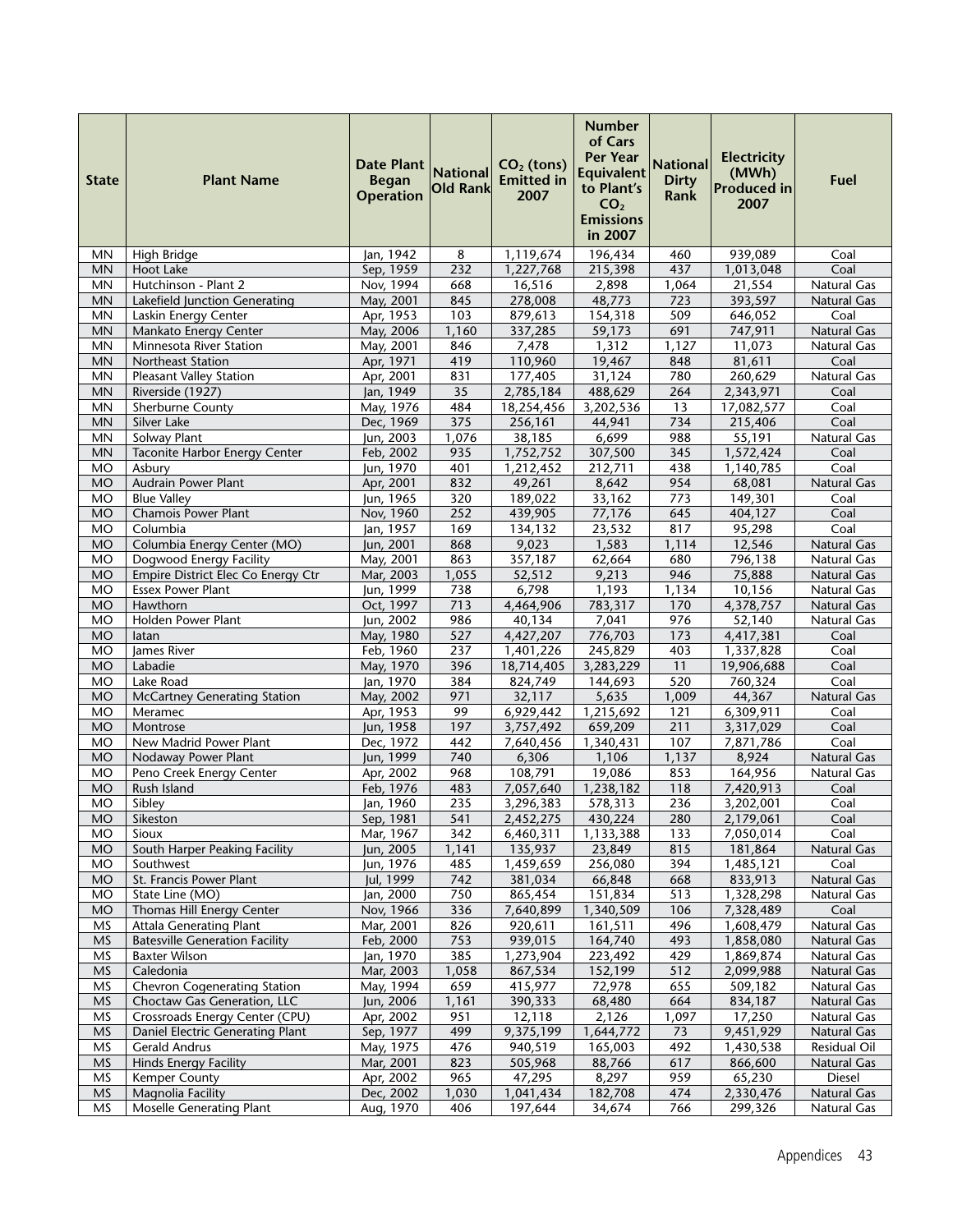| Apr, 1978<br>3,467,003<br>608,246<br>MS<br>R D Morrow Senior Generating Plant<br>503<br>226<br>2,910,034<br>Coal<br>Feb, 2001<br>812<br>187<br>2,359,262<br>MS<br>Red Hills Generation Facility<br>4,130,718<br>724,687<br>Coal<br>Jan, 1948<br>24<br>778<br>Rex Brown<br>183,045<br>32,113<br>181,945<br><b>Natural Gas</b><br>MS<br>$\overline{877}$<br>MS<br>RRI Energy Choctaw County Gen<br>Jun, 2003<br>1,078<br>91,202<br>16,000<br>139,733<br>Natural Gas<br><b>Silver Creek Generating Plant</b><br>Oct, 2003<br>19,393<br>3,402<br>1,058<br><b>MS</b><br>1,094<br>28,814<br>Natural Gas<br>Southaven Combined Cycle<br>1,054<br>950,503<br>166,755<br>490<br>2,287,269<br>MS<br>Mar, 2003<br>Natural Gas<br>MS<br>Sweatt Electric Generating Plant<br>May, 1951<br>66<br>15,635<br>2,743<br>1,071<br>27,689<br>Natural Gas<br>Sylvarena Generating Plant<br>Apr, 2003<br>1,070<br>93,803<br>16,457<br>871<br>107,210<br>ΜS<br>Natural Gas<br>Watson Electric Generating Plant<br>177<br>4,998,135<br>876,866<br>157<br>5,111,553<br><b>MS</b><br>Jun, 1957<br><b>Natural Gas</b><br>MT<br>481<br>9<br>Colstrip<br>Nov, 1975<br>19,382,298<br>3,400,403<br>17,222,282<br>Coal<br><b>Glendive Generating Station</b><br>1,077<br>10,990<br>924<br>MT<br>Jun, 2003<br>62,646<br>9,405<br><b>Natural Gas</b><br>MT<br>Apr, 2006<br>1,158<br>950,823<br>489<br>817,860<br>Hardin Generating Station<br>166,811<br>Coal<br>MT<br>J E Corette<br>Sep, 1968<br>363<br>1,522,728<br>384<br>1,257,002<br>Coal<br>267,145<br>207<br>Lewis & Clark<br>Sep, 1958<br>501,258<br>87,940<br>619<br>342,353<br>МT<br>Coal<br>NC<br>Asheville<br>300<br>275<br>May, 1964<br>2,583,740<br>453,288<br>2,742,837<br>Coal<br>465<br>37<br><b>NC</b><br><b>Belews Creek</b><br>Aug, 1974<br>13,339,822<br>2,340,320<br>15,722,656<br>Coal<br><b>NC</b><br>Jul, 1941<br>$\overline{7}$<br>341<br><b>Buck</b><br>1,803,199<br>316,351<br>1,847,081<br>Coal<br><b>NC</b><br>Cape Fear<br>322<br>Dec, 1956<br>166<br>1,977,162<br>346,870<br>Coal<br>2,248,939<br><b>NC</b><br>Cliffside<br>Jul, 1940<br>5<br>4,199,413<br>736,739<br>183<br>4,335,757<br>Coal<br>591<br>NC<br>Craven County Wood Energy<br>600<br>98,896<br>416,947<br>Wood<br>Oct, 1990<br>563,708<br>Dan River<br>NC<br>Dec, 1949<br>48<br>1,230,600<br>215,895<br>436<br>1,139,134<br>Coal<br>Elizabethtown Power<br>572<br>Jan, 1985<br>27,607<br>1,023<br>15,858<br><b>NC</b><br>4,843<br>Coal<br>NC<br>G G Allen<br>Jun, 1957<br>175<br>1,219,219<br>120<br>7,389,772<br>6,949,546<br>Coal<br>H F Lee Steam Electric Plant<br><b>NC</b><br>May, 1951<br>65<br>277<br>Coal<br>2,501,476<br>438,855<br>2,703,506<br>127<br><b>NC</b><br>L V Sutton<br>Aug, 1954<br>3,267,479<br>573,242<br>240<br>3,210,329<br>Coal<br>Lincoln<br>826<br><b>NC</b><br>675<br>22,783<br>May, 1995<br>129,866<br>164,515<br><b>Diesel</b><br>573<br><b>NC</b><br>Jan, 1985<br>31,157<br>5,466<br>1,013<br>18,537<br>Coal<br><b>Lumberton Power</b><br>311<br><b>NC</b><br>Mar, 1965<br>14,525,077<br>2,548,259<br>25<br>15,627,615<br>Coal<br>Marshall<br>NC<br>552<br>Coal<br>Mayo<br>Dec, 1982<br>4,487,718<br>787,319<br>169<br>2,839,335<br><b>NCEMC Anson Plant</b><br><b>NC</b><br>Jan, 2007<br>1,165<br>69,916<br>12,266<br>908<br>105,659<br>Natural Gas<br>NC<br><b>NCEMC Hamlet Plant</b><br>Oct, 2007<br>1,175<br>13,554<br>2,378<br>1,083<br>19,342<br><b>Natural Gas</b><br>NC<br>May, 2001<br>80,212<br>694,595<br>Natural Gas<br><b>Plant Rowan County</b><br>854<br>457,206<br>633<br><b>NC</b><br>Mar, 2001<br>827<br><b>Richmond County Plant</b><br>1,279,081<br>224,400<br>425<br>1,863,280<br><b>Natural Gas</b><br>NC<br>Riverbend<br>Oct, 1952<br>92<br>419,372<br>286<br>2,390,418<br>2,406,854<br>Coal<br><b>Rockingham County Combustion</b><br><b>NC</b><br>782<br>May, 2000<br>210,399<br>36,912<br>755<br>329,095<br>Natural Gas<br><b>Turbine</b><br>939<br>NC<br><b>Rosemary Power Station</b><br>Dec, 1990<br>601<br>55,379<br>9,716<br>70,356<br>Natural Gas<br>$\overline{329}$<br>NC<br>14,399,402<br>2,526,211<br>$\overline{26}$<br>13,450,660<br>May, 1966<br>Roxboro<br>Coal<br>45<br>1,017,849<br><b>NC</b><br>W H Weatherspoon<br>Sep, 1949<br>1,200,517<br>210,617<br>442<br>Coal<br>Jul, 1984<br>566<br><b>ND</b><br>Antelope Valley<br>7,923,701<br>1,390,123<br>100<br>6,957,780<br>Coal<br><b>ND</b><br><b>Coal Creek</b><br>Aug, 1979<br>519<br>1,779,257<br>64<br>9,262,539<br>Coal<br>10,141,763<br>ND<br>May, 1981<br>537<br>3,847,819<br>203<br>3,200,659<br>Coyote<br>675,056<br>Coal<br>Leland Olds<br><b>ND</b><br>Jan, 1966<br>327<br>5,204,974<br>913,153<br>153<br>4,767,132<br>Coal<br>Milton R Young<br>Nov, 1970<br>411<br>5,315,208<br>932,493<br>149<br>4,921,894<br><b>ND</b><br>Coal<br>291<br>119,664<br>561<br><b>ND</b><br>R M Heskett<br>Nov, 1963<br>682,083<br>541,941<br>Coal<br>May, 1967<br>348<br>1,563,756<br>374<br>978,061<br>Coal<br><b>ND</b><br>Stanton<br>274,343<br>Oct, 2004<br>1,118<br>40,346<br>745<br>Natural Gas<br><b>NE</b><br>Beatrice<br>229,971<br>411,855<br>$\sf NE$<br>C W Burdick<br>Nov, 1971<br>427<br>12,783<br>2,243<br>1,092<br>15,641<br>Natural Gas<br>May, 1958<br>194<br>91,597<br>16,070<br>118,399<br><b>NE</b><br>Canaday<br>875<br>Natural Gas<br>1,050<br>$\sf NE$<br><b>Cass County Station</b><br>Mar, 2003<br>79,733<br>13,988<br>895<br>115,684<br>Natural Gas<br>NE<br><b>Gerald Gentleman Station</b><br>Apr, 1979<br>514<br>10,684,738<br>1,874,515<br>56<br>9,481,269<br>Coal<br>$\sf NE$<br>Jul, 1981<br>540<br>112,381<br>575<br>537,191<br>Coal<br>Gerald Whelan Energy Center<br>640,571<br>488<br>$\sf NE$<br>Lon D Wright Power Plant<br>Jul, 1976<br>479,379<br>84,102<br>627<br>448,580<br>Coal<br>$\sf NE$<br>May, 1979<br>516<br>4,459,195<br>171<br>Nebraska City Station<br>782,315<br>4,492,016<br>Coal<br>Jul, 1954<br>125<br>204<br><b>NE</b><br>North Omaha Station<br>3,842,084<br>674,050<br>3,629,878<br>Coal<br>551<br>$\sf NE$<br>523<br>Coal<br>Platte<br>Aug, 1982<br>816,907<br>143,317<br>671,258<br>NE<br>Rokeby<br>Nov, 1996<br>Natural Gas<br>703<br>21,490<br>3,770<br>1,048<br>29,236 | <b>State</b> | <b>Plant Name</b> | <b>Date Plant</b><br><b>Began</b><br><b>Operation</b> | <b>National</b><br><b>Old Rank</b> | $CO2$ (tons)<br><b>Emitted</b> in<br>2007 | <b>Number</b><br>of Cars<br><b>Per Year</b><br><b>Equivalent</b><br>to Plant's<br>CO <sub>2</sub><br><b>Emissions</b><br>in 2007 | <b>National</b><br><b>Dirty</b><br>Rank | <b>Electricity</b><br>(MWh)<br><b>Produced in</b><br>2007 | Fuel |
|------------------------------------------------------------------------------------------------------------------------------------------------------------------------------------------------------------------------------------------------------------------------------------------------------------------------------------------------------------------------------------------------------------------------------------------------------------------------------------------------------------------------------------------------------------------------------------------------------------------------------------------------------------------------------------------------------------------------------------------------------------------------------------------------------------------------------------------------------------------------------------------------------------------------------------------------------------------------------------------------------------------------------------------------------------------------------------------------------------------------------------------------------------------------------------------------------------------------------------------------------------------------------------------------------------------------------------------------------------------------------------------------------------------------------------------------------------------------------------------------------------------------------------------------------------------------------------------------------------------------------------------------------------------------------------------------------------------------------------------------------------------------------------------------------------------------------------------------------------------------------------------------------------------------------------------------------------------------------------------------------------------------------------------------------------------------------------------------------------------------------------------------------------------------------------------------------------------------------------------------------------------------------------------------------------------------------------------------------------------------------------------------------------------------------------------------------------------------------------------------------------------------------------------------------------------------------------------------------------------------------------------------------------------------------------------------------------------------------------------------------------------------------------------------------------------------------------------------------------------------------------------------------------------------------------------------------------------------------------------------------------------------------------------------------------------------------------------------------------------------------------------------------------------------------------------------------------------------------------------------------------------------------------------------------------------------------------------------------------------------------------------------------------------------------------------------------------------------------------------------------------------------------------------------------------------------------------------------------------------------------------------------------------------------------------------------------------------------------------------------------------------------------------------------------------------------------------------------------------------------------------------------------------------------------------------------------------------------------------------------------------------------------------------------------------------------------------------------------------------------------------------------------------------------------------------------------------------------------------------------------------------------------------------------------------------------------------------------------------------------------------------------------------------------------------------------------------------------------------------------------------------------------------------------------------------------------------------------------------------------------------------------------------------------------------------------------------------------------------------------------------------------------------------------------------------------------------------------------------------------------------------------------------------------------------------------------------------------------------------------------------------------------------------------------------------------------------------------------------------------------------------------------------------------------------------------------------------------------------------------------------------------------------------------------------------------------------------------------------------------------------------------------------------------------------------------------------------------------------------------------------------------------------------------------------------------------------------------------------------------------------------------------------------------------------------------------------------------------------------------------------------------------------------------------------------------------------------------------------------------------------------------------------------------------------------------------------------------------------------------------------------------------------------------------------------------------------------------------------------------------------------------------------------------------|--------------|-------------------|-------------------------------------------------------|------------------------------------|-------------------------------------------|----------------------------------------------------------------------------------------------------------------------------------|-----------------------------------------|-----------------------------------------------------------|------|
|                                                                                                                                                                                                                                                                                                                                                                                                                                                                                                                                                                                                                                                                                                                                                                                                                                                                                                                                                                                                                                                                                                                                                                                                                                                                                                                                                                                                                                                                                                                                                                                                                                                                                                                                                                                                                                                                                                                                                                                                                                                                                                                                                                                                                                                                                                                                                                                                                                                                                                                                                                                                                                                                                                                                                                                                                                                                                                                                                                                                                                                                                                                                                                                                                                                                                                                                                                                                                                                                                                                                                                                                                                                                                                                                                                                                                                                                                                                                                                                                                                                                                                                                                                                                                                                                                                                                                                                                                                                                                                                                                                                                                                                                                                                                                                                                                                                                                                                                                                                                                                                                                                                                                                                                                                                                                                                                                                                                                                                                                                                                                                                                                                                                                                                                                                                                                                                                                                                                                                                                                                                                                                                                                                              |              |                   |                                                       |                                    |                                           |                                                                                                                                  |                                         |                                                           |      |
|                                                                                                                                                                                                                                                                                                                                                                                                                                                                                                                                                                                                                                                                                                                                                                                                                                                                                                                                                                                                                                                                                                                                                                                                                                                                                                                                                                                                                                                                                                                                                                                                                                                                                                                                                                                                                                                                                                                                                                                                                                                                                                                                                                                                                                                                                                                                                                                                                                                                                                                                                                                                                                                                                                                                                                                                                                                                                                                                                                                                                                                                                                                                                                                                                                                                                                                                                                                                                                                                                                                                                                                                                                                                                                                                                                                                                                                                                                                                                                                                                                                                                                                                                                                                                                                                                                                                                                                                                                                                                                                                                                                                                                                                                                                                                                                                                                                                                                                                                                                                                                                                                                                                                                                                                                                                                                                                                                                                                                                                                                                                                                                                                                                                                                                                                                                                                                                                                                                                                                                                                                                                                                                                                                              |              |                   |                                                       |                                    |                                           |                                                                                                                                  |                                         |                                                           |      |
|                                                                                                                                                                                                                                                                                                                                                                                                                                                                                                                                                                                                                                                                                                                                                                                                                                                                                                                                                                                                                                                                                                                                                                                                                                                                                                                                                                                                                                                                                                                                                                                                                                                                                                                                                                                                                                                                                                                                                                                                                                                                                                                                                                                                                                                                                                                                                                                                                                                                                                                                                                                                                                                                                                                                                                                                                                                                                                                                                                                                                                                                                                                                                                                                                                                                                                                                                                                                                                                                                                                                                                                                                                                                                                                                                                                                                                                                                                                                                                                                                                                                                                                                                                                                                                                                                                                                                                                                                                                                                                                                                                                                                                                                                                                                                                                                                                                                                                                                                                                                                                                                                                                                                                                                                                                                                                                                                                                                                                                                                                                                                                                                                                                                                                                                                                                                                                                                                                                                                                                                                                                                                                                                                                              |              |                   |                                                       |                                    |                                           |                                                                                                                                  |                                         |                                                           |      |
|                                                                                                                                                                                                                                                                                                                                                                                                                                                                                                                                                                                                                                                                                                                                                                                                                                                                                                                                                                                                                                                                                                                                                                                                                                                                                                                                                                                                                                                                                                                                                                                                                                                                                                                                                                                                                                                                                                                                                                                                                                                                                                                                                                                                                                                                                                                                                                                                                                                                                                                                                                                                                                                                                                                                                                                                                                                                                                                                                                                                                                                                                                                                                                                                                                                                                                                                                                                                                                                                                                                                                                                                                                                                                                                                                                                                                                                                                                                                                                                                                                                                                                                                                                                                                                                                                                                                                                                                                                                                                                                                                                                                                                                                                                                                                                                                                                                                                                                                                                                                                                                                                                                                                                                                                                                                                                                                                                                                                                                                                                                                                                                                                                                                                                                                                                                                                                                                                                                                                                                                                                                                                                                                                                              |              |                   |                                                       |                                    |                                           |                                                                                                                                  |                                         |                                                           |      |
|                                                                                                                                                                                                                                                                                                                                                                                                                                                                                                                                                                                                                                                                                                                                                                                                                                                                                                                                                                                                                                                                                                                                                                                                                                                                                                                                                                                                                                                                                                                                                                                                                                                                                                                                                                                                                                                                                                                                                                                                                                                                                                                                                                                                                                                                                                                                                                                                                                                                                                                                                                                                                                                                                                                                                                                                                                                                                                                                                                                                                                                                                                                                                                                                                                                                                                                                                                                                                                                                                                                                                                                                                                                                                                                                                                                                                                                                                                                                                                                                                                                                                                                                                                                                                                                                                                                                                                                                                                                                                                                                                                                                                                                                                                                                                                                                                                                                                                                                                                                                                                                                                                                                                                                                                                                                                                                                                                                                                                                                                                                                                                                                                                                                                                                                                                                                                                                                                                                                                                                                                                                                                                                                                                              |              |                   |                                                       |                                    |                                           |                                                                                                                                  |                                         |                                                           |      |
|                                                                                                                                                                                                                                                                                                                                                                                                                                                                                                                                                                                                                                                                                                                                                                                                                                                                                                                                                                                                                                                                                                                                                                                                                                                                                                                                                                                                                                                                                                                                                                                                                                                                                                                                                                                                                                                                                                                                                                                                                                                                                                                                                                                                                                                                                                                                                                                                                                                                                                                                                                                                                                                                                                                                                                                                                                                                                                                                                                                                                                                                                                                                                                                                                                                                                                                                                                                                                                                                                                                                                                                                                                                                                                                                                                                                                                                                                                                                                                                                                                                                                                                                                                                                                                                                                                                                                                                                                                                                                                                                                                                                                                                                                                                                                                                                                                                                                                                                                                                                                                                                                                                                                                                                                                                                                                                                                                                                                                                                                                                                                                                                                                                                                                                                                                                                                                                                                                                                                                                                                                                                                                                                                                              |              |                   |                                                       |                                    |                                           |                                                                                                                                  |                                         |                                                           |      |
|                                                                                                                                                                                                                                                                                                                                                                                                                                                                                                                                                                                                                                                                                                                                                                                                                                                                                                                                                                                                                                                                                                                                                                                                                                                                                                                                                                                                                                                                                                                                                                                                                                                                                                                                                                                                                                                                                                                                                                                                                                                                                                                                                                                                                                                                                                                                                                                                                                                                                                                                                                                                                                                                                                                                                                                                                                                                                                                                                                                                                                                                                                                                                                                                                                                                                                                                                                                                                                                                                                                                                                                                                                                                                                                                                                                                                                                                                                                                                                                                                                                                                                                                                                                                                                                                                                                                                                                                                                                                                                                                                                                                                                                                                                                                                                                                                                                                                                                                                                                                                                                                                                                                                                                                                                                                                                                                                                                                                                                                                                                                                                                                                                                                                                                                                                                                                                                                                                                                                                                                                                                                                                                                                                              |              |                   |                                                       |                                    |                                           |                                                                                                                                  |                                         |                                                           |      |
|                                                                                                                                                                                                                                                                                                                                                                                                                                                                                                                                                                                                                                                                                                                                                                                                                                                                                                                                                                                                                                                                                                                                                                                                                                                                                                                                                                                                                                                                                                                                                                                                                                                                                                                                                                                                                                                                                                                                                                                                                                                                                                                                                                                                                                                                                                                                                                                                                                                                                                                                                                                                                                                                                                                                                                                                                                                                                                                                                                                                                                                                                                                                                                                                                                                                                                                                                                                                                                                                                                                                                                                                                                                                                                                                                                                                                                                                                                                                                                                                                                                                                                                                                                                                                                                                                                                                                                                                                                                                                                                                                                                                                                                                                                                                                                                                                                                                                                                                                                                                                                                                                                                                                                                                                                                                                                                                                                                                                                                                                                                                                                                                                                                                                                                                                                                                                                                                                                                                                                                                                                                                                                                                                                              |              |                   |                                                       |                                    |                                           |                                                                                                                                  |                                         |                                                           |      |
|                                                                                                                                                                                                                                                                                                                                                                                                                                                                                                                                                                                                                                                                                                                                                                                                                                                                                                                                                                                                                                                                                                                                                                                                                                                                                                                                                                                                                                                                                                                                                                                                                                                                                                                                                                                                                                                                                                                                                                                                                                                                                                                                                                                                                                                                                                                                                                                                                                                                                                                                                                                                                                                                                                                                                                                                                                                                                                                                                                                                                                                                                                                                                                                                                                                                                                                                                                                                                                                                                                                                                                                                                                                                                                                                                                                                                                                                                                                                                                                                                                                                                                                                                                                                                                                                                                                                                                                                                                                                                                                                                                                                                                                                                                                                                                                                                                                                                                                                                                                                                                                                                                                                                                                                                                                                                                                                                                                                                                                                                                                                                                                                                                                                                                                                                                                                                                                                                                                                                                                                                                                                                                                                                                              |              |                   |                                                       |                                    |                                           |                                                                                                                                  |                                         |                                                           |      |
|                                                                                                                                                                                                                                                                                                                                                                                                                                                                                                                                                                                                                                                                                                                                                                                                                                                                                                                                                                                                                                                                                                                                                                                                                                                                                                                                                                                                                                                                                                                                                                                                                                                                                                                                                                                                                                                                                                                                                                                                                                                                                                                                                                                                                                                                                                                                                                                                                                                                                                                                                                                                                                                                                                                                                                                                                                                                                                                                                                                                                                                                                                                                                                                                                                                                                                                                                                                                                                                                                                                                                                                                                                                                                                                                                                                                                                                                                                                                                                                                                                                                                                                                                                                                                                                                                                                                                                                                                                                                                                                                                                                                                                                                                                                                                                                                                                                                                                                                                                                                                                                                                                                                                                                                                                                                                                                                                                                                                                                                                                                                                                                                                                                                                                                                                                                                                                                                                                                                                                                                                                                                                                                                                                              |              |                   |                                                       |                                    |                                           |                                                                                                                                  |                                         |                                                           |      |
|                                                                                                                                                                                                                                                                                                                                                                                                                                                                                                                                                                                                                                                                                                                                                                                                                                                                                                                                                                                                                                                                                                                                                                                                                                                                                                                                                                                                                                                                                                                                                                                                                                                                                                                                                                                                                                                                                                                                                                                                                                                                                                                                                                                                                                                                                                                                                                                                                                                                                                                                                                                                                                                                                                                                                                                                                                                                                                                                                                                                                                                                                                                                                                                                                                                                                                                                                                                                                                                                                                                                                                                                                                                                                                                                                                                                                                                                                                                                                                                                                                                                                                                                                                                                                                                                                                                                                                                                                                                                                                                                                                                                                                                                                                                                                                                                                                                                                                                                                                                                                                                                                                                                                                                                                                                                                                                                                                                                                                                                                                                                                                                                                                                                                                                                                                                                                                                                                                                                                                                                                                                                                                                                                                              |              |                   |                                                       |                                    |                                           |                                                                                                                                  |                                         |                                                           |      |
|                                                                                                                                                                                                                                                                                                                                                                                                                                                                                                                                                                                                                                                                                                                                                                                                                                                                                                                                                                                                                                                                                                                                                                                                                                                                                                                                                                                                                                                                                                                                                                                                                                                                                                                                                                                                                                                                                                                                                                                                                                                                                                                                                                                                                                                                                                                                                                                                                                                                                                                                                                                                                                                                                                                                                                                                                                                                                                                                                                                                                                                                                                                                                                                                                                                                                                                                                                                                                                                                                                                                                                                                                                                                                                                                                                                                                                                                                                                                                                                                                                                                                                                                                                                                                                                                                                                                                                                                                                                                                                                                                                                                                                                                                                                                                                                                                                                                                                                                                                                                                                                                                                                                                                                                                                                                                                                                                                                                                                                                                                                                                                                                                                                                                                                                                                                                                                                                                                                                                                                                                                                                                                                                                                              |              |                   |                                                       |                                    |                                           |                                                                                                                                  |                                         |                                                           |      |
|                                                                                                                                                                                                                                                                                                                                                                                                                                                                                                                                                                                                                                                                                                                                                                                                                                                                                                                                                                                                                                                                                                                                                                                                                                                                                                                                                                                                                                                                                                                                                                                                                                                                                                                                                                                                                                                                                                                                                                                                                                                                                                                                                                                                                                                                                                                                                                                                                                                                                                                                                                                                                                                                                                                                                                                                                                                                                                                                                                                                                                                                                                                                                                                                                                                                                                                                                                                                                                                                                                                                                                                                                                                                                                                                                                                                                                                                                                                                                                                                                                                                                                                                                                                                                                                                                                                                                                                                                                                                                                                                                                                                                                                                                                                                                                                                                                                                                                                                                                                                                                                                                                                                                                                                                                                                                                                                                                                                                                                                                                                                                                                                                                                                                                                                                                                                                                                                                                                                                                                                                                                                                                                                                                              |              |                   |                                                       |                                    |                                           |                                                                                                                                  |                                         |                                                           |      |
|                                                                                                                                                                                                                                                                                                                                                                                                                                                                                                                                                                                                                                                                                                                                                                                                                                                                                                                                                                                                                                                                                                                                                                                                                                                                                                                                                                                                                                                                                                                                                                                                                                                                                                                                                                                                                                                                                                                                                                                                                                                                                                                                                                                                                                                                                                                                                                                                                                                                                                                                                                                                                                                                                                                                                                                                                                                                                                                                                                                                                                                                                                                                                                                                                                                                                                                                                                                                                                                                                                                                                                                                                                                                                                                                                                                                                                                                                                                                                                                                                                                                                                                                                                                                                                                                                                                                                                                                                                                                                                                                                                                                                                                                                                                                                                                                                                                                                                                                                                                                                                                                                                                                                                                                                                                                                                                                                                                                                                                                                                                                                                                                                                                                                                                                                                                                                                                                                                                                                                                                                                                                                                                                                                              |              |                   |                                                       |                                    |                                           |                                                                                                                                  |                                         |                                                           |      |
|                                                                                                                                                                                                                                                                                                                                                                                                                                                                                                                                                                                                                                                                                                                                                                                                                                                                                                                                                                                                                                                                                                                                                                                                                                                                                                                                                                                                                                                                                                                                                                                                                                                                                                                                                                                                                                                                                                                                                                                                                                                                                                                                                                                                                                                                                                                                                                                                                                                                                                                                                                                                                                                                                                                                                                                                                                                                                                                                                                                                                                                                                                                                                                                                                                                                                                                                                                                                                                                                                                                                                                                                                                                                                                                                                                                                                                                                                                                                                                                                                                                                                                                                                                                                                                                                                                                                                                                                                                                                                                                                                                                                                                                                                                                                                                                                                                                                                                                                                                                                                                                                                                                                                                                                                                                                                                                                                                                                                                                                                                                                                                                                                                                                                                                                                                                                                                                                                                                                                                                                                                                                                                                                                                              |              |                   |                                                       |                                    |                                           |                                                                                                                                  |                                         |                                                           |      |
|                                                                                                                                                                                                                                                                                                                                                                                                                                                                                                                                                                                                                                                                                                                                                                                                                                                                                                                                                                                                                                                                                                                                                                                                                                                                                                                                                                                                                                                                                                                                                                                                                                                                                                                                                                                                                                                                                                                                                                                                                                                                                                                                                                                                                                                                                                                                                                                                                                                                                                                                                                                                                                                                                                                                                                                                                                                                                                                                                                                                                                                                                                                                                                                                                                                                                                                                                                                                                                                                                                                                                                                                                                                                                                                                                                                                                                                                                                                                                                                                                                                                                                                                                                                                                                                                                                                                                                                                                                                                                                                                                                                                                                                                                                                                                                                                                                                                                                                                                                                                                                                                                                                                                                                                                                                                                                                                                                                                                                                                                                                                                                                                                                                                                                                                                                                                                                                                                                                                                                                                                                                                                                                                                                              |              |                   |                                                       |                                    |                                           |                                                                                                                                  |                                         |                                                           |      |
|                                                                                                                                                                                                                                                                                                                                                                                                                                                                                                                                                                                                                                                                                                                                                                                                                                                                                                                                                                                                                                                                                                                                                                                                                                                                                                                                                                                                                                                                                                                                                                                                                                                                                                                                                                                                                                                                                                                                                                                                                                                                                                                                                                                                                                                                                                                                                                                                                                                                                                                                                                                                                                                                                                                                                                                                                                                                                                                                                                                                                                                                                                                                                                                                                                                                                                                                                                                                                                                                                                                                                                                                                                                                                                                                                                                                                                                                                                                                                                                                                                                                                                                                                                                                                                                                                                                                                                                                                                                                                                                                                                                                                                                                                                                                                                                                                                                                                                                                                                                                                                                                                                                                                                                                                                                                                                                                                                                                                                                                                                                                                                                                                                                                                                                                                                                                                                                                                                                                                                                                                                                                                                                                                                              |              |                   |                                                       |                                    |                                           |                                                                                                                                  |                                         |                                                           |      |
|                                                                                                                                                                                                                                                                                                                                                                                                                                                                                                                                                                                                                                                                                                                                                                                                                                                                                                                                                                                                                                                                                                                                                                                                                                                                                                                                                                                                                                                                                                                                                                                                                                                                                                                                                                                                                                                                                                                                                                                                                                                                                                                                                                                                                                                                                                                                                                                                                                                                                                                                                                                                                                                                                                                                                                                                                                                                                                                                                                                                                                                                                                                                                                                                                                                                                                                                                                                                                                                                                                                                                                                                                                                                                                                                                                                                                                                                                                                                                                                                                                                                                                                                                                                                                                                                                                                                                                                                                                                                                                                                                                                                                                                                                                                                                                                                                                                                                                                                                                                                                                                                                                                                                                                                                                                                                                                                                                                                                                                                                                                                                                                                                                                                                                                                                                                                                                                                                                                                                                                                                                                                                                                                                                              |              |                   |                                                       |                                    |                                           |                                                                                                                                  |                                         |                                                           |      |
|                                                                                                                                                                                                                                                                                                                                                                                                                                                                                                                                                                                                                                                                                                                                                                                                                                                                                                                                                                                                                                                                                                                                                                                                                                                                                                                                                                                                                                                                                                                                                                                                                                                                                                                                                                                                                                                                                                                                                                                                                                                                                                                                                                                                                                                                                                                                                                                                                                                                                                                                                                                                                                                                                                                                                                                                                                                                                                                                                                                                                                                                                                                                                                                                                                                                                                                                                                                                                                                                                                                                                                                                                                                                                                                                                                                                                                                                                                                                                                                                                                                                                                                                                                                                                                                                                                                                                                                                                                                                                                                                                                                                                                                                                                                                                                                                                                                                                                                                                                                                                                                                                                                                                                                                                                                                                                                                                                                                                                                                                                                                                                                                                                                                                                                                                                                                                                                                                                                                                                                                                                                                                                                                                                              |              |                   |                                                       |                                    |                                           |                                                                                                                                  |                                         |                                                           |      |
|                                                                                                                                                                                                                                                                                                                                                                                                                                                                                                                                                                                                                                                                                                                                                                                                                                                                                                                                                                                                                                                                                                                                                                                                                                                                                                                                                                                                                                                                                                                                                                                                                                                                                                                                                                                                                                                                                                                                                                                                                                                                                                                                                                                                                                                                                                                                                                                                                                                                                                                                                                                                                                                                                                                                                                                                                                                                                                                                                                                                                                                                                                                                                                                                                                                                                                                                                                                                                                                                                                                                                                                                                                                                                                                                                                                                                                                                                                                                                                                                                                                                                                                                                                                                                                                                                                                                                                                                                                                                                                                                                                                                                                                                                                                                                                                                                                                                                                                                                                                                                                                                                                                                                                                                                                                                                                                                                                                                                                                                                                                                                                                                                                                                                                                                                                                                                                                                                                                                                                                                                                                                                                                                                                              |              |                   |                                                       |                                    |                                           |                                                                                                                                  |                                         |                                                           |      |
|                                                                                                                                                                                                                                                                                                                                                                                                                                                                                                                                                                                                                                                                                                                                                                                                                                                                                                                                                                                                                                                                                                                                                                                                                                                                                                                                                                                                                                                                                                                                                                                                                                                                                                                                                                                                                                                                                                                                                                                                                                                                                                                                                                                                                                                                                                                                                                                                                                                                                                                                                                                                                                                                                                                                                                                                                                                                                                                                                                                                                                                                                                                                                                                                                                                                                                                                                                                                                                                                                                                                                                                                                                                                                                                                                                                                                                                                                                                                                                                                                                                                                                                                                                                                                                                                                                                                                                                                                                                                                                                                                                                                                                                                                                                                                                                                                                                                                                                                                                                                                                                                                                                                                                                                                                                                                                                                                                                                                                                                                                                                                                                                                                                                                                                                                                                                                                                                                                                                                                                                                                                                                                                                                                              |              |                   |                                                       |                                    |                                           |                                                                                                                                  |                                         |                                                           |      |
|                                                                                                                                                                                                                                                                                                                                                                                                                                                                                                                                                                                                                                                                                                                                                                                                                                                                                                                                                                                                                                                                                                                                                                                                                                                                                                                                                                                                                                                                                                                                                                                                                                                                                                                                                                                                                                                                                                                                                                                                                                                                                                                                                                                                                                                                                                                                                                                                                                                                                                                                                                                                                                                                                                                                                                                                                                                                                                                                                                                                                                                                                                                                                                                                                                                                                                                                                                                                                                                                                                                                                                                                                                                                                                                                                                                                                                                                                                                                                                                                                                                                                                                                                                                                                                                                                                                                                                                                                                                                                                                                                                                                                                                                                                                                                                                                                                                                                                                                                                                                                                                                                                                                                                                                                                                                                                                                                                                                                                                                                                                                                                                                                                                                                                                                                                                                                                                                                                                                                                                                                                                                                                                                                                              |              |                   |                                                       |                                    |                                           |                                                                                                                                  |                                         |                                                           |      |
|                                                                                                                                                                                                                                                                                                                                                                                                                                                                                                                                                                                                                                                                                                                                                                                                                                                                                                                                                                                                                                                                                                                                                                                                                                                                                                                                                                                                                                                                                                                                                                                                                                                                                                                                                                                                                                                                                                                                                                                                                                                                                                                                                                                                                                                                                                                                                                                                                                                                                                                                                                                                                                                                                                                                                                                                                                                                                                                                                                                                                                                                                                                                                                                                                                                                                                                                                                                                                                                                                                                                                                                                                                                                                                                                                                                                                                                                                                                                                                                                                                                                                                                                                                                                                                                                                                                                                                                                                                                                                                                                                                                                                                                                                                                                                                                                                                                                                                                                                                                                                                                                                                                                                                                                                                                                                                                                                                                                                                                                                                                                                                                                                                                                                                                                                                                                                                                                                                                                                                                                                                                                                                                                                                              |              |                   |                                                       |                                    |                                           |                                                                                                                                  |                                         |                                                           |      |
|                                                                                                                                                                                                                                                                                                                                                                                                                                                                                                                                                                                                                                                                                                                                                                                                                                                                                                                                                                                                                                                                                                                                                                                                                                                                                                                                                                                                                                                                                                                                                                                                                                                                                                                                                                                                                                                                                                                                                                                                                                                                                                                                                                                                                                                                                                                                                                                                                                                                                                                                                                                                                                                                                                                                                                                                                                                                                                                                                                                                                                                                                                                                                                                                                                                                                                                                                                                                                                                                                                                                                                                                                                                                                                                                                                                                                                                                                                                                                                                                                                                                                                                                                                                                                                                                                                                                                                                                                                                                                                                                                                                                                                                                                                                                                                                                                                                                                                                                                                                                                                                                                                                                                                                                                                                                                                                                                                                                                                                                                                                                                                                                                                                                                                                                                                                                                                                                                                                                                                                                                                                                                                                                                                              |              |                   |                                                       |                                    |                                           |                                                                                                                                  |                                         |                                                           |      |
|                                                                                                                                                                                                                                                                                                                                                                                                                                                                                                                                                                                                                                                                                                                                                                                                                                                                                                                                                                                                                                                                                                                                                                                                                                                                                                                                                                                                                                                                                                                                                                                                                                                                                                                                                                                                                                                                                                                                                                                                                                                                                                                                                                                                                                                                                                                                                                                                                                                                                                                                                                                                                                                                                                                                                                                                                                                                                                                                                                                                                                                                                                                                                                                                                                                                                                                                                                                                                                                                                                                                                                                                                                                                                                                                                                                                                                                                                                                                                                                                                                                                                                                                                                                                                                                                                                                                                                                                                                                                                                                                                                                                                                                                                                                                                                                                                                                                                                                                                                                                                                                                                                                                                                                                                                                                                                                                                                                                                                                                                                                                                                                                                                                                                                                                                                                                                                                                                                                                                                                                                                                                                                                                                                              |              |                   |                                                       |                                    |                                           |                                                                                                                                  |                                         |                                                           |      |
|                                                                                                                                                                                                                                                                                                                                                                                                                                                                                                                                                                                                                                                                                                                                                                                                                                                                                                                                                                                                                                                                                                                                                                                                                                                                                                                                                                                                                                                                                                                                                                                                                                                                                                                                                                                                                                                                                                                                                                                                                                                                                                                                                                                                                                                                                                                                                                                                                                                                                                                                                                                                                                                                                                                                                                                                                                                                                                                                                                                                                                                                                                                                                                                                                                                                                                                                                                                                                                                                                                                                                                                                                                                                                                                                                                                                                                                                                                                                                                                                                                                                                                                                                                                                                                                                                                                                                                                                                                                                                                                                                                                                                                                                                                                                                                                                                                                                                                                                                                                                                                                                                                                                                                                                                                                                                                                                                                                                                                                                                                                                                                                                                                                                                                                                                                                                                                                                                                                                                                                                                                                                                                                                                                              |              |                   |                                                       |                                    |                                           |                                                                                                                                  |                                         |                                                           |      |
|                                                                                                                                                                                                                                                                                                                                                                                                                                                                                                                                                                                                                                                                                                                                                                                                                                                                                                                                                                                                                                                                                                                                                                                                                                                                                                                                                                                                                                                                                                                                                                                                                                                                                                                                                                                                                                                                                                                                                                                                                                                                                                                                                                                                                                                                                                                                                                                                                                                                                                                                                                                                                                                                                                                                                                                                                                                                                                                                                                                                                                                                                                                                                                                                                                                                                                                                                                                                                                                                                                                                                                                                                                                                                                                                                                                                                                                                                                                                                                                                                                                                                                                                                                                                                                                                                                                                                                                                                                                                                                                                                                                                                                                                                                                                                                                                                                                                                                                                                                                                                                                                                                                                                                                                                                                                                                                                                                                                                                                                                                                                                                                                                                                                                                                                                                                                                                                                                                                                                                                                                                                                                                                                                                              |              |                   |                                                       |                                    |                                           |                                                                                                                                  |                                         |                                                           |      |
|                                                                                                                                                                                                                                                                                                                                                                                                                                                                                                                                                                                                                                                                                                                                                                                                                                                                                                                                                                                                                                                                                                                                                                                                                                                                                                                                                                                                                                                                                                                                                                                                                                                                                                                                                                                                                                                                                                                                                                                                                                                                                                                                                                                                                                                                                                                                                                                                                                                                                                                                                                                                                                                                                                                                                                                                                                                                                                                                                                                                                                                                                                                                                                                                                                                                                                                                                                                                                                                                                                                                                                                                                                                                                                                                                                                                                                                                                                                                                                                                                                                                                                                                                                                                                                                                                                                                                                                                                                                                                                                                                                                                                                                                                                                                                                                                                                                                                                                                                                                                                                                                                                                                                                                                                                                                                                                                                                                                                                                                                                                                                                                                                                                                                                                                                                                                                                                                                                                                                                                                                                                                                                                                                                              |              |                   |                                                       |                                    |                                           |                                                                                                                                  |                                         |                                                           |      |
|                                                                                                                                                                                                                                                                                                                                                                                                                                                                                                                                                                                                                                                                                                                                                                                                                                                                                                                                                                                                                                                                                                                                                                                                                                                                                                                                                                                                                                                                                                                                                                                                                                                                                                                                                                                                                                                                                                                                                                                                                                                                                                                                                                                                                                                                                                                                                                                                                                                                                                                                                                                                                                                                                                                                                                                                                                                                                                                                                                                                                                                                                                                                                                                                                                                                                                                                                                                                                                                                                                                                                                                                                                                                                                                                                                                                                                                                                                                                                                                                                                                                                                                                                                                                                                                                                                                                                                                                                                                                                                                                                                                                                                                                                                                                                                                                                                                                                                                                                                                                                                                                                                                                                                                                                                                                                                                                                                                                                                                                                                                                                                                                                                                                                                                                                                                                                                                                                                                                                                                                                                                                                                                                                                              |              |                   |                                                       |                                    |                                           |                                                                                                                                  |                                         |                                                           |      |
|                                                                                                                                                                                                                                                                                                                                                                                                                                                                                                                                                                                                                                                                                                                                                                                                                                                                                                                                                                                                                                                                                                                                                                                                                                                                                                                                                                                                                                                                                                                                                                                                                                                                                                                                                                                                                                                                                                                                                                                                                                                                                                                                                                                                                                                                                                                                                                                                                                                                                                                                                                                                                                                                                                                                                                                                                                                                                                                                                                                                                                                                                                                                                                                                                                                                                                                                                                                                                                                                                                                                                                                                                                                                                                                                                                                                                                                                                                                                                                                                                                                                                                                                                                                                                                                                                                                                                                                                                                                                                                                                                                                                                                                                                                                                                                                                                                                                                                                                                                                                                                                                                                                                                                                                                                                                                                                                                                                                                                                                                                                                                                                                                                                                                                                                                                                                                                                                                                                                                                                                                                                                                                                                                                              |              |                   |                                                       |                                    |                                           |                                                                                                                                  |                                         |                                                           |      |
|                                                                                                                                                                                                                                                                                                                                                                                                                                                                                                                                                                                                                                                                                                                                                                                                                                                                                                                                                                                                                                                                                                                                                                                                                                                                                                                                                                                                                                                                                                                                                                                                                                                                                                                                                                                                                                                                                                                                                                                                                                                                                                                                                                                                                                                                                                                                                                                                                                                                                                                                                                                                                                                                                                                                                                                                                                                                                                                                                                                                                                                                                                                                                                                                                                                                                                                                                                                                                                                                                                                                                                                                                                                                                                                                                                                                                                                                                                                                                                                                                                                                                                                                                                                                                                                                                                                                                                                                                                                                                                                                                                                                                                                                                                                                                                                                                                                                                                                                                                                                                                                                                                                                                                                                                                                                                                                                                                                                                                                                                                                                                                                                                                                                                                                                                                                                                                                                                                                                                                                                                                                                                                                                                                              |              |                   |                                                       |                                    |                                           |                                                                                                                                  |                                         |                                                           |      |
|                                                                                                                                                                                                                                                                                                                                                                                                                                                                                                                                                                                                                                                                                                                                                                                                                                                                                                                                                                                                                                                                                                                                                                                                                                                                                                                                                                                                                                                                                                                                                                                                                                                                                                                                                                                                                                                                                                                                                                                                                                                                                                                                                                                                                                                                                                                                                                                                                                                                                                                                                                                                                                                                                                                                                                                                                                                                                                                                                                                                                                                                                                                                                                                                                                                                                                                                                                                                                                                                                                                                                                                                                                                                                                                                                                                                                                                                                                                                                                                                                                                                                                                                                                                                                                                                                                                                                                                                                                                                                                                                                                                                                                                                                                                                                                                                                                                                                                                                                                                                                                                                                                                                                                                                                                                                                                                                                                                                                                                                                                                                                                                                                                                                                                                                                                                                                                                                                                                                                                                                                                                                                                                                                                              |              |                   |                                                       |                                    |                                           |                                                                                                                                  |                                         |                                                           |      |
|                                                                                                                                                                                                                                                                                                                                                                                                                                                                                                                                                                                                                                                                                                                                                                                                                                                                                                                                                                                                                                                                                                                                                                                                                                                                                                                                                                                                                                                                                                                                                                                                                                                                                                                                                                                                                                                                                                                                                                                                                                                                                                                                                                                                                                                                                                                                                                                                                                                                                                                                                                                                                                                                                                                                                                                                                                                                                                                                                                                                                                                                                                                                                                                                                                                                                                                                                                                                                                                                                                                                                                                                                                                                                                                                                                                                                                                                                                                                                                                                                                                                                                                                                                                                                                                                                                                                                                                                                                                                                                                                                                                                                                                                                                                                                                                                                                                                                                                                                                                                                                                                                                                                                                                                                                                                                                                                                                                                                                                                                                                                                                                                                                                                                                                                                                                                                                                                                                                                                                                                                                                                                                                                                                              |              |                   |                                                       |                                    |                                           |                                                                                                                                  |                                         |                                                           |      |
|                                                                                                                                                                                                                                                                                                                                                                                                                                                                                                                                                                                                                                                                                                                                                                                                                                                                                                                                                                                                                                                                                                                                                                                                                                                                                                                                                                                                                                                                                                                                                                                                                                                                                                                                                                                                                                                                                                                                                                                                                                                                                                                                                                                                                                                                                                                                                                                                                                                                                                                                                                                                                                                                                                                                                                                                                                                                                                                                                                                                                                                                                                                                                                                                                                                                                                                                                                                                                                                                                                                                                                                                                                                                                                                                                                                                                                                                                                                                                                                                                                                                                                                                                                                                                                                                                                                                                                                                                                                                                                                                                                                                                                                                                                                                                                                                                                                                                                                                                                                                                                                                                                                                                                                                                                                                                                                                                                                                                                                                                                                                                                                                                                                                                                                                                                                                                                                                                                                                                                                                                                                                                                                                                                              |              |                   |                                                       |                                    |                                           |                                                                                                                                  |                                         |                                                           |      |
|                                                                                                                                                                                                                                                                                                                                                                                                                                                                                                                                                                                                                                                                                                                                                                                                                                                                                                                                                                                                                                                                                                                                                                                                                                                                                                                                                                                                                                                                                                                                                                                                                                                                                                                                                                                                                                                                                                                                                                                                                                                                                                                                                                                                                                                                                                                                                                                                                                                                                                                                                                                                                                                                                                                                                                                                                                                                                                                                                                                                                                                                                                                                                                                                                                                                                                                                                                                                                                                                                                                                                                                                                                                                                                                                                                                                                                                                                                                                                                                                                                                                                                                                                                                                                                                                                                                                                                                                                                                                                                                                                                                                                                                                                                                                                                                                                                                                                                                                                                                                                                                                                                                                                                                                                                                                                                                                                                                                                                                                                                                                                                                                                                                                                                                                                                                                                                                                                                                                                                                                                                                                                                                                                                              |              |                   |                                                       |                                    |                                           |                                                                                                                                  |                                         |                                                           |      |
|                                                                                                                                                                                                                                                                                                                                                                                                                                                                                                                                                                                                                                                                                                                                                                                                                                                                                                                                                                                                                                                                                                                                                                                                                                                                                                                                                                                                                                                                                                                                                                                                                                                                                                                                                                                                                                                                                                                                                                                                                                                                                                                                                                                                                                                                                                                                                                                                                                                                                                                                                                                                                                                                                                                                                                                                                                                                                                                                                                                                                                                                                                                                                                                                                                                                                                                                                                                                                                                                                                                                                                                                                                                                                                                                                                                                                                                                                                                                                                                                                                                                                                                                                                                                                                                                                                                                                                                                                                                                                                                                                                                                                                                                                                                                                                                                                                                                                                                                                                                                                                                                                                                                                                                                                                                                                                                                                                                                                                                                                                                                                                                                                                                                                                                                                                                                                                                                                                                                                                                                                                                                                                                                                                              |              |                   |                                                       |                                    |                                           |                                                                                                                                  |                                         |                                                           |      |
|                                                                                                                                                                                                                                                                                                                                                                                                                                                                                                                                                                                                                                                                                                                                                                                                                                                                                                                                                                                                                                                                                                                                                                                                                                                                                                                                                                                                                                                                                                                                                                                                                                                                                                                                                                                                                                                                                                                                                                                                                                                                                                                                                                                                                                                                                                                                                                                                                                                                                                                                                                                                                                                                                                                                                                                                                                                                                                                                                                                                                                                                                                                                                                                                                                                                                                                                                                                                                                                                                                                                                                                                                                                                                                                                                                                                                                                                                                                                                                                                                                                                                                                                                                                                                                                                                                                                                                                                                                                                                                                                                                                                                                                                                                                                                                                                                                                                                                                                                                                                                                                                                                                                                                                                                                                                                                                                                                                                                                                                                                                                                                                                                                                                                                                                                                                                                                                                                                                                                                                                                                                                                                                                                                              |              |                   |                                                       |                                    |                                           |                                                                                                                                  |                                         |                                                           |      |
|                                                                                                                                                                                                                                                                                                                                                                                                                                                                                                                                                                                                                                                                                                                                                                                                                                                                                                                                                                                                                                                                                                                                                                                                                                                                                                                                                                                                                                                                                                                                                                                                                                                                                                                                                                                                                                                                                                                                                                                                                                                                                                                                                                                                                                                                                                                                                                                                                                                                                                                                                                                                                                                                                                                                                                                                                                                                                                                                                                                                                                                                                                                                                                                                                                                                                                                                                                                                                                                                                                                                                                                                                                                                                                                                                                                                                                                                                                                                                                                                                                                                                                                                                                                                                                                                                                                                                                                                                                                                                                                                                                                                                                                                                                                                                                                                                                                                                                                                                                                                                                                                                                                                                                                                                                                                                                                                                                                                                                                                                                                                                                                                                                                                                                                                                                                                                                                                                                                                                                                                                                                                                                                                                                              |              |                   |                                                       |                                    |                                           |                                                                                                                                  |                                         |                                                           |      |
|                                                                                                                                                                                                                                                                                                                                                                                                                                                                                                                                                                                                                                                                                                                                                                                                                                                                                                                                                                                                                                                                                                                                                                                                                                                                                                                                                                                                                                                                                                                                                                                                                                                                                                                                                                                                                                                                                                                                                                                                                                                                                                                                                                                                                                                                                                                                                                                                                                                                                                                                                                                                                                                                                                                                                                                                                                                                                                                                                                                                                                                                                                                                                                                                                                                                                                                                                                                                                                                                                                                                                                                                                                                                                                                                                                                                                                                                                                                                                                                                                                                                                                                                                                                                                                                                                                                                                                                                                                                                                                                                                                                                                                                                                                                                                                                                                                                                                                                                                                                                                                                                                                                                                                                                                                                                                                                                                                                                                                                                                                                                                                                                                                                                                                                                                                                                                                                                                                                                                                                                                                                                                                                                                                              |              |                   |                                                       |                                    |                                           |                                                                                                                                  |                                         |                                                           |      |
|                                                                                                                                                                                                                                                                                                                                                                                                                                                                                                                                                                                                                                                                                                                                                                                                                                                                                                                                                                                                                                                                                                                                                                                                                                                                                                                                                                                                                                                                                                                                                                                                                                                                                                                                                                                                                                                                                                                                                                                                                                                                                                                                                                                                                                                                                                                                                                                                                                                                                                                                                                                                                                                                                                                                                                                                                                                                                                                                                                                                                                                                                                                                                                                                                                                                                                                                                                                                                                                                                                                                                                                                                                                                                                                                                                                                                                                                                                                                                                                                                                                                                                                                                                                                                                                                                                                                                                                                                                                                                                                                                                                                                                                                                                                                                                                                                                                                                                                                                                                                                                                                                                                                                                                                                                                                                                                                                                                                                                                                                                                                                                                                                                                                                                                                                                                                                                                                                                                                                                                                                                                                                                                                                                              |              |                   |                                                       |                                    |                                           |                                                                                                                                  |                                         |                                                           |      |
|                                                                                                                                                                                                                                                                                                                                                                                                                                                                                                                                                                                                                                                                                                                                                                                                                                                                                                                                                                                                                                                                                                                                                                                                                                                                                                                                                                                                                                                                                                                                                                                                                                                                                                                                                                                                                                                                                                                                                                                                                                                                                                                                                                                                                                                                                                                                                                                                                                                                                                                                                                                                                                                                                                                                                                                                                                                                                                                                                                                                                                                                                                                                                                                                                                                                                                                                                                                                                                                                                                                                                                                                                                                                                                                                                                                                                                                                                                                                                                                                                                                                                                                                                                                                                                                                                                                                                                                                                                                                                                                                                                                                                                                                                                                                                                                                                                                                                                                                                                                                                                                                                                                                                                                                                                                                                                                                                                                                                                                                                                                                                                                                                                                                                                                                                                                                                                                                                                                                                                                                                                                                                                                                                                              |              |                   |                                                       |                                    |                                           |                                                                                                                                  |                                         |                                                           |      |
|                                                                                                                                                                                                                                                                                                                                                                                                                                                                                                                                                                                                                                                                                                                                                                                                                                                                                                                                                                                                                                                                                                                                                                                                                                                                                                                                                                                                                                                                                                                                                                                                                                                                                                                                                                                                                                                                                                                                                                                                                                                                                                                                                                                                                                                                                                                                                                                                                                                                                                                                                                                                                                                                                                                                                                                                                                                                                                                                                                                                                                                                                                                                                                                                                                                                                                                                                                                                                                                                                                                                                                                                                                                                                                                                                                                                                                                                                                                                                                                                                                                                                                                                                                                                                                                                                                                                                                                                                                                                                                                                                                                                                                                                                                                                                                                                                                                                                                                                                                                                                                                                                                                                                                                                                                                                                                                                                                                                                                                                                                                                                                                                                                                                                                                                                                                                                                                                                                                                                                                                                                                                                                                                                                              |              |                   |                                                       |                                    |                                           |                                                                                                                                  |                                         |                                                           |      |
|                                                                                                                                                                                                                                                                                                                                                                                                                                                                                                                                                                                                                                                                                                                                                                                                                                                                                                                                                                                                                                                                                                                                                                                                                                                                                                                                                                                                                                                                                                                                                                                                                                                                                                                                                                                                                                                                                                                                                                                                                                                                                                                                                                                                                                                                                                                                                                                                                                                                                                                                                                                                                                                                                                                                                                                                                                                                                                                                                                                                                                                                                                                                                                                                                                                                                                                                                                                                                                                                                                                                                                                                                                                                                                                                                                                                                                                                                                                                                                                                                                                                                                                                                                                                                                                                                                                                                                                                                                                                                                                                                                                                                                                                                                                                                                                                                                                                                                                                                                                                                                                                                                                                                                                                                                                                                                                                                                                                                                                                                                                                                                                                                                                                                                                                                                                                                                                                                                                                                                                                                                                                                                                                                                              |              |                   |                                                       |                                    |                                           |                                                                                                                                  |                                         |                                                           |      |
|                                                                                                                                                                                                                                                                                                                                                                                                                                                                                                                                                                                                                                                                                                                                                                                                                                                                                                                                                                                                                                                                                                                                                                                                                                                                                                                                                                                                                                                                                                                                                                                                                                                                                                                                                                                                                                                                                                                                                                                                                                                                                                                                                                                                                                                                                                                                                                                                                                                                                                                                                                                                                                                                                                                                                                                                                                                                                                                                                                                                                                                                                                                                                                                                                                                                                                                                                                                                                                                                                                                                                                                                                                                                                                                                                                                                                                                                                                                                                                                                                                                                                                                                                                                                                                                                                                                                                                                                                                                                                                                                                                                                                                                                                                                                                                                                                                                                                                                                                                                                                                                                                                                                                                                                                                                                                                                                                                                                                                                                                                                                                                                                                                                                                                                                                                                                                                                                                                                                                                                                                                                                                                                                                                              |              |                   |                                                       |                                    |                                           |                                                                                                                                  |                                         |                                                           |      |
|                                                                                                                                                                                                                                                                                                                                                                                                                                                                                                                                                                                                                                                                                                                                                                                                                                                                                                                                                                                                                                                                                                                                                                                                                                                                                                                                                                                                                                                                                                                                                                                                                                                                                                                                                                                                                                                                                                                                                                                                                                                                                                                                                                                                                                                                                                                                                                                                                                                                                                                                                                                                                                                                                                                                                                                                                                                                                                                                                                                                                                                                                                                                                                                                                                                                                                                                                                                                                                                                                                                                                                                                                                                                                                                                                                                                                                                                                                                                                                                                                                                                                                                                                                                                                                                                                                                                                                                                                                                                                                                                                                                                                                                                                                                                                                                                                                                                                                                                                                                                                                                                                                                                                                                                                                                                                                                                                                                                                                                                                                                                                                                                                                                                                                                                                                                                                                                                                                                                                                                                                                                                                                                                                                              |              |                   |                                                       |                                    |                                           |                                                                                                                                  |                                         |                                                           |      |
|                                                                                                                                                                                                                                                                                                                                                                                                                                                                                                                                                                                                                                                                                                                                                                                                                                                                                                                                                                                                                                                                                                                                                                                                                                                                                                                                                                                                                                                                                                                                                                                                                                                                                                                                                                                                                                                                                                                                                                                                                                                                                                                                                                                                                                                                                                                                                                                                                                                                                                                                                                                                                                                                                                                                                                                                                                                                                                                                                                                                                                                                                                                                                                                                                                                                                                                                                                                                                                                                                                                                                                                                                                                                                                                                                                                                                                                                                                                                                                                                                                                                                                                                                                                                                                                                                                                                                                                                                                                                                                                                                                                                                                                                                                                                                                                                                                                                                                                                                                                                                                                                                                                                                                                                                                                                                                                                                                                                                                                                                                                                                                                                                                                                                                                                                                                                                                                                                                                                                                                                                                                                                                                                                                              |              |                   |                                                       |                                    |                                           |                                                                                                                                  |                                         |                                                           |      |
|                                                                                                                                                                                                                                                                                                                                                                                                                                                                                                                                                                                                                                                                                                                                                                                                                                                                                                                                                                                                                                                                                                                                                                                                                                                                                                                                                                                                                                                                                                                                                                                                                                                                                                                                                                                                                                                                                                                                                                                                                                                                                                                                                                                                                                                                                                                                                                                                                                                                                                                                                                                                                                                                                                                                                                                                                                                                                                                                                                                                                                                                                                                                                                                                                                                                                                                                                                                                                                                                                                                                                                                                                                                                                                                                                                                                                                                                                                                                                                                                                                                                                                                                                                                                                                                                                                                                                                                                                                                                                                                                                                                                                                                                                                                                                                                                                                                                                                                                                                                                                                                                                                                                                                                                                                                                                                                                                                                                                                                                                                                                                                                                                                                                                                                                                                                                                                                                                                                                                                                                                                                                                                                                                                              |              |                   |                                                       |                                    |                                           |                                                                                                                                  |                                         |                                                           |      |
|                                                                                                                                                                                                                                                                                                                                                                                                                                                                                                                                                                                                                                                                                                                                                                                                                                                                                                                                                                                                                                                                                                                                                                                                                                                                                                                                                                                                                                                                                                                                                                                                                                                                                                                                                                                                                                                                                                                                                                                                                                                                                                                                                                                                                                                                                                                                                                                                                                                                                                                                                                                                                                                                                                                                                                                                                                                                                                                                                                                                                                                                                                                                                                                                                                                                                                                                                                                                                                                                                                                                                                                                                                                                                                                                                                                                                                                                                                                                                                                                                                                                                                                                                                                                                                                                                                                                                                                                                                                                                                                                                                                                                                                                                                                                                                                                                                                                                                                                                                                                                                                                                                                                                                                                                                                                                                                                                                                                                                                                                                                                                                                                                                                                                                                                                                                                                                                                                                                                                                                                                                                                                                                                                                              |              |                   |                                                       |                                    |                                           |                                                                                                                                  |                                         |                                                           |      |
|                                                                                                                                                                                                                                                                                                                                                                                                                                                                                                                                                                                                                                                                                                                                                                                                                                                                                                                                                                                                                                                                                                                                                                                                                                                                                                                                                                                                                                                                                                                                                                                                                                                                                                                                                                                                                                                                                                                                                                                                                                                                                                                                                                                                                                                                                                                                                                                                                                                                                                                                                                                                                                                                                                                                                                                                                                                                                                                                                                                                                                                                                                                                                                                                                                                                                                                                                                                                                                                                                                                                                                                                                                                                                                                                                                                                                                                                                                                                                                                                                                                                                                                                                                                                                                                                                                                                                                                                                                                                                                                                                                                                                                                                                                                                                                                                                                                                                                                                                                                                                                                                                                                                                                                                                                                                                                                                                                                                                                                                                                                                                                                                                                                                                                                                                                                                                                                                                                                                                                                                                                                                                                                                                                              |              |                   |                                                       |                                    |                                           |                                                                                                                                  |                                         |                                                           |      |
|                                                                                                                                                                                                                                                                                                                                                                                                                                                                                                                                                                                                                                                                                                                                                                                                                                                                                                                                                                                                                                                                                                                                                                                                                                                                                                                                                                                                                                                                                                                                                                                                                                                                                                                                                                                                                                                                                                                                                                                                                                                                                                                                                                                                                                                                                                                                                                                                                                                                                                                                                                                                                                                                                                                                                                                                                                                                                                                                                                                                                                                                                                                                                                                                                                                                                                                                                                                                                                                                                                                                                                                                                                                                                                                                                                                                                                                                                                                                                                                                                                                                                                                                                                                                                                                                                                                                                                                                                                                                                                                                                                                                                                                                                                                                                                                                                                                                                                                                                                                                                                                                                                                                                                                                                                                                                                                                                                                                                                                                                                                                                                                                                                                                                                                                                                                                                                                                                                                                                                                                                                                                                                                                                                              |              |                   |                                                       |                                    |                                           |                                                                                                                                  |                                         |                                                           |      |
|                                                                                                                                                                                                                                                                                                                                                                                                                                                                                                                                                                                                                                                                                                                                                                                                                                                                                                                                                                                                                                                                                                                                                                                                                                                                                                                                                                                                                                                                                                                                                                                                                                                                                                                                                                                                                                                                                                                                                                                                                                                                                                                                                                                                                                                                                                                                                                                                                                                                                                                                                                                                                                                                                                                                                                                                                                                                                                                                                                                                                                                                                                                                                                                                                                                                                                                                                                                                                                                                                                                                                                                                                                                                                                                                                                                                                                                                                                                                                                                                                                                                                                                                                                                                                                                                                                                                                                                                                                                                                                                                                                                                                                                                                                                                                                                                                                                                                                                                                                                                                                                                                                                                                                                                                                                                                                                                                                                                                                                                                                                                                                                                                                                                                                                                                                                                                                                                                                                                                                                                                                                                                                                                                                              |              |                   |                                                       |                                    |                                           |                                                                                                                                  |                                         |                                                           |      |
|                                                                                                                                                                                                                                                                                                                                                                                                                                                                                                                                                                                                                                                                                                                                                                                                                                                                                                                                                                                                                                                                                                                                                                                                                                                                                                                                                                                                                                                                                                                                                                                                                                                                                                                                                                                                                                                                                                                                                                                                                                                                                                                                                                                                                                                                                                                                                                                                                                                                                                                                                                                                                                                                                                                                                                                                                                                                                                                                                                                                                                                                                                                                                                                                                                                                                                                                                                                                                                                                                                                                                                                                                                                                                                                                                                                                                                                                                                                                                                                                                                                                                                                                                                                                                                                                                                                                                                                                                                                                                                                                                                                                                                                                                                                                                                                                                                                                                                                                                                                                                                                                                                                                                                                                                                                                                                                                                                                                                                                                                                                                                                                                                                                                                                                                                                                                                                                                                                                                                                                                                                                                                                                                                                              |              |                   |                                                       |                                    |                                           |                                                                                                                                  |                                         |                                                           |      |
|                                                                                                                                                                                                                                                                                                                                                                                                                                                                                                                                                                                                                                                                                                                                                                                                                                                                                                                                                                                                                                                                                                                                                                                                                                                                                                                                                                                                                                                                                                                                                                                                                                                                                                                                                                                                                                                                                                                                                                                                                                                                                                                                                                                                                                                                                                                                                                                                                                                                                                                                                                                                                                                                                                                                                                                                                                                                                                                                                                                                                                                                                                                                                                                                                                                                                                                                                                                                                                                                                                                                                                                                                                                                                                                                                                                                                                                                                                                                                                                                                                                                                                                                                                                                                                                                                                                                                                                                                                                                                                                                                                                                                                                                                                                                                                                                                                                                                                                                                                                                                                                                                                                                                                                                                                                                                                                                                                                                                                                                                                                                                                                                                                                                                                                                                                                                                                                                                                                                                                                                                                                                                                                                                                              |              |                   |                                                       |                                    |                                           |                                                                                                                                  |                                         |                                                           |      |
|                                                                                                                                                                                                                                                                                                                                                                                                                                                                                                                                                                                                                                                                                                                                                                                                                                                                                                                                                                                                                                                                                                                                                                                                                                                                                                                                                                                                                                                                                                                                                                                                                                                                                                                                                                                                                                                                                                                                                                                                                                                                                                                                                                                                                                                                                                                                                                                                                                                                                                                                                                                                                                                                                                                                                                                                                                                                                                                                                                                                                                                                                                                                                                                                                                                                                                                                                                                                                                                                                                                                                                                                                                                                                                                                                                                                                                                                                                                                                                                                                                                                                                                                                                                                                                                                                                                                                                                                                                                                                                                                                                                                                                                                                                                                                                                                                                                                                                                                                                                                                                                                                                                                                                                                                                                                                                                                                                                                                                                                                                                                                                                                                                                                                                                                                                                                                                                                                                                                                                                                                                                                                                                                                                              |              |                   |                                                       |                                    |                                           |                                                                                                                                  |                                         |                                                           |      |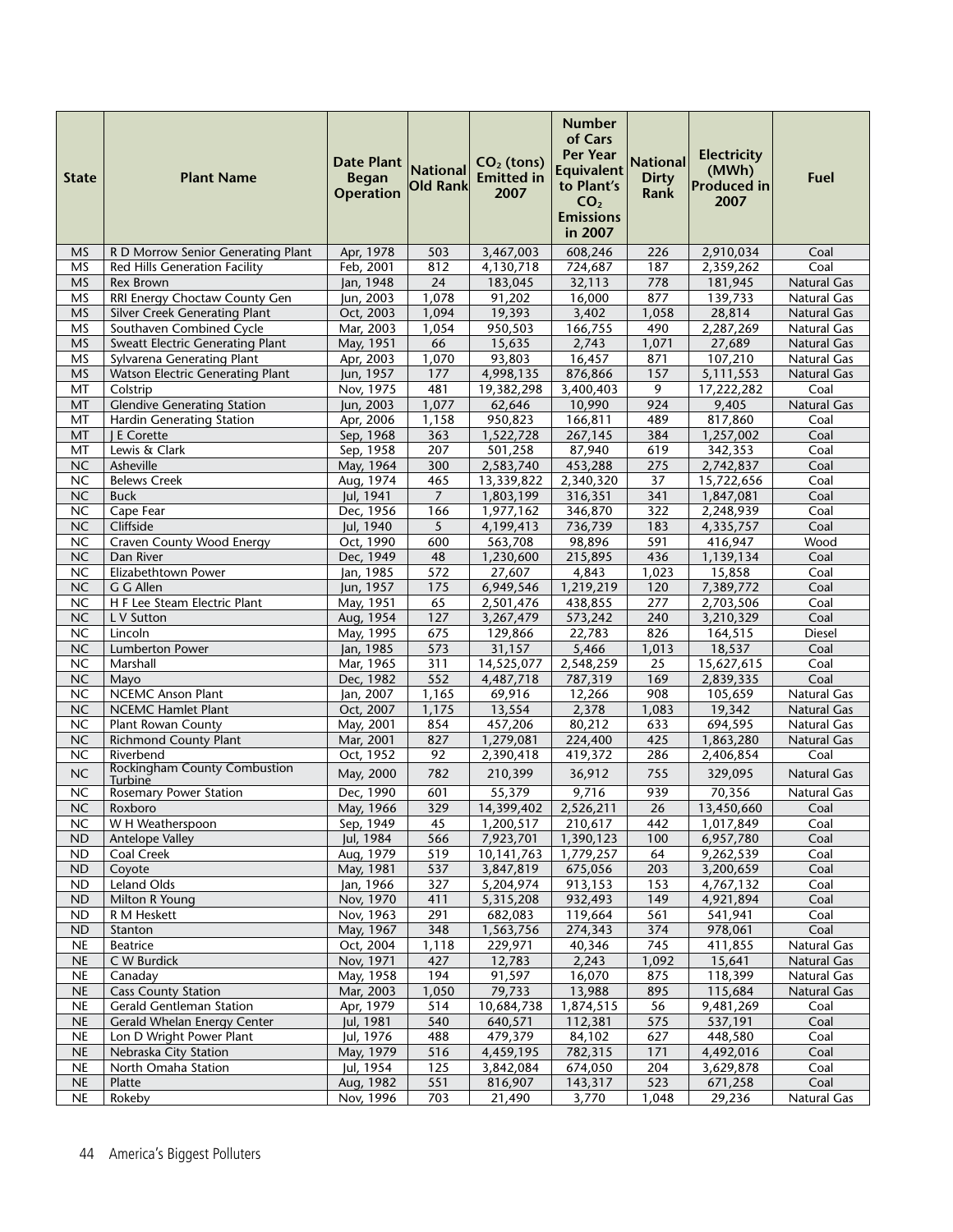| <b>State</b>           | <b>Plant Name</b>                                              | <b>Date Plant</b><br><b>Began</b><br><b>Operation</b> | <b>National</b><br><b>Old Rank</b> | $CO2$ (tons)<br><b>Emitted in</b><br>2007 | <b>Number</b><br>of Cars<br>Per Year<br><b>Equivalent</b><br>to Plant's<br>CO <sub>2</sub><br><b>Emissions</b><br>in 2007 | <b>National</b><br><b>Dirty</b><br>Rank | <b>Electricity</b><br>(MWh)<br><b>Produced in</b><br>2007 | Fuel                              |
|------------------------|----------------------------------------------------------------|-------------------------------------------------------|------------------------------------|-------------------------------------------|---------------------------------------------------------------------------------------------------------------------------|-----------------------------------------|-----------------------------------------------------------|-----------------------------------|
| <b>NE</b>              | <b>Sarpy County Station</b>                                    | Jun, 1996                                             | 697                                | 108,209                                   | 18,984                                                                                                                    | 856                                     | 151,716                                                   | <b>Natural Gas</b>                |
| NE                     | Sheldon                                                        | Iul. 1961                                             | 263                                | 1,881,365                                 | 330,064                                                                                                                   | 332                                     | 1,679,635                                                 | Coal                              |
| NE                     | Terry Bundy Generating Station                                 | Aug, 2003                                             | 1,086                              | 113,831                                   | 19,970                                                                                                                    | 842                                     | 214,054                                                   | Natural Gas                       |
| <b>NH</b>              | <b>Granite Ridge Energy</b>                                    | Feb, 2003                                             | 1,046                              | 1,191,488                                 | 209,033                                                                                                                   | 445                                     | 1,820,720                                                 | <b>Natural Gas</b>                |
| <b>NH</b>              | Merrimack                                                      | Dec, 1960                                             | 253                                | 3,726,216                                 | 653,722                                                                                                                   | 213                                     | 3,464,009                                                 | Coal                              |
| <b>NH</b>              | <b>NAEA Newington Energy LLC</b>                               | Jun, 2002                                             | 997                                | 1,282,581                                 | 225,014                                                                                                                   | 424                                     | 2,980,885                                                 | Natural Gas                       |
| <b>NH</b>              | Newington                                                      | Jun, 1974                                             | 460                                | 343,496                                   | 60,262                                                                                                                    | 688                                     | 339,299                                                   | <b>Residual Oil</b>               |
| <b>NH</b><br><b>NJ</b> | Schiller<br>AES Red Oak                                        | Oct, 1952<br>Jun, 2002                                | 91<br>993                          | 1,301,733<br>1,097,069                    | 228,374<br>192,468                                                                                                        | 419<br>464                              | 1,049,335<br>1,702,490                                    | Coal<br><b>Natural Gas</b>        |
| <b>NJ</b>              | <b>B</b> L England                                             | Oct, 1962                                             | 275                                | 1,681,692                                 | 295,034                                                                                                                   | 354                                     | 1,590,488                                                 | Coal                              |
| NJ                     | <b>Bayonne Plant Holding, LLC</b>                              | Sep, 1988                                             | 587                                | 113,458                                   | 19,905                                                                                                                    | 843                                     | 147,015                                                   | <b>Natural Gas</b>                |
| <b>N</b>               | Bergen                                                         | Jun, 1995                                             | 678                                | 2,380,464                                 | 417,625                                                                                                                   | 289                                     | 3,296,182                                                 | Natural Gas                       |
| N                      | <b>Burlington Generating Station</b>                           | May, 2000                                             | 770                                | 137,877                                   | 24,189                                                                                                                    | 810                                     | 222,506                                                   | <b>Natural Gas</b>                |
| NJ                     | Camden Plant Holding, LLC                                      | Mar, 1993                                             | 639                                | 116,325                                   | 20,408                                                                                                                    | 839                                     | 154,606                                                   | <b>Natural Gas</b>                |
| <b>NJ</b>              | Deepwater                                                      | Dec, 1954                                             | 136                                | 521,754                                   | 91,536                                                                                                                    | 608                                     | 551,934                                                   | Coal                              |
| <b>N</b>               | <b>Gilbert Generating Station</b>                              | Jan, 1974                                             | 456                                | 33,736                                    | 5,919                                                                                                                     | 1,007                                   | 38,923                                                    | <b>Natural Gas</b>                |
| <b>NJ</b>              | <b>Hudson Generating Station</b>                               | Dec, 1964                                             | 306                                | 2,618,709                                 | 459,423                                                                                                                   | 274                                     | 2,312,404                                                 | <b>Natural Gas</b>                |
| N                      | Kearny Generating Station                                      | May, 2001                                             | 864                                | $\overline{110,}746$                      | 19,429                                                                                                                    | 849                                     | 197,472                                                   | <b>Natural Gas</b>                |
| N                      | <b>Linden Cogeneration Facility</b>                            | Nov, 2001                                             | 918                                | 746,458                                   | 130,958                                                                                                                   | 548                                     | 1,902,130                                                 | <b>Natural Gas</b>                |
| <b>N</b>               | <b>Linden Generating Station</b>                               | Jun, 1995                                             | 679                                | 949,671                                   | 166,609                                                                                                                   | 491                                     | 1,385,326                                                 | Natural Gas                       |
| <b>NJ</b>              | <b>Mercer Generating Station</b>                               | Dec, 1960                                             | 254                                | 3,282,313                                 | 575,844                                                                                                                   | 238                                     | 3,211,154                                                 | Coal                              |
| NJ                     | Newark Bay Cogen                                               | Sep, 1993                                             | 649                                | 39,636                                    | 6,954                                                                                                                     | 981                                     | 55,971                                                    | Natural Gas                       |
| <b>NJ</b>              | North Jersey Energy Associates                                 | Aug, 1991                                             | 613                                | 401,171                                   | 70,381                                                                                                                    | 660                                     | 602,123                                                   | <b>Natural Gas</b>                |
| <b>N</b><br><b>NJ</b>  | Ocean Peaking Power, LP<br>Pedricktown Cogeneration Plant      | Jan, 2003<br>Mar, 1992                                | 1,036<br>622                       | 91,420<br>80,554                          | 16,039<br>14,132                                                                                                          | 876<br>894                              | 146,893<br>145,071                                        | Natural Gas<br>Natural Gas        |
| NJ                     | Sewaren Generating Station                                     | Nov, 1948                                             | 32                                 | 122,919                                   | 21,565                                                                                                                    | $\overline{832}$                        | 145,046                                                   | Residual Oil                      |
| <b>NJ</b>              | Sherman Avenue                                                 | May, 1991                                             | 608                                | 936                                       | 164                                                                                                                       | 1,162                                   | 50,563                                                    | <b>Diesel</b>                     |
| <b>NI</b>              | Sunoco Power Generation, LLC                                   | May, 1991                                             | 609                                | 170,947                                   | 29,991                                                                                                                    | 784                                     | 298,720                                                   | Natural Gas                       |
| <b>NM</b>              | <b>Afton Generating Station</b>                                | Oct, 2002                                             | 1,015                              | 54,739                                    | 9,603                                                                                                                     | 940                                     | 78,661                                                    | <b>Natural Gas</b>                |
| <b>NM</b>              | <b>Bluffview Power Plant</b>                                   | May, 2005                                             | 1,132                              | 199,131                                   | 34,935                                                                                                                    | 765                                     | 413,524                                                   | Natural Gas                       |
| <b>NM</b>              | Cunningham                                                     | Jul, 1957                                             | 178                                | 958,990                                   | 168,244                                                                                                                   | 487                                     | 1,459,100                                                 | <b>Natural Gas</b>                |
| <b>NM</b>              | Escalante                                                      | Dec, 1984                                             | 569                                | 1,967,641                                 | 345,200                                                                                                                   | 323                                     | 1,959,707                                                 | Coal                              |
| $\mathsf{N}\mathsf{M}$ | Four Corners Steam Elec Station                                | May, 1963                                             | 284                                | 15,084,774                                | 2,646,452                                                                                                                 | 23                                      | 15,700,442                                                | Coal                              |
| <b>NM</b>              | Lordsburg Generating Station                                   | Jul, 2002                                             | 1,001                              | 55,804                                    | 9,790                                                                                                                     | 937                                     | 90,620                                                    | <b>Natural Gas</b>                |
| $\mathsf{N}\mathsf{M}$ | Luna Energy Facility                                           | Dec, 2005                                             | $\overline{1,151}$                 | 1,175,375                                 | 206,206                                                                                                                   | 452                                     | 2,718,169                                                 | <b>Natural Gas</b>                |
| <b>NM</b>              | Maddox                                                         | Jul, 1967                                             | 351                                | 295,937                                   | 51,919                                                                                                                    | 714                                     | 499,373                                                   | Natural Gas                       |
| <b>NM</b>              | Milagro Cogeneration and Gas Plant                             | Nov. 1995                                             | 688                                | 444.025                                   | 77.899                                                                                                                    | 643                                     | 919.449                                                   | Natural Gas                       |
| <b>NM</b>              | Person Generating Project<br><b>Pyramid Generating Station</b> | May, 2000<br>Feb, 2003                                | 771<br>1,047                       | 5,301<br>51,268                           | 930<br>8,994                                                                                                              | 1,140<br>950                            | 9,452<br>84,381                                           | Natural Gas<br><b>Natural Gas</b> |
| <b>NM</b><br><b>NM</b> | <b>Reeves Generating Station</b>                               | Oct, 1958                                             | 210                                | 51,481                                    | 9,032                                                                                                                     | 949                                     | 72,596                                                    | Natural Gas                       |
| <b>NM</b>              | Rio Grande                                                     | Jan, 1957                                             | 170                                | 445,862                                   | 78,221                                                                                                                    | 639                                     | 702,165                                                   | Natural Gas                       |
| <b>NM</b>              | San Juan                                                       | Nov, 1973                                             | 454                                | 11,491,631                                | 2,016,076                                                                                                                 | 48                                      | 12,326,477                                                | Coal                              |
| <b>NV</b>              | <b>Apex Generating Station</b>                                 | Mar, 2003                                             | 1,062                              | 793,212                                   | 139,160                                                                                                                   | 534                                     | 1,208,840                                                 | <b>Natural Gas</b>                |
| NV                     | Chuck Lenzie Generating Station                                | Aug, 2005                                             | 1,146                              | 2,946,053                                 | 516,851                                                                                                                   | 254                                     | 6,977,940                                                 | Natural Gas                       |
| <b>NV</b>              | El Dorado Energy                                               | Apr, 2000                                             | 763                                | 1,096,069                                 | 192,293                                                                                                                   | 465                                     | 2,083,235                                                 | <b>Natural Gas</b>                |
| <b>NV</b>              | Fort Churchill                                                 | Oct, 1970                                             | 408                                | 578,658                                   | 101,519                                                                                                                   | 584                                     | 977,964                                                   | Natural Gas                       |
| <b>NV</b>              | Harry Allen                                                    | Jul, 1995                                             | 685                                | 47,937                                    | 8,410                                                                                                                     | 957                                     | 68,549                                                    | <b>Natural Gas</b>                |
| <b>NV</b>              | Las Vegas Cogeneration II, LLC                                 | Aug, 2002                                             | 1,011                              | 326,434                                   | 57,269                                                                                                                    | 697                                     | 524,060                                                   | Natural Gas                       |
| <b>NV</b>              | North Valmy                                                    | Dec, 1981                                             | 543                                | 3,695,051                                 | 648,255                                                                                                                   | 216                                     | 3,612,055                                                 | Coal                              |
| <b>NV</b>              | Reid Gardner                                                   | Apr, 1965                                             | $\overline{313}$                   | 4,718,754                                 | 827,852                                                                                                                   | 163                                     | 4,101,188                                                 | Coal                              |
| <b>NV</b>              | Silverhawk                                                     | Jan, 2004                                             | 1,099                              | 1,299,239                                 | 227,937                                                                                                                   | 421                                     | 1,978,068                                                 | <b>Natural Gas</b>                |
| <b>NV</b><br><b>NV</b> | Sunrise<br><b>Tracy</b>                                        | May, 1964<br>Oct, 1970                                | 301<br>409                         | 43,358<br>840,170                         | 7,607<br>147,398                                                                                                          | 967<br>517                              | 72,873                                                    | Natural Gas<br><b>Natural Gas</b> |
| <b>NV</b>              | Tri-Center Naniwa Energy                                       | Jun, 2001                                             | 875                                | 39,983                                    | 7,015                                                                                                                     | 978                                     | 1,414,101<br>43,123                                       | Natural Gas                       |
|                        | Walter M. Higgins III Generating                               |                                                       |                                    |                                           |                                                                                                                           |                                         |                                                           |                                   |
| <b>NV</b>              | <u>Station</u>                                                 | Sep, 2003                                             | 1,088                              | 624,899                                   | 109,631                                                                                                                   | 577                                     | 1,470,461                                                 | <b>Natural Gas</b>                |
| <b>NY</b>              | 23rd and 3rd                                                   | Aug, 2001                                             | 897                                | 108,501                                   | 19,035                                                                                                                    | 855                                     | 177,713                                                   | Natural Gas                       |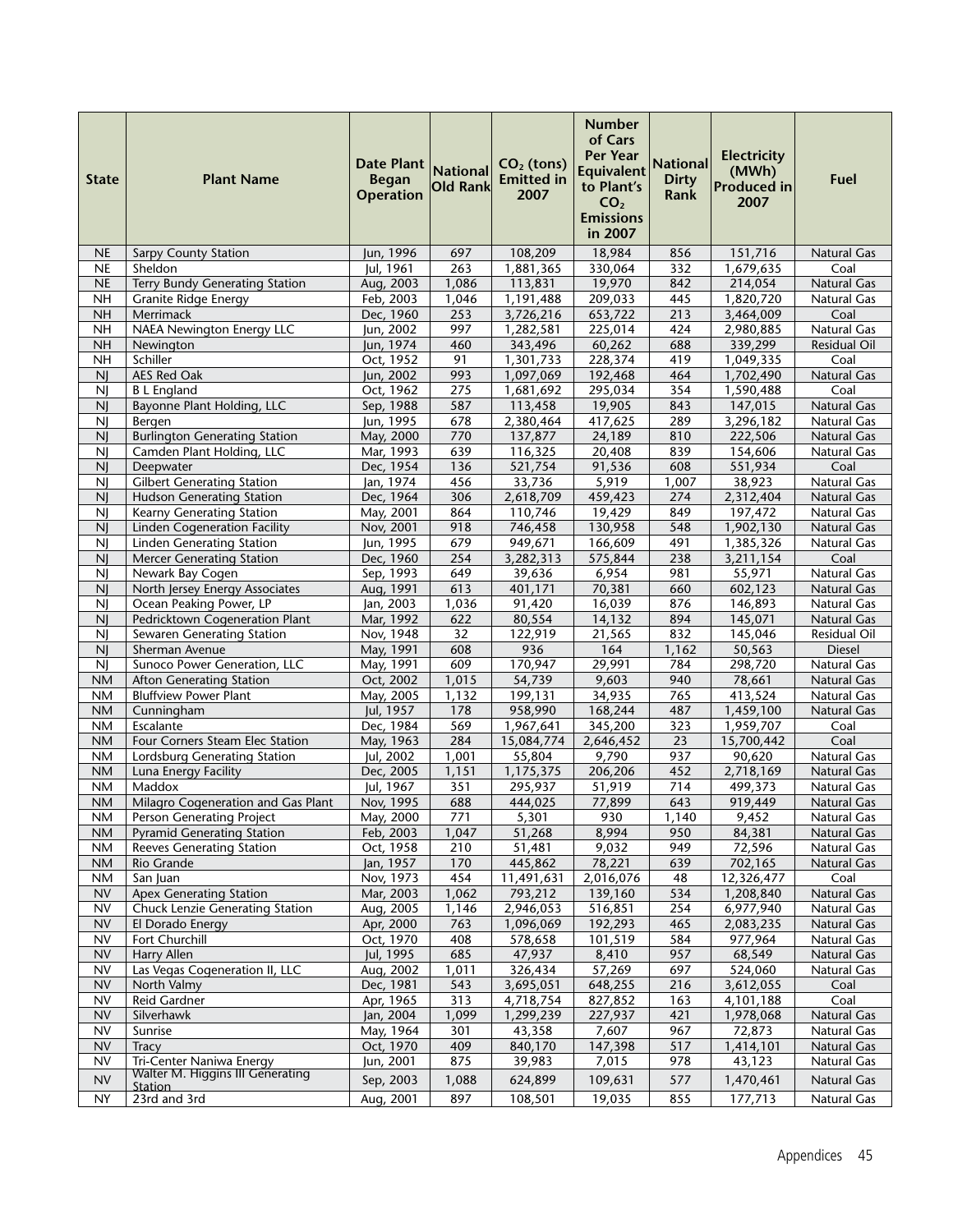| <b>State</b>           | <b>Plant Name</b>                                                     | <b>Date Plant</b><br><b>Began</b><br><b>Operation</b> | <b>National</b><br><b>Old Rank</b> | $CO2$ (tons)<br><b>Emitted in</b><br>2007 | <b>Number</b><br>of Cars<br><b>Per Year</b><br><b>Equivalent</b><br>to Plant's<br>CO <sub>2</sub><br><b>Emissions</b><br>in 2007 | <b>National</b><br><b>Dirty</b><br>Rank | <b>Electricity</b><br>(MWh)<br><b>Produced in</b><br>2007 | Fuel                              |
|------------------------|-----------------------------------------------------------------------|-------------------------------------------------------|------------------------------------|-------------------------------------------|----------------------------------------------------------------------------------------------------------------------------------|-----------------------------------------|-----------------------------------------------------------|-----------------------------------|
| <b>NY</b>              | 74th Street                                                           | Dec, 1978                                             | 511                                | 332,984                                   | 58,418                                                                                                                           | 693                                     | 300,276                                                   | <b>Residual Oil</b>               |
| NY                     | AES Cayuga, LLC                                                       | Aug, 1955                                             | 154                                | 2,370,486                                 | 415,875                                                                                                                          | 291                                     | 2,480,090                                                 | Coal                              |
| <b>NY</b>              | <b>AES Greenidge</b>                                                  | Apr, 1950                                             | 53                                 | 780,467                                   | 136,924                                                                                                                          | 538                                     | 760,243                                                   | Coal                              |
| <b>NY</b>              | AES Somerset (Kintigh)                                                | Aug, 1984                                             | 567                                | 5,289,504                                 | 927,983                                                                                                                          | 151                                     | 5,917,056                                                 | Coal                              |
| <b>NY</b>              | AES Westover (Goudey)                                                 | Oct, 1943                                             | 12                                 | 615,505                                   | 107,983                                                                                                                          | 579                                     | 495,603                                                   | Coal                              |
| NY                     | AG - Energy                                                           | May, 1994                                             | 660                                | 410                                       | 72                                                                                                                               | 1,168                                   | 667                                                       | <b>Natural Gas</b>                |
| <b>NY</b>              | Allegany Station No. 133                                              | Feb, 1996                                             | 690                                | 38,380                                    | 6,733                                                                                                                            | 986                                     | 81,437                                                    | <b>Natural Gas</b>                |
| NY                     | Arthur Kill                                                           | Aug, 1959                                             | 231                                | 975,883                                   | 171,207                                                                                                                          | 486                                     | 1,533,633                                                 | Natural Gas                       |
| <b>NY</b>              | Astoria Energy                                                        | Mar, 2006                                             | 1,156                              | 1,398,139                                 | 245,288                                                                                                                          | 404                                     | 3,747,571                                                 | <b>Natural Gas</b>                |
| <b>NY</b>              | Astoria Generating Station                                            | Jan, 1953                                             | 95                                 | 1,648,461                                 | 289,204                                                                                                                          | 360                                     | 2,266,494                                                 | <b>Residual Oil</b>               |
| <b>NY</b>              | <b>Athens Generating Company</b>                                      | Apr, 2003                                             | 1,067                              | 2,080,145                                 | 364,938                                                                                                                          | 311                                     | 5,027,359                                                 | Natural Gas                       |
| <b>NY</b><br><b>NY</b> | <b>Batavia Energy</b>                                                 | Sep, 1992                                             | 633                                | 9,715                                     | 1,704                                                                                                                            | 1,108                                   | $\overline{13,144}$                                       | <b>Natural Gas</b>                |
| NY                     | <b>Bayswater Peaking Facility</b><br>Bethlehem Energy Center (Albany) | Jul, 2002<br>Mar, 2005                                | 1,002<br>1,126                     | 57,398<br>675,520                         | 10,070<br>118,512                                                                                                                | 935<br>564                              | 83,175<br>2,230,647                                       | <b>Natural Gas</b><br>Natural Gas |
| <b>NY</b>              | <b>Bethpage Energy Center</b>                                         | Aug, 1989                                             | 592                                | 240,941                                   | 42,270                                                                                                                           | 739                                     | 471,725                                                   | <b>Natural Gas</b>                |
| <b>NY</b>              | <b>Binghamton Cogen Plant</b>                                         | Jan, 1993                                             | 638                                | 1,216                                     | 213                                                                                                                              | 1,159                                   | 1,933                                                     | Natural Gas                       |
| <b>NY</b>              | <b>Bowline Generating Station</b>                                     | Sep, 1972                                             | 440                                | 501,132                                   | 87,918                                                                                                                           | 620                                     | 651,828                                                   | Other Oil                         |
| <b>NY</b>              | Brentwood                                                             | Jul, 2001                                             | 892                                | 60,493                                    | 10,613                                                                                                                           | 930                                     | 107,700                                                   | Natural Gas                       |
| <b>NY</b>              | Brooklyn Navy Yard Cogeneration                                       | Mar, 1996                                             | 691                                | 1,128,320                                 | 197,951                                                                                                                          | 458                                     | 1,641,132                                                 | Natural Gas                       |
| <b>NY</b>              | <b>Carr Street Generating Station</b>                                 | Dec, 1993                                             | 653                                | 27,831                                    | 4,883                                                                                                                            | 1.022                                   | 42,969                                                    | Natural Gas                       |
| <b>NY</b>              | Carthage Energy                                                       | Nov, 1991                                             | 618                                | 13,299                                    | 2,333                                                                                                                            | 1,088                                   | 26,081                                                    | <b>Natural Gas</b>                |
| <b>NY</b>              | Castleton Power, LLC                                                  | Sep, 1992                                             | 634                                | 124,591                                   | 21,858                                                                                                                           | 829                                     | 238,576                                                   | Natural Gas                       |
| <b>NY</b>              | Charles Poletti                                                       | Mar, 1977                                             | 492                                | 1,301,207                                 | 228,282                                                                                                                          | 420                                     | 1,915,842                                                 | <b>Diesel</b>                     |
| <b>NY</b>              | <b>Dunkirk</b>                                                        | Jan, 1950                                             | 50                                 | 3,664,079                                 | 642,821                                                                                                                          | 219                                     | 3,645,934                                                 | Coal                              |
| <b>NY</b>              | Dynegy Danskammer                                                     | Jan, 1951                                             | 61                                 | 2,746,225                                 | 481,794                                                                                                                          | 265                                     | 2,702,823                                                 | Coal                              |
| <b>NY</b>              | Dynegy Roseton                                                        | Sep, 1974                                             | 466                                | 898,675                                   | 157,662                                                                                                                          | 505                                     | 1,134,052                                                 | <b>Residual Oil</b>               |
| <b>NY</b>              | E F Barrett                                                           | Jan, 1956                                             | 159                                | 923,028                                   | 161,935                                                                                                                          | 495                                     | 1,466,620                                                 | Natural Gas                       |
| <b>NY</b>              | <b>East River</b>                                                     | Sep, 1951                                             | 72                                 | 2,165,403                                 | 379,895                                                                                                                          | 306                                     | 3,039,506                                                 | Natural Gas                       |
| <b>NY</b>              | <b>Equus Freeport Power Generating</b><br>Station                     | Jul, 2004                                             | 1,116                              | 71,123                                    | 12,478                                                                                                                           | 904                                     | 117,957                                                   | <b>Natural Gas</b>                |
| NY                     | Far Rockaway                                                          | Jan, 1953                                             | 96                                 | 166,158                                   | 29,150                                                                                                                           | 788                                     | 265,093                                                   | Natural Gas                       |
| <b>NY</b>              | Freeport Power Plant No. 2                                            | Apr, 2004                                             | 1,110                              | 35,050                                    | 6,149                                                                                                                            | 1,000                                   | 56,343                                                    | <b>Natural Gas</b>                |
| NY                     | Glenwood                                                              | Jan, 1952                                             | 77                                 | 149,392                                   | 26,209                                                                                                                           | 799                                     | 226,097                                                   | Natural Gas                       |
| <b>NY</b>              | <b>Glenwood Landing Energy Center</b>                                 | Jun, 2002                                             | 987                                | 75,591                                    | 13,262                                                                                                                           | 900                                     | 136,298                                                   | <b>Natural Gas</b>                |
| <b>NY</b>              | Harlem River Yard                                                     | Jul, 2001                                             | 893                                | 60,512                                    | 10,616                                                                                                                           | 929                                     | 94,890                                                    | Natural Gas                       |
| <b>NY</b>              | Hawkeye Energy Greenport, LLC                                         | Jun, 2003                                             | 1,082                              | 65,184                                    | 11,436                                                                                                                           | 918                                     | 77,671                                                    | <b>Diesel</b>                     |
| <b>NY</b>              | <b>Hell Gate</b>                                                      | Aug, 2001                                             | 898                                | 66,668                                    | 11,696                                                                                                                           | 914                                     | 106,617                                                   | Natural Gas                       |
| ΝY                     | <b>Huntley Power</b>                                                  | Jan, 1945                                             | 17                                 | 2,897,734                                 | 508,374                                                                                                                          | 259                                     | 2,756,314                                                 | Coal                              |
| NY                     | Indeck-Corinth Energy Center                                          | Jul, 1995                                             | 684                                | 248,973                                   | 43,680                                                                                                                           | 738                                     | 525,232                                                   | Natural Gas                       |
| NY<br><b>NY</b>        | Indeck-Olean Energy Center                                            | Jun, 1994                                             | 662<br>596                         | 123,605<br>13,535                         | 21,685                                                                                                                           | 831<br>1,084                            | 248,417                                                   | Natural Gas                       |
| <b>NY</b>              | Indeck-Oswego Energy Center<br>Indeck-Silver Springs Energy Center    | May, 1990<br>Jun, 1991                                | 612                                | 7,654                                     | 2,375<br>1,343                                                                                                                   | 1,126                                   | 25,907<br>13,402                                          | Natural Gas<br><b>Natural Gas</b> |
| NY                     | Indeck-Yerkes Energy Center                                           | Jan, 1988                                             | 586                                | 12,360                                    | 2,168                                                                                                                            | 1,095                                   | 22,362                                                    | Natural Gas                       |
| <b>NY</b>              | Independence                                                          | Aug, 1994                                             | 664                                | 1,071,993                                 | 188,069                                                                                                                          | 469                                     | 2,366,414                                                 | Natural Gas                       |
| <b>NY</b>              | <b>Lovett Generating Station</b>                                      | Mar, 1955                                             | 145                                | 1,621,389                                 | 284,454                                                                                                                          | 364                                     | 1,379,141                                                 | Coal                              |
| <b>NY</b>              | Massena Energy Facility                                               | Apr, 1993                                             | 640                                | 7,155                                     | 1,255                                                                                                                            | 1,131                                   | 8,398                                                     | Natural Gas                       |
| <b>NY</b>              | Niagara Generation, LLC                                               | Sep, 1991                                             | 614                                | 254,676                                   | 44,680                                                                                                                           | 736                                     | 192,323                                                   | Coal                              |
| <b>NY</b>              | North 1st                                                             | Aug, 2001                                             | 901                                | 70,610                                    | 12,388                                                                                                                           | 906                                     | 120,189                                                   | Natural Gas                       |
| <b>NY</b>              | Northport                                                             | Jan, 1967                                             | 339                                | 4,036,116                                 | 708,090                                                                                                                          | 191                                     | 5,808,634                                                 | Residual Oil                      |
| NY.                    | Onondaga Cogeneration                                                 | Oct, 1993                                             | 651                                | 4,157                                     | 729                                                                                                                              | 1,146                                   | 6,337                                                     | Natural Gas                       |
| <b>NY</b>              | Oswego Harbor Power                                                   | Jan, 1940                                             | 3                                  | 237,011                                   | 41,581                                                                                                                           | 741                                     | 258,715                                                   | Residual Oil                      |
| <b>NY</b>              | Pinelawn Power                                                        | Jun, 2005                                             | 1,140                              | 168,116                                   | 29,494                                                                                                                           | 786                                     | 286,883                                                   | Natural Gas                       |
| <b>NY</b>              | Poletti 500 MW CC                                                     | Dec, 2005                                             | 1,152                              | 1,425,843                                 | 250,148                                                                                                                          | 399                                     | 3,422,494                                                 | Natural Gas                       |
| <b>NY</b>              | Port Jefferson Energy Center                                          | Jan, 1958                                             | 186                                | 958,900                                   | 168,228                                                                                                                          | 488                                     | 1,455,036                                                 | Natural Gas                       |
| <b>NY</b>              | Pouch Terminal                                                        | Aug, 2001                                             | 900                                | 89,585                                    | 15,717                                                                                                                           | 884                                     | 155,585                                                   | Natural Gas                       |
| <b>NY</b>              | PPL Edgewood Energy                                                   | Jul, 2002                                             | 1,005                              | 113,043                                   | 19,832                                                                                                                           | 845                                     | 195,999                                                   | Natural Gas                       |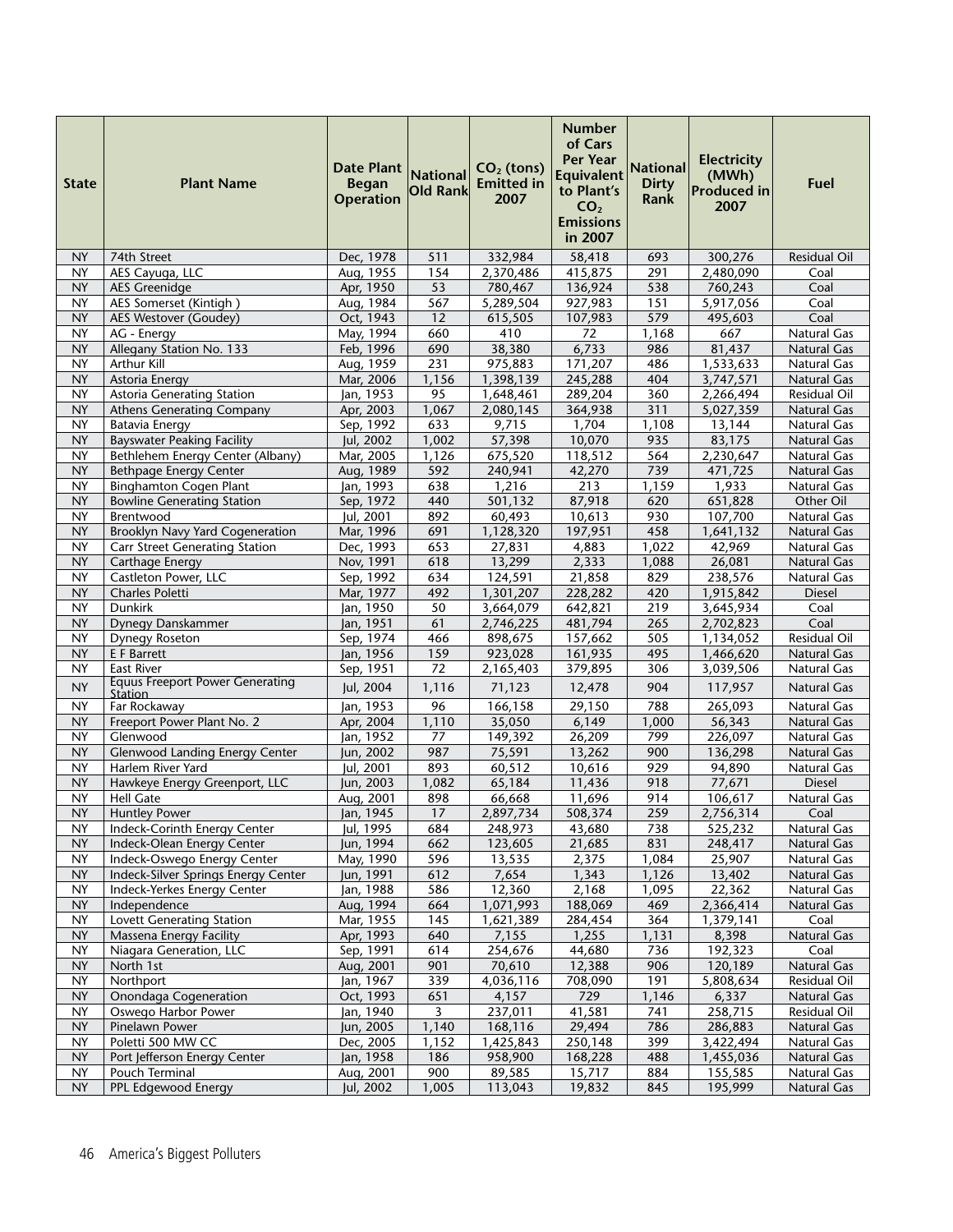| <b>State</b>    | <b>Plant Name</b>                                                          | <b>Date Plant</b><br><b>Began</b><br><b>Operation</b> | <b>National</b><br><b>Old Rank</b> | $CO2$ (tons)<br><b>Emitted in</b><br>2007 | <b>Number</b><br>of Cars<br><b>Per Year</b><br><b>Equivalent</b><br>to Plant's<br>CO <sub>2</sub><br><b>Emissions</b><br>in 2007 | <b>National</b><br><b>Dirty</b><br>Rank | <b>Electricity</b><br>(MWh)<br><b>Produced in</b><br>2007 | Fuel                                     |
|-----------------|----------------------------------------------------------------------------|-------------------------------------------------------|------------------------------------|-------------------------------------------|----------------------------------------------------------------------------------------------------------------------------------|-----------------------------------------|-----------------------------------------------------------|------------------------------------------|
| NY              | PPL Shoreham Energy                                                        | Jul, 2002                                             | 1,007                              | 33,897                                    | 5,947                                                                                                                            | $\overline{1,005}$                      | 43,174                                                    | <b>Diesel</b>                            |
| <b>NY</b>       | <b>Project Orange Facility</b>                                             | Aug, 1992                                             | 632                                | 152,146                                   | 26,692                                                                                                                           | 796                                     | 250,964                                                   | <b>Natural Gas</b>                       |
| <b>NY</b>       | Ravenswood Generating Station                                              | Feb, 1963                                             | $\overline{279}$                   | 2,911,690                                 | 510,823                                                                                                                          | 256                                     | 4,603,310                                                 | Natural Gas                              |
| <b>NY</b>       | Rensselaer Cogen                                                           | Apr, 1994                                             | 658                                | 9,327                                     | 1,636                                                                                                                            | 1,110                                   | 14,953                                                    | <b>Natural Gas</b>                       |
| <b>NY</b>       | Richard M Flynn (Holtsville)                                               | Apr, 1994                                             | 656                                | 407,115                                   | 71,424                                                                                                                           | 658                                     | 597,601                                                   | <b>Natural Gas</b>                       |
| <b>NY</b>       | Rochester 7 - Russell Station                                              | Dec, 1948                                             | 33                                 | 1,433,256                                 | 251,448                                                                                                                          | 398                                     | 1,315,233                                                 | Coal                                     |
| <b>NY</b>       | S A Carlson                                                                | Dec, 1950                                             | 60                                 | 290,520                                   | 50,969                                                                                                                           | 717                                     | 177,602                                                   | Coal                                     |
| <b>NY</b>       | <b>Sterling Power Plant</b>                                                | Oct, 1991                                             | 616                                | 3,521                                     | 618                                                                                                                              | 1,148                                   | 4,949                                                     | Natural Gas                              |
| NY<br><b>NY</b> | Vernon Boulevard                                                           | Aug, 2001                                             | 899                                | 69,979                                    | 12,277                                                                                                                           | 907                                     | 119,045                                                   | <b>Natural Gas</b>                       |
| OН              | <b>WPS Syracuse Generation, LLC</b><br>AMP-Ohio Gas Turbines Bowling Green | Feb, 1994<br>Feb, 2001                                | 655<br>810                         | 33,890<br>509                             | 5,946<br>89                                                                                                                      | 1,006<br>1,165                          | 72,262<br>570                                             | <b>Natural Gas</b><br>Natural Gas        |
| OH              | AMP-Ohio Gas Turbines Galion                                               | Jun, 2001                                             | 870                                | 285                                       | 50                                                                                                                               | 1,174                                   | 248                                                       | <b>Natural Gas</b>                       |
| OH              | AMP-Ohio Gas Turbines Napoleon                                             | Mar, 2001                                             | 820                                | 334                                       | 59                                                                                                                               | 1,170                                   | 410                                                       | <b>Natural Gas</b>                       |
| OH              | Ashtabula                                                                  | Jun, 1958                                             | 201                                | 1,686,152                                 | 295,816                                                                                                                          | 352                                     | 1,560,384                                                 | Coal                                     |
| OH              | Avon Lake Power Plant                                                      | Dec, 1949                                             | 47                                 | 2,979,805                                 | 522,773                                                                                                                          | 250                                     | 3,078,474                                                 | Coal                                     |
| OH              | <b>Bay Shore</b>                                                           | Aug, 1955                                             | 155                                | 4,753,101                                 | 833,877                                                                                                                          | 162                                     | 4,295,681                                                 | Coal                                     |
| OН              | Cardinal                                                                   | Feb, 1967                                             | 341                                | 10,598,682                                | 1,859,418                                                                                                                        | 58                                      | 11,210,960                                                | Coal                                     |
| OH              | Conesville                                                                 | Oct, 1962                                             | 274                                | 11,104,478                                | 1,948,154                                                                                                                        | $\overline{51}$                         | 11,160,796                                                | Coal                                     |
| OH              | Darby Electric Generating Station                                          | May, 2001                                             | 849                                | 64,367                                    | 11,292                                                                                                                           | 921                                     | 86,642                                                    | Natural Gas                              |
| OH              | Eastlake                                                                   | Sep, 1953                                             | 109                                | 7,858,316                                 | 1,378,652                                                                                                                        | 102                                     | 8,539,104                                                 | Coal                                     |
| OH              | Frank M Tait Station                                                       | Jun, 1995                                             | 680                                | 15,796                                    | 2,771                                                                                                                            | 1,069                                   | 18,745                                                    | <b>Natural Gas</b>                       |
| OH              | Gen J M Gavin                                                              | Oct, 1974                                             | 468                                | 19,141,670                                | 3,358,188                                                                                                                        | 10                                      | 20,328,098                                                | Coal                                     |
| OH              | Greenville Electric Gen Station                                            | Jun, 2000                                             | 789                                | 34,169                                    | 5,995                                                                                                                            | 1,003                                   | 53,127                                                    | Natural Gas                              |
| OH              | Hamilton Municipal Power Plant                                             | Jun, 1974                                             | 461                                | 392,544                                   | 68,867                                                                                                                           | 662                                     | 301,909                                                   | Coal                                     |
| OH              | Hanging Rock Energy Facility                                               | Apr, 2003                                             | 1,064                              | 777,433                                   | 136,392                                                                                                                          | 539                                     | 1,686,291                                                 | Natural Gas                              |
| OH              | J M Stuart                                                                 | Jun, 1970                                             | 402                                | 14,268,967                                | 2,503,327                                                                                                                        | 27                                      | 16,065,476                                                | Coal                                     |
| OH              | Killen Station                                                             | Jun, 1982                                             | 549<br>144                         | 4,414,559                                 | 774,484                                                                                                                          | 174<br>122                              | 4,477,454                                                 | Coal                                     |
| OH<br>OH        | <b>Kyger Creek</b><br>Lake Shore                                           | Feb, 1955<br>Jun, 1962                                | 270                                | 6,857,137<br>1,422,268                    | 1,203,006<br>249,521                                                                                                             | 400                                     | 7,368,604<br>1,299,188                                    | Coal<br>Coal                             |
| OH              | <b>Madison Generating Station</b>                                          | May, 2000                                             | 781                                | 156,708                                   | 27,493                                                                                                                           | 791                                     | 192,026                                                   | <b>Natural Gas</b>                       |
| OH              | Miami Fort Generating Station                                              | Dec, 1949                                             | 49                                 | 7,151,743                                 | 1,254,692                                                                                                                        | 116                                     | 7,399,485                                                 | Coal                                     |
| OH              | Muskingum River                                                            | Dec, 1953                                             | 111                                | 8,050,570                                 | 1,412,381                                                                                                                        | 97                                      | 8,904,666                                                 | Coal                                     |
| OH              | <b>Niles</b>                                                               | Jan, 1954                                             | 113                                | 1,288,903                                 | 226,123                                                                                                                          | 423                                     | 1,276,221                                                 | Coal                                     |
| OH              | O H Hutchings                                                              | Jul, 1948                                             | 29                                 | 749,495                                   | 131,490                                                                                                                          | 546                                     | 691,412                                                   | Coal                                     |
| OH              | Omega JV2 Bowling Green                                                    | May, 2000                                             | 766                                | 522                                       | 92                                                                                                                               | 1,164                                   | 766                                                       | Natural Gas                              |
| OH              | Omega JV2 Hamilton                                                         | May, 2000                                             | 767                                | 426                                       | 75                                                                                                                               | 1,167                                   | 603                                                       | Natural Gas                              |
| OH              | Picway                                                                     | Nov. 1955                                             | 156                                | 501.705                                   | 88.018                                                                                                                           | 618                                     | 384.201                                                   | Coal                                     |
| OH              | R E Burger                                                                 | Jan, 1944                                             | 13                                 | 2,038,237                                 | 357,585                                                                                                                          | 317                                     | 1,297,406                                                 | Coal                                     |
| OН              | <b>Richard Gorsuch</b>                                                     | Jul, 1951                                             | 68                                 | 1,778,480                                 | 312,014                                                                                                                          | 343                                     | 1,488,696                                                 | Coal                                     |
| OH              | <b>Richland Peaking Station</b>                                            | Mar, 2000                                             | 755                                | 39,623                                    | 6,951                                                                                                                            | 982                                     | 44,549                                                    | <b>Natural Gas</b>                       |
| OH              | Robert P Mone                                                              | Jun, 2002                                             | 992                                | 106,302                                   | 18,650                                                                                                                           | 858                                     | 169,675                                                   | Natural Gas                              |
| OH              | <b>Rolling Hills Generating LLC</b>                                        | Mar, 2003                                             | 1,051                              | 23,250                                    | 4,079                                                                                                                            | 1,036                                   | 36,254                                                    | Natural Gas                              |
| OH<br>OH        | Tait Electric Generating Station<br>Troy Energy, LLC                       | Apr, 2002<br>Apr, 2002                                | 962<br>957                         | 51,593<br>58,083                          | 9,051<br>10,190                                                                                                                  | 947<br>934                              | 66,642                                                    | <b>Natural Gas</b><br><b>Natural Gas</b> |
| OH              | W H Sammis                                                                 | Jan, 1959                                             | 218                                | 15,677,291                                | 2,750,402                                                                                                                        | 21                                      | 87,723<br>16,293,580                                      | Coal                                     |
| OH              | W H Zimmer Generating Station                                              | Mar, 1991                                             | 605                                | 7,329,384                                 | 1,285,857                                                                                                                        | 112                                     | 8,992,725                                                 | Coal                                     |
| OH              | Walter C Beckjord Generating Station                                       | Jun, 1952                                             | 86                                 | 6,627,725                                 | 1,162,759                                                                                                                        | 127                                     | 6,654,641                                                 | Coal                                     |
| OH              | <b>Washington Energy Facility</b>                                          | Apr, 2002                                             | 969                                | 316,592                                   | 55,542                                                                                                                           | 700                                     | 697,108                                                   | <b>Natural Gas</b>                       |
| OH              | Waterford Plant                                                            | Apr, 2003                                             | 1,066                              | 268,868                                   | 47,170                                                                                                                           | 731                                     | 413,384                                                   | Natural Gas                              |
| OH              | West Lorain                                                                | Feb, 2001                                             | 815                                | 45,941                                    | 8,060                                                                                                                            | 963                                     | 58,968                                                    | <b>Natural Gas</b>                       |
| OH              | Woodsdale                                                                  | May, 1992                                             | 627                                | 114,701                                   | 20,123                                                                                                                           | 841                                     | 67,934                                                    | Natural Gas                              |
| OK              | Anadarko                                                                   | Oct, 1958                                             | 212                                | 10,027                                    | 1,759                                                                                                                            | 1,106                                   | 17,234                                                    | <b>Natural Gas</b>                       |
| OK              | Chouteau Power Plant                                                       | Jun, 2000                                             | 790                                | 799,269                                   | 140,223                                                                                                                          | 532                                     | 1,858,614                                                 | Natural Gas                              |
| OK              | Comanche (8059)                                                            | Jun, 1973                                             | 452                                | 591,756                                   | 103,817                                                                                                                          | 582                                     | 656,336                                                   | <b>Natural Gas</b>                       |
| OK              | <b>Grand River Dam Authority</b>                                           | Jan, 1982                                             | 544                                | 8,381,481                                 | 1,470,435                                                                                                                        | 88                                      | 7,499,358                                                 | Coal                                     |
| OK              | Green Country Energy, LLC                                                  | Oct, 2001                                             | 916                                | 1,313,024                                 | 230,355                                                                                                                          | 416                                     | 3,127,094                                                 | <b>Natural Gas</b>                       |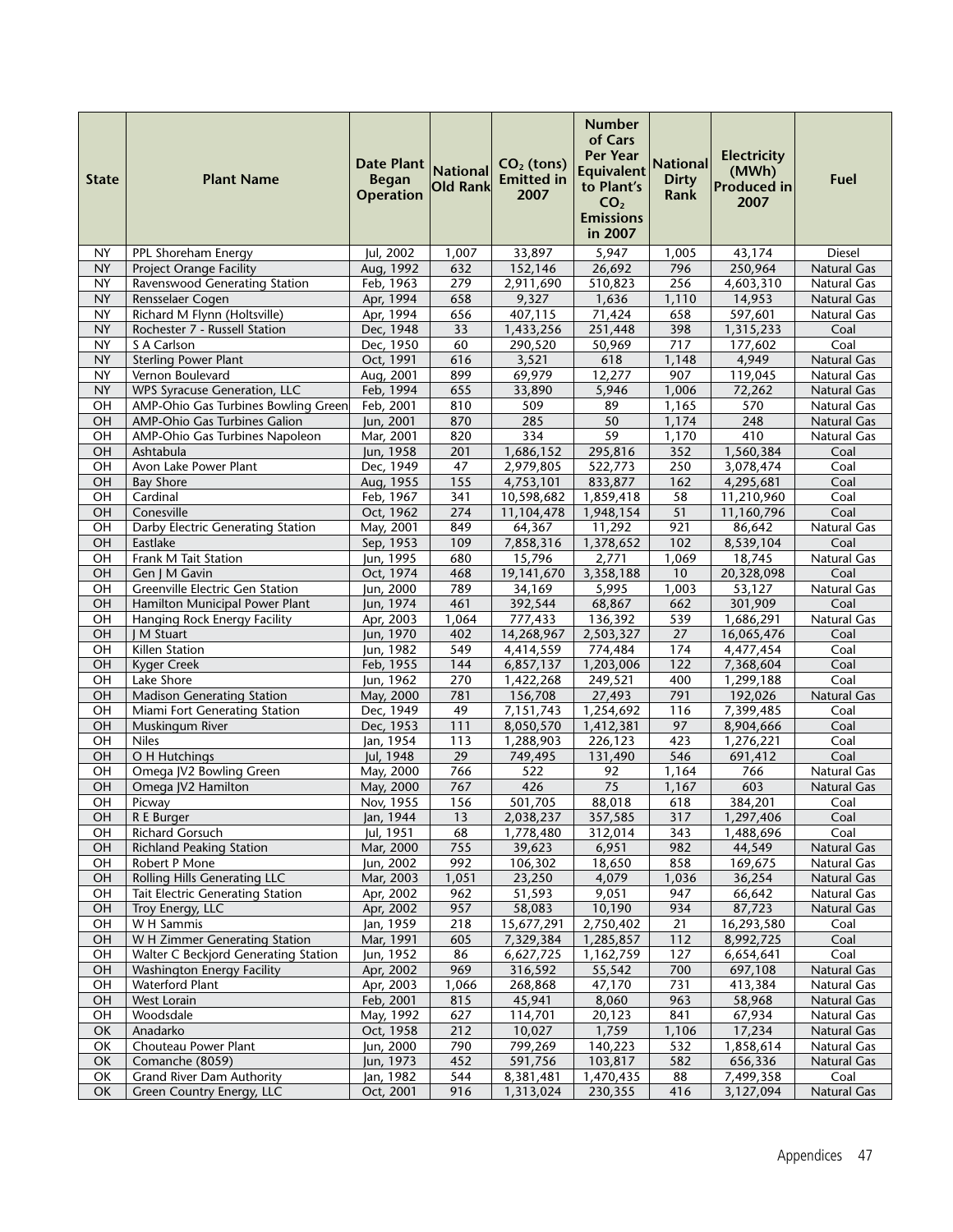| <b>State</b>    | <b>Plant Name</b>                                                     | <b>Date Plant</b><br><b>Began</b><br><b>Operation</b> | <b>National</b><br><b>Old Rank</b> | $CO2$ (tons)<br><b>Emitted</b> in<br>2007 | Number<br>of Cars<br><b>Per Year</b><br><b>Equivalent</b><br>to Plant's<br>CO <sub>2</sub><br><b>Emissions</b><br>in 2007 | <b>National</b><br><b>Dirty</b><br>Rank | <b>Electricity</b><br>(MWh)<br><b>Produced in</b><br>2007 | Fuel                       |
|-----------------|-----------------------------------------------------------------------|-------------------------------------------------------|------------------------------------|-------------------------------------------|---------------------------------------------------------------------------------------------------------------------------|-----------------------------------------|-----------------------------------------------------------|----------------------------|
| ОΚ              | Horseshoe Lake                                                        | Apr, 1958                                             | 191                                | 792,177                                   | 138,978                                                                                                                   | 535                                     | 1,219,585                                                 | Natural Gas                |
| <b>OK</b>       | Hugo                                                                  | Apr, 1982                                             | 548                                | 3,544,815                                 | 621,897                                                                                                                   | 223                                     | 3,158,228                                                 | Coal                       |
| OK              | <b>McClain Energy Facility</b>                                        | Mar, 2001                                             | 828                                | 1,360,007                                 | 238,598                                                                                                                   | 409                                     | 2,138,791                                                 | Natural Gas                |
| OK              | Mooreland                                                             | Mar, 1964                                             | $\overline{296}$                   | 151,147                                   | 26,517                                                                                                                    | 798                                     | 254,659                                                   | <b>Natural Gas</b>         |
| OK              | Muskogee                                                              | May, 1956                                             | 161                                | 9,191,321                                 | 1,612,512                                                                                                                 | 78                                      | 9,367,369                                                 | Coal                       |
| OK              | Mustang<br>Northeastern                                               | May, 1950                                             | 54<br>404                          | 602,832                                   | 105,760                                                                                                                   | 580<br>87                               | 1,037,489                                                 | Natural Gas                |
| OK<br>OK        | Oneta Energy Center                                                   | Jun, 1970<br>Jun, 2002                                | 988                                | 8,562,036<br>889,882                      | 1,502,112<br>156,120                                                                                                      | 506                                     | 9,155,307<br>2,003,803                                    | Coal<br>Natural Gas        |
| OK              | Ponca                                                                 | Oct, 1977                                             | 500                                | 45,440                                    | 7,972                                                                                                                     | 964                                     | 87,952                                                    | Natural Gas                |
| <b>OK</b>       | Redbud Power Plant                                                    | Apr, 2003                                             | 1,068                              | 1,332,897                                 | 233,841                                                                                                                   | 414                                     | 3,000,410                                                 | Natural Gas                |
| OK              | Riverside (4940)                                                      | Jun, 1974                                             | 462                                | 1,344,122                                 | 235,811                                                                                                                   | 411                                     | 2,226,891                                                 | Natural Gas                |
| OK              | Seminole (2956)                                                       | Mar, 1971                                             | 418                                | 2,483,797                                 | 435,754                                                                                                                   | 278                                     | 3,744,365                                                 | Natural Gas                |
| OK              | Sooner                                                                | Nov, 1979                                             | 522                                | 7,030,959                                 | 1,233,501                                                                                                                 | 119                                     | 6,891,814                                                 | Coal                       |
| OK              | Southwestern                                                          | Jan, 1970                                             | 386                                | 454,242                                   | 79,692                                                                                                                    | 634                                     | 764,908                                                   | <b>Natural Gas</b>         |
| OK              | <b>Spring Creek Power Plant</b>                                       | May, 2001                                             | 847                                | 67,203                                    | 11,790                                                                                                                    | 911                                     | 103,243                                                   | Natural Gas                |
| OK              | Tenaska Kiamichi Generating Station                                   | Nov, 2002                                             | 1,020                              | 2,381,684                                 | 417,839                                                                                                                   | 288                                     | 5,738,323                                                 | Natural Gas                |
| OK              | Tulsa<br>Boardman                                                     | Jan, 1970                                             | 387                                | 305,196                                   | 53,543<br>844,438                                                                                                         | 708<br>161                              | 432,115                                                   | Natural Gas                |
| <b>OR</b><br>OR | Coyote Springs                                                        | Apr, 1980<br>Nov, 1995                                | 525<br>689                         | 4,813,294<br>1,311,337                    | 230,059                                                                                                                   | 417                                     | 4,618,225<br>2,636,207                                    | Coal<br>Natural Gas        |
| <b>OR</b>       | Hermiston                                                             | Jul, 1996                                             | 698                                | 1,471,990                                 | 258,244                                                                                                                   | 391                                     | 2,292,208                                                 | Natural Gas                |
| <b>OR</b>       | Hermiston Power Plant                                                 | Apr, 2002                                             | 963                                | 1,328,586                                 | 233,085                                                                                                                   | 415                                     | 3,156,740                                                 | Natural Gas                |
| <b>OR</b>       | Klamath Cogeneration Project                                          | May, 2001                                             | 857                                | 1,040,574                                 | 182,557                                                                                                                   | 475                                     | 2,575,710                                                 | <b>Natural Gas</b>         |
| <b>OR</b>       | Klamath Energy LLC                                                    | May, 2002                                             | 972                                | 15,846                                    | 2,780                                                                                                                     | 1,068                                   | 26,590                                                    | Natural Gas                |
| <b>OR</b>       | Port Westward                                                         | Jun, 2007                                             | 1,172                              | 747,238                                   | 131,094                                                                                                                   | 547                                     | 1,744,433                                                 | Natural Gas                |
| PA              | AES Ironwood                                                          | Jul, 2001                                             | 888                                | 1,050,916                                 | 184,371                                                                                                                   | 473                                     | 1,552,841                                                 | Natural Gas                |
| PA              | Allegheny Energy Hunlock Unit 4                                       | Dec, 2000                                             | 808                                | 21,690                                    | 3,805                                                                                                                     | 1,046                                   | 38,052                                                    | <b>Natural Gas</b>         |
| PA              | Allegheny Energy Unit 1 and Unit 2                                    | Nov, 1999                                             | 748                                | 48,744                                    | 8,552                                                                                                                     | 955                                     | 83,337                                                    | Natural Gas                |
| PA<br>PA        | Allegheny Energy Unit 8 and Unit 9<br>Allegheny Energy Units 3, 4 & 5 | Sep, 2000<br>Jul, 2003                                | 804<br>1,084                       | 24,118<br>269,451                         | 4,231<br>47,272                                                                                                           | 1,031<br>728                            | 45,016<br>410,840                                         | Natural Gas<br>Natural Gas |
| PA              | Armstrong Energy Ltd Part                                             | Apr, 2002                                             | 959                                | 52,985                                    | 9,296                                                                                                                     | 945                                     | 69,225                                                    | Natural Gas                |
| PA              | <b>Armstrong Power Station</b>                                        | Jan, 1958                                             | 187                                | 2,195,757                                 | 385,221                                                                                                                   | 301                                     | 2,273,217                                                 | Coal                       |
| PA              | Bethlehem Power Plant                                                 | Aug, 2002                                             | 1,010                              | 883,159                                   | 154,940                                                                                                                   | 508                                     | 1,224,797                                                 | Natural Gas                |
| PA              | <b>Bruce Mansfield</b>                                                | Dec, 1975                                             | 482                                | 17,387,361                                | 3,050,414                                                                                                                 | 16                                      | 19,370,630                                                | Coal                       |
| PA              | <b>Brunner Island</b>                                                 | Jun, 1961                                             | 262                                | 9,380,958                                 | 1,645,782                                                                                                                 | 72                                      | 10,988,383                                                | Coal                       |
| PA              | <b>Brunot Island Power Station</b>                                    | Jun, 1973                                             | 449                                | 23,116                                    | 4,055                                                                                                                     | 1,038                                   | 9,118                                                     | Natural Gas                |
| PA              | Chambersburg Units 12 and 13                                          | Dec, 2001                                             | 924                                | 76,215                                    | 13,371                                                                                                                    | 898                                     | 127,504                                                   | Natural Gas                |
| PA<br>PA        | Cheswick                                                              | Dec, 1970                                             | 413                                | 2,903,425<br>12,124,919                   | 509,373                                                                                                                   | 257                                     | 3,085,749<br>13,744,914                                   | Coal                       |
| PA              | Conemaugh<br>Cromby                                                   | May, 1970<br>Jan, 1954                                | 397<br>114                         | 1,062,055                                 | 2,127,179<br>186,325                                                                                                      | 44<br>472                               | 925,240                                                   | Coal<br>Coal               |
| PA              | <b>Eddystone Generating Station</b>                                   | Jan, 1959                                             | 219                                | 3,855,827                                 | 676,461                                                                                                                   | 202                                     | 3,416,656                                                 | Coal                       |
| PA              | Elrama                                                                | Jun, 1952                                             | 84                                 | 2,343,388                                 | 411,121                                                                                                                   | 293                                     | 2,231,618                                                 | Coal                       |
| PA              | Fairless Energy, LLC                                                  | Feb, 2004                                             | 1,101                              | 1,582,337                                 | 277,603                                                                                                                   | 370                                     | 3,790,411                                                 | Natural Gas                |
| PA              | <b>Fayette Energy Facility</b>                                        | Mar, 2003                                             | 1,056                              | 303,637                                   | 53,270                                                                                                                    | 710                                     | 655,396                                                   | Natural Gas                |
| PA              | FPL Energy Marcus Hook, LP                                            | Jun, 2004                                             | 1,113                              | 1,084,798                                 | 190,315                                                                                                                   | 466                                     | 1,636,246                                                 | Natural Gas                |
| PA              | Grays Ferry Cogen Partnership                                         | Jan, 1998                                             | 716                                | 208,660                                   | 36,607                                                                                                                    | 757                                     | 288,057                                                   | Natural Gas                |
| PA              | Handsome Lake Energy                                                  | Jun, 2001                                             | 878                                | 104,308                                   | 18,300                                                                                                                    | 860                                     | 140,811                                                   | Natural Gas                |
| PA              | Hatfields Ferry Power Station                                         | Jan, 1969                                             | 365                                | 10,173,499                                | 1,784,824                                                                                                                 | 63                                      | 11,031,147                                                | Coal                       |
| PA              | <b>Hazleton Generation</b><br>Homer City                              | Mar, 2002<br>Jun, 1969                                | 940                                | 7,373                                     | 1,293                                                                                                                     | 1,130                                   | 10,781                                                    | Natural Gas                |
| PA<br>PA        | Hunlock Power Station                                                 | Jan, 1959                                             | 371<br>220                         | 13,576,987<br>356,647                     | 2,381,928<br>62,570                                                                                                       | 34<br>681                               | 14,522,853<br>293,312                                     | Coal<br>Coal               |
| PA              | Hunterstown Combined Cycle                                            | Apr, 2002                                             | 952                                | 530,540                                   | 93,077                                                                                                                    | 602                                     | 813,358                                                   | Natural Gas                |
| PA              | Keystone                                                              | Jun, 1967                                             | 349                                | 11,898,614                                | 2,087,476                                                                                                                 | 45                                      | 13,007,877                                                | Coal                       |
| PA              | Liberty Electric Power Plant                                          | Mar, 2002                                             | 946                                | 750,646                                   | 131,692                                                                                                                   | 545                                     | 1,171,925                                                 | Natural Gas                |
| PA              | Lower Mount Bethel Energy                                             | Nov, 2003                                             | 1,097                              | 550,914                                   | 96,652                                                                                                                    | 595                                     | 1,291,050                                                 | Natural Gas                |
| PA              | <b>Martins Creek</b>                                                  | Aug, 1954                                             | 128                                | 1,670,459                                 | 293,063                                                                                                                   | 356                                     | 1,730,438                                                 | Coal                       |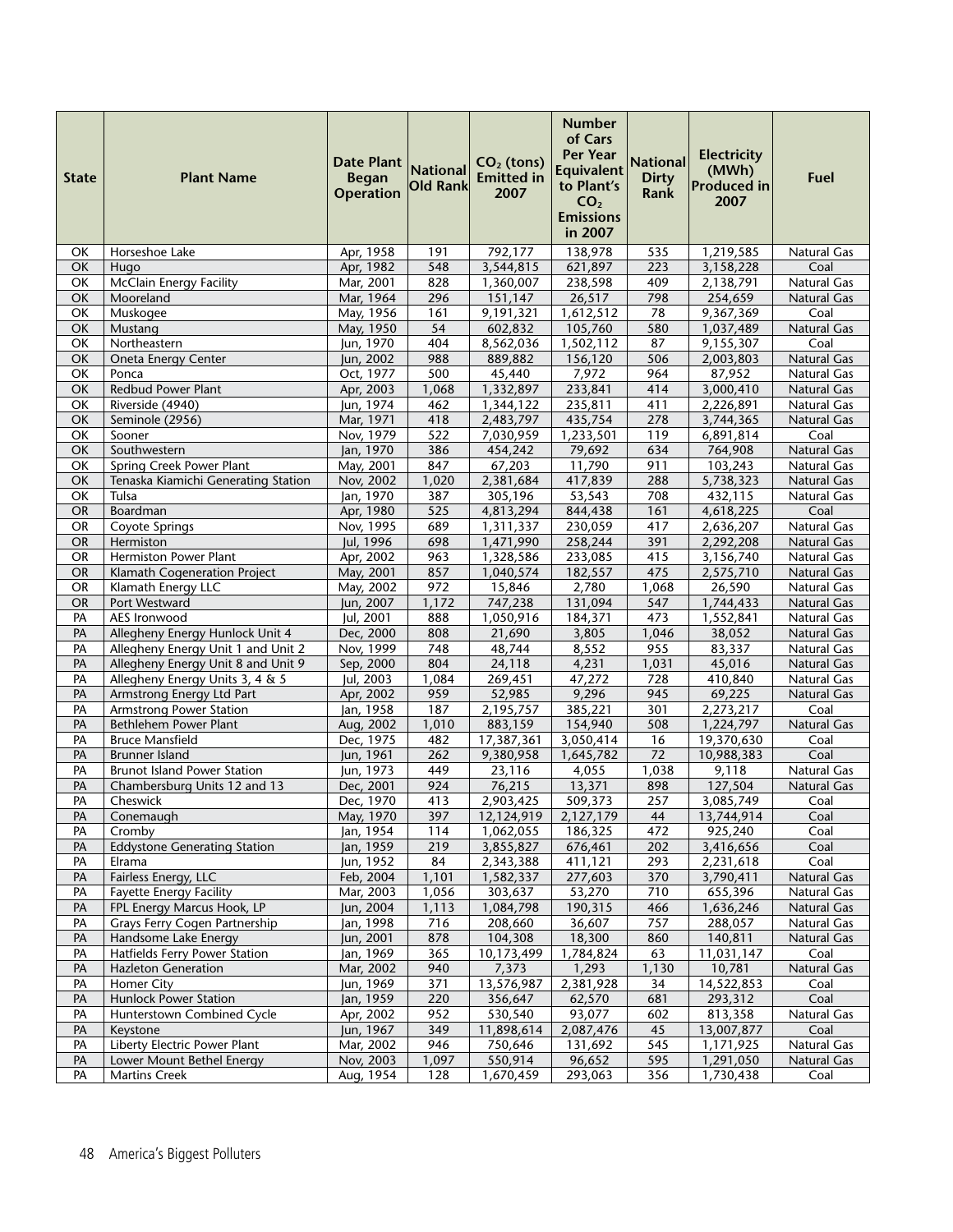| <b>State</b>                | <b>Plant Name</b>                                              | <b>Date Plant</b><br><b>Began</b><br><b>Operation</b> | <b>National</b><br><b>Old Rank</b> | $CO2$ (tons)<br><b>Emitted in</b><br>2007 | <b>Number</b><br>of Cars<br>Per Year<br><b>Equivalent</b><br>to Plant's<br>CO <sub>2</sub><br><b>Emissions</b><br>in 2007 | <b>National</b><br><b>Dirty</b><br>Rank | <b>Electricity</b><br>(MWh)<br><b>Produced in</b><br>2007 | Fuel                          |
|-----------------------------|----------------------------------------------------------------|-------------------------------------------------------|------------------------------------|-------------------------------------------|---------------------------------------------------------------------------------------------------------------------------|-----------------------------------------|-----------------------------------------------------------|-------------------------------|
| PA                          | <b>Mitchell Power Station</b>                                  | Jan, 1948                                             | 25                                 | 908,845                                   | 159,446                                                                                                                   | 502                                     | 952,495                                                   | <b>Diesel</b>                 |
| PA                          | Montour                                                        | Nov. 1971                                             | 428                                | 9,252,615                                 | 1,623,266                                                                                                                 | 76                                      | 10,599,354                                                | Coal                          |
| PA                          | Mt. Carmel Cogeneration                                        | Sep, 1990                                             | 599                                | 525,415                                   | 92,178                                                                                                                    | 606                                     | 312,481                                                   | Coal                          |
| PA                          | New Castle                                                     | Jun, 1952                                             | 85                                 | 1,570,507                                 | 275,528                                                                                                                   | 372                                     | 1,544,709                                                 | Coal                          |
| PA                          | North East Cogeneration Plant                                  | Dec, 1991                                             | 619                                | 14,124                                    | 2,478                                                                                                                     | 1,080                                   | 23,749                                                    | <b>Natural Gas</b>            |
| PA                          | Ontelaunee Energy Center                                       | Nov, 2002                                             | 1,018                              | 498,388                                   | 87,436                                                                                                                    | 623                                     | 1,218,025                                                 | Natural Gas                   |
| PA                          | PEI Power Power Corporation                                    | May, 2001                                             | 860                                | 21,503                                    | 3,772                                                                                                                     | 1,047                                   | 36,760                                                    | <b>Natural Gas</b>            |
| PA                          | Portland                                                       | Oct, 1958                                             | 211                                | 2,384,956                                 | 418,413                                                                                                                   | 287                                     | 2,400,962                                                 | Coal                          |
| PA                          | Schuylkill                                                     | Jul, 1958                                             | 205                                | 81,024                                    | 14,215                                                                                                                    | 893                                     | 86,025                                                    | <b>Residual Oil</b>           |
| PA                          | Seward                                                         | Mar, 2004                                             | 1,104                              | 3,731,174                                 | 654,592                                                                                                                   | 212                                     | 2,621,827                                                 | Coal                          |
| PA                          | Shawville                                                      | Jun, 1954                                             | 122                                | 3,577,585                                 | 627,646                                                                                                                   | 222                                     | 3,718,110                                                 | Coal                          |
| PA                          | Sunbury                                                        | Aug, 1949                                             | 44                                 | 2,724,661                                 | 478,011                                                                                                                   | 268                                     | 1,910,219                                                 | Coal                          |
| PA                          | <b>Titus</b>                                                   | Jun, 1951                                             | 67                                 | 1,481,640                                 | 259,937                                                                                                                   | 389                                     | 1,480,982                                                 | Coal                          |
| PA                          | WPS Westwood Generation, LLC                                   | Jan, 1987                                             | 582<br>683                         | 307,963                                   | 54,029                                                                                                                    | 705<br>560                              | 175,787                                                   | Coal<br><b>Natural Gas</b>    |
| R <sub>l</sub><br><b>RI</b> | Manchester Street<br>Pawtucket Power Associates, LP            | Jun, 1995<br>Feb, 1991                                | 603                                | 682,136<br>18,642                         | 119,673<br>3,271                                                                                                          | 1,060                                   | 915,510<br>36,033                                         | <b>Natural Gas</b>            |
| R <sub>l</sub>              | Rhode Island State Energy Partners                             | Jul, 2002                                             | 1,008                              | 1,187,053                                 | 208,255                                                                                                                   | 448                                     | 2,882,700                                                 | <b>Natural Gas</b>            |
| $\overline{RI}$             | <b>Tiverton Power</b>                                          | Feb, 2000                                             | 752                                | 529,381                                   | 92,874                                                                                                                    | 604                                     | 1,235,575                                                 | Natural Gas                   |
| SC                          | <b>Broad River Energy Center</b>                               | May, 2000                                             | 765                                | 482,138                                   | 84,586                                                                                                                    | 626                                     | 738,866                                                   | Natural Gas                   |
| SC                          | Canadys Steam                                                  | Apr, 1962                                             | 265                                | 2,391,407                                 | 419,545                                                                                                                   | 284                                     | 2,449,289                                                 | Coal                          |
| SC                          | Cherokee County Cogen                                          | Jul, 1998                                             | 718                                | 109,891                                   | 19,279                                                                                                                    | 851                                     | 151,958                                                   | Natural Gas                   |
| SC                          | Columbia Energy Center (SC)                                    | Mar, 2004                                             | 1,103                              | 184,779                                   | 32,417                                                                                                                    | 776                                     | 484,733                                                   | Natural Gas                   |
| SC                          | Cope Station                                                   | Mar, 1996                                             | 692                                | 3,280,935                                 | 575,603                                                                                                                   | 239                                     | 3,478,666                                                 | Coal                          |
| SC                          | Cross                                                          | May, 1984                                             | 563                                | 13,443,593                                | 2,358,525                                                                                                                 | 36                                      | 13,379,076                                                | Coal                          |
| SC                          | <b>Darlington County</b>                                       | Jun, 1997                                             | 708                                | 91,055                                    | 15,974                                                                                                                    | 879                                     | 110,841                                                   | <b>Natural Gas</b>            |
| SC                          | Dolphus M Grainger                                             | Jun, 1966                                             | 332                                | 976,788                                   | 171,366                                                                                                                   | 485                                     | 926,014                                                   | Coal                          |
| SC                          | H B Robinson                                                   | May, 1960                                             | 244                                | 1,189,008                                 | 208,598                                                                                                                   | 447                                     | 1,250,919                                                 | Coal                          |
| SC                          | Hagood                                                         | Jan, 1991                                             | 602                                | 27,438                                    | 4,814                                                                                                                     | 1,024                                   | 31,164                                                    | Natural Gas                   |
| SC                          | Jasper County Generating Facility                              | Nov, 2003                                             | 1,095                              | 995,999                                   | 174,737                                                                                                                   | 481                                     | 1,487,032                                                 | Natural Gas                   |
| SC                          | Jefferies                                                      | Jan, 1954                                             | 115                                | 2,168,444                                 | 380,429                                                                                                                   | 305                                     | 1,945,683                                                 | Coal                          |
| $\overline{SC}$             | John S. Rainey Generating Station                              | Dec, 2001                                             | 926                                | 573,467                                   | 100,608                                                                                                                   | 587                                     | 788,143                                                   | <b>Natural Gas</b>            |
| $\overline{SC}$             | McMeekin                                                       | Jan, 1958                                             | 188                                | 1,467,091                                 | 257,384                                                                                                                   | 392                                     | 1,680,962                                                 | Coal                          |
| $\overline{SC}$             | Mill Creek Combustion Turbine Sta                              | Dec, 2002                                             | 1,028                              | 144,033                                   | 25,269                                                                                                                    | 803                                     | 192,977                                                   | Natural Gas                   |
| SC                          | Urquhart                                                       | Jan, 1955                                             | 141                                | 1,209,994                                 | 212,280                                                                                                                   | 441                                     | 1,423,174                                                 | <b>Natural Gas</b>            |
| SC<br>SC                    | W S Lee                                                        | Jul, 1951                                             | 70                                 | 1,656,246                                 | 290,569                                                                                                                   | 357<br>194                              | 1,669,868                                                 | Coal                          |
| <b>SC</b>                   | Wateree<br>Williams                                            | Jan, 1970<br>lan. 1973                                | 388<br>445                         | 3,984,995<br>3.487.115                    | 699,122<br>611.775                                                                                                        | 225                                     | 4,598,326<br>4.110.529                                    | Coal<br>Coal                  |
| SC                          | Winyah                                                         | Mar, 1975                                             | 471                                | 8,608,578                                 | 1,510,277                                                                                                                 | 85                                      | 8,261,697                                                 | Coal                          |
| <b>SD</b>                   | <b>Angus Anson</b>                                             | Sep, 1994                                             | 666                                | 227,833                                   | 39,971                                                                                                                    | 746                                     | 286,882                                                   | Natural Gas                   |
| SD                          | <b>Big Stone</b>                                               | May, 1975                                             | 474                                | 2,947,753                                 | 517,150                                                                                                                   | 252                                     | 2,605,306                                                 | Coal                          |
| <b>SD</b>                   | <b>Groton Generating Station</b>                               | Jun, 2006                                             | 1,163                              | 37,787                                    | 6,629                                                                                                                     | 991                                     | 79,868                                                    | <b>Natural Gas</b>            |
| SD                          | Huron                                                          | May, 1993                                             | 642                                | 7,947                                     | 1,394                                                                                                                     | 1,123                                   | 7,522                                                     | <b>Natural Gas</b>            |
| SD                          | Lange                                                          | May, 2002                                             | 978                                | 19,681                                    | 3,453                                                                                                                     | 1,057                                   | 33,338                                                    | Natural Gas                   |
| ΤN                          | Allen                                                          | Nov, 1958                                             | 215                                | 5,476,954                                 | 960,869                                                                                                                   | 144                                     | 5,850,026                                                 | Coal                          |
| <b>TN</b>                   | <b>Brownsville CT</b>                                          | Jun, 1999                                             | 735                                | 39,897                                    | 7,000                                                                                                                     | 979                                     | 58,011                                                    | <b>Natural Gas</b>            |
| <b>TN</b>                   | <b>Bull Run</b>                                                | Apr, 1967                                             | 345                                | 6,768,029                                 | 1,187,374                                                                                                                 | 124                                     | 6,979,099                                                 | Coal                          |
| TN                          | Cumberland                                                     | Apr, 1972                                             | 436                                | 17,957,234                                | 3,150,392                                                                                                                 | 14                                      | 18,100,379                                                | Coal                          |
| <b>TN</b>                   | Gallatin                                                       | Oct, 1956                                             | 165                                | 8,007,616                                 | 1,404,845                                                                                                                 | 98                                      | 7,875,145                                                 | Coal                          |
| <b>TN</b>                   | <b>Gleason Generating Facility</b>                             | May, 2000                                             | 776                                | 46,031                                    | 8,076                                                                                                                     | 962                                     | 71,152                                                    | Natural Gas                   |
| <b>TN</b>                   | John Sevier                                                    | Jun, 1955                                             | 152                                | 4,887,748                                 | 857,500                                                                                                                   | 159                                     | 5,168,777                                                 | Coal                          |
| <b>TN</b>                   | Johnsonville                                                   | Oct, 1951                                             | 74                                 | 9,356,114                                 | 1,641,424                                                                                                                 | 74                                      | 8,894,715                                                 | Coal                          |
| <b>TN</b>                   | Kingston                                                       | Jan, 1954                                             | 116                                | 10,945,350                                | 1,920,237                                                                                                                 | 53                                      | 10,842,625                                                | Coal                          |
| <b>TN</b>                   | Lagoon Creek                                                   | Apr, 2001                                             | 833                                | 226,782                                   | 39,786                                                                                                                    | 747                                     | 312,280                                                   | <b>Diesel</b>                 |
| TX<br>TX                    | AES Deepwater, Inc.<br><b>Alex Ty Cooke Generating Station</b> | Jun, 1986<br>Mar, 1965                                | 579<br>310                         | 1,275,301<br>82,456                       | 223,737<br>14,466                                                                                                         | 428<br>891                              | 1,040,758<br>110,756                                      | Petroleum Coke<br>Natural Gas |
|                             |                                                                |                                                       |                                    |                                           |                                                                                                                           |                                         |                                                           |                               |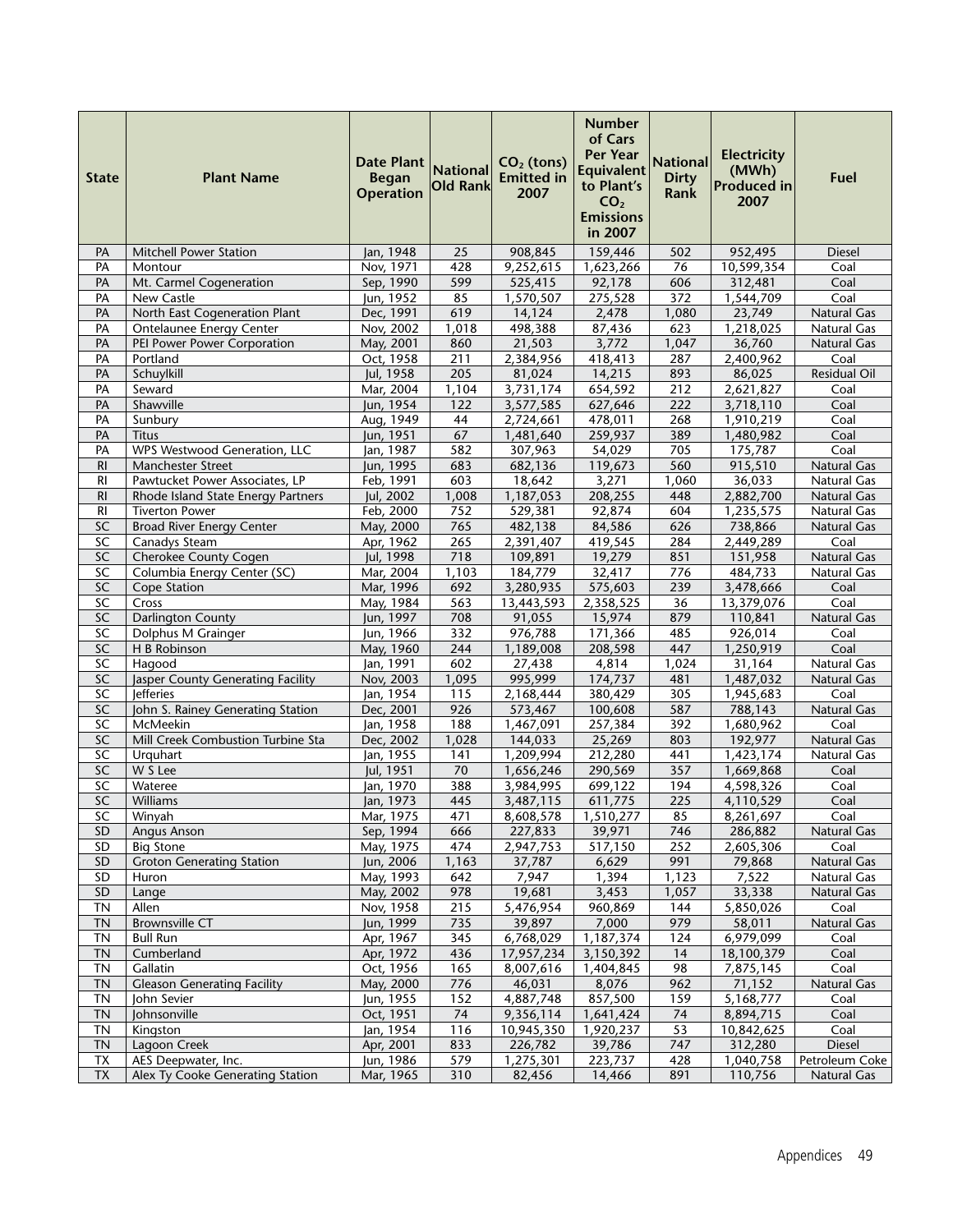| <b>Bastrop Clean Energy Center</b><br>932<br>476<br><b>TX</b><br>Jan, 2002<br>1,035,992<br>181,753<br>1,414,175<br><b>Natural Gas</b><br>304<br><b>TX</b><br>Jun, 2002<br>989<br>2,168,880<br>380,505<br>4,415,443<br><b>Baytown Energy Center</b><br>Natural Gas<br><b>TX</b><br>Dec, 1971<br>431<br>9,956,682<br>65<br>9,090,236<br><b>Big Brown</b><br>1,746,786<br>Coal<br><b>TX</b><br><b>Blackhawk Station</b><br>722<br>443<br>1,793,119<br>Aug, 1998<br>1,200,012<br>210,528<br>Natural Gas<br><b>TX</b><br><b>Bosque County Power Plant</b><br>787<br>659<br>Jun, 2000<br>406,490<br>71,314<br>593,577<br>Natural Gas<br>$\overline{\mathsf{TX}}$<br>Brazos Valley Energy, LP<br>Jan, 2003<br>1,037<br>212,649<br>440<br>1,212,102<br>2,814,037<br>Natural Gas<br>TX<br>C E Newman<br>287<br>136<br>1,163<br>Oct, 1963<br>777<br>572<br>Natural Gas<br><b>ΤX</b><br>352,689<br>C. R. Wing Cogeneration Plant<br>1,092<br>61,875<br>652,506<br>Oct, 2003<br>684<br>Natural Gas<br>$\overline{\mathsf{TX}}$<br>537<br>Calpine Hidalgo Energy Center<br>Apr, 2000<br>761<br>790,296<br>138,648<br>1,161,542<br>Natural Gas<br><b>TX</b><br>Cedar Bayou<br>446<br>Dec, 1970<br>414<br>1,190,360<br>208,835<br>1,975,343<br>Natural Gas<br>881<br><b>TX</b><br><b>Channel Energy Center</b><br>351<br>Other Gas<br>Jul, 2001<br>1,688,035<br>296,146<br>3,547,654<br><b>TX</b><br><b>Channelview Cogeneration Facility</b><br>895<br>Jul, 2001<br>3,114,717<br>546,442<br>246<br>Natural Gas<br>7,541,675<br><b>TX</b><br><b>Coleto Creek</b><br>529<br>769,285<br>175<br>4,395,901<br>Jun, 1980<br>4,384,926<br>Coal<br>821<br>TX<br>Colorado Bend Energy Center<br>937<br>278,182<br>Feb, 2002<br>131,245<br>23,026<br>Natural Gas<br>TX<br>Corpus Christi Energy Center<br>Oct, 2001<br>911<br>386<br>Natural Gas<br>1,517,944<br>266,306<br>3,567,702<br><b>TX</b><br>1,016<br>362<br><b>Cottonwood Energy Project</b><br>Nov, 2002<br>1,630,355<br>286,027<br>3,602,685<br><b>Natural Gas</b><br><b>TX</b><br>559<br>Decker Creek<br>Jul, 1971<br>422<br>685,921<br>120,337<br>1,110,280<br>Natural Gas<br>Decordova<br>475<br>104,962<br>859<br>TX<br>May, 1975<br>18,414<br>159,506<br>Natural Gas<br>$\overline{\mathsf{TX}}$<br>1,017<br>Deer Park Energy Center<br>Nov, 2002<br>4,057,253<br>711,799<br>190<br>9,675,374<br><b>Natural Gas</b><br>TX<br>839<br>422<br><b>Eastman Cogeneration Facility</b><br>Apr, 2001<br>1,288,960<br>226,133<br>2,301,756<br>Natural Gas<br>908<br>$\overline{553}$<br>TX<br>Sep, 2001<br>125,409<br>1,743,250<br>Ennis-Tractebel Power Company<br>714,833<br>Natural Gas<br>$\overline{\mathsf{TX}}$<br>874<br>23,350<br>4,096<br>1,033<br>Exelon Laporte Generating Station<br>Jun, 2001<br>31,889<br>Natural Gas<br>$\overline{\mathsf{TX}}$<br>1,120<br>318,519<br>339<br>Exxonmobil Beaumont Refinery<br>Dec, 2004<br>1,815,560<br>4,352,554<br>Natural Gas<br><b>ΤX</b><br>FPLE Forney, LP<br>1,042<br>215<br>5,705,952<br>Feb, 2003<br>3,700,278<br>649,172<br>Natural Gas<br><b>TX</b><br>Freestone Power Generation<br>950<br>340<br>Mar, 2002<br>1,808,739<br>317,323<br>2,556,870<br>Natural Gas<br>TX<br>Jul, 1999<br>741<br>477<br>Natural Gas<br>Frontera Generation Facility<br>1,033,988<br>181,401<br>1,432,628<br>558<br>224<br>TX<br>Gibbons Creek Steam Electric Station<br>Oct, 1983<br>3,524,022<br>618,249<br>3,611,185<br>Coal<br>TX<br>Graham<br>Dec, 1960<br>255<br>98,861<br>592<br>563,508<br>845,181<br>Natural Gas<br>TX<br>Greens Bayou<br>Jun, 1973<br>451<br>792<br>154,164<br>27,046<br>210,235<br>Natural Gas<br>TX<br><b>Gregory Power Facility</b><br>751<br>329,413<br>333<br>Jan, 2000<br>1,877,652<br>4,411,502<br>Natural Gas<br>TX<br>809<br>335<br>Natural Gas<br><b>Guadalupe Generating Station</b><br>324,553<br>Dec, 2000<br>1,849,954<br>2,653,559<br>141<br><b>TX</b><br>H W Pirkey Power Plant<br>570<br>5,738,749<br>Coal<br>Dec, 1984<br>1,006,798<br>5,171,260<br>750<br><b>TX</b><br>27<br><b>Handley Generating Station</b><br>Apr, 1948<br>216,619<br>38,003<br>298,077<br>Natural Gas<br>$\overline{\mathsf{TX}}$<br>880<br>Hardin County Peaking Facility<br>Jul, 2001<br>1,186<br>208<br>1,160<br>1,664<br><b>TX</b><br>487<br>89<br><b>Harrington Station</b><br>Jul, 1976<br>8,265,848<br>1,450,149<br>7,810,504<br>Coal<br><b>ΤΧ</b><br>593<br>Jul, 2003<br>1,083<br>98,777<br><b>Harrison County Power Project</b><br>563,032<br>1,280,272<br>Natural Gas<br><b>TX</b><br>Hays Energy Project<br>Jun, 2001<br>1,571,224<br>371<br>872<br>275,653<br>2,323,198<br>Natural Gas<br>$\overline{\mathsf{TX}}$<br>Jun, 1966<br>333<br>271,244<br>727<br>400,394<br><b>Holly Street</b><br>47,587<br>Natural Gas<br>TX<br>J K Spruce<br>Dec, 1992<br>637<br>4,560,391<br>800,069<br>165<br>4,270,895<br>Coal<br>Robert Massengale Generating<br>TX<br>803<br>864<br>Sep, 2000<br>100,811<br>17,686<br>211,428<br>Natural Gas<br><b>Station</b><br>497<br>TX<br>Aug, 1977<br>7,682,305<br>1,347,773<br>104<br>5,602,197<br>Coal<br>J T Deely<br>Jack County Generation Facility<br>Oct, 2005<br>379<br>TX<br>1,148<br>1,543,765<br>270,836<br>3,690,636<br>Natural Gas<br>Aug, 1996<br>701<br>573<br>TX<br>Johnson County Generation Facility<br>642,277<br>112,680<br>1,339,376<br>Natural Gas<br>Jul, 1971<br>TX<br><b>Iones Station</b><br>423<br>1,180,501<br>207,105<br>450<br>1,955,556<br>Natural Gas<br>59<br>735<br>TX<br>Knox Lee Power Plant<br>Nov, 1950<br>255,739<br>44,866<br>391,658<br>Natural Gas<br>102<br>951<br>TX<br>$\overline{51,011}$<br>8,949<br>74,253<br>Lake Creek<br>Apr, 1953<br>Natural Gas<br>TX<br>403<br>417,941<br>654<br>Lake Hubbard<br>Jun, 1970<br>73,323<br>626,119<br>Natural Gas<br><b>TX</b><br>May, 2000<br>764<br>320<br>3,651,819<br>Lamar Power (Paris)<br>2,018,715<br>354,161<br>Natural Gas<br>TX<br>64<br>96,007<br>597<br>May, 1951<br>547,240<br>858,552<br>Natural Gas<br>Laredo<br>104<br>78,398<br>126,345<br>ТX<br>Leon Creek<br>May, 1953<br>13,754<br>897<br>Natural Gas<br><b>TX</b><br>Dec, 1970<br>415<br>1,256,425<br>434<br>Lewis Creek<br>220,425<br>1,865,503<br>Natural Gas<br>TX<br>Dec, 1985<br>576<br>28<br>Coal<br>Limestone<br>14,223,953<br>2,495,430<br>14,410,512 | <b>State</b> | <b>Plant Name</b>     | <b>Date Plant</b><br><b>Began</b><br><b>Operation</b> | <b>National</b><br><b>Old Rank</b> | $CO2$ (tons)<br><b>Emitted in</b><br>2007 | <b>Number</b><br>of Cars<br><b>Per Year</b><br><b>Equivalent</b><br>to Plant's<br>CO <sub>2</sub><br><b>Emissions</b><br>in 2007 | <b>National</b><br><b>Dirty</b><br>Rank | <b>Electricity</b><br>(MWh)<br><b>Produced in</b><br>2007 | Fuel        |
|-------------------------------------------------------------------------------------------------------------------------------------------------------------------------------------------------------------------------------------------------------------------------------------------------------------------------------------------------------------------------------------------------------------------------------------------------------------------------------------------------------------------------------------------------------------------------------------------------------------------------------------------------------------------------------------------------------------------------------------------------------------------------------------------------------------------------------------------------------------------------------------------------------------------------------------------------------------------------------------------------------------------------------------------------------------------------------------------------------------------------------------------------------------------------------------------------------------------------------------------------------------------------------------------------------------------------------------------------------------------------------------------------------------------------------------------------------------------------------------------------------------------------------------------------------------------------------------------------------------------------------------------------------------------------------------------------------------------------------------------------------------------------------------------------------------------------------------------------------------------------------------------------------------------------------------------------------------------------------------------------------------------------------------------------------------------------------------------------------------------------------------------------------------------------------------------------------------------------------------------------------------------------------------------------------------------------------------------------------------------------------------------------------------------------------------------------------------------------------------------------------------------------------------------------------------------------------------------------------------------------------------------------------------------------------------------------------------------------------------------------------------------------------------------------------------------------------------------------------------------------------------------------------------------------------------------------------------------------------------------------------------------------------------------------------------------------------------------------------------------------------------------------------------------------------------------------------------------------------------------------------------------------------------------------------------------------------------------------------------------------------------------------------------------------------------------------------------------------------------------------------------------------------------------------------------------------------------------------------------------------------------------------------------------------------------------------------------------------------------------------------------------------------------------------------------------------------------------------------------------------------------------------------------------------------------------------------------------------------------------------------------------------------------------------------------------------------------------------------------------------------------------------------------------------------------------------------------------------------------------------------------------------------------------------------------------------------------------------------------------------------------------------------------------------------------------------------------------------------------------------------------------------------------------------------------------------------------------------------------------------------------------------------------------------------------------------------------------------------------------------------------------------------------------------------------------------------------------------------------------------------------------------------------------------------------------------------------------------------------------------------------------------------------------------------------------------------------------------------------------------------------------------------------------------------------------------------------------------------------------------------------------------------------------------------------------------------------------------------------------------------------------------------------------------------------------------------------------------------------------------------------------------------------------------------------------------------------------------------------------------------------------------------------------------------------------------------------------------------------------------------------------------------------------------------------------------------------------------------------------------------------------------------------------------------------------------------------------------------------------------------------------------------------------------------------------------------------------------------------------------------------------------------------------------------------------------------------------------------------------------------|--------------|-----------------------|-------------------------------------------------------|------------------------------------|-------------------------------------------|----------------------------------------------------------------------------------------------------------------------------------|-----------------------------------------|-----------------------------------------------------------|-------------|
|                                                                                                                                                                                                                                                                                                                                                                                                                                                                                                                                                                                                                                                                                                                                                                                                                                                                                                                                                                                                                                                                                                                                                                                                                                                                                                                                                                                                                                                                                                                                                                                                                                                                                                                                                                                                                                                                                                                                                                                                                                                                                                                                                                                                                                                                                                                                                                                                                                                                                                                                                                                                                                                                                                                                                                                                                                                                                                                                                                                                                                                                                                                                                                                                                                                                                                                                                                                                                                                                                                                                                                                                                                                                                                                                                                                                                                                                                                                                                                                                                                                                                                                                                                                                                                                                                                                                                                                                                                                                                                                                                                                                                                                                                                                                                                                                                                                                                                                                                                                                                                                                                                                                                                                                                                                                                                                                                                                                                                                                                                                                                                                                                                                                                                                                                                                                                                                                                                                                                                                                                                                                                                                                                                                                                                                       | TX           | Barney M. Davis       | Jun, 1974                                             | 463                                | 187,496                                   | 32,894                                                                                                                           | 774                                     | 294,422                                                   | Natural Gas |
|                                                                                                                                                                                                                                                                                                                                                                                                                                                                                                                                                                                                                                                                                                                                                                                                                                                                                                                                                                                                                                                                                                                                                                                                                                                                                                                                                                                                                                                                                                                                                                                                                                                                                                                                                                                                                                                                                                                                                                                                                                                                                                                                                                                                                                                                                                                                                                                                                                                                                                                                                                                                                                                                                                                                                                                                                                                                                                                                                                                                                                                                                                                                                                                                                                                                                                                                                                                                                                                                                                                                                                                                                                                                                                                                                                                                                                                                                                                                                                                                                                                                                                                                                                                                                                                                                                                                                                                                                                                                                                                                                                                                                                                                                                                                                                                                                                                                                                                                                                                                                                                                                                                                                                                                                                                                                                                                                                                                                                                                                                                                                                                                                                                                                                                                                                                                                                                                                                                                                                                                                                                                                                                                                                                                                                                       |              |                       |                                                       |                                    |                                           |                                                                                                                                  |                                         |                                                           |             |
|                                                                                                                                                                                                                                                                                                                                                                                                                                                                                                                                                                                                                                                                                                                                                                                                                                                                                                                                                                                                                                                                                                                                                                                                                                                                                                                                                                                                                                                                                                                                                                                                                                                                                                                                                                                                                                                                                                                                                                                                                                                                                                                                                                                                                                                                                                                                                                                                                                                                                                                                                                                                                                                                                                                                                                                                                                                                                                                                                                                                                                                                                                                                                                                                                                                                                                                                                                                                                                                                                                                                                                                                                                                                                                                                                                                                                                                                                                                                                                                                                                                                                                                                                                                                                                                                                                                                                                                                                                                                                                                                                                                                                                                                                                                                                                                                                                                                                                                                                                                                                                                                                                                                                                                                                                                                                                                                                                                                                                                                                                                                                                                                                                                                                                                                                                                                                                                                                                                                                                                                                                                                                                                                                                                                                                                       |              |                       |                                                       |                                    |                                           |                                                                                                                                  |                                         |                                                           |             |
|                                                                                                                                                                                                                                                                                                                                                                                                                                                                                                                                                                                                                                                                                                                                                                                                                                                                                                                                                                                                                                                                                                                                                                                                                                                                                                                                                                                                                                                                                                                                                                                                                                                                                                                                                                                                                                                                                                                                                                                                                                                                                                                                                                                                                                                                                                                                                                                                                                                                                                                                                                                                                                                                                                                                                                                                                                                                                                                                                                                                                                                                                                                                                                                                                                                                                                                                                                                                                                                                                                                                                                                                                                                                                                                                                                                                                                                                                                                                                                                                                                                                                                                                                                                                                                                                                                                                                                                                                                                                                                                                                                                                                                                                                                                                                                                                                                                                                                                                                                                                                                                                                                                                                                                                                                                                                                                                                                                                                                                                                                                                                                                                                                                                                                                                                                                                                                                                                                                                                                                                                                                                                                                                                                                                                                                       |              |                       |                                                       |                                    |                                           |                                                                                                                                  |                                         |                                                           |             |
|                                                                                                                                                                                                                                                                                                                                                                                                                                                                                                                                                                                                                                                                                                                                                                                                                                                                                                                                                                                                                                                                                                                                                                                                                                                                                                                                                                                                                                                                                                                                                                                                                                                                                                                                                                                                                                                                                                                                                                                                                                                                                                                                                                                                                                                                                                                                                                                                                                                                                                                                                                                                                                                                                                                                                                                                                                                                                                                                                                                                                                                                                                                                                                                                                                                                                                                                                                                                                                                                                                                                                                                                                                                                                                                                                                                                                                                                                                                                                                                                                                                                                                                                                                                                                                                                                                                                                                                                                                                                                                                                                                                                                                                                                                                                                                                                                                                                                                                                                                                                                                                                                                                                                                                                                                                                                                                                                                                                                                                                                                                                                                                                                                                                                                                                                                                                                                                                                                                                                                                                                                                                                                                                                                                                                                                       |              |                       |                                                       |                                    |                                           |                                                                                                                                  |                                         |                                                           |             |
|                                                                                                                                                                                                                                                                                                                                                                                                                                                                                                                                                                                                                                                                                                                                                                                                                                                                                                                                                                                                                                                                                                                                                                                                                                                                                                                                                                                                                                                                                                                                                                                                                                                                                                                                                                                                                                                                                                                                                                                                                                                                                                                                                                                                                                                                                                                                                                                                                                                                                                                                                                                                                                                                                                                                                                                                                                                                                                                                                                                                                                                                                                                                                                                                                                                                                                                                                                                                                                                                                                                                                                                                                                                                                                                                                                                                                                                                                                                                                                                                                                                                                                                                                                                                                                                                                                                                                                                                                                                                                                                                                                                                                                                                                                                                                                                                                                                                                                                                                                                                                                                                                                                                                                                                                                                                                                                                                                                                                                                                                                                                                                                                                                                                                                                                                                                                                                                                                                                                                                                                                                                                                                                                                                                                                                                       |              |                       |                                                       |                                    |                                           |                                                                                                                                  |                                         |                                                           |             |
|                                                                                                                                                                                                                                                                                                                                                                                                                                                                                                                                                                                                                                                                                                                                                                                                                                                                                                                                                                                                                                                                                                                                                                                                                                                                                                                                                                                                                                                                                                                                                                                                                                                                                                                                                                                                                                                                                                                                                                                                                                                                                                                                                                                                                                                                                                                                                                                                                                                                                                                                                                                                                                                                                                                                                                                                                                                                                                                                                                                                                                                                                                                                                                                                                                                                                                                                                                                                                                                                                                                                                                                                                                                                                                                                                                                                                                                                                                                                                                                                                                                                                                                                                                                                                                                                                                                                                                                                                                                                                                                                                                                                                                                                                                                                                                                                                                                                                                                                                                                                                                                                                                                                                                                                                                                                                                                                                                                                                                                                                                                                                                                                                                                                                                                                                                                                                                                                                                                                                                                                                                                                                                                                                                                                                                                       |              |                       |                                                       |                                    |                                           |                                                                                                                                  |                                         |                                                           |             |
|                                                                                                                                                                                                                                                                                                                                                                                                                                                                                                                                                                                                                                                                                                                                                                                                                                                                                                                                                                                                                                                                                                                                                                                                                                                                                                                                                                                                                                                                                                                                                                                                                                                                                                                                                                                                                                                                                                                                                                                                                                                                                                                                                                                                                                                                                                                                                                                                                                                                                                                                                                                                                                                                                                                                                                                                                                                                                                                                                                                                                                                                                                                                                                                                                                                                                                                                                                                                                                                                                                                                                                                                                                                                                                                                                                                                                                                                                                                                                                                                                                                                                                                                                                                                                                                                                                                                                                                                                                                                                                                                                                                                                                                                                                                                                                                                                                                                                                                                                                                                                                                                                                                                                                                                                                                                                                                                                                                                                                                                                                                                                                                                                                                                                                                                                                                                                                                                                                                                                                                                                                                                                                                                                                                                                                                       |              |                       |                                                       |                                    |                                           |                                                                                                                                  |                                         |                                                           |             |
|                                                                                                                                                                                                                                                                                                                                                                                                                                                                                                                                                                                                                                                                                                                                                                                                                                                                                                                                                                                                                                                                                                                                                                                                                                                                                                                                                                                                                                                                                                                                                                                                                                                                                                                                                                                                                                                                                                                                                                                                                                                                                                                                                                                                                                                                                                                                                                                                                                                                                                                                                                                                                                                                                                                                                                                                                                                                                                                                                                                                                                                                                                                                                                                                                                                                                                                                                                                                                                                                                                                                                                                                                                                                                                                                                                                                                                                                                                                                                                                                                                                                                                                                                                                                                                                                                                                                                                                                                                                                                                                                                                                                                                                                                                                                                                                                                                                                                                                                                                                                                                                                                                                                                                                                                                                                                                                                                                                                                                                                                                                                                                                                                                                                                                                                                                                                                                                                                                                                                                                                                                                                                                                                                                                                                                                       |              |                       |                                                       |                                    |                                           |                                                                                                                                  |                                         |                                                           |             |
|                                                                                                                                                                                                                                                                                                                                                                                                                                                                                                                                                                                                                                                                                                                                                                                                                                                                                                                                                                                                                                                                                                                                                                                                                                                                                                                                                                                                                                                                                                                                                                                                                                                                                                                                                                                                                                                                                                                                                                                                                                                                                                                                                                                                                                                                                                                                                                                                                                                                                                                                                                                                                                                                                                                                                                                                                                                                                                                                                                                                                                                                                                                                                                                                                                                                                                                                                                                                                                                                                                                                                                                                                                                                                                                                                                                                                                                                                                                                                                                                                                                                                                                                                                                                                                                                                                                                                                                                                                                                                                                                                                                                                                                                                                                                                                                                                                                                                                                                                                                                                                                                                                                                                                                                                                                                                                                                                                                                                                                                                                                                                                                                                                                                                                                                                                                                                                                                                                                                                                                                                                                                                                                                                                                                                                                       |              |                       |                                                       |                                    |                                           |                                                                                                                                  |                                         |                                                           |             |
|                                                                                                                                                                                                                                                                                                                                                                                                                                                                                                                                                                                                                                                                                                                                                                                                                                                                                                                                                                                                                                                                                                                                                                                                                                                                                                                                                                                                                                                                                                                                                                                                                                                                                                                                                                                                                                                                                                                                                                                                                                                                                                                                                                                                                                                                                                                                                                                                                                                                                                                                                                                                                                                                                                                                                                                                                                                                                                                                                                                                                                                                                                                                                                                                                                                                                                                                                                                                                                                                                                                                                                                                                                                                                                                                                                                                                                                                                                                                                                                                                                                                                                                                                                                                                                                                                                                                                                                                                                                                                                                                                                                                                                                                                                                                                                                                                                                                                                                                                                                                                                                                                                                                                                                                                                                                                                                                                                                                                                                                                                                                                                                                                                                                                                                                                                                                                                                                                                                                                                                                                                                                                                                                                                                                                                                       |              |                       |                                                       |                                    |                                           |                                                                                                                                  |                                         |                                                           |             |
|                                                                                                                                                                                                                                                                                                                                                                                                                                                                                                                                                                                                                                                                                                                                                                                                                                                                                                                                                                                                                                                                                                                                                                                                                                                                                                                                                                                                                                                                                                                                                                                                                                                                                                                                                                                                                                                                                                                                                                                                                                                                                                                                                                                                                                                                                                                                                                                                                                                                                                                                                                                                                                                                                                                                                                                                                                                                                                                                                                                                                                                                                                                                                                                                                                                                                                                                                                                                                                                                                                                                                                                                                                                                                                                                                                                                                                                                                                                                                                                                                                                                                                                                                                                                                                                                                                                                                                                                                                                                                                                                                                                                                                                                                                                                                                                                                                                                                                                                                                                                                                                                                                                                                                                                                                                                                                                                                                                                                                                                                                                                                                                                                                                                                                                                                                                                                                                                                                                                                                                                                                                                                                                                                                                                                                                       |              |                       |                                                       |                                    |                                           |                                                                                                                                  |                                         |                                                           |             |
|                                                                                                                                                                                                                                                                                                                                                                                                                                                                                                                                                                                                                                                                                                                                                                                                                                                                                                                                                                                                                                                                                                                                                                                                                                                                                                                                                                                                                                                                                                                                                                                                                                                                                                                                                                                                                                                                                                                                                                                                                                                                                                                                                                                                                                                                                                                                                                                                                                                                                                                                                                                                                                                                                                                                                                                                                                                                                                                                                                                                                                                                                                                                                                                                                                                                                                                                                                                                                                                                                                                                                                                                                                                                                                                                                                                                                                                                                                                                                                                                                                                                                                                                                                                                                                                                                                                                                                                                                                                                                                                                                                                                                                                                                                                                                                                                                                                                                                                                                                                                                                                                                                                                                                                                                                                                                                                                                                                                                                                                                                                                                                                                                                                                                                                                                                                                                                                                                                                                                                                                                                                                                                                                                                                                                                                       |              |                       |                                                       |                                    |                                           |                                                                                                                                  |                                         |                                                           |             |
|                                                                                                                                                                                                                                                                                                                                                                                                                                                                                                                                                                                                                                                                                                                                                                                                                                                                                                                                                                                                                                                                                                                                                                                                                                                                                                                                                                                                                                                                                                                                                                                                                                                                                                                                                                                                                                                                                                                                                                                                                                                                                                                                                                                                                                                                                                                                                                                                                                                                                                                                                                                                                                                                                                                                                                                                                                                                                                                                                                                                                                                                                                                                                                                                                                                                                                                                                                                                                                                                                                                                                                                                                                                                                                                                                                                                                                                                                                                                                                                                                                                                                                                                                                                                                                                                                                                                                                                                                                                                                                                                                                                                                                                                                                                                                                                                                                                                                                                                                                                                                                                                                                                                                                                                                                                                                                                                                                                                                                                                                                                                                                                                                                                                                                                                                                                                                                                                                                                                                                                                                                                                                                                                                                                                                                                       |              |                       |                                                       |                                    |                                           |                                                                                                                                  |                                         |                                                           |             |
|                                                                                                                                                                                                                                                                                                                                                                                                                                                                                                                                                                                                                                                                                                                                                                                                                                                                                                                                                                                                                                                                                                                                                                                                                                                                                                                                                                                                                                                                                                                                                                                                                                                                                                                                                                                                                                                                                                                                                                                                                                                                                                                                                                                                                                                                                                                                                                                                                                                                                                                                                                                                                                                                                                                                                                                                                                                                                                                                                                                                                                                                                                                                                                                                                                                                                                                                                                                                                                                                                                                                                                                                                                                                                                                                                                                                                                                                                                                                                                                                                                                                                                                                                                                                                                                                                                                                                                                                                                                                                                                                                                                                                                                                                                                                                                                                                                                                                                                                                                                                                                                                                                                                                                                                                                                                                                                                                                                                                                                                                                                                                                                                                                                                                                                                                                                                                                                                                                                                                                                                                                                                                                                                                                                                                                                       |              |                       |                                                       |                                    |                                           |                                                                                                                                  |                                         |                                                           |             |
|                                                                                                                                                                                                                                                                                                                                                                                                                                                                                                                                                                                                                                                                                                                                                                                                                                                                                                                                                                                                                                                                                                                                                                                                                                                                                                                                                                                                                                                                                                                                                                                                                                                                                                                                                                                                                                                                                                                                                                                                                                                                                                                                                                                                                                                                                                                                                                                                                                                                                                                                                                                                                                                                                                                                                                                                                                                                                                                                                                                                                                                                                                                                                                                                                                                                                                                                                                                                                                                                                                                                                                                                                                                                                                                                                                                                                                                                                                                                                                                                                                                                                                                                                                                                                                                                                                                                                                                                                                                                                                                                                                                                                                                                                                                                                                                                                                                                                                                                                                                                                                                                                                                                                                                                                                                                                                                                                                                                                                                                                                                                                                                                                                                                                                                                                                                                                                                                                                                                                                                                                                                                                                                                                                                                                                                       |              |                       |                                                       |                                    |                                           |                                                                                                                                  |                                         |                                                           |             |
|                                                                                                                                                                                                                                                                                                                                                                                                                                                                                                                                                                                                                                                                                                                                                                                                                                                                                                                                                                                                                                                                                                                                                                                                                                                                                                                                                                                                                                                                                                                                                                                                                                                                                                                                                                                                                                                                                                                                                                                                                                                                                                                                                                                                                                                                                                                                                                                                                                                                                                                                                                                                                                                                                                                                                                                                                                                                                                                                                                                                                                                                                                                                                                                                                                                                                                                                                                                                                                                                                                                                                                                                                                                                                                                                                                                                                                                                                                                                                                                                                                                                                                                                                                                                                                                                                                                                                                                                                                                                                                                                                                                                                                                                                                                                                                                                                                                                                                                                                                                                                                                                                                                                                                                                                                                                                                                                                                                                                                                                                                                                                                                                                                                                                                                                                                                                                                                                                                                                                                                                                                                                                                                                                                                                                                                       |              |                       |                                                       |                                    |                                           |                                                                                                                                  |                                         |                                                           |             |
|                                                                                                                                                                                                                                                                                                                                                                                                                                                                                                                                                                                                                                                                                                                                                                                                                                                                                                                                                                                                                                                                                                                                                                                                                                                                                                                                                                                                                                                                                                                                                                                                                                                                                                                                                                                                                                                                                                                                                                                                                                                                                                                                                                                                                                                                                                                                                                                                                                                                                                                                                                                                                                                                                                                                                                                                                                                                                                                                                                                                                                                                                                                                                                                                                                                                                                                                                                                                                                                                                                                                                                                                                                                                                                                                                                                                                                                                                                                                                                                                                                                                                                                                                                                                                                                                                                                                                                                                                                                                                                                                                                                                                                                                                                                                                                                                                                                                                                                                                                                                                                                                                                                                                                                                                                                                                                                                                                                                                                                                                                                                                                                                                                                                                                                                                                                                                                                                                                                                                                                                                                                                                                                                                                                                                                                       |              |                       |                                                       |                                    |                                           |                                                                                                                                  |                                         |                                                           |             |
|                                                                                                                                                                                                                                                                                                                                                                                                                                                                                                                                                                                                                                                                                                                                                                                                                                                                                                                                                                                                                                                                                                                                                                                                                                                                                                                                                                                                                                                                                                                                                                                                                                                                                                                                                                                                                                                                                                                                                                                                                                                                                                                                                                                                                                                                                                                                                                                                                                                                                                                                                                                                                                                                                                                                                                                                                                                                                                                                                                                                                                                                                                                                                                                                                                                                                                                                                                                                                                                                                                                                                                                                                                                                                                                                                                                                                                                                                                                                                                                                                                                                                                                                                                                                                                                                                                                                                                                                                                                                                                                                                                                                                                                                                                                                                                                                                                                                                                                                                                                                                                                                                                                                                                                                                                                                                                                                                                                                                                                                                                                                                                                                                                                                                                                                                                                                                                                                                                                                                                                                                                                                                                                                                                                                                                                       |              |                       |                                                       |                                    |                                           |                                                                                                                                  |                                         |                                                           |             |
|                                                                                                                                                                                                                                                                                                                                                                                                                                                                                                                                                                                                                                                                                                                                                                                                                                                                                                                                                                                                                                                                                                                                                                                                                                                                                                                                                                                                                                                                                                                                                                                                                                                                                                                                                                                                                                                                                                                                                                                                                                                                                                                                                                                                                                                                                                                                                                                                                                                                                                                                                                                                                                                                                                                                                                                                                                                                                                                                                                                                                                                                                                                                                                                                                                                                                                                                                                                                                                                                                                                                                                                                                                                                                                                                                                                                                                                                                                                                                                                                                                                                                                                                                                                                                                                                                                                                                                                                                                                                                                                                                                                                                                                                                                                                                                                                                                                                                                                                                                                                                                                                                                                                                                                                                                                                                                                                                                                                                                                                                                                                                                                                                                                                                                                                                                                                                                                                                                                                                                                                                                                                                                                                                                                                                                                       |              |                       |                                                       |                                    |                                           |                                                                                                                                  |                                         |                                                           |             |
|                                                                                                                                                                                                                                                                                                                                                                                                                                                                                                                                                                                                                                                                                                                                                                                                                                                                                                                                                                                                                                                                                                                                                                                                                                                                                                                                                                                                                                                                                                                                                                                                                                                                                                                                                                                                                                                                                                                                                                                                                                                                                                                                                                                                                                                                                                                                                                                                                                                                                                                                                                                                                                                                                                                                                                                                                                                                                                                                                                                                                                                                                                                                                                                                                                                                                                                                                                                                                                                                                                                                                                                                                                                                                                                                                                                                                                                                                                                                                                                                                                                                                                                                                                                                                                                                                                                                                                                                                                                                                                                                                                                                                                                                                                                                                                                                                                                                                                                                                                                                                                                                                                                                                                                                                                                                                                                                                                                                                                                                                                                                                                                                                                                                                                                                                                                                                                                                                                                                                                                                                                                                                                                                                                                                                                                       |              |                       |                                                       |                                    |                                           |                                                                                                                                  |                                         |                                                           |             |
|                                                                                                                                                                                                                                                                                                                                                                                                                                                                                                                                                                                                                                                                                                                                                                                                                                                                                                                                                                                                                                                                                                                                                                                                                                                                                                                                                                                                                                                                                                                                                                                                                                                                                                                                                                                                                                                                                                                                                                                                                                                                                                                                                                                                                                                                                                                                                                                                                                                                                                                                                                                                                                                                                                                                                                                                                                                                                                                                                                                                                                                                                                                                                                                                                                                                                                                                                                                                                                                                                                                                                                                                                                                                                                                                                                                                                                                                                                                                                                                                                                                                                                                                                                                                                                                                                                                                                                                                                                                                                                                                                                                                                                                                                                                                                                                                                                                                                                                                                                                                                                                                                                                                                                                                                                                                                                                                                                                                                                                                                                                                                                                                                                                                                                                                                                                                                                                                                                                                                                                                                                                                                                                                                                                                                                                       |              |                       |                                                       |                                    |                                           |                                                                                                                                  |                                         |                                                           |             |
|                                                                                                                                                                                                                                                                                                                                                                                                                                                                                                                                                                                                                                                                                                                                                                                                                                                                                                                                                                                                                                                                                                                                                                                                                                                                                                                                                                                                                                                                                                                                                                                                                                                                                                                                                                                                                                                                                                                                                                                                                                                                                                                                                                                                                                                                                                                                                                                                                                                                                                                                                                                                                                                                                                                                                                                                                                                                                                                                                                                                                                                                                                                                                                                                                                                                                                                                                                                                                                                                                                                                                                                                                                                                                                                                                                                                                                                                                                                                                                                                                                                                                                                                                                                                                                                                                                                                                                                                                                                                                                                                                                                                                                                                                                                                                                                                                                                                                                                                                                                                                                                                                                                                                                                                                                                                                                                                                                                                                                                                                                                                                                                                                                                                                                                                                                                                                                                                                                                                                                                                                                                                                                                                                                                                                                                       |              |                       |                                                       |                                    |                                           |                                                                                                                                  |                                         |                                                           |             |
|                                                                                                                                                                                                                                                                                                                                                                                                                                                                                                                                                                                                                                                                                                                                                                                                                                                                                                                                                                                                                                                                                                                                                                                                                                                                                                                                                                                                                                                                                                                                                                                                                                                                                                                                                                                                                                                                                                                                                                                                                                                                                                                                                                                                                                                                                                                                                                                                                                                                                                                                                                                                                                                                                                                                                                                                                                                                                                                                                                                                                                                                                                                                                                                                                                                                                                                                                                                                                                                                                                                                                                                                                                                                                                                                                                                                                                                                                                                                                                                                                                                                                                                                                                                                                                                                                                                                                                                                                                                                                                                                                                                                                                                                                                                                                                                                                                                                                                                                                                                                                                                                                                                                                                                                                                                                                                                                                                                                                                                                                                                                                                                                                                                                                                                                                                                                                                                                                                                                                                                                                                                                                                                                                                                                                                                       |              |                       |                                                       |                                    |                                           |                                                                                                                                  |                                         |                                                           |             |
|                                                                                                                                                                                                                                                                                                                                                                                                                                                                                                                                                                                                                                                                                                                                                                                                                                                                                                                                                                                                                                                                                                                                                                                                                                                                                                                                                                                                                                                                                                                                                                                                                                                                                                                                                                                                                                                                                                                                                                                                                                                                                                                                                                                                                                                                                                                                                                                                                                                                                                                                                                                                                                                                                                                                                                                                                                                                                                                                                                                                                                                                                                                                                                                                                                                                                                                                                                                                                                                                                                                                                                                                                                                                                                                                                                                                                                                                                                                                                                                                                                                                                                                                                                                                                                                                                                                                                                                                                                                                                                                                                                                                                                                                                                                                                                                                                                                                                                                                                                                                                                                                                                                                                                                                                                                                                                                                                                                                                                                                                                                                                                                                                                                                                                                                                                                                                                                                                                                                                                                                                                                                                                                                                                                                                                                       |              |                       |                                                       |                                    |                                           |                                                                                                                                  |                                         |                                                           |             |
|                                                                                                                                                                                                                                                                                                                                                                                                                                                                                                                                                                                                                                                                                                                                                                                                                                                                                                                                                                                                                                                                                                                                                                                                                                                                                                                                                                                                                                                                                                                                                                                                                                                                                                                                                                                                                                                                                                                                                                                                                                                                                                                                                                                                                                                                                                                                                                                                                                                                                                                                                                                                                                                                                                                                                                                                                                                                                                                                                                                                                                                                                                                                                                                                                                                                                                                                                                                                                                                                                                                                                                                                                                                                                                                                                                                                                                                                                                                                                                                                                                                                                                                                                                                                                                                                                                                                                                                                                                                                                                                                                                                                                                                                                                                                                                                                                                                                                                                                                                                                                                                                                                                                                                                                                                                                                                                                                                                                                                                                                                                                                                                                                                                                                                                                                                                                                                                                                                                                                                                                                                                                                                                                                                                                                                                       |              |                       |                                                       |                                    |                                           |                                                                                                                                  |                                         |                                                           |             |
|                                                                                                                                                                                                                                                                                                                                                                                                                                                                                                                                                                                                                                                                                                                                                                                                                                                                                                                                                                                                                                                                                                                                                                                                                                                                                                                                                                                                                                                                                                                                                                                                                                                                                                                                                                                                                                                                                                                                                                                                                                                                                                                                                                                                                                                                                                                                                                                                                                                                                                                                                                                                                                                                                                                                                                                                                                                                                                                                                                                                                                                                                                                                                                                                                                                                                                                                                                                                                                                                                                                                                                                                                                                                                                                                                                                                                                                                                                                                                                                                                                                                                                                                                                                                                                                                                                                                                                                                                                                                                                                                                                                                                                                                                                                                                                                                                                                                                                                                                                                                                                                                                                                                                                                                                                                                                                                                                                                                                                                                                                                                                                                                                                                                                                                                                                                                                                                                                                                                                                                                                                                                                                                                                                                                                                                       |              |                       |                                                       |                                    |                                           |                                                                                                                                  |                                         |                                                           |             |
|                                                                                                                                                                                                                                                                                                                                                                                                                                                                                                                                                                                                                                                                                                                                                                                                                                                                                                                                                                                                                                                                                                                                                                                                                                                                                                                                                                                                                                                                                                                                                                                                                                                                                                                                                                                                                                                                                                                                                                                                                                                                                                                                                                                                                                                                                                                                                                                                                                                                                                                                                                                                                                                                                                                                                                                                                                                                                                                                                                                                                                                                                                                                                                                                                                                                                                                                                                                                                                                                                                                                                                                                                                                                                                                                                                                                                                                                                                                                                                                                                                                                                                                                                                                                                                                                                                                                                                                                                                                                                                                                                                                                                                                                                                                                                                                                                                                                                                                                                                                                                                                                                                                                                                                                                                                                                                                                                                                                                                                                                                                                                                                                                                                                                                                                                                                                                                                                                                                                                                                                                                                                                                                                                                                                                                                       |              |                       |                                                       |                                    |                                           |                                                                                                                                  |                                         |                                                           |             |
|                                                                                                                                                                                                                                                                                                                                                                                                                                                                                                                                                                                                                                                                                                                                                                                                                                                                                                                                                                                                                                                                                                                                                                                                                                                                                                                                                                                                                                                                                                                                                                                                                                                                                                                                                                                                                                                                                                                                                                                                                                                                                                                                                                                                                                                                                                                                                                                                                                                                                                                                                                                                                                                                                                                                                                                                                                                                                                                                                                                                                                                                                                                                                                                                                                                                                                                                                                                                                                                                                                                                                                                                                                                                                                                                                                                                                                                                                                                                                                                                                                                                                                                                                                                                                                                                                                                                                                                                                                                                                                                                                                                                                                                                                                                                                                                                                                                                                                                                                                                                                                                                                                                                                                                                                                                                                                                                                                                                                                                                                                                                                                                                                                                                                                                                                                                                                                                                                                                                                                                                                                                                                                                                                                                                                                                       |              |                       |                                                       |                                    |                                           |                                                                                                                                  |                                         |                                                           |             |
|                                                                                                                                                                                                                                                                                                                                                                                                                                                                                                                                                                                                                                                                                                                                                                                                                                                                                                                                                                                                                                                                                                                                                                                                                                                                                                                                                                                                                                                                                                                                                                                                                                                                                                                                                                                                                                                                                                                                                                                                                                                                                                                                                                                                                                                                                                                                                                                                                                                                                                                                                                                                                                                                                                                                                                                                                                                                                                                                                                                                                                                                                                                                                                                                                                                                                                                                                                                                                                                                                                                                                                                                                                                                                                                                                                                                                                                                                                                                                                                                                                                                                                                                                                                                                                                                                                                                                                                                                                                                                                                                                                                                                                                                                                                                                                                                                                                                                                                                                                                                                                                                                                                                                                                                                                                                                                                                                                                                                                                                                                                                                                                                                                                                                                                                                                                                                                                                                                                                                                                                                                                                                                                                                                                                                                                       |              |                       |                                                       |                                    |                                           |                                                                                                                                  |                                         |                                                           |             |
|                                                                                                                                                                                                                                                                                                                                                                                                                                                                                                                                                                                                                                                                                                                                                                                                                                                                                                                                                                                                                                                                                                                                                                                                                                                                                                                                                                                                                                                                                                                                                                                                                                                                                                                                                                                                                                                                                                                                                                                                                                                                                                                                                                                                                                                                                                                                                                                                                                                                                                                                                                                                                                                                                                                                                                                                                                                                                                                                                                                                                                                                                                                                                                                                                                                                                                                                                                                                                                                                                                                                                                                                                                                                                                                                                                                                                                                                                                                                                                                                                                                                                                                                                                                                                                                                                                                                                                                                                                                                                                                                                                                                                                                                                                                                                                                                                                                                                                                                                                                                                                                                                                                                                                                                                                                                                                                                                                                                                                                                                                                                                                                                                                                                                                                                                                                                                                                                                                                                                                                                                                                                                                                                                                                                                                                       |              |                       |                                                       |                                    |                                           |                                                                                                                                  |                                         |                                                           |             |
|                                                                                                                                                                                                                                                                                                                                                                                                                                                                                                                                                                                                                                                                                                                                                                                                                                                                                                                                                                                                                                                                                                                                                                                                                                                                                                                                                                                                                                                                                                                                                                                                                                                                                                                                                                                                                                                                                                                                                                                                                                                                                                                                                                                                                                                                                                                                                                                                                                                                                                                                                                                                                                                                                                                                                                                                                                                                                                                                                                                                                                                                                                                                                                                                                                                                                                                                                                                                                                                                                                                                                                                                                                                                                                                                                                                                                                                                                                                                                                                                                                                                                                                                                                                                                                                                                                                                                                                                                                                                                                                                                                                                                                                                                                                                                                                                                                                                                                                                                                                                                                                                                                                                                                                                                                                                                                                                                                                                                                                                                                                                                                                                                                                                                                                                                                                                                                                                                                                                                                                                                                                                                                                                                                                                                                                       |              |                       |                                                       |                                    |                                           |                                                                                                                                  |                                         |                                                           |             |
|                                                                                                                                                                                                                                                                                                                                                                                                                                                                                                                                                                                                                                                                                                                                                                                                                                                                                                                                                                                                                                                                                                                                                                                                                                                                                                                                                                                                                                                                                                                                                                                                                                                                                                                                                                                                                                                                                                                                                                                                                                                                                                                                                                                                                                                                                                                                                                                                                                                                                                                                                                                                                                                                                                                                                                                                                                                                                                                                                                                                                                                                                                                                                                                                                                                                                                                                                                                                                                                                                                                                                                                                                                                                                                                                                                                                                                                                                                                                                                                                                                                                                                                                                                                                                                                                                                                                                                                                                                                                                                                                                                                                                                                                                                                                                                                                                                                                                                                                                                                                                                                                                                                                                                                                                                                                                                                                                                                                                                                                                                                                                                                                                                                                                                                                                                                                                                                                                                                                                                                                                                                                                                                                                                                                                                                       |              |                       |                                                       |                                    |                                           |                                                                                                                                  |                                         |                                                           |             |
|                                                                                                                                                                                                                                                                                                                                                                                                                                                                                                                                                                                                                                                                                                                                                                                                                                                                                                                                                                                                                                                                                                                                                                                                                                                                                                                                                                                                                                                                                                                                                                                                                                                                                                                                                                                                                                                                                                                                                                                                                                                                                                                                                                                                                                                                                                                                                                                                                                                                                                                                                                                                                                                                                                                                                                                                                                                                                                                                                                                                                                                                                                                                                                                                                                                                                                                                                                                                                                                                                                                                                                                                                                                                                                                                                                                                                                                                                                                                                                                                                                                                                                                                                                                                                                                                                                                                                                                                                                                                                                                                                                                                                                                                                                                                                                                                                                                                                                                                                                                                                                                                                                                                                                                                                                                                                                                                                                                                                                                                                                                                                                                                                                                                                                                                                                                                                                                                                                                                                                                                                                                                                                                                                                                                                                                       |              |                       |                                                       |                                    |                                           |                                                                                                                                  |                                         |                                                           |             |
|                                                                                                                                                                                                                                                                                                                                                                                                                                                                                                                                                                                                                                                                                                                                                                                                                                                                                                                                                                                                                                                                                                                                                                                                                                                                                                                                                                                                                                                                                                                                                                                                                                                                                                                                                                                                                                                                                                                                                                                                                                                                                                                                                                                                                                                                                                                                                                                                                                                                                                                                                                                                                                                                                                                                                                                                                                                                                                                                                                                                                                                                                                                                                                                                                                                                                                                                                                                                                                                                                                                                                                                                                                                                                                                                                                                                                                                                                                                                                                                                                                                                                                                                                                                                                                                                                                                                                                                                                                                                                                                                                                                                                                                                                                                                                                                                                                                                                                                                                                                                                                                                                                                                                                                                                                                                                                                                                                                                                                                                                                                                                                                                                                                                                                                                                                                                                                                                                                                                                                                                                                                                                                                                                                                                                                                       |              |                       |                                                       |                                    |                                           |                                                                                                                                  |                                         |                                                           |             |
|                                                                                                                                                                                                                                                                                                                                                                                                                                                                                                                                                                                                                                                                                                                                                                                                                                                                                                                                                                                                                                                                                                                                                                                                                                                                                                                                                                                                                                                                                                                                                                                                                                                                                                                                                                                                                                                                                                                                                                                                                                                                                                                                                                                                                                                                                                                                                                                                                                                                                                                                                                                                                                                                                                                                                                                                                                                                                                                                                                                                                                                                                                                                                                                                                                                                                                                                                                                                                                                                                                                                                                                                                                                                                                                                                                                                                                                                                                                                                                                                                                                                                                                                                                                                                                                                                                                                                                                                                                                                                                                                                                                                                                                                                                                                                                                                                                                                                                                                                                                                                                                                                                                                                                                                                                                                                                                                                                                                                                                                                                                                                                                                                                                                                                                                                                                                                                                                                                                                                                                                                                                                                                                                                                                                                                                       |              |                       |                                                       |                                    |                                           |                                                                                                                                  |                                         |                                                           |             |
|                                                                                                                                                                                                                                                                                                                                                                                                                                                                                                                                                                                                                                                                                                                                                                                                                                                                                                                                                                                                                                                                                                                                                                                                                                                                                                                                                                                                                                                                                                                                                                                                                                                                                                                                                                                                                                                                                                                                                                                                                                                                                                                                                                                                                                                                                                                                                                                                                                                                                                                                                                                                                                                                                                                                                                                                                                                                                                                                                                                                                                                                                                                                                                                                                                                                                                                                                                                                                                                                                                                                                                                                                                                                                                                                                                                                                                                                                                                                                                                                                                                                                                                                                                                                                                                                                                                                                                                                                                                                                                                                                                                                                                                                                                                                                                                                                                                                                                                                                                                                                                                                                                                                                                                                                                                                                                                                                                                                                                                                                                                                                                                                                                                                                                                                                                                                                                                                                                                                                                                                                                                                                                                                                                                                                                                       |              |                       |                                                       |                                    |                                           |                                                                                                                                  |                                         |                                                           |             |
|                                                                                                                                                                                                                                                                                                                                                                                                                                                                                                                                                                                                                                                                                                                                                                                                                                                                                                                                                                                                                                                                                                                                                                                                                                                                                                                                                                                                                                                                                                                                                                                                                                                                                                                                                                                                                                                                                                                                                                                                                                                                                                                                                                                                                                                                                                                                                                                                                                                                                                                                                                                                                                                                                                                                                                                                                                                                                                                                                                                                                                                                                                                                                                                                                                                                                                                                                                                                                                                                                                                                                                                                                                                                                                                                                                                                                                                                                                                                                                                                                                                                                                                                                                                                                                                                                                                                                                                                                                                                                                                                                                                                                                                                                                                                                                                                                                                                                                                                                                                                                                                                                                                                                                                                                                                                                                                                                                                                                                                                                                                                                                                                                                                                                                                                                                                                                                                                                                                                                                                                                                                                                                                                                                                                                                                       |              |                       |                                                       |                                    |                                           |                                                                                                                                  |                                         |                                                           |             |
|                                                                                                                                                                                                                                                                                                                                                                                                                                                                                                                                                                                                                                                                                                                                                                                                                                                                                                                                                                                                                                                                                                                                                                                                                                                                                                                                                                                                                                                                                                                                                                                                                                                                                                                                                                                                                                                                                                                                                                                                                                                                                                                                                                                                                                                                                                                                                                                                                                                                                                                                                                                                                                                                                                                                                                                                                                                                                                                                                                                                                                                                                                                                                                                                                                                                                                                                                                                                                                                                                                                                                                                                                                                                                                                                                                                                                                                                                                                                                                                                                                                                                                                                                                                                                                                                                                                                                                                                                                                                                                                                                                                                                                                                                                                                                                                                                                                                                                                                                                                                                                                                                                                                                                                                                                                                                                                                                                                                                                                                                                                                                                                                                                                                                                                                                                                                                                                                                                                                                                                                                                                                                                                                                                                                                                                       |              |                       |                                                       |                                    |                                           |                                                                                                                                  |                                         |                                                           |             |
|                                                                                                                                                                                                                                                                                                                                                                                                                                                                                                                                                                                                                                                                                                                                                                                                                                                                                                                                                                                                                                                                                                                                                                                                                                                                                                                                                                                                                                                                                                                                                                                                                                                                                                                                                                                                                                                                                                                                                                                                                                                                                                                                                                                                                                                                                                                                                                                                                                                                                                                                                                                                                                                                                                                                                                                                                                                                                                                                                                                                                                                                                                                                                                                                                                                                                                                                                                                                                                                                                                                                                                                                                                                                                                                                                                                                                                                                                                                                                                                                                                                                                                                                                                                                                                                                                                                                                                                                                                                                                                                                                                                                                                                                                                                                                                                                                                                                                                                                                                                                                                                                                                                                                                                                                                                                                                                                                                                                                                                                                                                                                                                                                                                                                                                                                                                                                                                                                                                                                                                                                                                                                                                                                                                                                                                       |              |                       |                                                       |                                    |                                           |                                                                                                                                  |                                         |                                                           |             |
|                                                                                                                                                                                                                                                                                                                                                                                                                                                                                                                                                                                                                                                                                                                                                                                                                                                                                                                                                                                                                                                                                                                                                                                                                                                                                                                                                                                                                                                                                                                                                                                                                                                                                                                                                                                                                                                                                                                                                                                                                                                                                                                                                                                                                                                                                                                                                                                                                                                                                                                                                                                                                                                                                                                                                                                                                                                                                                                                                                                                                                                                                                                                                                                                                                                                                                                                                                                                                                                                                                                                                                                                                                                                                                                                                                                                                                                                                                                                                                                                                                                                                                                                                                                                                                                                                                                                                                                                                                                                                                                                                                                                                                                                                                                                                                                                                                                                                                                                                                                                                                                                                                                                                                                                                                                                                                                                                                                                                                                                                                                                                                                                                                                                                                                                                                                                                                                                                                                                                                                                                                                                                                                                                                                                                                                       |              |                       |                                                       |                                    |                                           |                                                                                                                                  |                                         |                                                           |             |
|                                                                                                                                                                                                                                                                                                                                                                                                                                                                                                                                                                                                                                                                                                                                                                                                                                                                                                                                                                                                                                                                                                                                                                                                                                                                                                                                                                                                                                                                                                                                                                                                                                                                                                                                                                                                                                                                                                                                                                                                                                                                                                                                                                                                                                                                                                                                                                                                                                                                                                                                                                                                                                                                                                                                                                                                                                                                                                                                                                                                                                                                                                                                                                                                                                                                                                                                                                                                                                                                                                                                                                                                                                                                                                                                                                                                                                                                                                                                                                                                                                                                                                                                                                                                                                                                                                                                                                                                                                                                                                                                                                                                                                                                                                                                                                                                                                                                                                                                                                                                                                                                                                                                                                                                                                                                                                                                                                                                                                                                                                                                                                                                                                                                                                                                                                                                                                                                                                                                                                                                                                                                                                                                                                                                                                                       |              |                       |                                                       |                                    |                                           |                                                                                                                                  |                                         |                                                           |             |
|                                                                                                                                                                                                                                                                                                                                                                                                                                                                                                                                                                                                                                                                                                                                                                                                                                                                                                                                                                                                                                                                                                                                                                                                                                                                                                                                                                                                                                                                                                                                                                                                                                                                                                                                                                                                                                                                                                                                                                                                                                                                                                                                                                                                                                                                                                                                                                                                                                                                                                                                                                                                                                                                                                                                                                                                                                                                                                                                                                                                                                                                                                                                                                                                                                                                                                                                                                                                                                                                                                                                                                                                                                                                                                                                                                                                                                                                                                                                                                                                                                                                                                                                                                                                                                                                                                                                                                                                                                                                                                                                                                                                                                                                                                                                                                                                                                                                                                                                                                                                                                                                                                                                                                                                                                                                                                                                                                                                                                                                                                                                                                                                                                                                                                                                                                                                                                                                                                                                                                                                                                                                                                                                                                                                                                                       |              |                       |                                                       |                                    |                                           |                                                                                                                                  |                                         |                                                           |             |
|                                                                                                                                                                                                                                                                                                                                                                                                                                                                                                                                                                                                                                                                                                                                                                                                                                                                                                                                                                                                                                                                                                                                                                                                                                                                                                                                                                                                                                                                                                                                                                                                                                                                                                                                                                                                                                                                                                                                                                                                                                                                                                                                                                                                                                                                                                                                                                                                                                                                                                                                                                                                                                                                                                                                                                                                                                                                                                                                                                                                                                                                                                                                                                                                                                                                                                                                                                                                                                                                                                                                                                                                                                                                                                                                                                                                                                                                                                                                                                                                                                                                                                                                                                                                                                                                                                                                                                                                                                                                                                                                                                                                                                                                                                                                                                                                                                                                                                                                                                                                                                                                                                                                                                                                                                                                                                                                                                                                                                                                                                                                                                                                                                                                                                                                                                                                                                                                                                                                                                                                                                                                                                                                                                                                                                                       |              |                       |                                                       |                                    |                                           |                                                                                                                                  |                                         |                                                           |             |
|                                                                                                                                                                                                                                                                                                                                                                                                                                                                                                                                                                                                                                                                                                                                                                                                                                                                                                                                                                                                                                                                                                                                                                                                                                                                                                                                                                                                                                                                                                                                                                                                                                                                                                                                                                                                                                                                                                                                                                                                                                                                                                                                                                                                                                                                                                                                                                                                                                                                                                                                                                                                                                                                                                                                                                                                                                                                                                                                                                                                                                                                                                                                                                                                                                                                                                                                                                                                                                                                                                                                                                                                                                                                                                                                                                                                                                                                                                                                                                                                                                                                                                                                                                                                                                                                                                                                                                                                                                                                                                                                                                                                                                                                                                                                                                                                                                                                                                                                                                                                                                                                                                                                                                                                                                                                                                                                                                                                                                                                                                                                                                                                                                                                                                                                                                                                                                                                                                                                                                                                                                                                                                                                                                                                                                                       |              |                       |                                                       |                                    |                                           |                                                                                                                                  |                                         |                                                           |             |
|                                                                                                                                                                                                                                                                                                                                                                                                                                                                                                                                                                                                                                                                                                                                                                                                                                                                                                                                                                                                                                                                                                                                                                                                                                                                                                                                                                                                                                                                                                                                                                                                                                                                                                                                                                                                                                                                                                                                                                                                                                                                                                                                                                                                                                                                                                                                                                                                                                                                                                                                                                                                                                                                                                                                                                                                                                                                                                                                                                                                                                                                                                                                                                                                                                                                                                                                                                                                                                                                                                                                                                                                                                                                                                                                                                                                                                                                                                                                                                                                                                                                                                                                                                                                                                                                                                                                                                                                                                                                                                                                                                                                                                                                                                                                                                                                                                                                                                                                                                                                                                                                                                                                                                                                                                                                                                                                                                                                                                                                                                                                                                                                                                                                                                                                                                                                                                                                                                                                                                                                                                                                                                                                                                                                                                                       |              |                       |                                                       |                                    |                                           |                                                                                                                                  |                                         |                                                           |             |
|                                                                                                                                                                                                                                                                                                                                                                                                                                                                                                                                                                                                                                                                                                                                                                                                                                                                                                                                                                                                                                                                                                                                                                                                                                                                                                                                                                                                                                                                                                                                                                                                                                                                                                                                                                                                                                                                                                                                                                                                                                                                                                                                                                                                                                                                                                                                                                                                                                                                                                                                                                                                                                                                                                                                                                                                                                                                                                                                                                                                                                                                                                                                                                                                                                                                                                                                                                                                                                                                                                                                                                                                                                                                                                                                                                                                                                                                                                                                                                                                                                                                                                                                                                                                                                                                                                                                                                                                                                                                                                                                                                                                                                                                                                                                                                                                                                                                                                                                                                                                                                                                                                                                                                                                                                                                                                                                                                                                                                                                                                                                                                                                                                                                                                                                                                                                                                                                                                                                                                                                                                                                                                                                                                                                                                                       |              |                       |                                                       |                                    |                                           |                                                                                                                                  |                                         |                                                           |             |
|                                                                                                                                                                                                                                                                                                                                                                                                                                                                                                                                                                                                                                                                                                                                                                                                                                                                                                                                                                                                                                                                                                                                                                                                                                                                                                                                                                                                                                                                                                                                                                                                                                                                                                                                                                                                                                                                                                                                                                                                                                                                                                                                                                                                                                                                                                                                                                                                                                                                                                                                                                                                                                                                                                                                                                                                                                                                                                                                                                                                                                                                                                                                                                                                                                                                                                                                                                                                                                                                                                                                                                                                                                                                                                                                                                                                                                                                                                                                                                                                                                                                                                                                                                                                                                                                                                                                                                                                                                                                                                                                                                                                                                                                                                                                                                                                                                                                                                                                                                                                                                                                                                                                                                                                                                                                                                                                                                                                                                                                                                                                                                                                                                                                                                                                                                                                                                                                                                                                                                                                                                                                                                                                                                                                                                                       |              |                       |                                                       |                                    |                                           |                                                                                                                                  |                                         |                                                           |             |
|                                                                                                                                                                                                                                                                                                                                                                                                                                                                                                                                                                                                                                                                                                                                                                                                                                                                                                                                                                                                                                                                                                                                                                                                                                                                                                                                                                                                                                                                                                                                                                                                                                                                                                                                                                                                                                                                                                                                                                                                                                                                                                                                                                                                                                                                                                                                                                                                                                                                                                                                                                                                                                                                                                                                                                                                                                                                                                                                                                                                                                                                                                                                                                                                                                                                                                                                                                                                                                                                                                                                                                                                                                                                                                                                                                                                                                                                                                                                                                                                                                                                                                                                                                                                                                                                                                                                                                                                                                                                                                                                                                                                                                                                                                                                                                                                                                                                                                                                                                                                                                                                                                                                                                                                                                                                                                                                                                                                                                                                                                                                                                                                                                                                                                                                                                                                                                                                                                                                                                                                                                                                                                                                                                                                                                                       |              |                       |                                                       |                                    |                                           |                                                                                                                                  |                                         |                                                           |             |
|                                                                                                                                                                                                                                                                                                                                                                                                                                                                                                                                                                                                                                                                                                                                                                                                                                                                                                                                                                                                                                                                                                                                                                                                                                                                                                                                                                                                                                                                                                                                                                                                                                                                                                                                                                                                                                                                                                                                                                                                                                                                                                                                                                                                                                                                                                                                                                                                                                                                                                                                                                                                                                                                                                                                                                                                                                                                                                                                                                                                                                                                                                                                                                                                                                                                                                                                                                                                                                                                                                                                                                                                                                                                                                                                                                                                                                                                                                                                                                                                                                                                                                                                                                                                                                                                                                                                                                                                                                                                                                                                                                                                                                                                                                                                                                                                                                                                                                                                                                                                                                                                                                                                                                                                                                                                                                                                                                                                                                                                                                                                                                                                                                                                                                                                                                                                                                                                                                                                                                                                                                                                                                                                                                                                                                                       | TX           | Lone Star Power Plant | Jan, 1970                                             | 389                                | 4,813                                     | 844                                                                                                                              | 1,142                                   | 7,731                                                     | Natural Gas |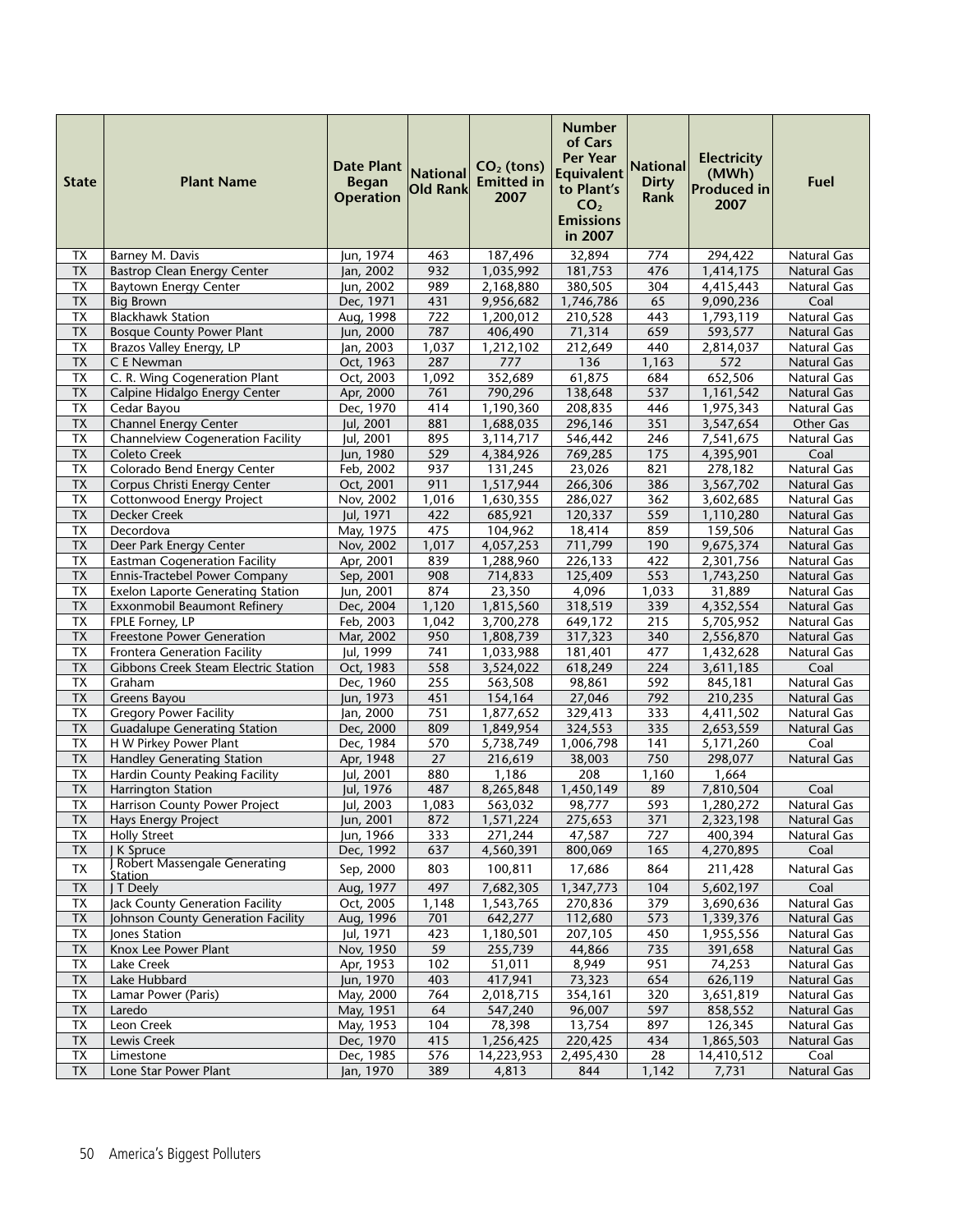| <b>State</b>             | <b>Plant Name</b>                                           | <b>Date Plant</b><br><b>Began</b><br><b>Operation</b> | <b>National</b><br><b>Old Rank</b> | $CO2$ (tons)<br><b>Emitted in</b><br>2007 | <b>Number</b><br>of Cars<br>Per Year<br>Equivalent<br>to Plant's<br>CO <sub>2</sub><br><b>Emissions</b><br>in 2007 | <b>National</b><br><b>Dirty</b><br>Rank | <b>Electricity</b><br>(MWh)<br><b>Produced in</b><br>2007 | Fuel                              |
|--------------------------|-------------------------------------------------------------|-------------------------------------------------------|------------------------------------|-------------------------------------------|--------------------------------------------------------------------------------------------------------------------|-----------------------------------------|-----------------------------------------------------------|-----------------------------------|
| ТX                       | Lost Pines 1                                                | Mar, 2001                                             | 825                                | 1,392,680                                 | 244,330                                                                                                            | 405                                     | 2,088,214                                                 | <b>Natural Gas</b>                |
| TX                       | Magic Valley Generating Station                             | Jul, 2001                                             | 894                                | 1,271,133                                 | 223,006                                                                                                            | 430                                     | 3,410,429                                                 | <b>Natural Gas</b>                |
| ТX                       | Martin Lake                                                 | May, 1977                                             | 494                                | 21,821,564                                | 3,828,345                                                                                                          | 5                                       | 19,460,251                                                | Coal                              |
| TX                       | Midlothian Energy                                           | May, 2000                                             | 773                                | 2,968,562                                 | 520,800                                                                                                            | 251                                     | 6,885,474                                                 | Natural Gas                       |
| <b>TX</b>                | Monticello                                                  | Dec, 1974                                             | 470                                | 18,300,186                                | 3,210,559                                                                                                          | 12                                      | 16,432,427                                                | Coal                              |
| <b>TX</b>                | Moore County Station                                        | Jul, 1954                                             | 126                                | 65,593                                    | 11,508                                                                                                             | 915                                     | 46,186                                                    | <b>Natural Gas</b>                |
| TX                       | Morgan Creek                                                | Jun, 1959                                             | 228                                | 4,643                                     | 815                                                                                                                | 1,143                                   | 6,337                                                     | Natural Gas                       |
| <b>TX</b><br><b>TX</b>   | Mountain Creek Generating Station<br><b>Mustang Station</b> | Dec, 1945<br>Apr, 1999                                | 18<br>726                          | 280,522<br>1,122,456                      | 49,214<br>196,922                                                                                                  | 720<br>459                              | 405,102<br>2,355,535                                      | <b>Natural Gas</b><br>Natural Gas |
| TX                       | Mustang Station Units 4 and 5                               | Feb, 2006                                             | 1,154                              | 110,721                                   | 19,425                                                                                                             | 850                                     | 172,833                                                   | Natural Gas                       |
| <b>TX</b>                | New Gulf Power Facility                                     | Apr, 1996                                             | 695                                | 9,018                                     | 1,582                                                                                                              | 1,115                                   | 11,256                                                    | Natural Gas                       |
| <b>TX</b>                | Newman                                                      | Jan, 1958                                             | 189                                | 1,304,205                                 | 228,808                                                                                                            | 418                                     | 1,844,915                                                 | <b>Natural Gas</b>                |
| TХ                       | Nichols Station                                             | Jul, 1960                                             | 249                                | 848,973                                   | 148,943                                                                                                            | 515                                     | 1,351,502                                                 | Natural Gas                       |
| <b>TX</b>                | North Lake                                                  | Dec, 1959                                             | 234                                | 131,590                                   | 23,086                                                                                                             | 820                                     | 205,150                                                   | Natural Gas                       |
| <b>TX</b>                | O W Sommers                                                 | Jun, 1972                                             | 437                                | 1,009,428                                 | 177,093                                                                                                            | 478                                     | 1,461,212                                                 | Natural Gas                       |
| <b>TX</b>                | Odessa-Ector Generating Station                             | Apr, 2001                                             | 843                                | 1,966,865                                 | 345,064                                                                                                            | 324                                     | 2,718,016                                                 | <b>Natural Gas</b>                |
| <b>TX</b>                | <b>Oklaunion Power Station</b>                              | Dec, 1986                                             | 581                                | 4,555,053                                 | 799,132                                                                                                            | 166                                     | 4,473,120                                                 | Coal                              |
| <b>TX</b>                | Optim Energy Altura Cogen, LLC                              | Oct, 1985                                             | 575                                | 2,065,947                                 | 362,447                                                                                                            | 316                                     | 3,141,160                                                 | <b>Natural Gas</b>                |
| TX                       | Paris Energy Center                                         | Jun, 1989                                             | 590                                | 214,808                                   | 37,686                                                                                                             | 753                                     | 348,282                                                   | <b>Natural Gas</b>                |
| <b>TX</b>                | Pasadena Power Plant                                        | Jul, 1998                                             | 719                                | 1,558,282                                 | 273,383                                                                                                            | 375                                     | 4,414,306                                                 | <b>Natural Gas</b>                |
| TХ                       | Permian Basin                                               | Jun, 1958                                             | 198                                | 253,080                                   | 44,400                                                                                                             | 737                                     | 341,050                                                   | Natural Gas                       |
| <b>TX</b>                | Plant X                                                     | May, 1952                                             | 82                                 | 900,391                                   | 157,963                                                                                                            | 504                                     | 1,424,136                                                 | Natural Gas                       |
| <b>TX</b>                | Power Lane Steam Plant                                      | Jan, 1969                                             | 366                                | 9,325                                     | 1,636                                                                                                              | 1,111                                   | 9,818                                                     | Natural Gas                       |
| TX<br><b>TX</b>          | Quail Run Energy Center                                     | Apr, 2007                                             | 1,168                              | 153,371                                   | 26,907                                                                                                             | 793<br>744                              | 325,520                                                   | <b>Natural Gas</b>                |
| TX                       | R W Miller<br>Ray Olinger                                   | Oct, 1968<br>Oct, 1963                                | 364<br>288                         | 233,416<br>206,744                        | 40,950<br>36,271                                                                                                   | 759                                     | 342,749<br>317,082                                        | Natural Gas<br><b>Natural Gas</b> |
| <b>TX</b>                | Rio Nogales Power Project, LP                               | Apr, 2002                                             | 953                                | 1,116,749                                 | 195,921                                                                                                            | 462                                     | 2,241,307                                                 | Natural Gas                       |
| TX                       | Roland C. Dansby Power Plant                                | Sep, 1978                                             | 507                                | 214,111                                   | 37,563                                                                                                             | 754                                     | 342,495                                                   | <b>Natural Gas</b>                |
| TX                       | Sabine                                                      | Jan, 1970                                             | 390                                | 2,947,678                                 | 517,136                                                                                                            | 253                                     | 4,738,875                                                 | Natural Gas                       |
| TX                       | Sabine Cogeneration Facility                                | Nov, 1999                                             | 749                                | 472,970                                   | 82,977                                                                                                             | 628                                     | 523,578                                                   | Natural Gas                       |
| <b>TX</b>                | Sam Bertron                                                 | Mar, 1958                                             | 190                                | 190,723                                   | 33,460                                                                                                             | 772                                     | 312,784                                                   | <b>Natural Gas</b>                |
| TX                       | Sam Rayburn Plant                                           | Oct, 2003                                             | 1,093                              | 359,469                                   | 63,065                                                                                                             | 678                                     | 513,580                                                   | Natural Gas                       |
| TX                       | Sam Seymour                                                 | Jun, 1979                                             | 517                                | 13,297,420                                | 2,332,881                                                                                                          | 38                                      | 12,823,490                                                | Coal                              |
| <b>TX</b>                | San Jacinto County Peaking Facility                         | Jul, 2001                                             | 885                                | 1,519                                     | 266                                                                                                                | 1,156                                   | 2,115                                                     |                                   |
| <b>TX</b>                | San Jacinto Steam Electric Station                          | Apr, 1995                                             | 674                                | 791,487                                   | 138,857                                                                                                            | 536                                     | 974,395                                                   | <b>Natural Gas</b>                |
| <b>ΤΧ</b>                | San Miguel                                                  | Jan, 1982                                             | 545                                | 3,589,409                                 | 629,721                                                                                                            | 221                                     | 3,041,014                                                 | Coal                              |
| $\overline{\mathsf{TX}}$ | Sand Hill Energy Center                                     | Mar, 2001                                             | 819                                | 795,356                                   | 139,536                                                                                                            | 533                                     | 1,906,017                                                 | Natural Gas                       |
| <b>TX</b>                | Sandow                                                      | May, 1981                                             | 539                                | 5,413,397                                 | 949,719                                                                                                            | 146                                     | 4,830,430                                                 | Coal                              |
| TX                       | Silas Ray                                                   | Dec, 1996                                             | 704                                | 34,032<br>682,035                         | 5,971                                                                                                              | 1,004                                   | 45,500                                                    | Natural Gas                       |
| TX<br>TX                 | Sim Gideon<br>South Houston Green Power Site                | May, 1965<br>Sep, 2003                                | 318<br>1,091                       | 2,446,589                                 | 119,655<br>429,226                                                                                                 | 562<br>281                              | 1,076,743<br>1,540,648                                    | <b>Natural Gas</b><br>Natural Gas |
| <b>TX</b>                | Spencer                                                     | Oct, 1963                                             | 289                                | 58,106                                    | 10,194                                                                                                             | 933                                     | 74,518                                                    | <b>Natural Gas</b>                |
| TX                       | SRW Cogen Limited Partnership                               | Jul, 2001                                             | 889                                | 1,725,591                                 | 302,735                                                                                                            | 348                                     | 3,348,645                                                 | Natural Gas                       |
| <b>TX</b>                | <b>Stryker Creek</b>                                        | Jun, 1958                                             | 200                                | 527,995                                   | 92,631                                                                                                             | 605                                     | 827,830                                                   | <b>Natural Gas</b>                |
| TX                       | <b>Sweeny Cogeneration Facility</b>                         | Aug, 1997                                             | 710                                | 2,629,647                                 | 461,342                                                                                                            | 273                                     | 3,689,327                                                 | <b>Natural Gas</b>                |
| <b>TX</b>                | Sweetwater Generating Plant                                 | Jun, 1989                                             | 591                                | 141,748                                   | 24,868                                                                                                             | 804                                     | 238,704                                                   | Natural Gas                       |
| TX                       | T C Ferguson                                                | May, 1974                                             | 458                                | 511,964                                   | 89,818                                                                                                             | 612                                     | 816,383                                                   | <b>Natural Gas</b>                |
| <b>TX</b>                | Tenaska Frontier Generation Station                         | May, 2000                                             | 769                                | 1,896,991                                 | 332,805                                                                                                            | 329                                     | 4,731,507                                                 | Natural Gas                       |
| TX                       | Tenaska Gateway Generating Station                          | Apr, 2001                                             | 837                                | 1,732,104                                 | 303,878                                                                                                            | 347                                     | 4,059,234                                                 | Natural Gas                       |
| <b>TX</b>                | <b>Tolk Station</b>                                         | Jul, 1982                                             | 550                                | 7,638,638                                 | 1,340,112                                                                                                          | 108                                     | 7,537,506                                                 | Coal                              |
| TX                       | Tradinghouse                                                | Apr, 1970                                             | 394                                | 280,221                                   | 49,162                                                                                                             | 721                                     | 425,689                                                   | Natural Gas                       |
| <b>TX</b>                | Trinidad                                                    | May, 1965                                             | 319                                | 56,550                                    | 9,921                                                                                                              | 936                                     | 77,009                                                    | Natural Gas                       |
| <b>TX</b>                | <b>Twin Oaks</b>                                            | Sep, 1990                                             | 598                                | 2,738,265                                 | 480,397                                                                                                            | 266                                     | 2,623,615                                                 | Coal                              |
| <b>TX</b>                | V H Braunig                                                 | Jun, 1966                                             | 334                                | 1,191,776                                 | 209,083                                                                                                            | 444                                     | 1,146,146                                                 | <b>Natural Gas</b>                |
| TX                       | Valley (TXU)                                                | Nov, 1962                                             | 277                                | 174,798                                   | 30,666                                                                                                             | 782                                     | 248,291                                                   | Natural Gas                       |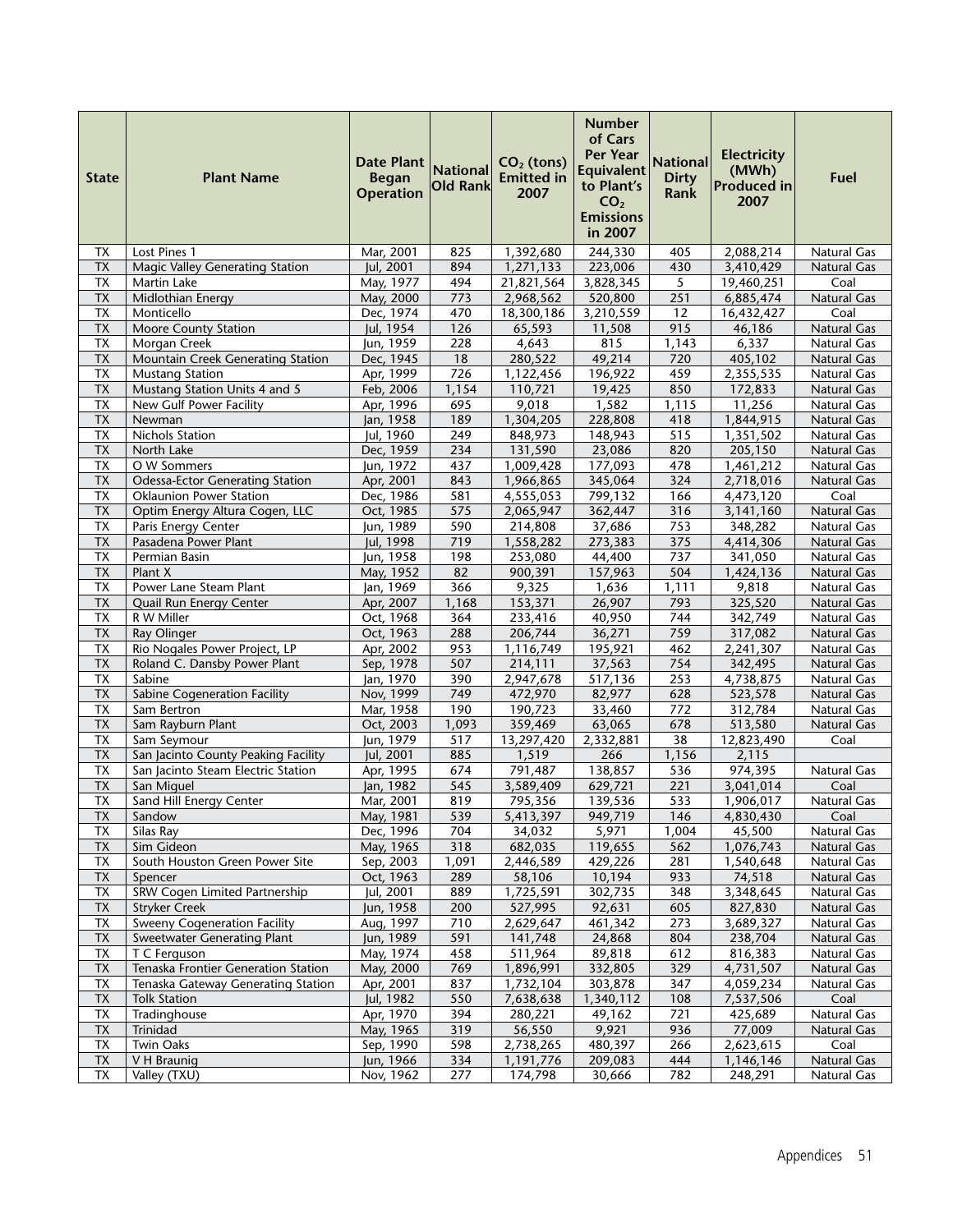| <b>State</b>    | <b>Plant Name</b>                                     | <b>Date Plant</b><br><b>Began</b><br><b>Operation</b> | <b>National</b><br><b>Old Rank</b> | $CO2$ (tons)<br><b>Emitted in</b><br>2007 | Number<br>of Cars<br><b>Per Year</b><br><b>Equivalent</b><br>to Plant's<br>CO <sub>2</sub><br><b>Emissions</b><br>in 2007 | <b>National</b><br><b>Dirty</b><br>Rank | <b>Electricity</b><br>(MWh)<br><b>Produced in</b><br>2007 | Fuel                       |
|-----------------|-------------------------------------------------------|-------------------------------------------------------|------------------------------------|-------------------------------------------|---------------------------------------------------------------------------------------------------------------------------|-----------------------------------------|-----------------------------------------------------------|----------------------------|
| <b>TX</b>       | W A Parish                                            | Jun, 1958                                             | 199                                | 20,949,613                                | 3,675,371                                                                                                                 | 6                                       | 21,342,018                                                | Coal                       |
| <b>TX</b>       | W B Tuttle                                            | Jun, 1954                                             | 123                                | 13,599                                    | 2,386                                                                                                                     | 1,082                                   | 18,793                                                    | Natural Gas                |
| <b>TX</b>       | Welsh Power Plant                                     | Mar, 1977                                             | 493                                | 11,798,412                                | 2,069,897                                                                                                                 | 46                                      | 10,963,432                                                | Coal                       |
| TX              | Wilkes Power Plant                                    | Jan, 1970                                             | 391                                | 714,620                                   | 125,372                                                                                                                   | 554                                     | 1,134,114                                                 | Natural Gas                |
| <b>TX</b>       | <b>Wise County Power Company</b>                      | Sep, 2003                                             | 1,090                              | 1,154,981                                 | 202,628                                                                                                                   | 455                                     | 2,586,494                                                 | Natural Gas                |
| <b>TX</b>       | Wolf Hollow I, LP                                     | Apr, 2003                                             | 1,072                              | 1,546,941                                 | 271,393                                                                                                                   | 377                                     | 2,305,556                                                 | Natural Gas                |
| UT              | Bonanza                                               | Dec, 1985                                             | 577                                | 4,083,840                                 | 716,463                                                                                                                   | 189                                     | 3,635,490                                                 | Coal                       |
| UT              | Carbon                                                | Nov, 1954                                             | 133                                | 1,536,505                                 | 269,562                                                                                                                   | 380                                     | 1,434,467                                                 | Coal                       |
| UT              | <b>Currant Creek Power Project</b>                    | Mar, 2005                                             | 1,125                              | 1,439,112                                 | 252,476                                                                                                                   | 397                                     | 3,681,175                                                 | <b>Natural Gas</b>         |
| UT              | Gadsby                                                | Sep, 1951                                             | 73                                 | 483,433                                   | 84,813                                                                                                                    | 625                                     | 705,083                                                   | Natural Gas                |
| UT              | Hunter                                                | Jun, 1978                                             | 505                                | 10,431,321                                | 1,830,056                                                                                                                 | 61                                      | 10,320,272                                                | Coal                       |
| UT<br>UT        | Huntington                                            | Jul, 1974                                             | 464<br>580                         | 7,223,031                                 | 1,267,198                                                                                                                 | 114<br>20                               | 7,568,444                                                 | Coal                       |
| UT              | Intermountain<br>Lake Side Power Plant                | Jul, 1986<br>May, 2007                                | 1,171                              | 15,694,058<br>512,426                     | 2,753,344<br>89,899                                                                                                       | 611                                     | 15,371,980<br>1,370,541                                   | Coal<br>Natural Gas        |
| UT              | Millcreek Power                                       | Apr, 2006                                             | 1,157                              | 24,919                                    | 4,372                                                                                                                     | 1,028                                   | 41,946                                                    | Natural Gas                |
| UT              | Nebo Power Station                                    | Jun, 2004                                             | 1,114                              | 303,700                                   | 53,281                                                                                                                    | 709                                     | 708,770                                                   | Natural Gas                |
| UT              | <b>West Valley Generation Project</b>                 | Oct, 2001                                             | 912                                | 444,928                                   | 78,058                                                                                                                    | 641                                     | 683,985                                                   | <b>Natural Gas</b>         |
| VA              | <b>Altavista Power Station</b>                        | Feb, 1992                                             | 620                                | 447,469                                   | 78,503                                                                                                                    | 638                                     | 325,242                                                   | Coal                       |
| VA              | <b>Bellemeade Power Station</b>                       | Mar, 1991                                             | 604                                | 222,270                                   | 38,995                                                                                                                    | 748                                     | 388,547                                                   | Natural Gas                |
| VA              | <b>Bremo Power Station</b>                            | Jun, 1950                                             | 56                                 | 1,534,214                                 | 269,160                                                                                                                   | 381                                     | 1,582,334                                                 | Coal                       |
| VA              | Buchanan -- Units 1 and 2                             | Jul, 2002                                             | 1,003                              | 46,203                                    | 8,106                                                                                                                     | 960                                     | 80,125                                                    | Natural Gas                |
| VA              | Chesapeake Energy Center                              | Apr, 1953                                             | 101                                | 4,183,816                                 | 734,003                                                                                                                   | 184                                     | 4,127,472                                                 | Coal                       |
| VA              | <b>Chesterfield Power Station</b>                     | Nov, 1952                                             | 93                                 | 8,728,350                                 | 1,531,289                                                                                                                 | 84                                      | 9,494,715                                                 | Coal                       |
| VA              | Clinch River                                          | Sep, 1958                                             | 209                                | 3,788,437                                 | 664,638                                                                                                                   | 207                                     | 4,314,563                                                 | Coal                       |
| VA              | <b>Clover Power Station</b>                           | Jan, 1995                                             | 671                                | 7,360,175                                 | 1,291,259                                                                                                                 | 111                                     | 7,173,277                                                 | Coal                       |
| VA              | Commonwealth Chesapeake                               | Aug, 2000                                             | 802                                | 43,208                                    | 7,580                                                                                                                     | 968                                     | 51,231                                                    | Diesel                     |
| VA              | Doswell Limited Partnership                           | Mar, 2001                                             | 824                                | 65,046                                    | 11,412                                                                                                                    | 920                                     | 94,412                                                    | <b>Natural Gas</b>         |
| VA<br>VA        | Elizabeth River Combustion Turbine Sta<br>Glen Lyn    | Jun, 1992                                             | 629<br>15                          | 111,075<br>1,654,470                      | 19,487<br>290,258                                                                                                         | 847<br>358                              | 145,710                                                   | Natural Gas<br>Coal        |
| VA              | <b>Gordonsville Power Station</b>                     | Jun, 1944<br>Jun, 1994                                | 661                                | 234,824                                   | 41,197                                                                                                                    | 743                                     | 1,611,812<br>447,847                                      | Natural Gas                |
| VA              | <b>Hopewell Power Station</b>                         | Jul, 1992                                             | 631                                | 375,630                                   | 65,900                                                                                                                    | 671                                     | 248,337                                                   | Coal                       |
| VA              | Ladysmith Combustion Turbine Sta                      | May, 2001                                             | 858                                | 132,663                                   | 23,274                                                                                                                    | 818                                     | 207,316                                                   | Natural Gas                |
| VA              | Louisa Generation Facility                            | Mar, 2003                                             | 1,057                              | 167,768                                   | 29,433                                                                                                                    | 787                                     | 237,682                                                   | Natural Gas                |
| VA              | Marsh Run Generation Facility                         | Jun, 2004                                             | 1,115                              | 191,502                                   | 33,597                                                                                                                    | 770                                     | 281,133                                                   | Natural Gas                |
| VA              | Mecklenburg Power Station                             | Nov, 1992                                             | 636                                | 914,092                                   | 160,367                                                                                                                   | 498                                     | 741,284                                                   | Coal                       |
| VA              | Mirant Potomac River                                  | Oct, 1946                                             | 19                                 | 1,776,053                                 | 311,588                                                                                                                   | 344                                     | 1,600,625                                                 | Coal                       |
| VA              | Possum Point Power Station                            | May, 1955                                             | 151                                | 1,605,715                                 | 281,704                                                                                                                   | 368                                     | 3,111,380                                                 | Natural Gas                |
| VA              | <b>Remington Combustion Turbine</b><br><b>Station</b> | Jul, 2000                                             | 797                                | 117,007                                   | 20,528                                                                                                                    | 838                                     | 180,111                                                   | Natural Gas                |
| VA              | Southampton Power Station                             | Mar, 1992                                             | 621                                | 500,942                                   | 87,885                                                                                                                    | 621                                     | 364,566                                                   | Coal                       |
| VA              | Tenaska Virginia Generating Station                   | Dec, 2003                                             | 1,098                              | 823,601                                   | 144,491                                                                                                                   | 522                                     | 2,063,926                                                 | Natural Gas                |
| VA              | Wolf Hills Energy                                     | May, 2001                                             | 848                                | 140,131                                   | 24,584                                                                                                                    | 807                                     | 209,765                                                   | Natural Gas                |
| VA              | Yorktown Power Station                                | Jun, 1957                                             | $\overline{176}$                   | 2,834,974                                 | 497,364                                                                                                                   | 262                                     | 3,050,770                                                 | Coal                       |
| VT              | J C McNeil                                            | Jun, 1984                                             | 565                                | 470,815                                   | 82,599                                                                                                                    | 629                                     | 316,808                                                   | Wood                       |
| <b>WA</b>       | Centralia                                             | Dec, 1972                                             | 443                                | 10,472,231                                | 1,837,233                                                                                                                 | 59                                      | 9,312,408                                                 | Coal                       |
| <b>WA</b>       | <b>Chehalis Generation Facility</b>                   | Jun, 2003                                             | 1,079                              | 834,108                                   | 146,335                                                                                                                   | 518                                     | 1,292,530                                                 | Natural Gas                |
| WA              | <b>Encogen Generating Station</b>                     | Jul, 1993                                             | 645                                | 94,207                                    | 16,528                                                                                                                    | 870                                     | 131,381                                                   | Natural Gas                |
| <b>WA</b>       | <b>Finley Combustion Turbine</b>                      | Nov, 2001                                             | 917                                | 316                                       | 55                                                                                                                        | 1,171                                   | 415                                                       | Natural Gas                |
| WA<br><b>WA</b> | Frederickson Power LP<br>Fredonia Generating Station  | Aug, 2002<br>Jul, 2001                                | 1,012<br>884                       | 384,033<br>13,151                         | 67,374<br>2,307                                                                                                           | 667<br>1,090                            | 916,771<br>19,674                                         | Natural Gas<br>Natural Gas |
| WA              | <b>Goldendale Generating Station</b>                  | Jul, 2004                                             | 1,117                              | 327,504                                   | 57,457                                                                                                                    | 695                                     | 562,318                                                   | Natural Gas                |
| <b>WA</b>       | River Road                                            | Dec, 1997                                             | 715                                | 640,904                                   | 112,439                                                                                                                   | 574                                     | 1,559,022                                                 | Natural Gas                |
| WI              | Alma                                                  | Sep, 1957                                             | $\overline{182}$                   | 807,439                                   | 141,656                                                                                                                   | $\overline{526}$                        | 840,318                                                   | Coal                       |
| WI              | <b>Bay Front</b>                                      | Jul, 1952                                             | 89                                 | 565,192                                   | 99,157                                                                                                                    | 590                                     | 385,363                                                   | Wood                       |
| WI              | <b>Blount Street</b>                                  | Dec, 1938                                             | $\overline{2}$                     | 273,621                                   | 48,004                                                                                                                    | 726                                     | 2,031,208                                                 | Coal                       |
| WI              | Columbia                                              | Mar, 1975                                             | 472                                | 8,198,904                                 | 1,438,404                                                                                                                 | 90                                      | 7,744,524                                                 | Coal                       |